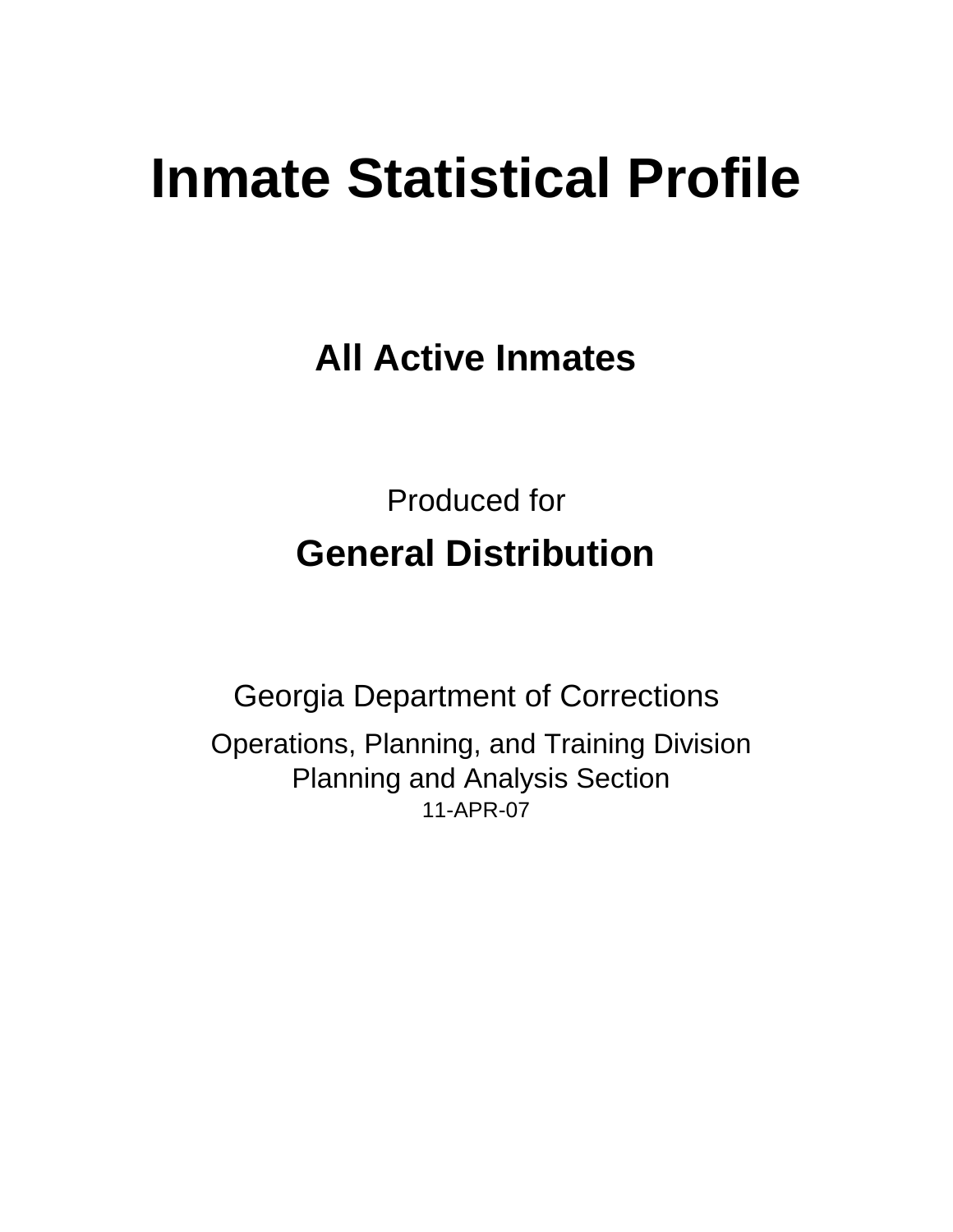**Contents** 

**All Active Inmates**

Produced for **General Distribution**

# Table of Contents

|    | <b>Demographic information</b>                                 |
|----|----------------------------------------------------------------|
|    | 5 Current age, broken out in ten year age groups               |
|    | 6 Race group                                                   |
|    | 7 Hispanic Origin                                              |
|    | 8 Marital status, self-reported at entry to prison             |
|    | 9 Number of children, self-reported at entry to prison         |
|    | 10 Religious affiliation, self-reported at entry to prison     |
|    | 11 Home county - self-reported at entry to prison              |
|    | 16 Environment to age 16, self-reported at entry to prison     |
|    | 17 Guardian status to age 16, self-reported at entry to prison |
|    | 18 Age at admission                                            |
|    | 20 Age at release                                              |
|    | 21 Height, measured at entry to prison                         |
|    | 23 Weight, measured at entry to prison                         |
|    | 25 Military service                                            |
|    | <b>Correctional information</b>                                |
|    | 26 Type of admission to prison                                 |
|    | 27 Current / last security status                              |
|    | 28 Current / last institution type                             |
|    | 29 Institution type - transitional centers                     |
|    | 30 Institution type - mental hospitals                         |
| 31 | Institution type - county prisons                              |
|    | 32 Institution type - state prisons                            |
|    | 34 Institution type - private prisons                          |
|    | 35 Institution type - prison annexes                           |
|    | 36 Institution type - pre-release centers                      |
| 37 | Institution type - inmate boot camp                            |
|    | 38 Number of disciplinary reports                              |
|    | 39 Number of transfers                                         |
|    | 40 Number of escapes                                           |
|    | 41 Probable future release type                                |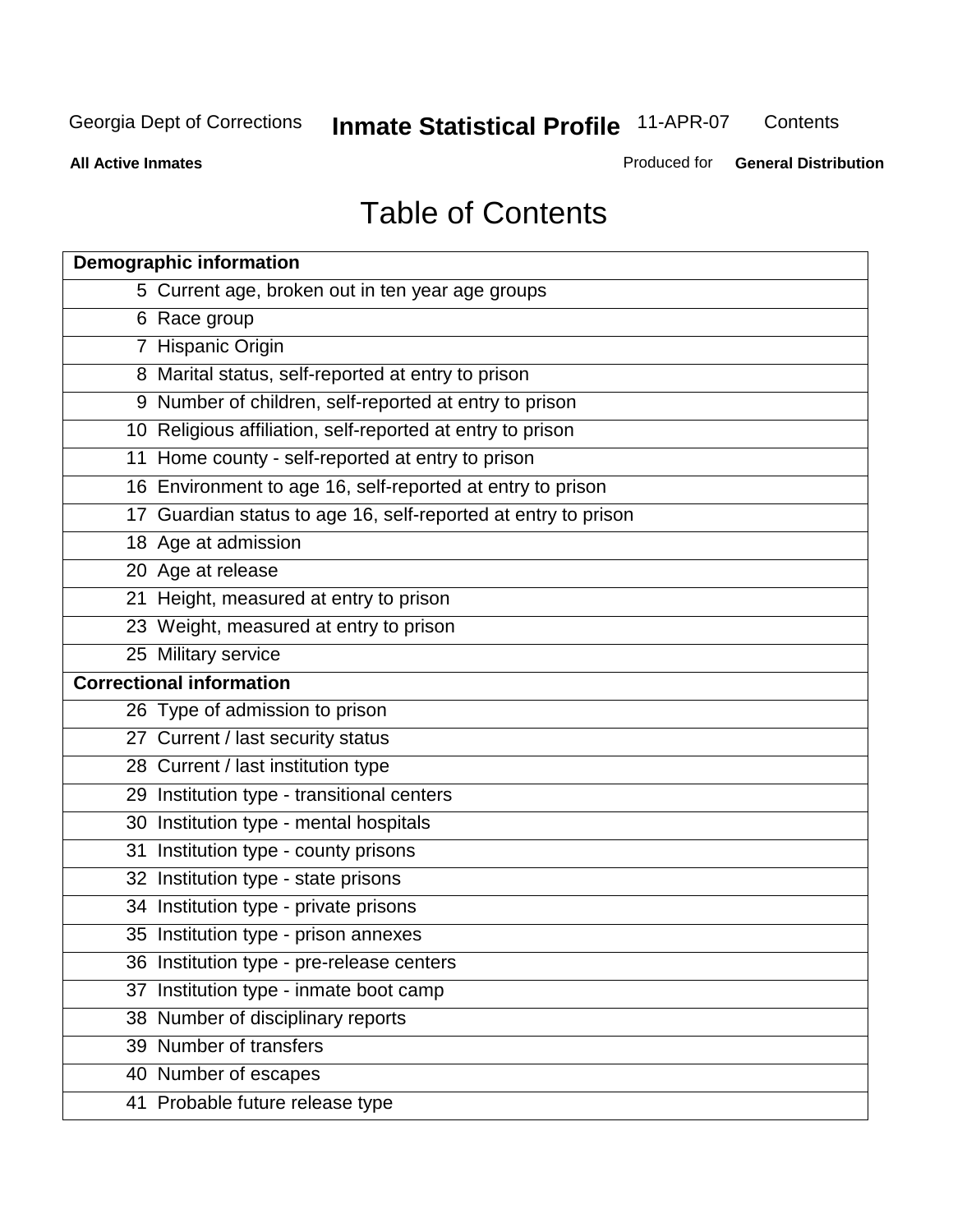**Contents** 

**All Active Inmates**

Produced for **General Distribution**

# Table of Contents

| <b>Correctional information</b>                                  |  |  |  |  |  |  |
|------------------------------------------------------------------|--|--|--|--|--|--|
| 42 Actual release type                                           |  |  |  |  |  |  |
| 43 Time served in current (or last) institution                  |  |  |  |  |  |  |
| Educational, psychological and physical information              |  |  |  |  |  |  |
| 44 Highest grade level attained                                  |  |  |  |  |  |  |
| 45 Culture fair IQ scores                                        |  |  |  |  |  |  |
| 46 Wide Range Achievement Test (WRAT) reading score              |  |  |  |  |  |  |
| 47 Wide Range Achievement Test (WRAT) math score                 |  |  |  |  |  |  |
| 48 Wide Range Achievement Test (WRAT) spelling score             |  |  |  |  |  |  |
| 49 Scope of substance abuse - summary                            |  |  |  |  |  |  |
| 50 Scope of substance abuse - detail                             |  |  |  |  |  |  |
| 51 Current / last mental health treatment level                  |  |  |  |  |  |  |
| 52 PULHESDWIT medical scale - 'P' overall condition ('P'hysical) |  |  |  |  |  |  |
| 53 PULHESDWIT medical scale - 'U' upper body                     |  |  |  |  |  |  |
| 54 PULHESDWIT medical scale - 'L' lower body                     |  |  |  |  |  |  |
| 55 PULHESDWIT medical scale - 'H' hearing                        |  |  |  |  |  |  |
| 56 PULHESDWIT medical scale - 'E' vision                         |  |  |  |  |  |  |
| 57 PULHESDWIT medical scale -'S' psychiatric                     |  |  |  |  |  |  |
| 58 PULHESDWIT medical scale - 'D' dental                         |  |  |  |  |  |  |
| 59 PULHESDWIT medical scale - 'W' work ability                   |  |  |  |  |  |  |
| 60 PULHESDWIT medical scale - 'I' impairment                     |  |  |  |  |  |  |
| 61 PULHESDWIT medical scale - 'T' transportability               |  |  |  |  |  |  |
| 62 Criminality in family, self-reported                          |  |  |  |  |  |  |
| 63 Alcoholism in family, self-reported                           |  |  |  |  |  |  |
| 64 Drug abuse in family, self-reported                           |  |  |  |  |  |  |
| 65 Subjected to frequent beatings, self-reported                 |  |  |  |  |  |  |
| 66 Father absent during inmate's childhood                       |  |  |  |  |  |  |
| 67 Mother absent during inmate's childhood                       |  |  |  |  |  |  |
| <b>Crimes and criminal history information</b>                   |  |  |  |  |  |  |
| 68 Number of prior Georgia incarcerations                        |  |  |  |  |  |  |
| 69 Prison sentence in years                                      |  |  |  |  |  |  |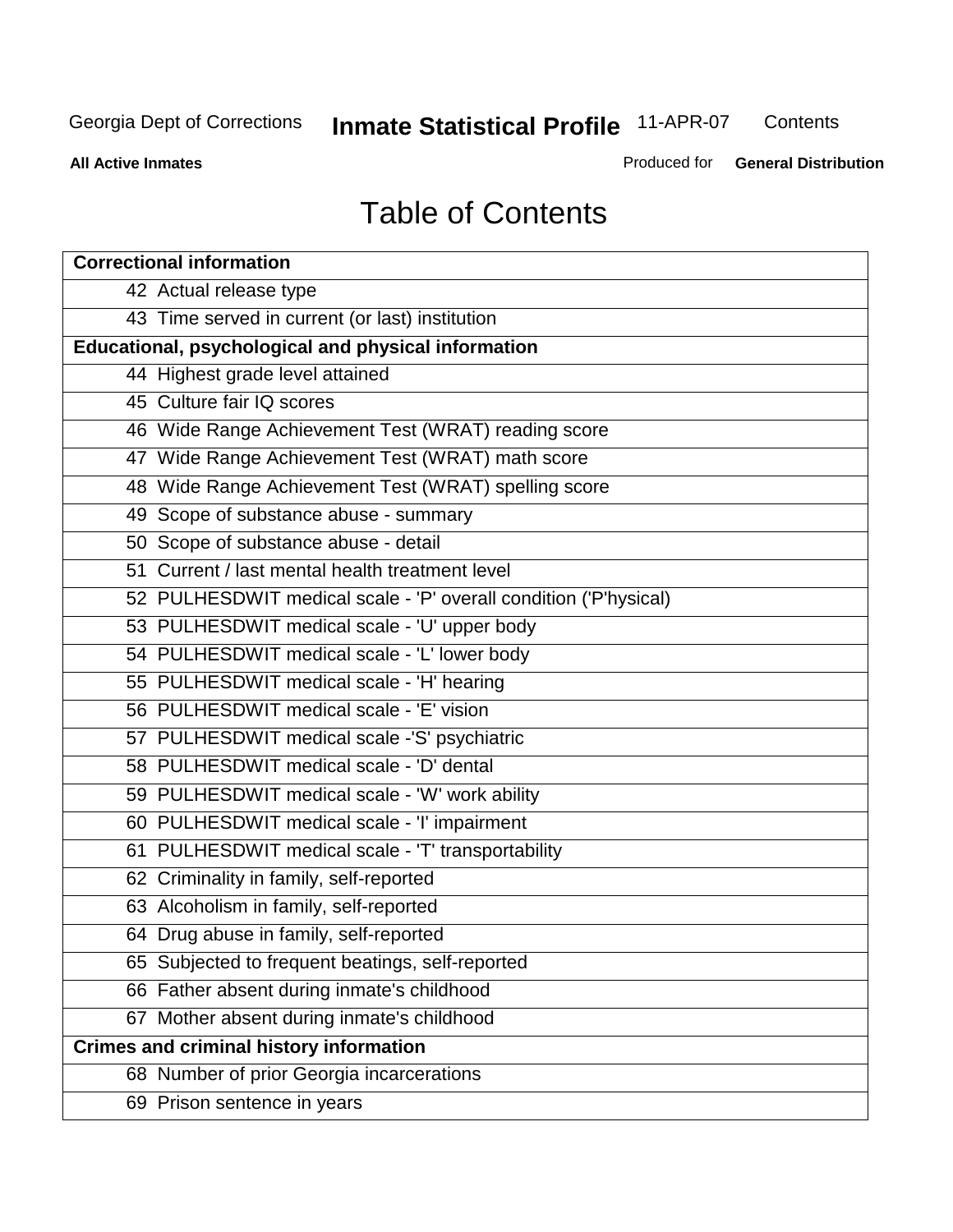**Contents** 

**All Active Inmates**

Produced for **General Distribution**

# Table of Contents

| <b>Crimes and criminal history information</b>                 |
|----------------------------------------------------------------|
| 70 Primary offense, broken out into felonies vs misdemeanors   |
| 71 Primary offense, broken out into six broad crime categories |
| 72 Primary offense, detailed offense code                      |
| 79 County of conviction of primary offense                     |
| 84 Circuit of conviction of primary offense                    |
| 85 Years served (jail + prison) in this incarceration          |
| <b>Medical information</b>                                     |
| 86 Results of most recent HIV test                             |
| 87 Results of most recent tuberculosis test                    |
| 88 Results of most recent syphilis test                        |
| 89 Results of most recent Hepatitis-C test                     |
| 90 Results of most recent pregnancy test                       |
| 91 Results of most recent diabetes test                        |
| 92 Results of most recent hypertension test                    |
| 93 Results of most recent asthma test                          |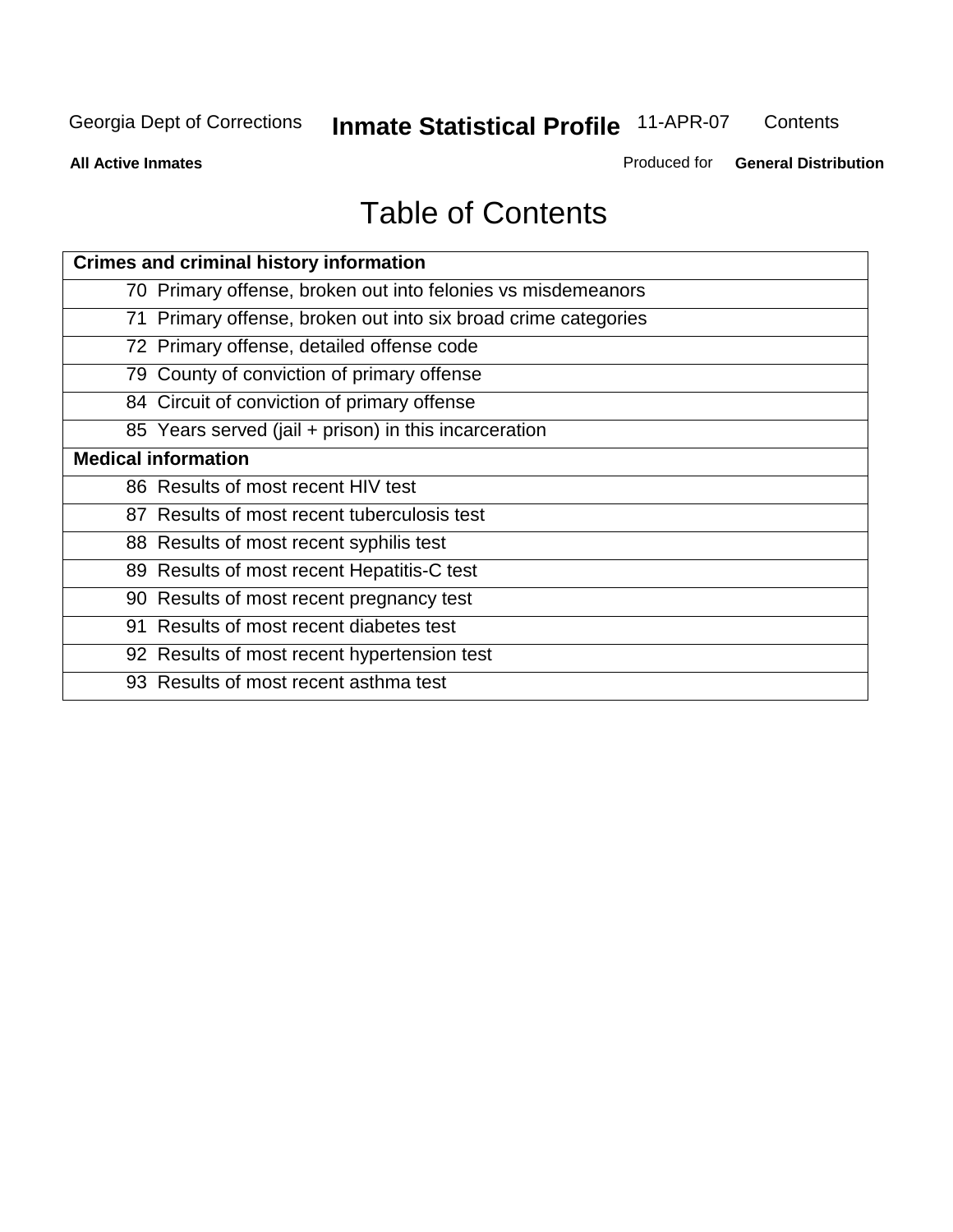#### **All Active Inmates**

#### Produced for **General Distribution**

### Current age, broken out in ten-year age groups

|                       |              | <b>Male</b> |        |              | <b>Female</b> |       |              | <b>Total</b>  |
|-----------------------|--------------|-------------|--------|--------------|---------------|-------|--------------|---------------|
| <b>Current Age</b>    | <b>Count</b> | Col %       | Row %  | <b>Count</b> | Col %         | Row % | <b>Total</b> | Col %         |
| <b>Teens</b>          | 2,794        | 5.71%       | 95.46% | 133          | $3.72\%$      | 4.54% | 2,927        | 5.58%         |
| <b>Twenties</b>       | 15,653       | 32.00%      | 93.97% | 1,004        | 28.11%        | 6.03% | 16,657       | 31.73%        |
| <b>Thirties</b>       | 14,083       | 28.79%      | 92.29% | 1,176        | 32.92%        | 7.71% |              | 15,259 29.07% |
| <b>Forties</b>        | 11,248       | 22.99%      | 91.98% | 981          | 27.46%        | 8.02% | 12,229       | 23.30%        |
| <b>Fifties</b>        | 4,097        | 8.37%       | 94.51% | 238          | $6.66\%$      | 5.49% | 4,335        | 8.26%         |
| <b>Sixties</b>        | 889          | 1.82%       | 96.42% | 33           | 0.92%         | 3.58% | 922          | 1.76%         |
| Seventy +             | 157          | 0.32%       | 95.73% | 7            | 0.20%         | 4.27% | 164          | 0.31%         |
| <b>Total Reported</b> | 48,921       | 100%        | 93.20% | 3,572        | 100%          | 6.80% | 52,493       | 100.0%        |

| <b>Not Reported</b><br><b>Construction and I</b> |        |       |        |
|--------------------------------------------------|--------|-------|--------|
| <b>Total</b>                                     | 48,922 | ・ トフク | 494,∠ر |

| <b>Mean</b><br>(average) | 36.02     | 36.47 | 36.05     |
|--------------------------|-----------|-------|-----------|
| Median (middle)          | 25<br>JJ. | 36    | 35        |
| Mode<br>(most frequent)  |           | 36    | ^7<br>. . |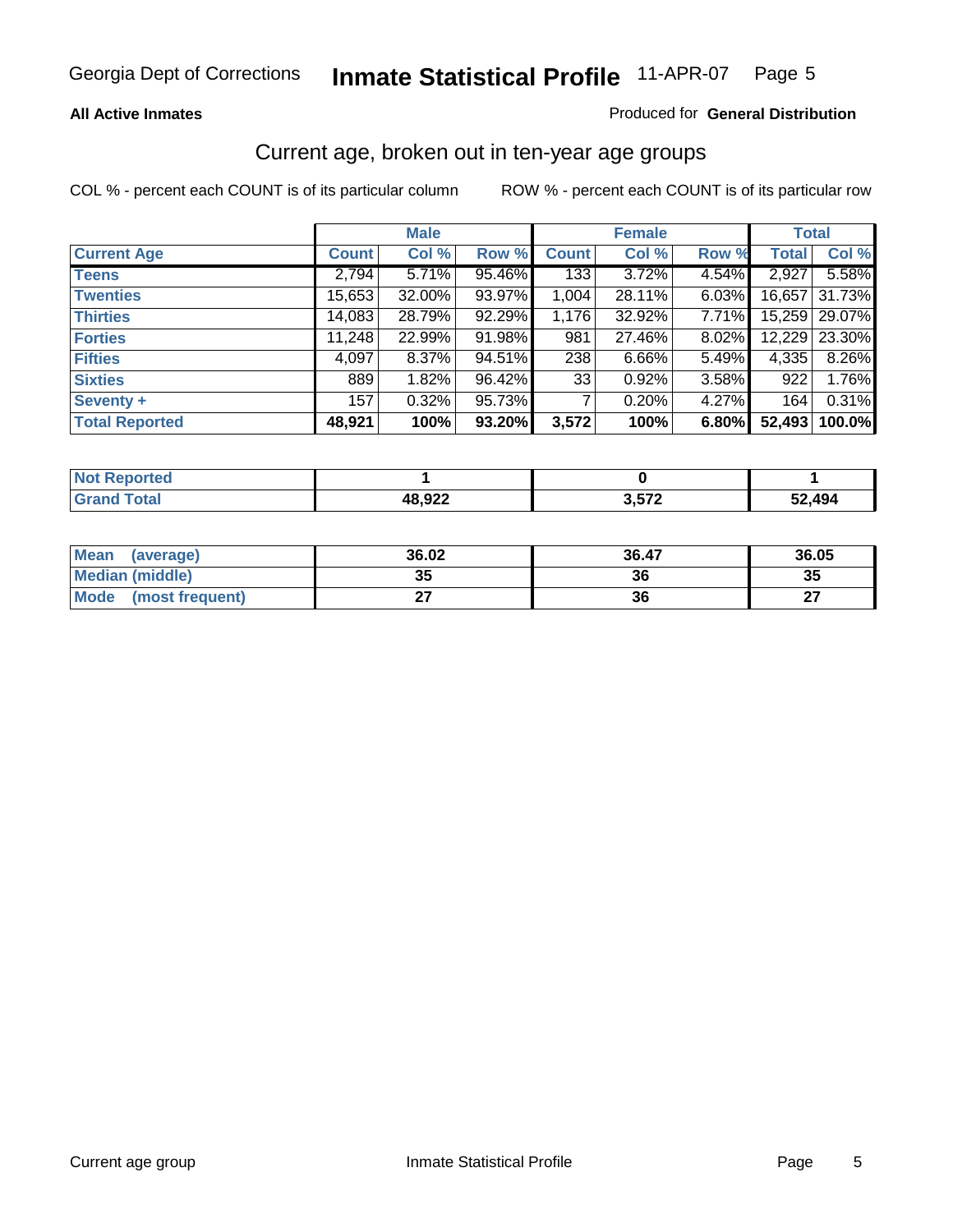#### **All Active Inmates**

#### Produced for **General Distribution**

### Race group

|                       |              | <b>Male</b> |             |       | <b>Female</b> |          |              | <b>Total</b> |
|-----------------------|--------------|-------------|-------------|-------|---------------|----------|--------------|--------------|
| <b>Race Group</b>     | <b>Count</b> | Col %       | Row % Count |       | Col %         | Row %    | <b>Total</b> | Col %        |
| <b>White</b>          | 18,153       | 37.28%      | $90.59\%$   | .886  | 53.01%        | 9.41%    | 20,039       | 38.35%       |
| <b>Black</b>          | 30,444       | $62.52\%$   | 94.81%      | .666  | 46.82%        | 5.19%    | 32,110       | 61.45%       |
| <b>Indian</b><br>3    | 55           | $.11\%$     | 94.83%      | 3     | $.08\%$       | $5.17\%$ | 58           | .11%         |
| <b>Asian</b>          | 41           | .08%        | 93.18%      | 3     | .08%          | $6.82\%$ | 44           | .08%         |
| <b>Total Reported</b> | 48,693       | 100%        | 93.19%      | 3,558 | 100%          | 6.81%    | 52,251       | 100%         |

| າາດ<br>LLJ    | 14    | 243 |
|---------------|-------|-----|
| AR 022<br>JLL | מדה מ | AA  |

|  | $Mc$ | Black | White<br>$ -$ | 21904<br>DIACK |
|--|------|-------|---------------|----------------|
|--|------|-------|---------------|----------------|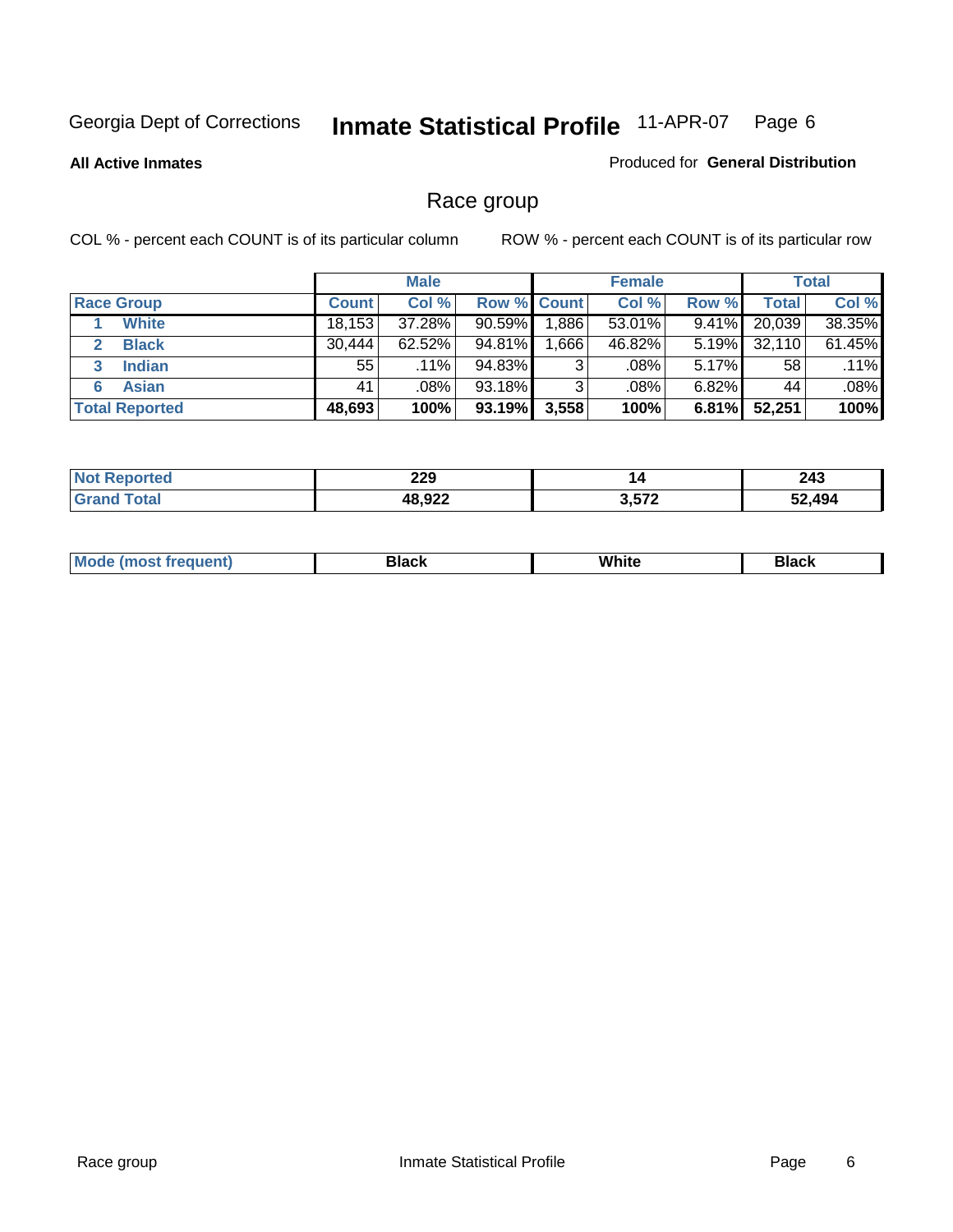**All Active Inmates**

Produced for **General Distribution**

### Hispanic Origin

COL % - percent each COUNT is of its particular column ROW % - percent each COUNT is of its particular row

|                        |              | <b>Male</b> |                    |                | <b>Female</b> |          |              | <b>Total</b> |
|------------------------|--------------|-------------|--------------------|----------------|---------------|----------|--------------|--------------|
| <b>Hispanic Origin</b> | <b>Count</b> | Col %       | <b>Row % Count</b> |                | Col %         | Row %    | <b>Total</b> | Col %        |
| <b>Non Hispanic</b>    | 46.914       | 95.90%      | $93.08\%$ 3,488    |                | $97.65\%$     | $6.92\%$ | 50,402       | 96.01%       |
| <b>Hispanic</b>        | 2,008        | 4.10%       | 95.98%             | 84             | 2.35%         | $4.02\%$ | 2,092        | 3.99%        |
| <b>Total Reported</b>  | 48,922       | 100%        |                    | $93.2\%$ 3,572 | 100%          | $6.8\%$  | 52,494       | 100%         |

**An inmate is counted as Hispanic if** 

**(a) he self-reported as Hispanic during the diagnostic process, or** 

**(b) his primary language is Spanish, or** 

**(c) he claimed birth or citizenship in Spain or a Latin American country, or** 

**(d) he had a common Spanish surname such as Lopez or Garcia**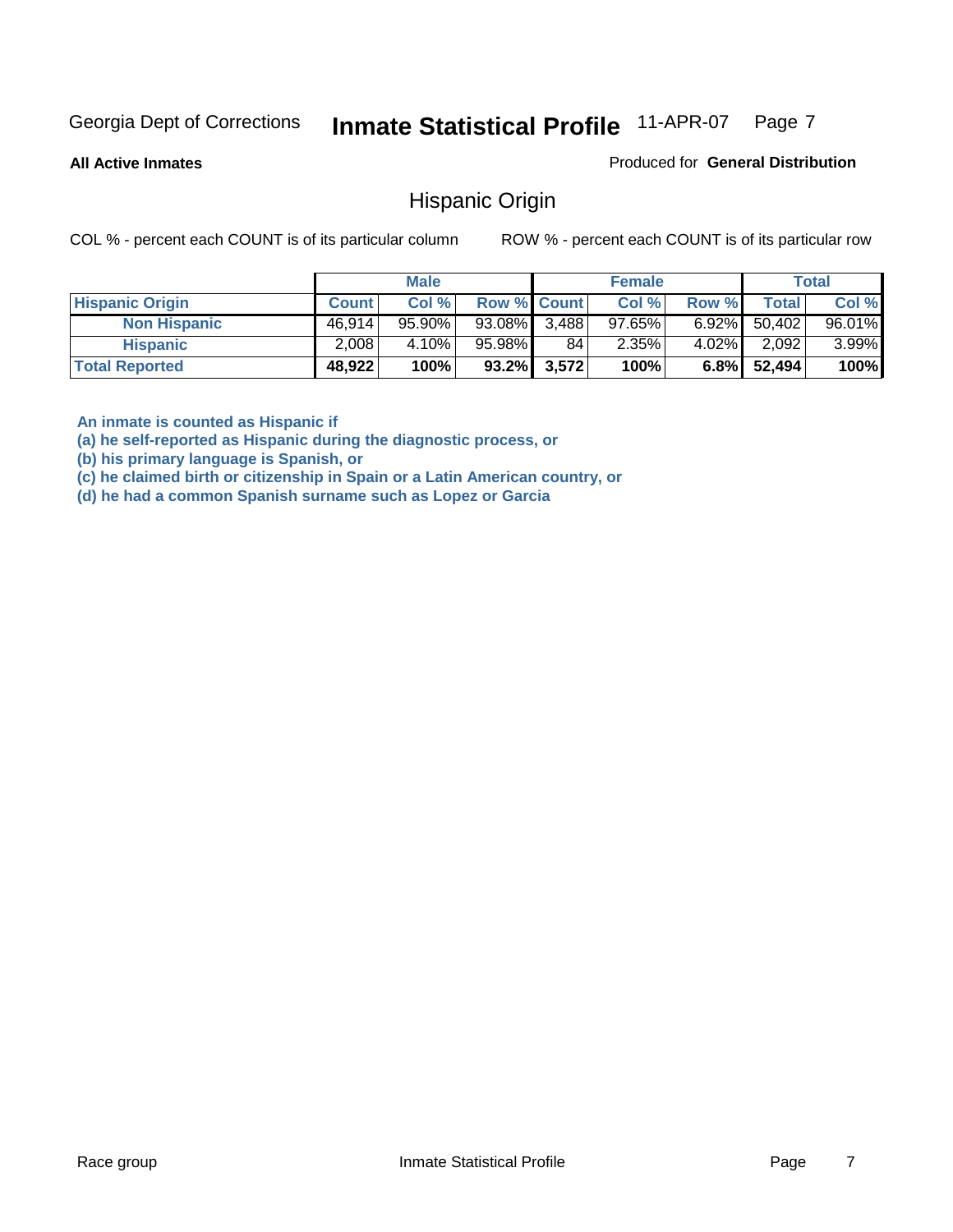**All Active Inmates**

#### Produced for **General Distribution**

### Marital status, self-reported at entry to prison

|                                  | <b>Male</b>  |           |        | <b>Female</b> |           |          | <b>Total</b> |        |
|----------------------------------|--------------|-----------|--------|---------------|-----------|----------|--------------|--------|
| <b>Marital Status</b>            | <b>Count</b> | Col %     | Row %  | <b>Count</b>  | Col %     | Row %    | <b>Total</b> | Col %  |
| <b>Single</b>                    | 29,189       | $60.86\%$ | 94.25% | 1,780         | $50.92\%$ | $5.75\%$ | 30,969       | 60.18% |
| <b>Married</b><br>$\mathbf{2}^-$ | 6,111        | 12.74%    | 91.55% | 564           | 16.13%    | 8.45%    | 6,675        | 12.97% |
| <b>Separated</b><br>3            | 2,545        | 5.31%     | 86.48% | 398           | 11.38%    | 13.52%   | 2,943        | 5.72%  |
| <b>Divorced</b><br>4             | 5,977        | 12.46%    | 92.65% | 474           | 13.56%    | 7.35%    | 6,451        | 12.54% |
| <b>Widowed</b><br>5              | 594          | 1.24%     | 80.16% | 147           | 4.20%     | 19.84%   | 741          | 1.44%  |
| <b>Common Law</b><br>6.          | 3,545        | 7.39%     | 96.38% | 133           | 3.80%     | 3.62%    | 3,678        | 7.15%  |
| <b>Total Reported</b>            | 47,961       | 100%      | 93.21% | 3,496         | 100%      | 6.79%    | 51,457       | 100%   |

| ∘ءه<br>50. | --<br>u<br>$-$                    | 027<br>ו טע. |
|------------|-----------------------------------|--------------|
| רמה הו     | 2 572<br>$\overline{\phantom{a}}$ | 52.494       |

| <b>Mode (most frequent)</b><br>Sinale<br>≒ınale |
|-------------------------------------------------|
|-------------------------------------------------|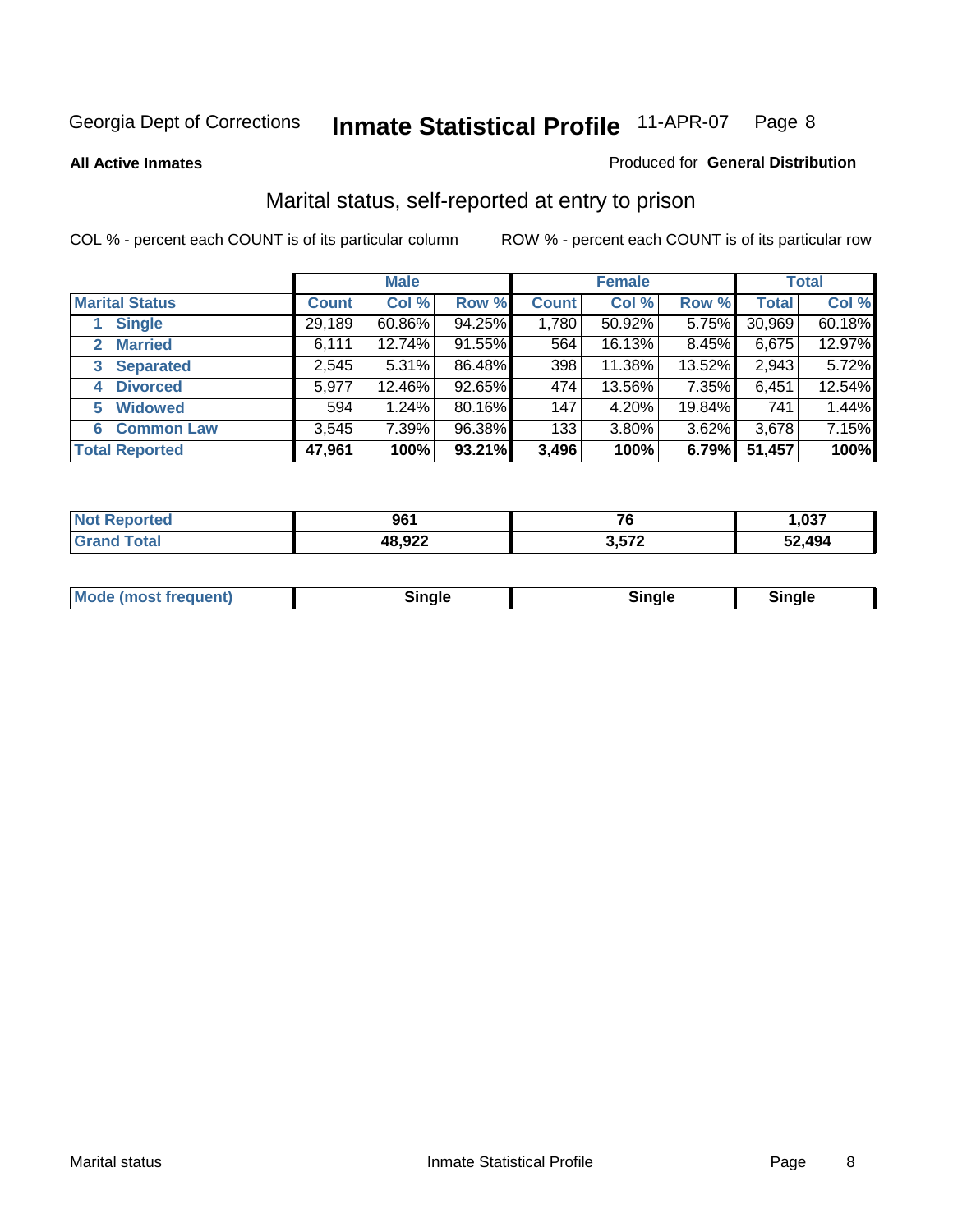#### **All Active Inmates**

#### Produced for **General Distribution**

### Number of children, self reported at entry to prison

|                           |              | <b>Male</b> |        |              | <b>Female</b> |        | <b>Total</b> |        |
|---------------------------|--------------|-------------|--------|--------------|---------------|--------|--------------|--------|
| <b>Number of Children</b> | <b>Count</b> | Col %       | Row %  | <b>Count</b> | Col %         | Row %  | <b>Total</b> | Col %  |
| $\bf{0}$                  | 19,265       | 39.91%      | 96.03% | 796          | 22.36%        | 3.97%  | 20,061       | 38.70% |
|                           | 11,062       | 22.91%      | 94.56% | 637          | 17.89%        | 5.44%  | 11,699       | 22.57% |
| $\overline{2}$            | 8,358        | 17.31%      | 90.62% | 865          | 24.30%        | 9.38%  | 9,223        | 17.79% |
| 3                         | 4,915        | 10.18%      | 87.88% | 678          | 19.04%        | 12.12% | 5,593        | 10.79% |
| 4                         | 2,413        | 5.00%       | 88.55% | 312          | 8.76%         | 11.45% | 2,725        | 5.26%  |
| 5                         | 1,227        | 2.54%       | 88.78% | 155          | 4.35%         | 11.22% | 1,382        | 2.67%  |
| $6\phantom{a}$            | 549          | 1.14%       | 89.27% | 66           | 1.85%         | 10.73% | 615          | 1.19%  |
| 7                         | 247          | 0.51%       | 89.82% | 28           | 0.79%         | 10.18% | 275          | 0.53%  |
| 8                         | 109          | 0.23%       | 90.08% | 12           | 0.34%         | 9.92%  | 121          | 0.23%  |
| 9                         | 53           | 0.11%       | 92.98% | 4            | 0.11%         | 7.02%  | 57           | 0.11%  |
| 10                        | 26           | 0.05%       | 81.25% | 6            | 0.17%         | 18.75% | 32           | 0.06%  |
| Over 10                   | 52           | 0.11%       | 98.11% |              | 0.03%         | 1.89%  | 53           | 0.10%  |
| <b>Total Reported</b>     | 48,276       | 100%        | 93.13% | 3,560        | 100%          | 6.87%  | 51,836       | 100%   |

| 646    | . . | 658 |
|--------|-----|-----|
| 10.022 | --- | 494 |

| <b>Mean</b><br>(average) | 1.36 | 2.03 | 1.41 |
|--------------------------|------|------|------|
| <b>Median (middle)</b>   |      |      |      |
| Mode<br>(most frequent)  |      |      |      |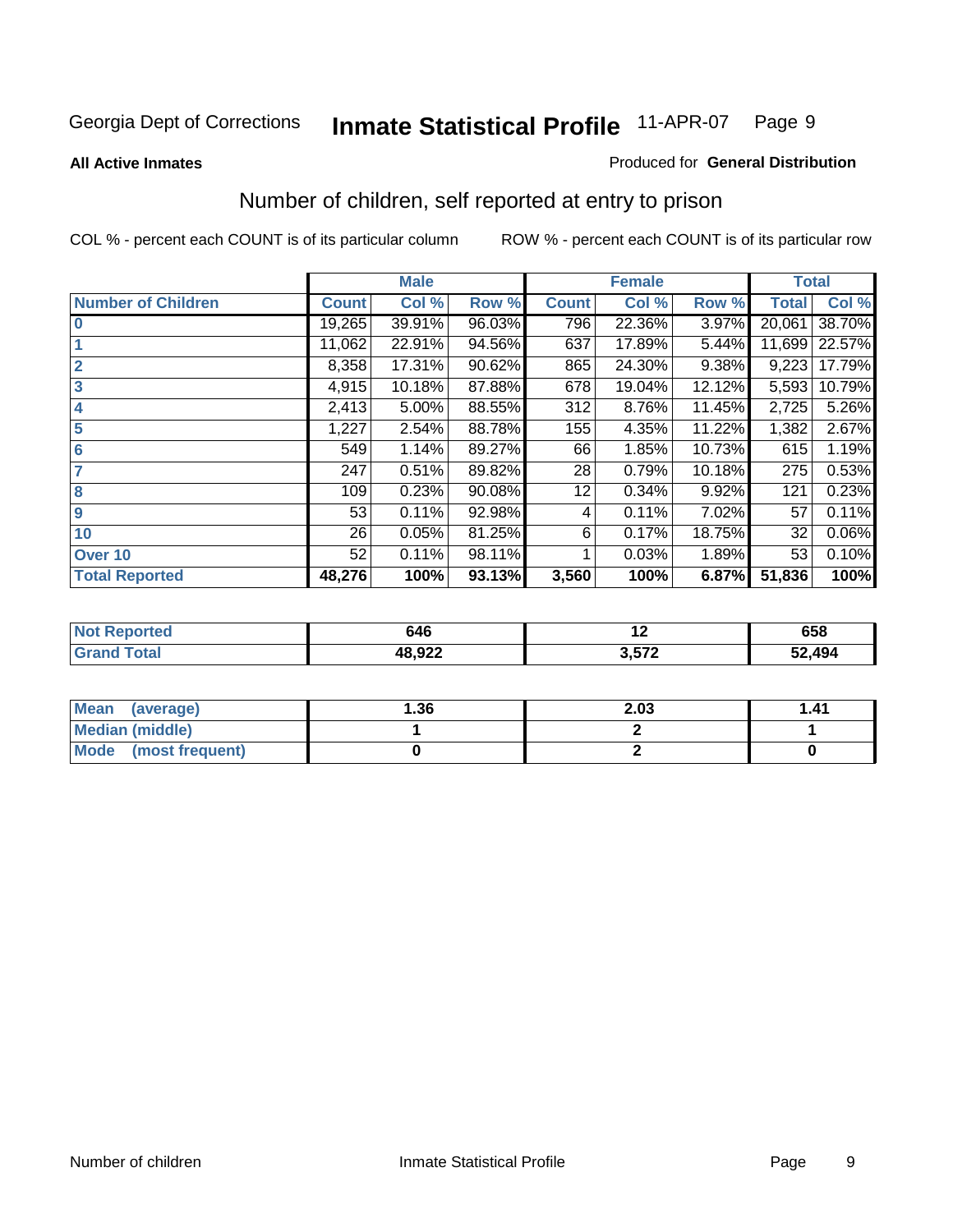#### **All Active Inmates**

#### Produced for **General Distribution**

### Religious affiliation, self-reported at entry to prison

|                  |                              |                | <b>Male</b> |         |                    | <b>Female</b> |        |              | <b>Total</b> |
|------------------|------------------------------|----------------|-------------|---------|--------------------|---------------|--------|--------------|--------------|
|                  | <b>Religious Affiliation</b> | <b>Count</b>   | Col %       | Row %   | <b>Count</b>       | Col %         | Row %  | <b>Total</b> | Col %        |
| 1                | <b>Islam</b>                 | 1,464          | 3.46%       | 98.32%  | $\overline{25}$    | .73%          | 1.68%  | 1,489        | 3.25%        |
| $\overline{2}$   | <b>Catholic</b>              | 2,158          | 5.09%       | 92.98%  | 163                | 4.76%         | 7.02%  | 2,321        | 5.07%        |
| 3                | <b>Baptist</b>               | 20,768         | 49.02%      | 91.15%  | $\overline{2,016}$ | 58.91%        | 8.85%  | 22,784       | 49.76%       |
| 4                | <b>Methodist</b>             | 909            | 2.15%       | 87.74%  | 127                | 3.71%         | 12.26% | 1,036        | 2.26%        |
| 5                | <b>EpiscopIn</b>             | 59             | .14%        | 85.51%  | 10                 | .29%          | 14.49% | 69           | .15%         |
| 6                | <b>Presbytrn</b>             | 117            | .28%        | 96.69%  | 4                  | .12%          | 3.31%  | 121          | .26%         |
| 7                | <b>Chc Of God</b>            | 511            | 1.21%       | 90.12%  | 56                 | 1.64%         | 9.88%  | 567          | 1.24%        |
| 8                | <b>Holiness</b>              | 1,578          | 3.72%       | 87.96%  | $\overline{216}$   | 6.31%         | 12.04% | 1,794        | 3.92%        |
| $\boldsymbol{9}$ | <b>Jewish</b>                | 53             | .13%        | 96.36%  | $\overline{2}$     | .06%          | 3.64%  | 55           | .12%         |
| 10               | <b>Anglican</b>              | 7              | .02%        | 87.50%  |                    | .03%          | 12.50% | 8            | .02%         |
| 11               | <b>Grk Orthdx</b>            | $\overline{9}$ | .02%        | 81.82%  | $\overline{2}$     | .06%          | 18.18% | 11           | .02%         |
| 12               | <b>Hindu</b>                 | 9              | .02%        | 100.00% |                    |               |        | 9            | .02%         |
| 13               | <b>Buddhist</b>              | 48             | .11%        | 97.96%  | 1                  | .03%          | 2.04%  | 49           | .11%         |
| 14               | <b>Taoist</b>                | 5              | .01%        | 100.00% |                    |               |        | 5            | .01%         |
| 15               | <b>Shintoist</b>             | 7              | .02%        | 100.00% |                    |               |        | 7            | .02%         |
| 16               | <b>Seven D Ad</b>            | 135            | .32%        | 94.41%  | 8                  | .23%          | 5.59%  | 143          | .31%         |
| 17               | <b>Jehovah Wt</b>            | 397            | .94%        | 92.11%  | 34                 | .99%          | 7.89%  | 431          | .94%         |
| 18               | <b>Latr Day S</b>            | 53             | .13%        | 94.64%  | 3                  | .09%          | 5.36%  | 56           | .12%         |
| 19               | Quaker                       |                | .01%        | 100.00% |                    |               |        |              | .01%         |
| 20               | <b>Other Prot</b>            | 6,244          | 14.74%      | 90.81%  | 632                | 18.47%        | 9.19%  | 6,876        | 15.02%       |
| 96               | <b>None</b>                  | 7,834          | 18.49%      | 98.47%  | 122                | 3.57%         | 1.53%  | 7,956        | 17.38%       |
|                  | <b>Total Reported</b>        | 42,366         | 100%        | 92.53%  | 3,422              | 100%          | 7.47%  | 45,788       | 100%         |

| Reported<br>∵N∩t      | 556,ز  | 150   | 6,706  |
|-----------------------|--------|-------|--------|
| <b>otal</b><br>"Grand | 48,922 | 3,572 | 52,494 |

| $  -$ | Mode (most frequent)<br>Baptist<br>3aptist<br>Baptist |
|-------|-------------------------------------------------------|
|-------|-------------------------------------------------------|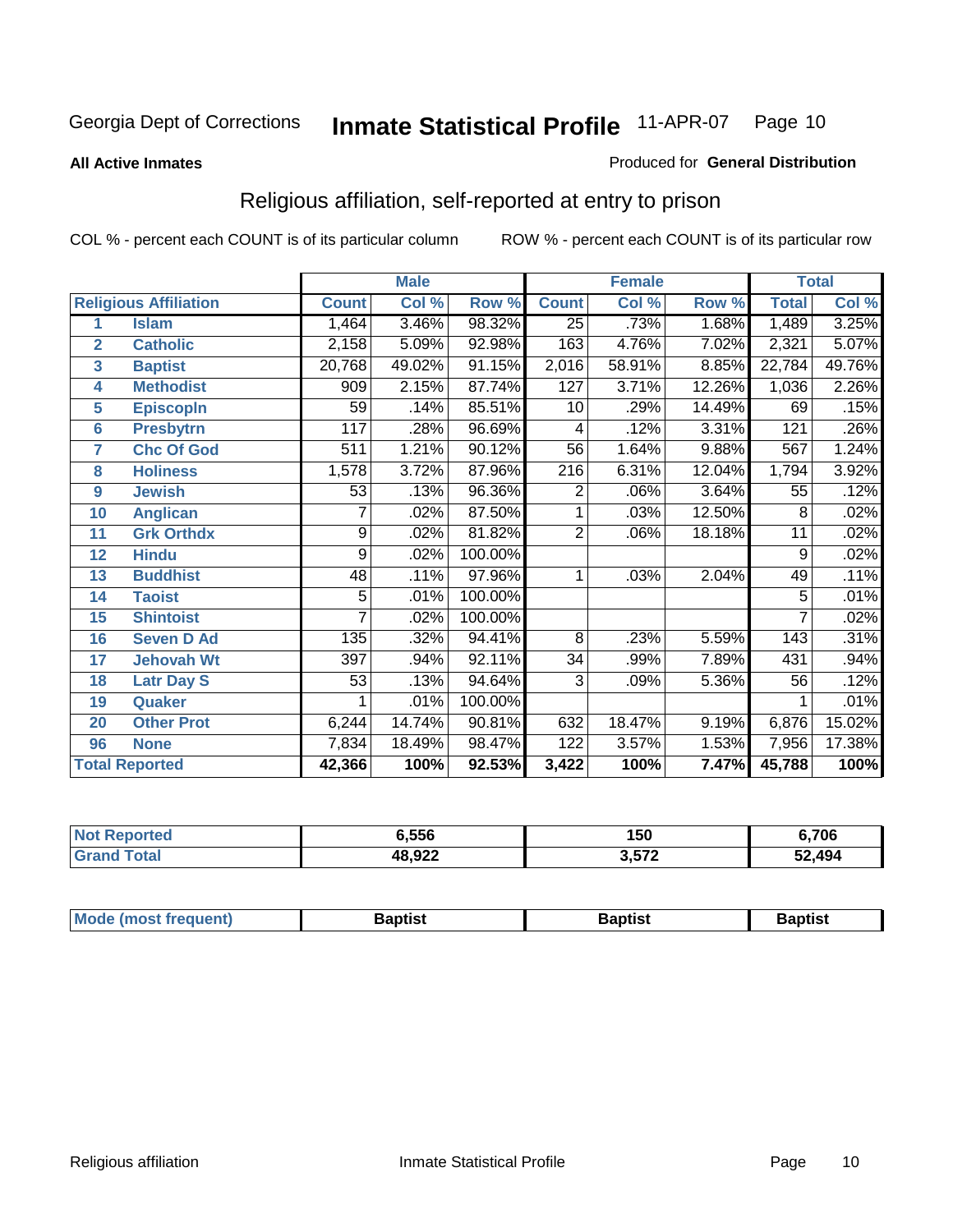#### **All Active Inmates**

#### Produced for **General Distribution**

### Home county, self-reported at entry to prison

|                 |                      |                  | <b>Male</b> |        |                         | <b>Female</b> |        | <b>Total</b>     |         |
|-----------------|----------------------|------------------|-------------|--------|-------------------------|---------------|--------|------------------|---------|
|                 | <b>Home County</b>   | <b>Count</b>     | Col %       | Row %  | <b>Count</b>            | Col %         | Row %  | <b>Total</b>     | Col %   |
| 1               | <b>Appling</b>       | $\overline{93}$  | .20%        | 93.94% | $\overline{6}$          | .17%          | 6.06%  | 99               | .20%    |
| $\overline{2}$  | <b>Atkinson</b>      | 41               | .09%        | 97.62% | $\mathbf 1$             | .03%          | 2.38%  | $\overline{42}$  | .08%    |
| 3               | <b>Bacon</b>         | 60               | .13%        | 95.24% | $\overline{3}$          | .09%          | 4.76%  | 63               | .13%    |
| 4               | <b>Baker</b>         | 8                | .02%        | 88.89% | $\mathbf 1$             | .03%          | 11.11% | $\overline{9}$   | .02%    |
| 5               | <b>Baldwin</b>       | 285              | .61%        | 95.00% | $\overline{15}$         | .43%          | 5.00%  | $\overline{300}$ | .60%    |
| $6\phantom{1}6$ | <b>Banks</b>         | $\overline{52}$  | .11%        | 91.23% | $\overline{5}$          | .14%          | 8.77%  | $\overline{57}$  | .11%    |
| $\overline{7}$  | <b>Barrow</b>        | $\overline{250}$ | .53%        | 92.94% | $\overline{19}$         | .55%          | 7.06%  | 269              | .53%    |
| 8               | <b>Bartow</b>        | 536              | 1.14%       | 88.60% | 69                      | 1.98%         | 11.40% | 605              | 1.20%   |
| 9               | <b>Ben Hill</b>      | $\overline{211}$ | .45%        | 91.34% | $\overline{20}$         | .57%          | 8.66%  | 231              | .46%    |
| 10              | <b>Berrien</b>       | $\overline{74}$  | .16%        | 90.24% | $\overline{8}$          | .23%          | 9.76%  | $\overline{82}$  | .16%    |
| 11              | <b>Bibb</b>          | 1,192            | 2.54%       | 94.90% | 64                      | 1.84%         | 5.10%  | 1,256            | 2.49%   |
| 12              | <b>Bleckley</b>      | $\overline{87}$  | .19%        | 88.78% | 11                      | .32%          | 11.22% | 98               | .19%    |
| 13              | <b>Brantley</b>      | $\overline{54}$  | .12%        | 94.74% | $\overline{3}$          | .09%          | 5.26%  | $\overline{57}$  | .11%    |
| 14              | <b>Brooks</b>        | $\overline{72}$  | .15%        | 98.63% | $\overline{1}$          | .03%          | 1.37%  | $\overline{73}$  | .14%    |
| 15              | <b>Bryan</b>         | 100              | .21%        | 95.24% | $\overline{5}$          | .14%          | 4.76%  | 105              | .21%    |
| 16              | <b>Bulloch</b>       | 354              | .76%        | 94.15% | $\overline{22}$         | .63%          | 5.85%  | $\overline{376}$ | .75%    |
| 17              | <b>Burke</b>         | 190              | .41%        | 94.06% | $\overline{12}$         | .34%          | 5.94%  | $\overline{202}$ | .40%    |
| 18              | <b>Butts</b>         | $\overline{144}$ | .31%        | 94.74% | $\overline{8}$          | .23%          | 5.26%  | 152              | .30%    |
| 19              | <b>Calhoun</b>       | 46               | .10%        | 97.87% | $\overline{1}$          | .03%          | 2.13%  | $\overline{47}$  | .09%    |
| 20              | <b>Camden</b>        | 106              | .23%        | 96.36% | $\overline{\mathbf{4}}$ | .11%          | 3.64%  | 110              | .22%    |
| 21              | <b>Candler</b>       | $\overline{81}$  | .17%        | 92.05% | $\overline{7}$          | .20%          | 7.95%  | $\overline{88}$  | .17%    |
| 22              | <b>Carroll</b>       | $\overline{519}$ | 1.11%       | 89.48% | $\overline{61}$         | 1.75%         | 10.52% | 580              | 1.15%   |
| 23              | <b>Catoosa</b>       | 192              | .41%        | 86.49% | $\overline{30}$         | .86%          | 13.51% | $\overline{222}$ | .44%    |
| 24              | <b>Charlton</b>      | $\overline{35}$  | .07%        | 97.22% | 1                       | .03%          | 2.78%  | $\overline{36}$  | .07%    |
| 25              | <b>Chatham</b>       | 2,287            | 4.88%       | 94.86% | 124                     | 3.56%         | 5.14%  | 2,411            | 4.79%   |
| 26              | <b>Chattahoochee</b> | 20               | .04%        | 90.91% | $\overline{c}$          | .06%          | 9.09%  | $\overline{22}$  | .04%    |
| 27              | <b>Chattooga</b>     | 228              | .49%        | 90.84% | $\overline{23}$         | .66%          | 9.16%  | 251              | .50%    |
| 28              | <b>Cherokee</b>      | 423              | .90%        | 90.19% | 46                      | 1.32%         | 9.81%  | 469              | .93%    |
| 29              | <b>Clarke</b>        | 504              | 1.08%       | 92.99% | $\overline{38}$         | 1.09%         | 7.01%  | $\overline{542}$ | 1.08%   |
| 30              | <b>Clay</b>          | $\overline{16}$  | .03%        | 88.89% | $\overline{2}$          | .06%          | 11.11% | $\overline{18}$  | .04%    |
| $\overline{31}$ | <b>Clayton</b>       | 1,366            | 2.91%       | 93.63% | $\overline{93}$         | 2.67%         | 6.37%  | 1,459            | 2.90%   |
| 32              | <b>Clinch</b>        | 37               | .08%        | 88.10% | 5                       | .14%          | 11.90% | 42               | $.08\%$ |
| 33              | <b>Cobb</b>          | 2,053            | 4.38%       | 91.33% | 195                     | 5.61%         | 8.67%  | 2,248            | 4.46%   |
| 34              | <b>Coffee</b>        | 219              | .47%        | 88.31% | 29                      | .83%          | 11.69% | 248              | .49%    |
| 35              | <b>Colquitt</b>      | 289              | .62%        | 94.75% | $\overline{16}$         | .46%          | 5.25%  | 305              | .61%    |
| 36              | <b>Columbia</b>      | 183              | .39%        | 91.96% | 16                      | .46%          | 8.04%  | 199              | .40%    |
| 37              | <b>Cook</b>          | $\overline{117}$ | .25%        | 93.60% | $\overline{8}$          | .23%          | 6.40%  | 125              | .25%    |
| 38              | <b>Coweta</b>        | 444              | .95%        | 90.80% | 45                      | 1.29%         | 9.20%  | 489              | .97%    |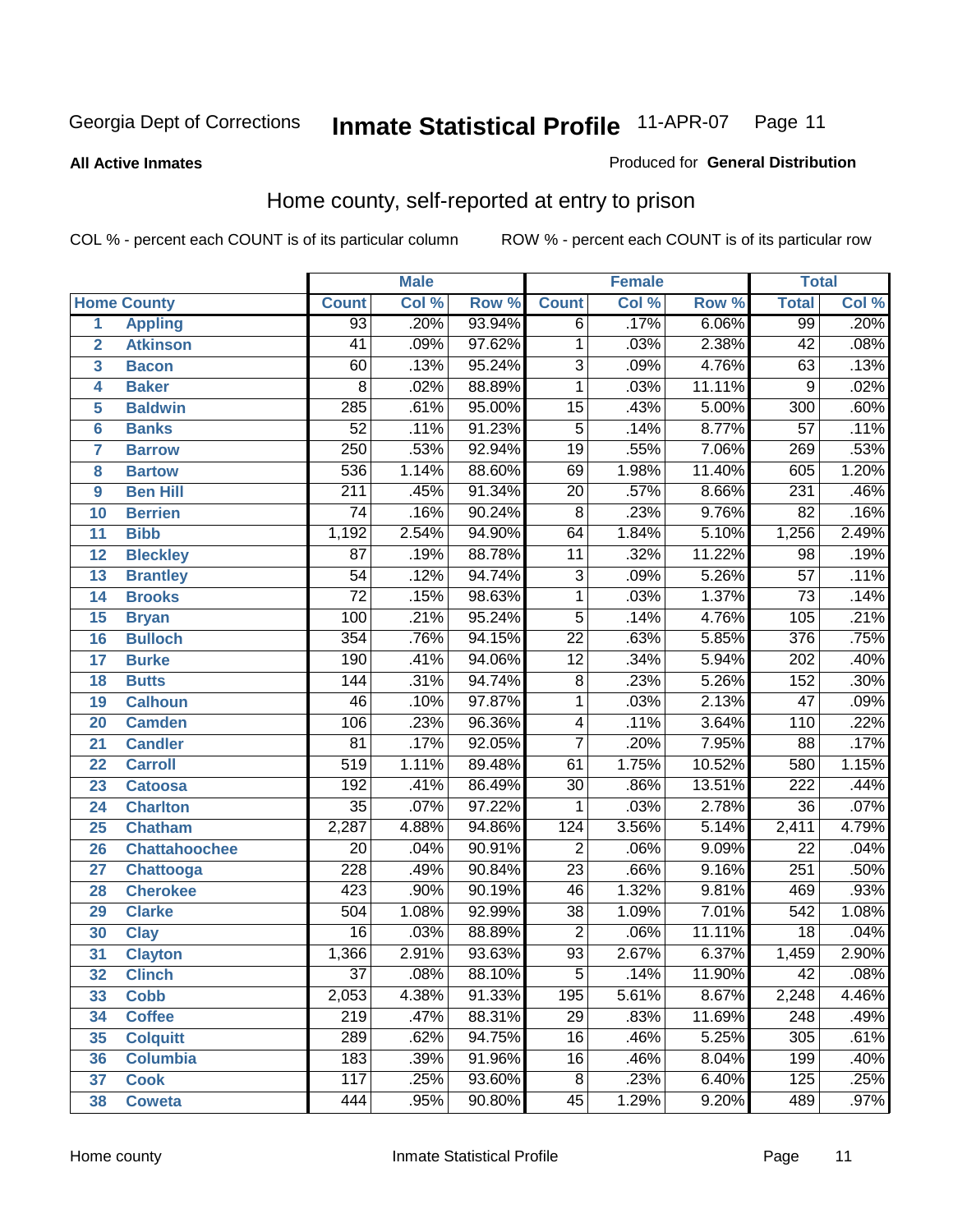#### **All Active Inmates**

#### Produced for **General Distribution**

### Home county, self-reported at entry to prison

|    |                    |                  | <b>Male</b> |         |                 | <b>Female</b> |        | <b>Total</b>     |         |
|----|--------------------|------------------|-------------|---------|-----------------|---------------|--------|------------------|---------|
|    | <b>Home County</b> | <b>Count</b>     | Col %       | Row %   | <b>Count</b>    | Col %         | Row %  | <b>Total</b>     | Col %   |
| 39 | <b>Crawford</b>    | $\overline{32}$  | .07%        | 88.89%  | 4               | .11%          | 11.11% | $\overline{36}$  | .07%    |
| 40 | <b>Crisp</b>       | 226              | .48%        | 94.96%  | $\overline{12}$ | .34%          | 5.04%  | 238              | .47%    |
| 41 | <b>Dade</b>        | 69               | .15%        | 95.83%  | $\overline{3}$  | .09%          | 4.17%  | $\overline{72}$  | .14%    |
| 42 | <b>Dawson</b>      | $\overline{78}$  | .17%        | 93.98%  | $\overline{5}$  | .14%          | 6.02%  | 83               | .16%    |
| 43 | <b>Decatur</b>     | $\sqrt{248}$     | .53%        | 95.02%  | $\overline{13}$ | .37%          | 4.98%  | $\overline{261}$ | .52%    |
| 44 | <b>Dekalb</b>      | 2,491            | 5.31%       | 94.11%  | 156             | 4.48%         | 5.89%  | 2,647            | 5.26%   |
| 45 | <b>Dodge</b>       | $\overline{147}$ | .31%        | 94.23%  | $\overline{9}$  | .26%          | 5.77%  | 156              | .31%    |
| 46 | <b>Dooly</b>       | 78               | .17%        | 97.50%  | $\overline{2}$  | .06%          | 2.50%  | 80               | .16%    |
| 47 | <b>Dougherty</b>   | 987              | 2.11%       | 93.64%  | 67              | 1.93%         | 6.36%  | 1,054            | 2.09%   |
| 48 | <b>Douglas</b>     | 578              | 1.23%       | 90.74%  | 59              | 1.70%         | 9.26%  | 637              | 1.26%   |
| 49 | <b>Early</b>       | $\overline{67}$  | .14%        | 97.10%  | $\overline{2}$  | .06%          | 2.90%  | 69               | .14%    |
| 50 | <b>Echols</b>      | 6                | .01%        | 100.00% |                 |               |        | 6                | .01%    |
| 51 | <b>Effingham</b>   | 138              | .29%        | 89.61%  | $\overline{16}$ | .46%          | 10.39% | 154              | .31%    |
| 52 | <b>Elbert</b>      | $\overline{141}$ | .30%        | 93.38%  | $\overline{10}$ | .29%          | 6.62%  | 151              | .30%    |
| 53 | <b>Emanuel</b>     | 136              | .29%        | 93.79%  | $\overline{9}$  | .26%          | 6.21%  | $\overline{145}$ | .29%    |
| 54 | <b>Evans</b>       | $\overline{90}$  | .19%        | 97.83%  | $\overline{2}$  | .06%          | 2.17%  | $\overline{92}$  | .18%    |
| 55 | <b>Fannin</b>      | 104              | .22%        | 95.41%  | $\overline{5}$  | .14%          | 4.59%  | 109              | .22%    |
| 56 | <b>Fayette</b>     | 135              | .29%        | 90.60%  | $\overline{14}$ | .40%          | 9.40%  | 149              | .30%    |
| 57 | <b>Floyd</b>       | 683              | 1.46%       | 90.11%  | $\overline{75}$ | 2.16%         | 9.89%  | 758              | 1.51%   |
| 58 | <b>Forsyth</b>     | 186              | .40%        | 89.42%  | $\overline{22}$ | .63%          | 10.58% | 208              | .41%    |
| 59 | <b>Franklin</b>    | 119              | .25%        | 89.47%  | $\overline{14}$ | .40%          | 10.53% | $\overline{133}$ | .26%    |
| 60 | <b>Fulton</b>      | 5,605            | 11.96%      | 95.24%  | 280             | 8.05%         | 4.76%  | 5,885            | 11.69%  |
| 61 | Gilmer             | 116              | .25%        | 94.31%  | 7               | .20%          | 5.69%  | $\overline{123}$ | .24%    |
| 62 | <b>Glascock</b>    | 6                | .01%        | 100.00% |                 |               |        | 6                | .01%    |
| 63 | <b>Glynn</b>       | $\overline{397}$ | .85%        | 95.66%  | $\overline{18}$ | .52%          | 4.34%  | 415              | .82%    |
| 64 | <b>Gordon</b>      | 291              | .62%        | 89.54%  | $\overline{34}$ | .98%          | 10.46% | 325              | .65%    |
| 65 | <b>Grady</b>       | 182              | .39%        | 91.00%  | $\overline{18}$ | .52%          | 9.00%  | 200              | .40%    |
| 66 | <b>Greene</b>      | $\overline{76}$  | .16%        | 91.57%  | 7               | .20%          | 8.43%  | 83               | .16%    |
| 67 | <b>Gwinnett</b>    | 1,394            | 2.97%       | 93.31%  | 100             | 2.87%         | 6.69%  | 1,494            | 2.97%   |
| 68 | <b>Habersham</b>   | 109              | .23%        | 93.16%  | $\overline{8}$  | .23%          | 6.84%  | 117              | .23%    |
| 69 | <b>Hall</b>        | 666              | 1.42%       | 91.23%  | 64              | 1.84%         | 8.77%  | 730              | 1.45%   |
| 70 | <b>Hancock</b>     | 68               | .15%        | 98.55%  | 1               | .03%          | 1.45%  | 69               | $.14\%$ |
| 71 | <b>Haralson</b>    | 120              | .26%        | 90.91%  | $\overline{12}$ | .34%          | 9.09%  | 132              | .26%    |
| 72 | <b>Harris</b>      | 85               | .18%        | 92.39%  | 7               | .20%          | 7.61%  | $\overline{92}$  | .18%    |
| 73 | <b>Hart</b>        | 94               | .20%        | 96.91%  | $\overline{3}$  | .09%          | 3.09%  | $\overline{97}$  | .19%    |
| 74 | <b>Heard</b>       | 57               | .12%        | 93.44%  | 4               | .11%          | 6.56%  | 61               | .12%    |
| 75 | <b>Henry</b>       | 489              | 1.04%       | 90.39%  | $\overline{52}$ | 1.49%         | 9.61%  | 541              | 1.07%   |
| 76 | <b>Houston</b>     | 523              | 1.12%       | 93.56%  | $\overline{36}$ | 1.03%         | 6.44%  | 559              | 1.11%   |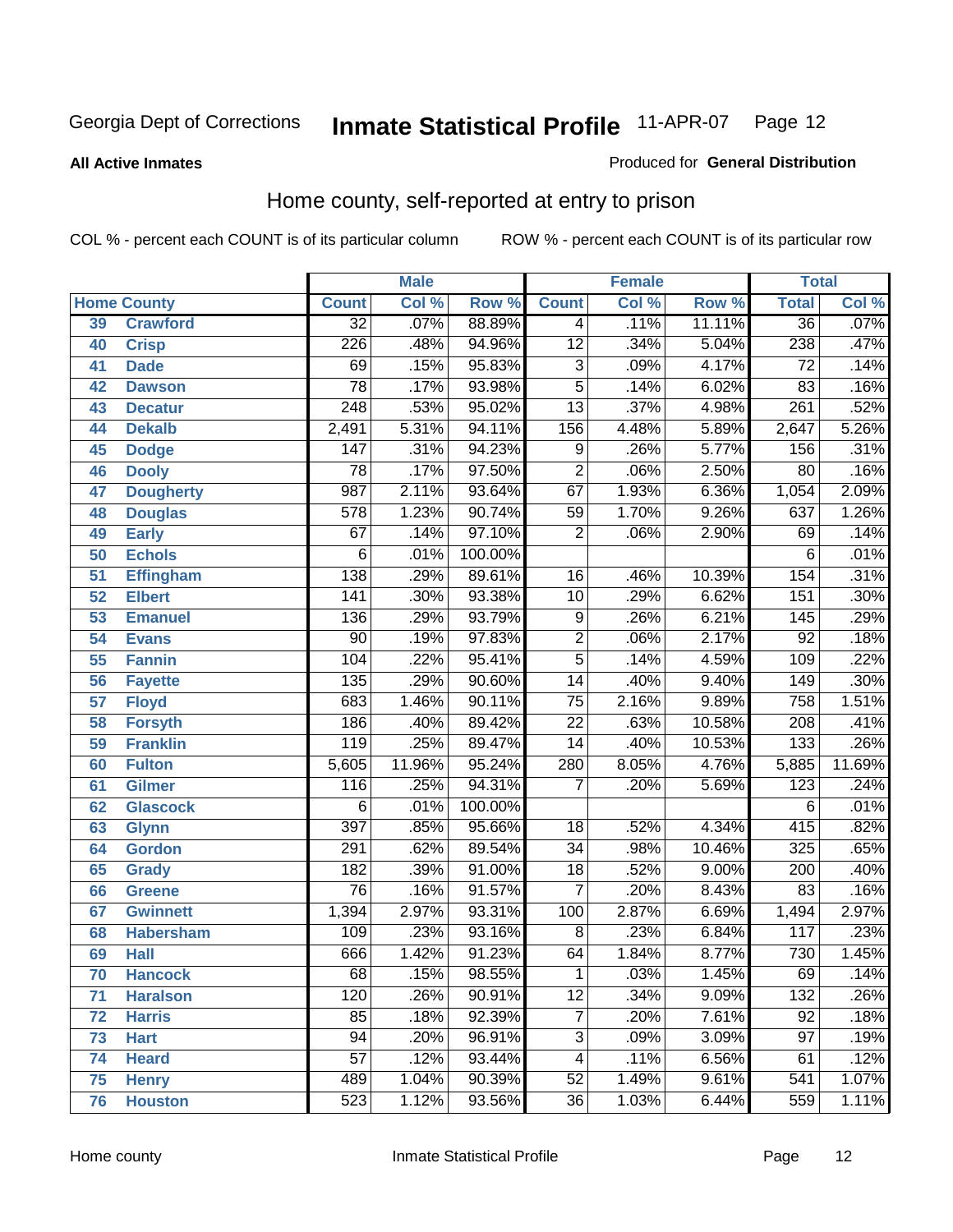#### **All Active Inmates**

#### Produced for **General Distribution**

### Home county, self-reported at entry to prison

|     |                    |                  | <b>Male</b> |         |                  | <b>Female</b> |        | <b>Total</b>     |       |
|-----|--------------------|------------------|-------------|---------|------------------|---------------|--------|------------------|-------|
|     | <b>Home County</b> | <b>Count</b>     | Col %       | Row %   | <b>Count</b>     | Col %         | Row %  | <b>Total</b>     | Col % |
| 77  | <b>Irwin</b>       | 69               | .15%        | 100.00% |                  |               |        | 69               | .14%  |
| 78  | <b>Jackson</b>     | $\overline{209}$ | .45%        | 91.67%  | 19               | .55%          | 8.33%  | 228              | .45%  |
| 79  | <b>Jasper</b>      | 64               | .14%        | 96.97%  | $\overline{2}$   | .06%          | 3.03%  | 66               | .13%  |
| 80  | <b>Jeff Davis</b>  | $\overline{76}$  | .16%        | 93.83%  | $\overline{5}$   | .14%          | 6.17%  | 81               | .16%  |
| 81  | <b>Jefferson</b>   | 104              | .22%        | 96.30%  | $\overline{4}$   | .11%          | 3.70%  | 108              | .21%  |
| 82  | <b>Jenkins</b>     | $\overline{72}$  | .15%        | 93.51%  | $\overline{5}$   | .14%          | 6.49%  | $\overline{77}$  | .15%  |
| 83  | <b>Johnson</b>     | $\overline{54}$  | .12%        | 91.53%  | $\overline{5}$   | .14%          | 8.47%  | $\overline{59}$  | .12%  |
| 84  | <b>Jones</b>       | $\overline{67}$  | .14%        | 91.78%  | $\overline{6}$   | .17%          | 8.22%  | $\overline{73}$  | .14%  |
| 85  | <b>Lamar</b>       | $\overline{79}$  | .17%        | 96.34%  | $\overline{3}$   | .09%          | 3.66%  | $\overline{82}$  | .16%  |
| 86  | <b>Lanier</b>      | $\overline{34}$  | .07%        | 82.93%  | $\overline{7}$   | .20%          | 17.07% | 41               | .08%  |
| 87  | <b>Laurens</b>     | $\overline{272}$ | .58%        | 93.15%  | $\overline{20}$  | .57%          | 6.85%  | 292              | .58%  |
| 88  | <b>Lee</b>         | $\overline{58}$  | .12%        | 98.31%  | 1                | .03%          | 1.69%  | $\overline{59}$  | .12%  |
| 89  | <b>Liberty</b>     | $\overline{243}$ | .52%        | 93.10%  | $\overline{18}$  | .52%          | 6.90%  | $\overline{261}$ | .52%  |
| 90  | <b>Lincoln</b>     | $\overline{37}$  | .08%        | 100.00% |                  |               |        | $\overline{37}$  | .07%  |
| 91  | Long               | $\overline{38}$  | .08%        | 90.48%  | 4                | .11%          | 9.52%  | $\overline{42}$  | .08%  |
| 92  | <b>Lowndes</b>     | $\overline{517}$ | 1.10%       | 94.86%  | $\overline{28}$  | .80%          | 5.14%  | 545              | 1.08% |
| 93  | <b>Lumpkin</b>     | 83               | .18%        | 90.22%  | $\overline{9}$   | .26%          | 9.78%  | $\overline{92}$  | .18%  |
| 94  | <b>Macon</b>       | $\overline{90}$  | .19%        | 95.74%  | 4                | .11%          | 4.26%  | $\overline{94}$  | .19%  |
| 95  | <b>Madison</b>     | $\overline{127}$ | .27%        | 92.70%  | $\overline{10}$  | .29%          | 7.30%  | $\overline{137}$ | .27%  |
| 96  | <b>Marion</b>      | $\overline{43}$  | .09%        | 95.56%  | $\overline{2}$   | .06%          | 4.44%  | $\overline{45}$  | .09%  |
| 97  | <b>Mcduffie</b>    | 156              | .33%        | 95.12%  | $\overline{8}$   | .23%          | 4.88%  | 164              | .33%  |
| 98  | <b>Mcintosh</b>    | $\overline{57}$  | .12%        | 91.94%  | $\overline{5}$   | .14%          | 8.06%  | 62               | .12%  |
| 99  | <b>Meriwether</b>  | 195              | .42%        | 93.75%  | $\overline{13}$  | .37%          | 6.25%  | $\overline{208}$ | .41%  |
| 100 | <b>Miller</b>      | $\overline{32}$  | .07%        | 94.12%  | $\overline{2}$   | .06%          | 5.88%  | 34               | .07%  |
| 101 | <b>Mitchell</b>    | 176              | .38%        | 91.19%  | $\overline{17}$  | .49%          | 8.81%  | 193              | .38%  |
| 102 | <b>Monroe</b>      | $\overline{138}$ | .29%        | 90.79%  | $\overline{14}$  | .40%          | 9.21%  | 152              | .30%  |
| 103 | <b>Montgomery</b>  | $\overline{40}$  | .09%        | 93.02%  | $\overline{3}$   | .09%          | 6.98%  | $\overline{43}$  | .09%  |
| 104 | <b>Morgan</b>      | $\overline{78}$  | .17%        | 89.66%  | $\overline{9}$   | .26%          | 10.34% | $\overline{87}$  | .17%  |
| 105 | <b>Murray</b>      | $\overline{227}$ | .48%        | 91.16%  | $\overline{22}$  | .63%          | 8.84%  | $\overline{249}$ | .49%  |
| 106 | <b>Muscogee</b>    | 1,506            | 3.21%       | 93.08%  | $\overline{112}$ | 3.22%         | 6.92%  | 1,618            | 3.21% |
| 107 | <b>Newton</b>      | 459              | .98%        | 91.62%  | $\overline{42}$  | 1.21%         | 8.38%  | 501              | .99%  |
| 108 | <b>Oconee</b>      | 50               | .11%        | 92.59%  | 4                | .11%          | 7.41%  | 54               | .11%  |
| 109 | <b>Oglethorpe</b>  | $\overline{51}$  | .11%        | 94.44%  | $\overline{3}$   | .09%          | 5.56%  | $\overline{54}$  | .11%  |
| 110 | <b>Paulding</b>    | 238              | .51%        | 89.14%  | $\overline{29}$  | .83%          | 10.86% | 267              | .53%  |
| 111 | <b>Peach</b>       | 112              | .24%        | 95.73%  | $\overline{5}$   | .14%          | 4.27%  | 117              | .23%  |
| 112 | <b>Pickens</b>     | 94               | .20%        | 89.52%  | $\overline{11}$  | .32%          | 10.48% | 105              | .21%  |
| 113 | <b>Pierce</b>      | $\overline{54}$  | .12%        | 90.00%  | $\overline{6}$   | .17%          | 10.00% | 60               | .12%  |
| 114 | <b>Pike</b>        | 63               | .13%        | 95.45%  | $\overline{3}$   | .09%          | 4.55%  | 66               | .13%  |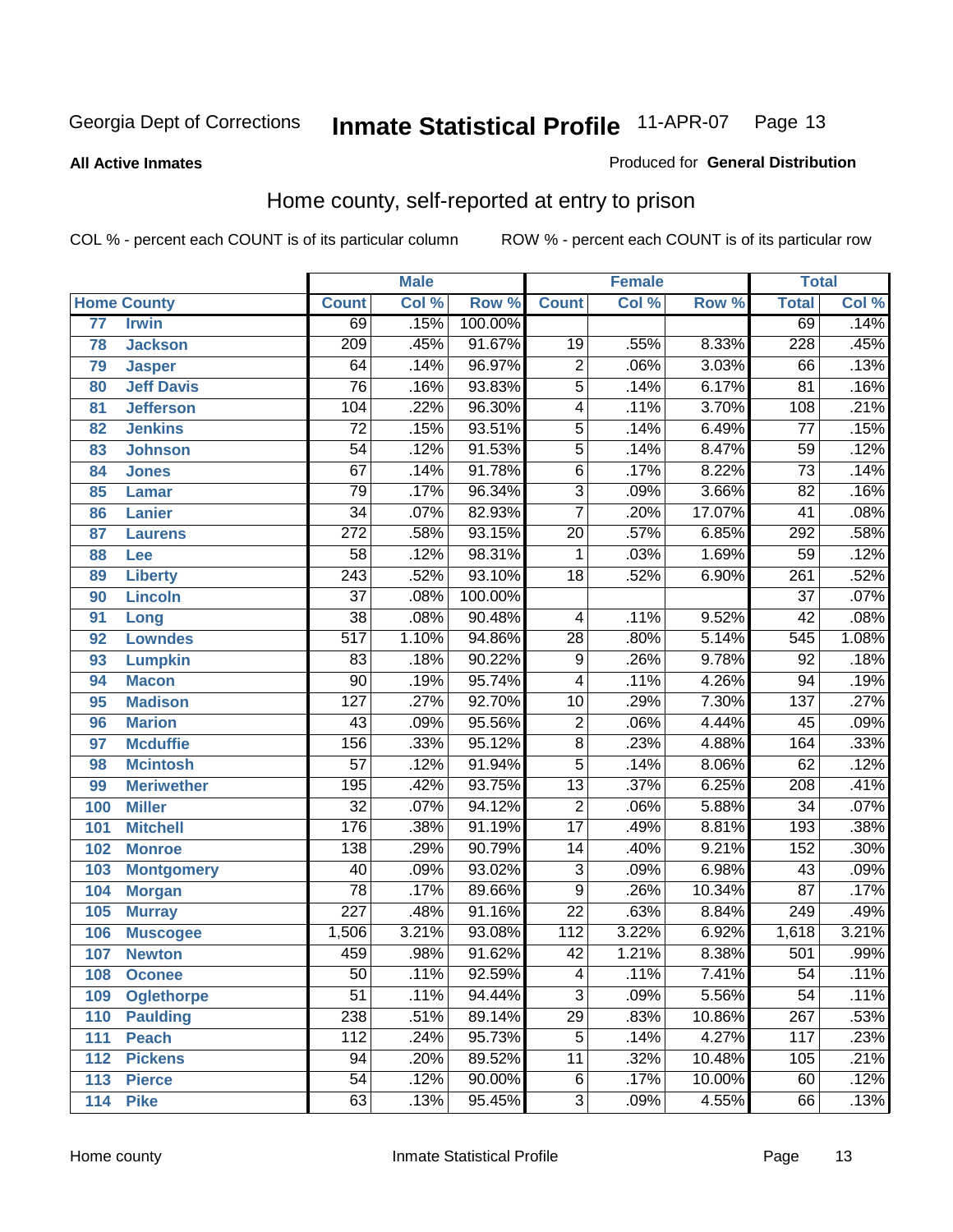#### **All Active Inmates**

#### Produced for **General Distribution**

### Home county, self-reported at entry to prison

|     |                    |                  | <b>Male</b> |         |                 | <b>Female</b> |        | <b>Total</b>     |       |
|-----|--------------------|------------------|-------------|---------|-----------------|---------------|--------|------------------|-------|
|     | <b>Home County</b> | <b>Count</b>     | Col %       | Row %   | <b>Count</b>    | Col %         | Row %  | <b>Total</b>     | Col % |
| 115 | <b>Polk</b>        | 188              | .40%        | 91.26%  | $\overline{18}$ | .52%          | 8.74%  | 206              | .41%  |
| 116 | <b>Pulaski</b>     | 85               | .18%        | 86.73%  | $\overline{13}$ | .37%          | 13.27% | $\overline{98}$  | .19%  |
| 117 | <b>Putnam</b>      | 117              | .25%        | 96.69%  | 4               | .11%          | 3.31%  | 121              | .24%  |
| 118 | Quitman            | $\overline{13}$  | .03%        | 86.67%  | $\overline{2}$  | .06%          | 13.33% | $\overline{15}$  | .03%  |
| 119 | <b>Rabun</b>       | 65               | .14%        | 90.28%  | $\overline{7}$  | .20%          | 9.72%  | $\overline{72}$  | .14%  |
| 120 | <b>Randolph</b>    | 49               | .10%        | 96.08%  | $\overline{2}$  | .06%          | 3.92%  | $\overline{51}$  | .10%  |
| 121 | <b>Richmond</b>    | 1,754            | 3.74%       | 94.25%  | 107             | 3.08%         | 5.75%  | 1,861            | 3.70% |
| 122 | <b>Rockdale</b>    | 289              | .62%        | 90.88%  | 29              | .83%          | 9.12%  | 318              | .63%  |
| 123 | <b>Schley</b>      | $\overline{17}$  | .04%        | 100.00% |                 |               |        | $\overline{17}$  | .03%  |
| 124 | <b>Screven</b>     | $\overline{125}$ | .27%        | 93.28%  | 9               | .26%          | 6.72%  | 134              | .27%  |
| 125 | <b>Seminole</b>    | $\overline{59}$  | .13%        | 90.77%  | $\overline{6}$  | .17%          | 9.23%  | 65               | .13%  |
| 126 | <b>Spalding</b>    | 530              | 1.13%       | 92.01%  | 46              | 1.32%         | 7.99%  | 576              | 1.14% |
| 127 | <b>Stephens</b>    | 167              | .36%        | 91.76%  | $\overline{15}$ | .43%          | 8.24%  | 182              | .36%  |
| 128 | <b>Stewart</b>     | $\overline{37}$  | .08%        | 97.37%  | 1               | .03%          | 2.63%  | $\overline{38}$  | .08%  |
| 129 | <b>Sumter</b>      | $\overline{227}$ | .48%        | 93.80%  | $\overline{15}$ | .43%          | 6.20%  | $\overline{242}$ | .48%  |
| 130 | <b>Talbot</b>      | $\overline{51}$  | .11%        | 92.73%  | 4               | .11%          | 7.27%  | $\overline{55}$  | .11%  |
| 131 | <b>Taliaferro</b>  | $\overline{7}$   | .01%        | 100.00% |                 |               |        | $\overline{7}$   | .01%  |
| 132 | <b>Tattnall</b>    | 139              | .30%        | 93.92%  | 9               | .26%          | 6.08%  | 148              | .29%  |
| 133 | <b>Taylor</b>      | $\overline{70}$  | .15%        | 93.33%  | $\overline{5}$  | .14%          | 6.67%  | $\overline{75}$  | .15%  |
| 134 | <b>Telfair</b>     | 130              | .28%        | 92.20%  | $\overline{11}$ | .32%          | 7.80%  | 141              | .28%  |
| 135 | <b>Terrell</b>     | $\overline{73}$  | .16%        | 94.81%  | 4               | .11%          | 5.19%  | $\overline{77}$  | .15%  |
| 136 | <b>Thomas</b>      | 288              | .61%        | 95.05%  | $\overline{15}$ | .43%          | 4.95%  | $\overline{303}$ | .60%  |
| 137 | <b>Tift</b>        | 285              | .61%        | 95.64%  | $\overline{13}$ | .37%          | 4.36%  | 298              | .59%  |
| 138 | <b>Toombs</b>      | $\overline{221}$ | .47%        | 92.47%  | $\overline{18}$ | .52%          | 7.53%  | 239              | .47%  |
| 139 | <b>Towns</b>       | $\overline{22}$  | .05%        | 91.67%  | $\overline{2}$  | .06%          | 8.33%  | $\overline{24}$  | .05%  |
| 140 | <b>Treutlen</b>    | $\overline{52}$  | .11%        | 96.30%  | $\overline{2}$  | .06%          | 3.70%  | $\overline{54}$  | .11%  |
| 141 | <b>Troup</b>       | 590              | 1.26%       | 91.19%  | $\overline{57}$ | 1.64%         | 8.81%  | 647              | 1.28% |
| 142 | <b>Turner</b>      | 67               | .14%        | 95.71%  | $\overline{3}$  | .09%          | 4.29%  | 70               | .14%  |
| 143 | <b>Twiggs</b>      | $\overline{52}$  | .11%        | 98.11%  | 1               | .03%          | 1.89%  | $\overline{53}$  | .11%  |
| 144 | <b>Union</b>       | $\overline{54}$  | .12%        | 91.53%  | $\overline{5}$  | .14%          | 8.47%  | $\overline{59}$  | .12%  |
| 145 | <b>Upson</b>       | 220              | .47%        | 94.02%  | $\overline{14}$ | .40%          | 5.98%  | 234              | .46%  |
| 146 | <b>Walker</b>      | 318              | .68%        | 91.38%  | 30              | .86%          | 8.62%  | 348              | .69%  |
| 147 | <b>Walton</b>      | $\overline{281}$ | .60%        | 94.93%  | $\overline{15}$ | .43%          | 5.07%  | 296              | .59%  |
| 148 | <b>Ware</b>        | $\overline{275}$ | .59%        | 92.59%  | $\overline{22}$ | .63%          | 7.41%  | 297              | .59%  |
| 149 | <b>Warren</b>      | 44               | .09%        | 91.67%  | 4               | .11%          | 8.33%  | 48               | .10%  |
| 150 | <b>Washington</b>  | 116              | .25%        | 93.55%  | $\overline{8}$  | .23%          | 6.45%  | 124              | .25%  |
| 151 | <b>Wayne</b>       | 151              | .32%        | 89.88%  | $\overline{17}$ | .49%          | 10.12% | 168              | .33%  |
| 152 | <b>Webster</b>     | $\overline{10}$  | .02%        | 90.91%  | 1               | .03%          | 9.09%  | $\overline{11}$  | .02%  |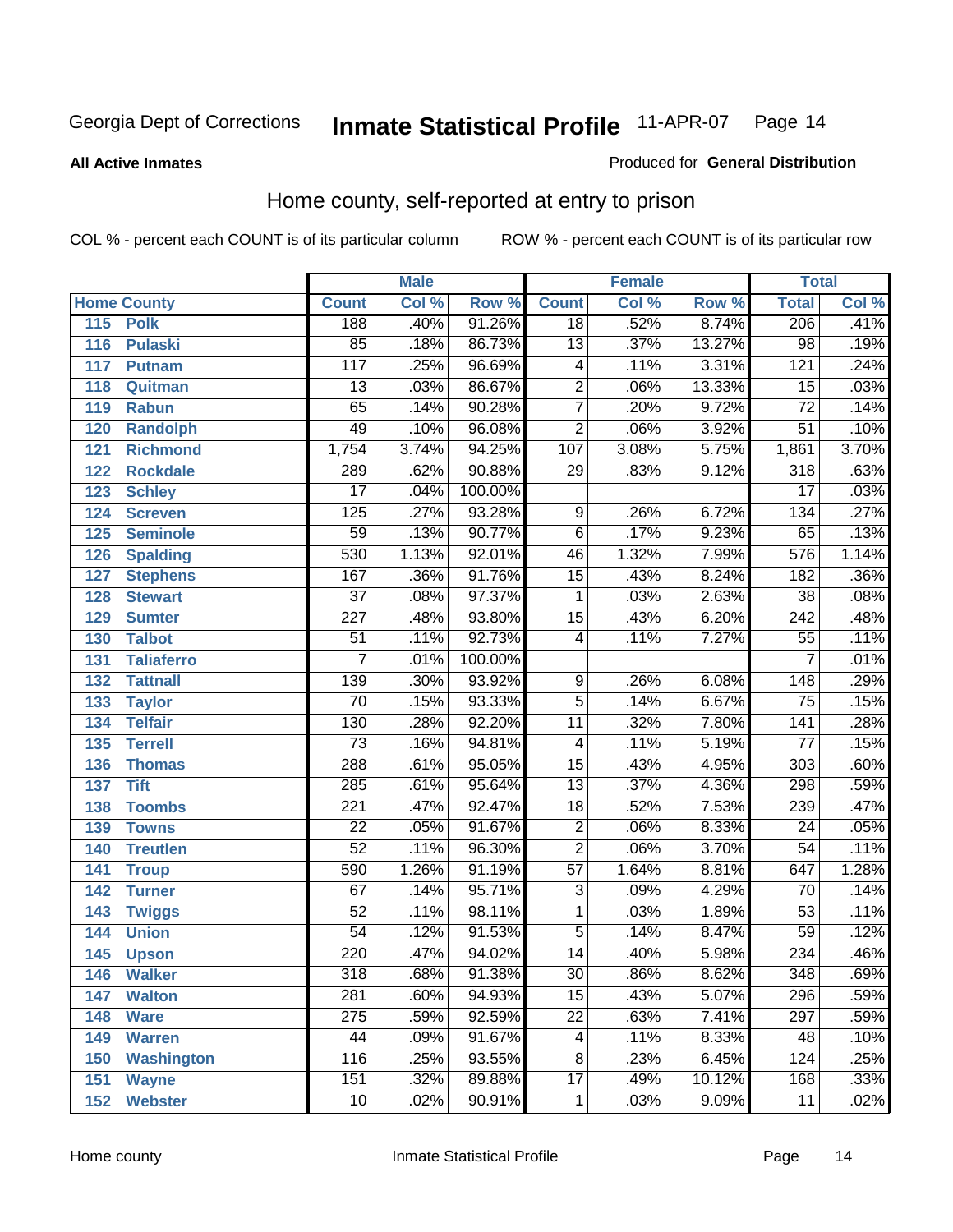**All Active Inmates**

#### Produced for **General Distribution**

### Home county, self-reported at entry to prison

|     |                      |                 | <b>Male</b> |        |              | <b>Female</b> |        | <b>Total</b> |       |
|-----|----------------------|-----------------|-------------|--------|--------------|---------------|--------|--------------|-------|
|     | <b>Home County</b>   | <b>Count</b>    | Col %       | Row %  | <b>Count</b> | Col %         | Row %  | <b>Total</b> | Col % |
| 153 | <b>Wheeler</b>       | 20 <sup>1</sup> | .04%        | 95.24% |              | .03%          | 4.76%  | 21           | .04%  |
| 154 | <b>White</b>         | 71              | .15%        | 86.59% | 11           | .32%          | 13.41% | 82           | .16%  |
| 155 | <b>Whitfield</b>     | 668             | 1.42%       | 91.76% | 60           | 1.72%         | 8.24%  | 728          | 1.45% |
| 156 | <b>Wilcox</b>        | 58              | .12%        | 95.08% | 3            | $.09\%$       | 4.92%  | 61           | .12%  |
| 157 | <b>Wilkes</b>        | 63              | .13%        | 92.65% | 5            | .14%          | 7.35%  | 68           | .14%  |
| 158 | <b>Wilkinson</b>     | 69              | .15%        | 89.61% | 8            | .23%          | 10.39% | 77           | .15%  |
| 159 | <b>Worth</b>         | 116             | .25%        | 94.31% | 7            | .20%          | 5.69%  | 123          | .24%  |
| 160 | <b>Unknown</b>       | 2,533           | 5.40%       | 91.98% | 221          | 6.35%         | 8.02%  | 2,754        | 5.47% |
|     | <b>Total Rported</b> | 46,883          | 100%        | 93.09% | 3,479        | 100%          | 6.91%  | 50,362       | 100%  |

| oorted<br>NO: | 2,039  | ນວ         | ממו ה<br>2. ا ب |
|---------------|--------|------------|-----------------|
| otal<br>. re- | 48,922 | <b>E79</b> | 52.494          |

| <b>Mode</b> | ---<br>.tor | <b>ulton</b> | . |
|-------------|-------------|--------------|---|
|             |             |              |   |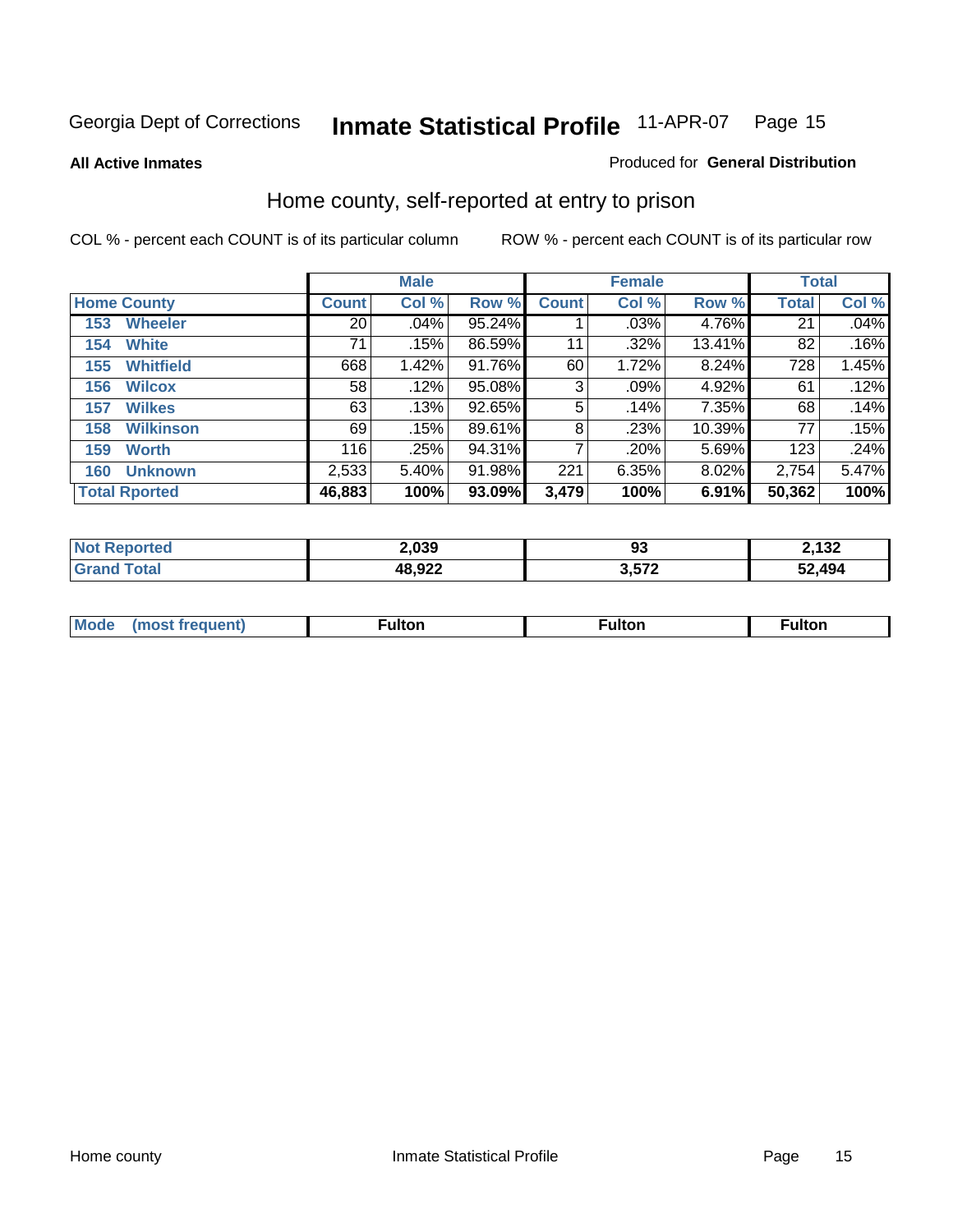**All Active Inmates**

#### Produced for **General Distribution**

### Environment to age 16, self-reported at entry to prison

|                                      |              | <b>Male</b> |        |              | <b>Female</b> |           |              | <b>Total</b> |
|--------------------------------------|--------------|-------------|--------|--------------|---------------|-----------|--------------|--------------|
| <b>Environment to age 16</b>         | <b>Count</b> | Col %       | Row %  | <b>Count</b> | Col %         | Row %     | <b>Total</b> | Col %        |
| <b>Rural/Farm</b>                    | ,560         | 3.29%       | 89.91% | 175          | 5.03%         | $10.09\%$ | 1,735        | 3.41%        |
| <b>Rural/Nfarm</b><br>$\overline{2}$ | 2,412        | 5.08%       | 86.92% | 363          | 10.43%        | 13.08%    | 2,775        | 5.45%        |
| <b>S.M.S.A</b><br>3                  | 15,742       | 33.18%      | 95.96% | 663          | 19.05%        | 4.04%     | 16,405       | 32.21%       |
| <b>Urban</b><br>4                    | 10,654       | 22.46%      | 90.01% | 1,183        | 33.99%        | $9.99\%$  | 11,837       | 23.24%       |
| <b>Small Town</b><br>5               | 17,076       | 35.99%      | 93.97% | 1,096        | 31.49%        | 6.03%     | 18,172       | 35.68%       |
| <b>Total Reported</b>                | 47,444       | 100%        | 93.17% | 3,480        | 100%          | 6.83%     | 50,924       | 100%         |

| <b>Not</b><br><b>Reported</b> | ,478   | n.<br>JZ | .570،  |
|-------------------------------|--------|----------|--------|
| <b>Total</b>                  | 48,922 | 3,572    | 52,494 |

| Mo<br>. . | . owr | <u>'''' ''</u><br>roa<br>_____ | .0W <sub>r</sub> |
|-----------|-------|--------------------------------|------------------|
|           |       |                                |                  |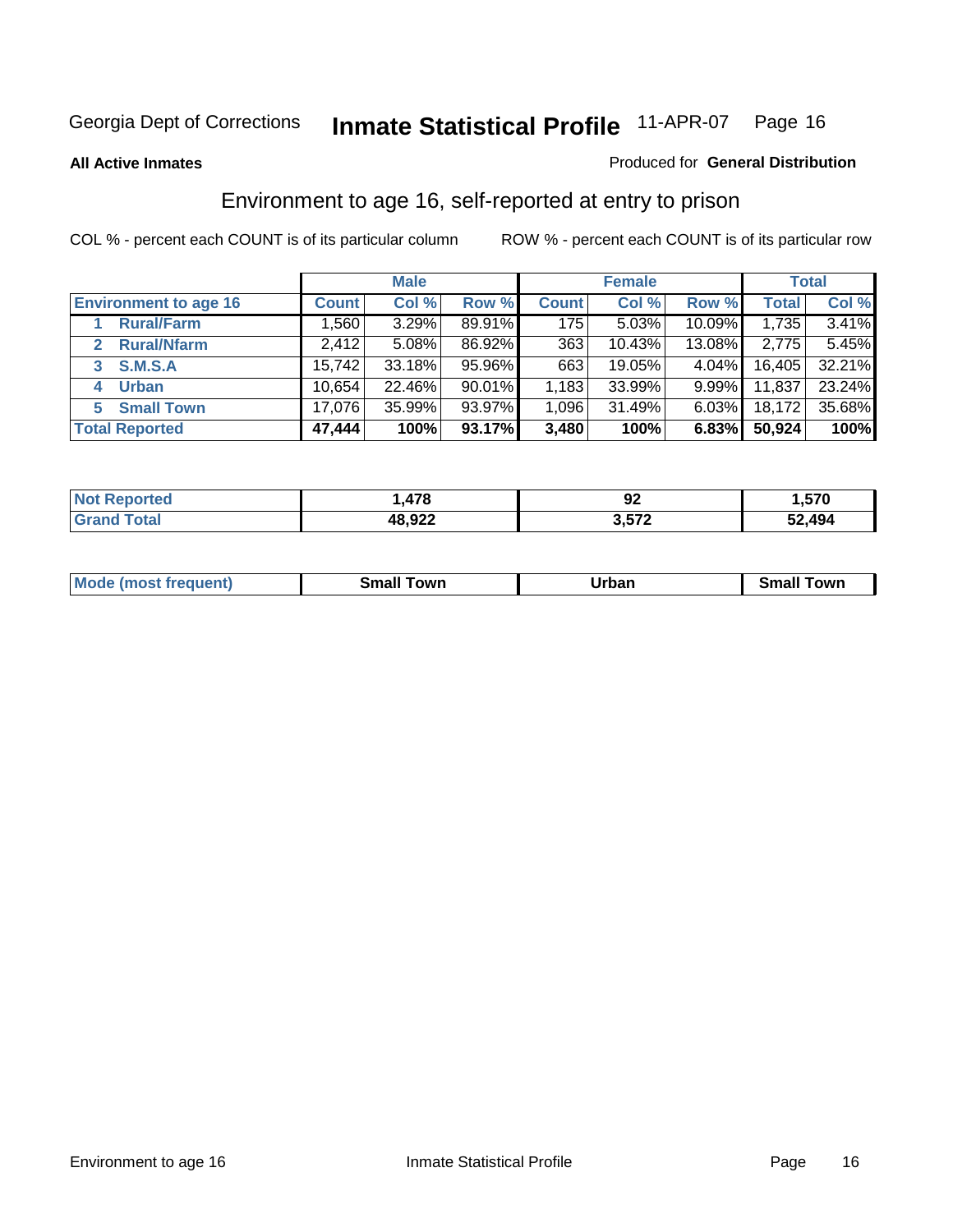#### **All Active Inmates**

#### Produced for **General Distribution**

### Guardian status to age 16, self-reported at entry to prison

|                                  |              | <b>Male</b> |         |                | <b>Female</b> |       |              | <b>Total</b> |
|----------------------------------|--------------|-------------|---------|----------------|---------------|-------|--------------|--------------|
| <b>Guardian Status To Age 16</b> | <b>Count</b> | Col %       | Row %   | <b>Count</b>   | Col %         | Row % | <b>Total</b> | Col %        |
| 1 Orphanage                      | 45           | .14%        | 95.74%  | 2              | .15%          | 4.26% | 47           | .14%         |
| 2 Father Only                    | 967          | 3.04%       | 96.03%  | 40             | 3.05%         | 3.97% | 1,007        | 3.04%        |
| 3 Ftr Mtr Hd                     | 1,819        | 5.71%       | 95.74%  | 81             | 6.17%         | 4.26% | 1,900        | 5.73%        |
| <b>4 Mother Only</b>             | 13,389       | 42.03%      | 96.98%  | 417            | 31.78%        | 3.02% | 13,806       | 41.62%       |
| 5 Mtr Ftr Hd                     | 11,215       | 35.21%      | 95.44%  | 536            | 40.85%        | 4.56% | 11,751       | 35.43%       |
| <b>6 Oth Female</b>              | 821          | 2.58%       | 95.80%  | 36             | 2.74%         | 4.20% | 857          | 2.58%        |
| <b>7 Oth Male</b>                | 140          | .44%        | 96.55%  | 5 <sub>1</sub> | .38%          | 3.45% | 145          | .44%         |
| 8 Step-Parnts                    | 373          | 1.17%       | 100.00% |                |               |       | 373          | 1.12%        |
| 9 Foster Home                    | 455          | 1.43%       | 94.99%  | 24             | 1.83%         | 5.01% | 479          | 1.44%        |
| <b>10 Grand Prnts</b>            | 2,632        | 8.26%       | 93.90%  | 171            | 13.03%        | 6.10% | 2,803        | 8.45%        |
| <b>Total Reported</b>            | 31,856       | 100%        | 96.04%  | 1,312          | 100%          | 3.96% | 33,168       | 100%         |

| <b>Not Reported</b> | 17,066 | 2,260 | 19,326 |
|---------------------|--------|-------|--------|
| <b>Grand Total</b>  | 48,922 | 3,572 | 52,494 |

| <b>Mou</b> | Mother<br>Onlv | Hд<br>Mtr Ftr | Only<br>lMoth |
|------------|----------------|---------------|---------------|
|            |                |               |               |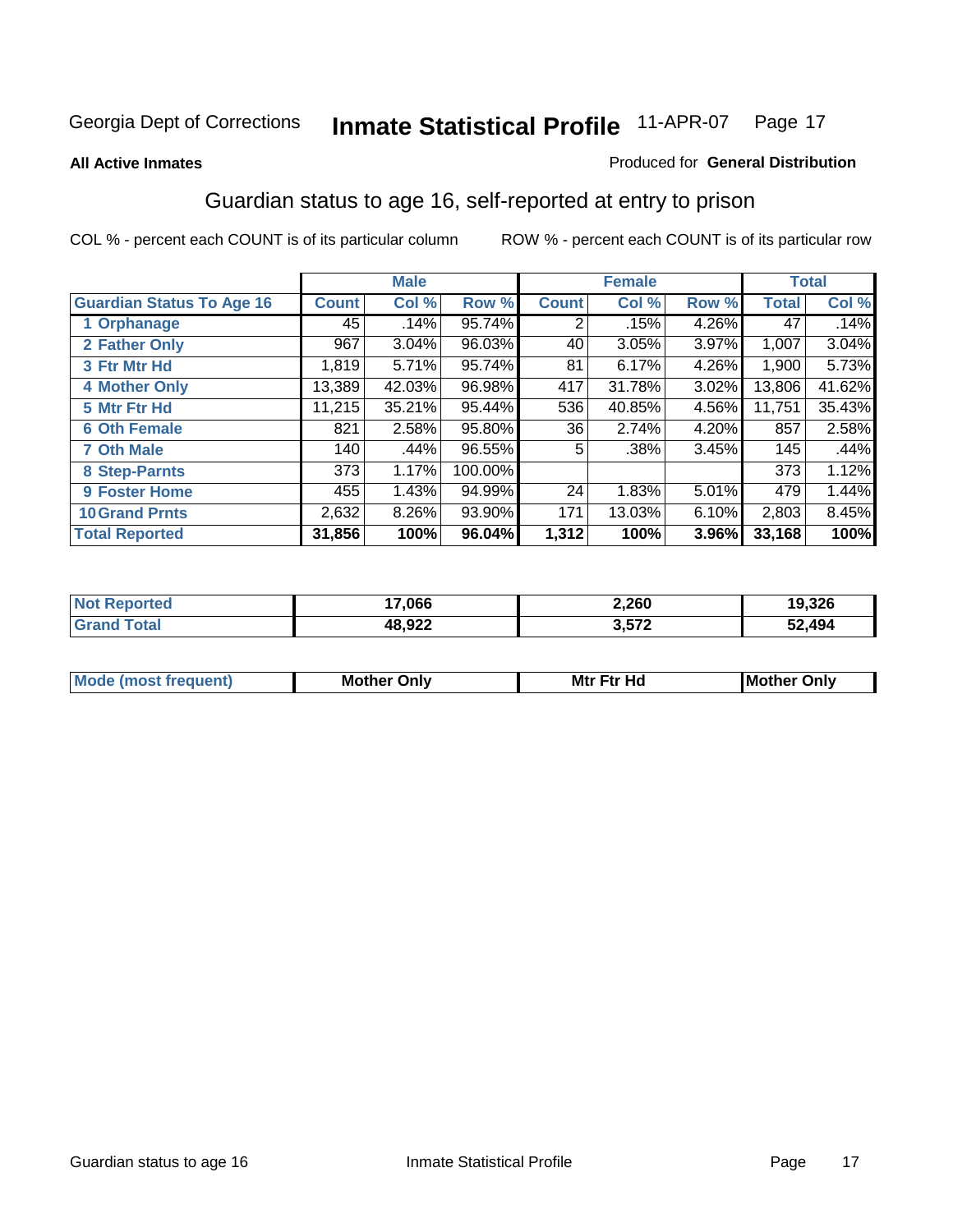#### **All Active Inmates**

Produced for **General Distribution**

### Age at admission

|                         | <b>Male</b>  |       | <b>Female</b> |                  |       | <b>Total</b> |              |       |
|-------------------------|--------------|-------|---------------|------------------|-------|--------------|--------------|-------|
| <b>Age At Admission</b> | <b>Count</b> | Col % | Row %         | <b>Count</b>     | Col % | Row %        | <b>Total</b> | Col % |
| 13                      | $\mathbf{1}$ | 0.01% | 100.00%       |                  |       |              | 1            | 0.01% |
| 14                      | 14           | 0.03% | 93.33%        | 1                | 0.03% | 6.67%        | 15           | 0.03% |
| 15                      | 62           | 0.13% | 100.00%       |                  |       |              | 62           | 0.12% |
| 16                      | 176          | 0.36% | 94.62%        | 10               | 0.28% | 5.38%        | 186          | 0.35% |
| $\overline{17}$         | 801          | 1.64% | 96.04%        | $\overline{33}$  | 0.92% | 3.96%        | 834          | 1.59% |
| 18                      | 1,545        | 3.16% | 97.35%        | 42               | 1.18% | 2.65%        | 1,587        | 3.02% |
| 19                      | 2,027        | 4.14% | 96.75%        | 68               | 1.90% | 3.25%        | 2,095        | 3.99% |
| 20                      | 2,124        | 4.34% | 95.76%        | 94               | 2.63% | 4.24%        | 2,218        | 4.23% |
| 21                      | 2,057        | 4.20% | 95.32%        | 101              | 2.83% | 4.68%        | 2,158        | 4.11% |
| 22                      | 2,111        | 4.32% | 95.61%        | $\overline{97}$  | 2.72% | 4.39%        | 2,208        | 4.21% |
| 23                      | 2,032        | 4.15% | 93.77%        | $\overline{135}$ | 3.78% | 6.23%        | 2,167        | 4.13% |
| 24                      | 1,964        | 4.01% | 92.38%        | 162              | 4.54% | 7.62%        | 2,126        | 4.05% |
| $\overline{25}$         | 2,021        | 4.13% | 94.22%        | 124              | 3.47% | 5.78%        | 2,145        | 4.09% |
| 26                      | 1,922        | 3.93% | 94.17%        | 119              | 3.33% | 5.83%        | 2,041        | 3.89% |
| 27                      | 1,808        | 3.70% | 93.92%        | 117              | 3.28% | 6.08%        | 1,925        | 3.67% |
| 28                      | 1,656        | 3.39% | 93.61%        | 113              | 3.16% | 6.39%        | 1,769        | 3.37% |
| 29                      | 1,616        | 3.30% | 93.68%        | 109              | 3.05% | 6.32%        | 1,725        | 3.29% |
| 30                      | 1,556        | 3.18% | 92.73%        | 122              | 3.42% | 7.27%        | 1,678        | 3.20% |
| 31                      | 1,469        | 3.00% | 94.11%        | $\overline{92}$  | 2.58% | 5.89%        | 1,561        | 2.97% |
| 32                      | 1,391        | 2.84% | 93.29%        | 100              | 2.80% | 6.71%        | 1,491        | 2.84% |
| 33                      | 1,369        | 2.80% | 92.69%        | 108              | 3.02% | 7.31%        | 1,477        | 2.81% |
| 34                      | 1,378        | 2.82% | 92.36%        | 114              | 3.19% | 7.64%        | 1,492        | 2.84% |
| 35                      | 1,366        | 2.79% | 90.70%        | 140              | 3.92% | 9.30%        | 1,506        | 2.87% |
| 36                      | 1,360        | 2.78% | 91.34%        | 129              | 3.61% | 8.66%        | 1,489        | 2.84% |
| 37                      | 1,204        | 2.46% | 91.84%        | 107              | 3.00% | 8.16%        | 1,311        | 2.50% |
| 38                      | 1,179        | 2.41% | 90.97%        | 117              | 3.28% | 9.03%        | 1,296        | 2.47% |
| 39                      | 1,211        | 2.48% | 91.47%        | 113              | 3.16% | 8.53%        | 1,324        | 2.52% |
| 40                      | 1,123        | 2.30% | 90.86%        | 113              | 3.16% | 9.14%        | 1,236        | 2.35% |
| 41                      | 1,118        | 2.29% | 89.51%        | 131              | 3.67% | 10.49%       | 1,249        | 2.38% |
| 42                      | 1,047        | 2.14% | 90.10%        | 115              | 3.22% | 9.90%        | 1,162        | 2.21% |
| 43                      | 984          | 2.01% | 90.94%        | 98               | 2.74% | 9.06%        | 1,082        | 2.06% |
| 44                      | 874          | 1.79% | 88.10%        | 118              | 3.30% | 11.90%       | 992          | 1.89% |
| 45                      | 883          | 1.80% | 91.79%        | 79               | 2.21% | 8.21%        | 962          | 1.83% |
| 46                      | 722          | 1.48% | 90.70%        | 74               | 2.07% | 9.30%        | 796          | 1.52% |
| 47                      | 651          | 1.33% | 90.42%        | 69               | 1.93% | 9.58%        | 720          | 1.37% |
| 48                      | 605          | 1.24% | 91.11%        | 59               | 1.65% | 8.89%        | 664          | 1.26% |
| 49                      | 532          | 1.09% | 92.04%        | 46               | 1.29% | 7.96%        | 578          | 1.10% |
| 50                      | 476          | 0.97% | 93.33%        | 34               | 0.95% | 6.67%        | 510          | 0.97% |
| 51                      | 409          | 0.84% | 91.50%        | $\overline{38}$  | 1.06% | 8.50%        | 447          | 0.85% |
| 52                      | 365          | 0.75% | 92.64%        | 29               | 0.81% | 7.36%        | 394          | 0.75% |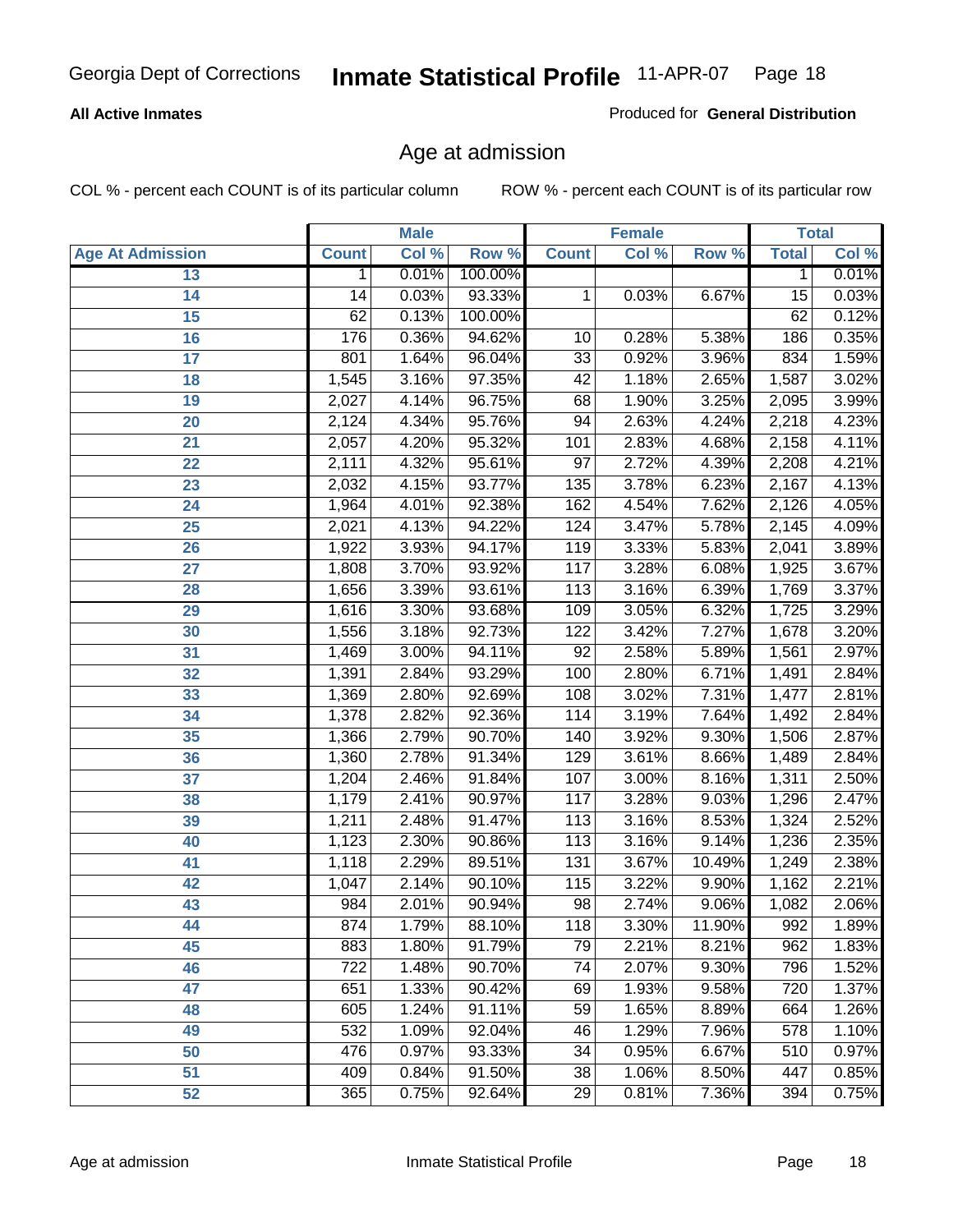#### **All Active Inmates**

Produced for **General Distribution**

### Age at admission

|                          |                  | <b>Male</b> |         |                 | <b>Female</b> |        |                  | <b>Total</b> |
|--------------------------|------------------|-------------|---------|-----------------|---------------|--------|------------------|--------------|
| <b>Age At Admission</b>  | <b>Count</b>     | Col %       | Row %   | <b>Count</b>    | Col %         | Row %  | <b>Total</b>     | Col %        |
| 53                       | 286              | 0.58%       | 93.77%  | $\overline{19}$ | 0.53%         | 6.23%  | 305              | 0.58%        |
| 54                       | 213              | 0.44%       | 91.81%  | $\overline{19}$ | 0.53%         | 8.19%  | 232              | 0.44%        |
| 55                       | $\overline{212}$ | 0.43%       | 95.07%  | 11              | 0.31%         | 4.93%  | $\overline{223}$ | 0.42%        |
| $\overline{56}$          | 182              | 0.37%       | 93.33%  | $\overline{13}$ | 0.36%         | 6.67%  | 195              | 0.37%        |
| 57                       | 139              | 0.28%       | 95.21%  | $\overline{7}$  | 0.20%         | 4.79%  | 146              | 0.28%        |
| 58                       | 123              | 0.25%       | 93.89%  | $\overline{8}$  | 0.22%         | 6.11%  | $\overline{131}$ | 0.25%        |
| 59                       | $\overline{92}$  | 0.19%       | 94.85%  | $\overline{5}$  | 0.14%         | 5.15%  | $\overline{97}$  | 0.18%        |
| 60                       | $\overline{80}$  | 0.16%       | 96.39%  | $\overline{3}$  | 0.08%         | 3.61%  | 83               | 0.16%        |
| 61                       | $\overline{59}$  | 0.12%       | 95.16%  | $\overline{3}$  | 0.08%         | 4.84%  | 62               | 0.12%        |
| 62                       | $\overline{56}$  | 0.11%       | 96.55%  | $\overline{2}$  | 0.06%         | 3.45%  | $\overline{58}$  | 0.11%        |
| 63                       | 65               | 0.13%       | 97.01%  | $\overline{2}$  | 0.06%         | 2.99%  | 67               | 0.13%        |
| 64                       | $\overline{38}$  | 0.08%       | 95.00%  | $\overline{2}$  | 0.06%         | 5.00%  | $\overline{40}$  | 0.08%        |
| 65                       | $\overline{29}$  | 0.06%       | 96.67%  | 1               | 0.03%         | 3.33%  | $\overline{30}$  | 0.06%        |
| 66                       | $\overline{27}$  | 0.06%       | 96.43%  | 1               | 0.03%         | 3.57%  | $\overline{28}$  | 0.05%        |
| 67                       | 24               | 0.05%       | 100.00% |                 |               |        | $\overline{24}$  | 0.05%        |
| 68                       | $\overline{20}$  | 0.04%       | 95.24%  | 1               | 0.03%         | 4.76%  | $\overline{21}$  | 0.04%        |
| 69                       | $\overline{20}$  | 0.04%       | 95.24%  | 1               | 0.03%         | 4.76%  | $\overline{21}$  | 0.04%        |
| 70                       | $\overline{7}$   | 0.01%       | 77.78%  | $\overline{2}$  | 0.06%         | 22.22% | $\overline{9}$   | 0.02%        |
| 71                       | $\overline{6}$   | 0.01%       | 100.00% |                 |               |        | 6                | 0.01%        |
| $\overline{72}$          | $\overline{5}$   | 0.01%       | 100.00% |                 |               |        | $\overline{5}$   | 0.01%        |
| 73                       | $\overline{3}$   | 0.01%       | 100.00% |                 |               |        | $\overline{3}$   | 0.01%        |
| 74                       | $\overline{6}$   | 0.01%       | 85.71%  | 1               | 0.03%         | 14.29% | 7                | 0.01%        |
| 75                       | 4                | 0.01%       | 100.00% |                 |               |        | 4                | 0.01%        |
| 76                       | $\overline{5}$   | 0.01%       | 100.00% |                 |               |        | $\overline{5}$   | 0.01%        |
| 78                       | $\overline{3}$   | 0.01%       | 100.00% |                 |               |        | $\overline{3}$   | 0.01%        |
| 79                       | $\overline{4}$   | 0.01%       | 80.00%  | $\mathbf{1}$    | 0.03%         | 20.00% | $\overline{5}$   | 0.01%        |
| 80                       | 1                | 0.01%       | 100.00% |                 |               |        | 1                | 0.01%        |
| $\overline{\mathbf{81}}$ | $\mathbf{1}$     | 0.01%       | 100.00% |                 |               |        | 1                | 0.01%        |
| 82                       | 1                | 0.01%       | 100.00% |                 |               |        | 1                | 0.01%        |
| 84                       | 1                | 0.01%       | 100.00% |                 |               |        | 1                | 0.01%        |
| <b>Total Reported</b>    | 48,921           | 100%        | 93.20%  | 3,572           | 100%          | 6.80%  | 52,493           | 100%         |

| <b>Not Reported</b> |        |       |        |
|---------------------|--------|-------|--------|
| <b>Grand Total</b>  | 48,922 | 3,572 | 52,494 |

| Mean<br>(average)       | 24, 74<br>JI.I I | 34.01 | 31.87 |
|-------------------------|------------------|-------|-------|
| <b>Median (middle)</b>  | 30               | 34    | 30    |
| Mode<br>(most frequent) |                  |       | 20    |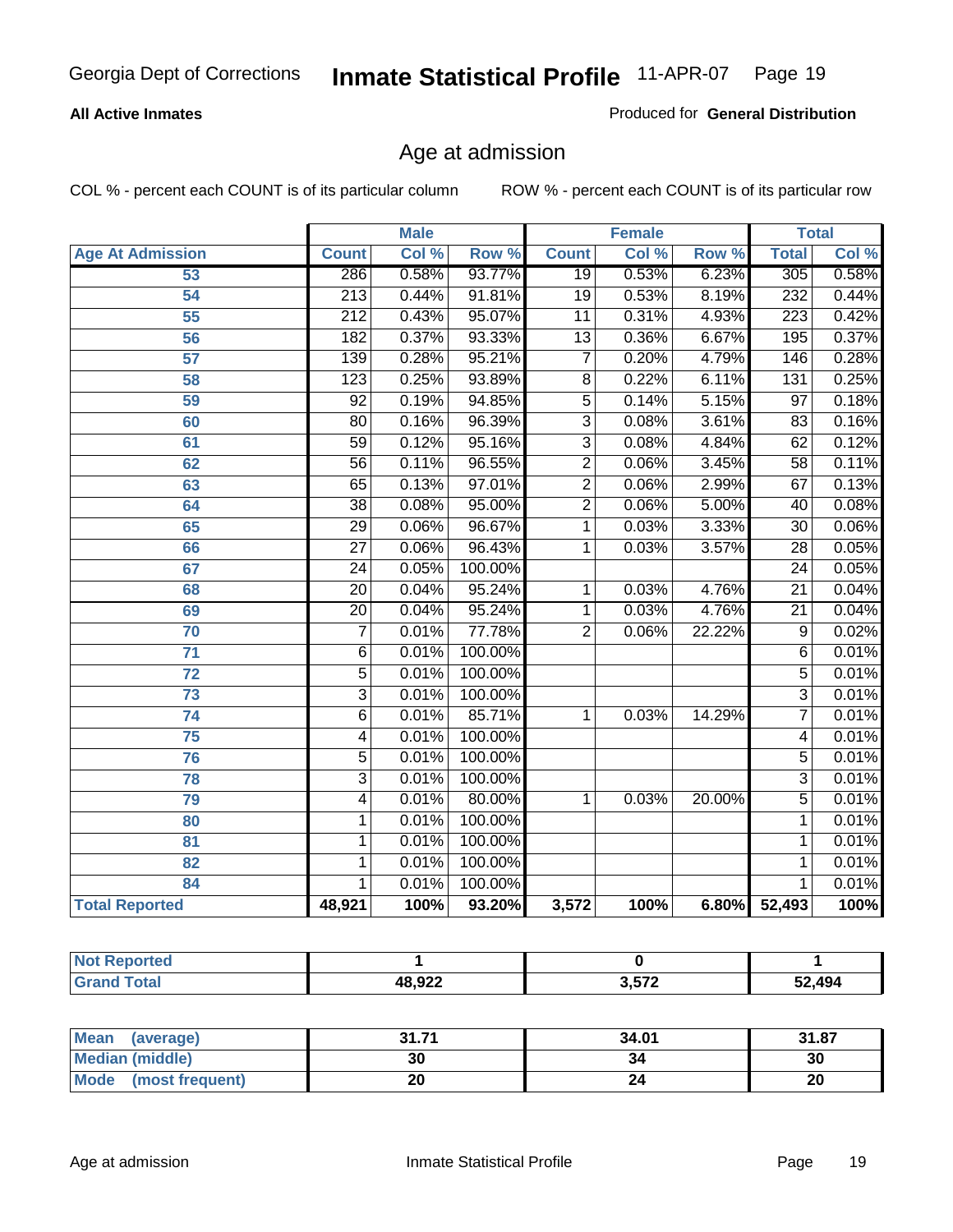#### **All Active Inmates**

Produced for **General Distribution**

### Age at release

|                       |              | <b>Male</b> |       |              | <b>Female</b> |       |              | <b>Total</b> |
|-----------------------|--------------|-------------|-------|--------------|---------------|-------|--------------|--------------|
| <b>Age At Release</b> | <b>Count</b> | Col%        | Row % | <b>Count</b> | Col %         | Row % | <b>Total</b> | Col $\%$     |
| <b>Total Reported</b> |              |             |       |              |               |       |              |              |

| <b>Still Active</b> | 48,922 | 3,572 | 52,494 |
|---------------------|--------|-------|--------|
| <b>Not Reported</b> |        |       |        |
| <b>Grand Total</b>  | 48,922 | 3,572 | 52,494 |

| Mean (average)       | N/A | N/A | N/A |
|----------------------|-----|-----|-----|
| Median (middle)      | N/A | N/A | N/A |
| Mode (most frequent) | N/A | N/A | N/A |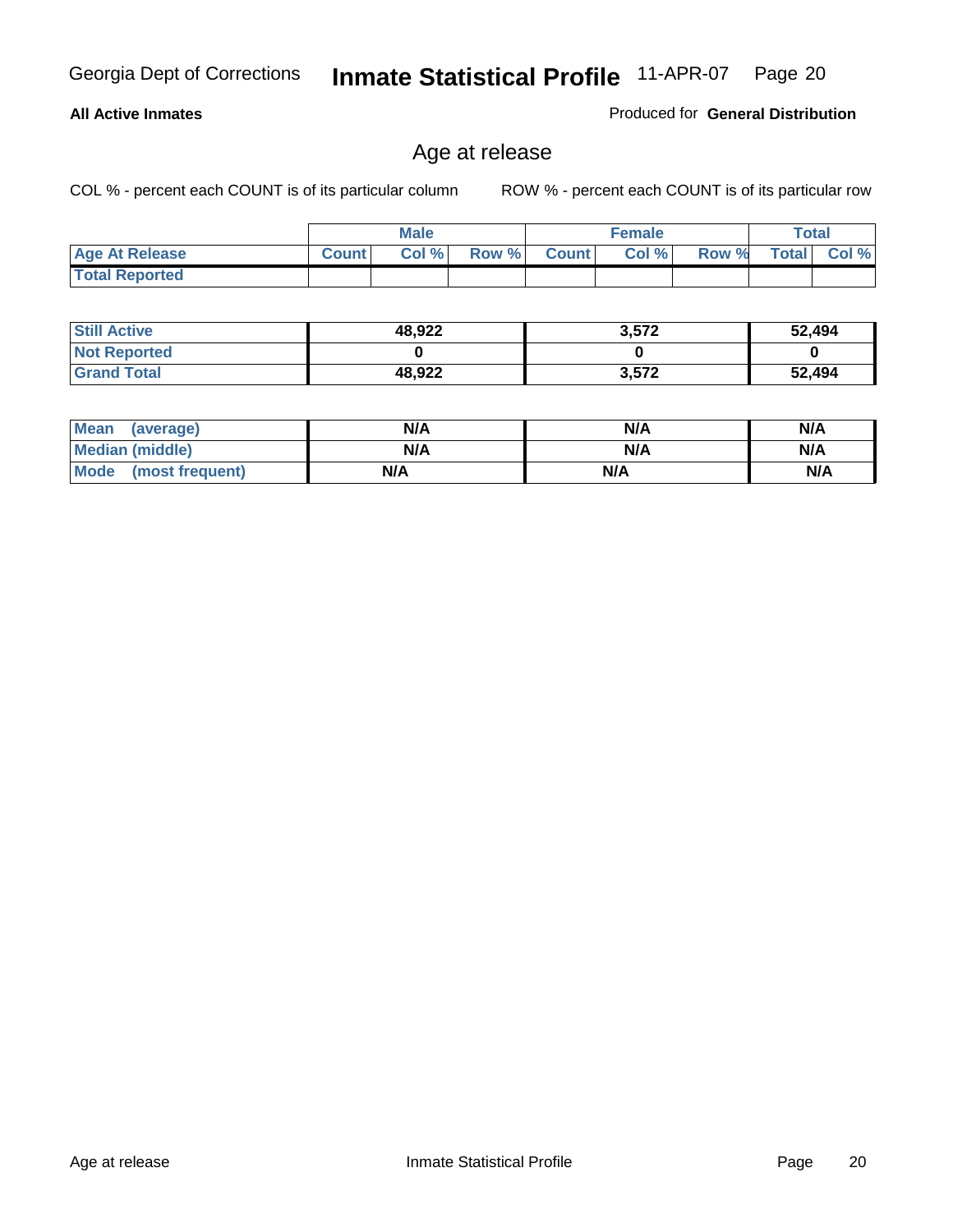#### **All Active Inmates**

#### Produced for **General Distribution**

### Height, measured at entry to prison

|                        |                  | <b>Male</b> |         |                           | <b>Female</b> |         | <b>Total</b>     |        |
|------------------------|------------------|-------------|---------|---------------------------|---------------|---------|------------------|--------|
| <b>Height</b>          | <b>Count</b>     | Col %       | Row %   | <b>Count</b>              | Col %         | Row %   | <b>Total</b>     | Col %  |
| <b>Under four feet</b> | $\overline{10}$  | 0.02%       | 83.33%  | $\overline{2}$            | 0.06%         | 16.67%  | $\overline{12}$  | 0.02%  |
| 4'01''                 |                  |             |         | $\overline{\overline{3}}$ | 0.09%         | 100.00% | $\overline{3}$   | 0.01%  |
| 4'05"                  | 3                | 0.01%       | 60.00%  | $\overline{2}$            | 0.06%         | 40.00%  | 5                | 0.01%  |
| 4'06"                  | $\overline{2}$   | 0.01%       | 100.00% |                           |               |         | $\overline{2}$   | 0.01%  |
| 4'07"                  | $\overline{2}$   | 0.01%       | 50.00%  | $\overline{2}$            | 0.06%         | 50.00%  | $\overline{4}$   | 0.01%  |
| 4'08"                  |                  |             |         | $\overline{3}$            | 0.09%         | 100.00% | $\overline{3}$   | 0.01%  |
| 4'09"                  | $\mathbf{1}$     | 0.01%       | 12.50%  | $\overline{7}$            | 0.20%         | 87.50%  | $\overline{8}$   | 0.02%  |
| 4'10"                  | $\overline{2}$   | 0.01%       | 14.29%  | $\overline{12}$           | 0.35%         | 85.71%  | 14               | 0.03%  |
| 4'11''                 | $\overline{6}$   | 0.01%       | 7.89%   | 70                        | 2.03%         | 92.11%  | 76               | 0.15%  |
| 5'00''                 | 94               | 0.20%       | 43.93%  | 120                       | 3.48%         | 56.07%  | $\overline{214}$ | 0.42%  |
| 5'01''                 | $\overline{87}$  | 0.18%       | 31.41%  | 190                       | 5.51%         | 68.59%  | $\overline{277}$ | 0.54%  |
| 5'02''                 | $\overline{224}$ | 0.47%       | 39.51%  | $\overline{343}$          | 9.94%         | 60.49%  | 567              | 1.10%  |
| 5'03''                 | 385              | 0.80%       | 49.55%  | 392                       | 11.37%        | 50.45%  | $\overline{777}$ | 1.51%  |
| 5'04"                  | 765              | 1.59%       | 59.07%  | 530                       | 15.37%        | 40.93%  | 1,295            | 2.51%  |
| 5'05''                 | 1,588            | 3.30%       | 79.28%  | 415                       | 12.03%        | 20.72%  | 2,003            | 3.89%  |
| 5'06''                 | 3,139            | 6.53%       | 86.43%  | 493                       | 14.29%        | 13.57%  | 3,632            | 7.05%  |
| 5'07''                 | 4,270            | 8.88%       | 92.22%  | 360                       | 10.44%        | 7.78%   | 4,630            | 8.99%  |
| 5'08''                 | 5,111            | 10.63%      | 96.29%  | 197                       | 5.71%         | 3.71%   | 5,308            | 10.30% |
| 5'09''                 | 5,819            | 12.10%      | 97.70%  | $\overline{137}$          | 3.97%         | 2.30%   | 5,956            | 11.56% |
| 5'10''                 | 5,461            | 11.36%      | 98.82%  | 65                        | 1.88%         | 1.18%   | 5,526            | 10.73% |
| 5'11''                 | 5,885            | 12.24%      | 98.94%  | 63                        | 1.83%         | 1.06%   | 5,948            | 11.54% |
| 6'00''                 | 5,630            | 11.71%      | 99.61%  | $\overline{22}$           | 0.64%         | 0.39%   | 5,652            | 10.97% |
| 6'01''                 | 3,788            | 7.88%       | 99.68%  | $\overline{12}$           | 0.35%         | 0.32%   | 3,800            | 7.38%  |
| 6'02''                 | 2,779            | 5.78%       | 99.82%  | $\overline{5}$            | 0.14%         | 0.18%   | 2,784            | 5.40%  |
| 6'03''                 | 1,570            | 3.27%       | 99.81%  | $\overline{3}$            | 0.09%         | 0.19%   | 1,573            | 3.05%  |
| 6'04''                 | 784              | 1.63%       | 100.00% |                           |               |         | 784              | 1.52%  |
| 6'05''                 | $\overline{312}$ | 0.65%       | 99.68%  | 1                         | 0.03%         | 0.32%   | $\overline{313}$ | 0.61%  |
| 6'06''                 | $\overline{146}$ | 0.30%       | 100.00% |                           |               |         | 146              | 0.28%  |
| 6'07''                 | 65               | 0.14%       | 100.00% |                           |               |         | 65               | 0.13%  |
| 6'08''                 | $\overline{33}$  | 0.07%       | 100.00% |                           |               |         | $\overline{33}$  | 0.06%  |
| 6'09''                 | $\overline{20}$  | 0.04%       | 100.00% |                           |               |         | 20               | 0.04%  |
| 6'10''                 | $\overline{20}$  | 0.04%       | 100.00% |                           |               |         | $\overline{20}$  | 0.04%  |
| 6'11''                 | $\overline{31}$  | 0.06%       | 100.00% |                           |               |         | $\overline{31}$  | 0.06%  |
| Seven feet +           | $\overline{43}$  | 0.09%       | 100.00% |                           |               |         | $\overline{43}$  | 0.08%  |
| <b>Total Reported</b>  | 48,075           | 100%        | 93.31%  | 3,449                     | 100%          | 6.69%   | 51,524           | 100%   |

| rted   | 847    | ה ה<br>12J<br>--- | 970    |
|--------|--------|-------------------|--------|
| $\sim$ | 48,922 | 3,572             | 52,494 |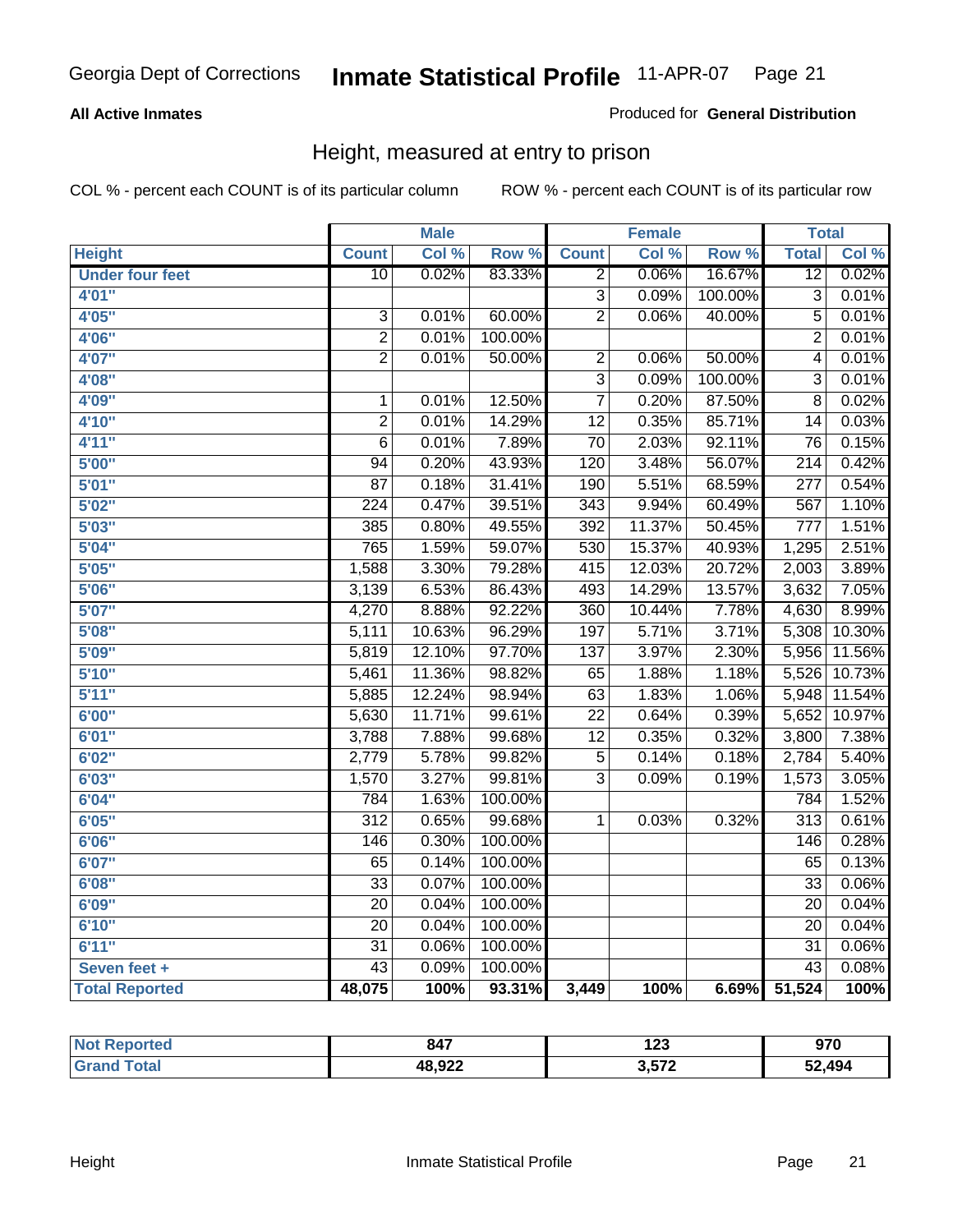#### **All Active Inmates**

#### Produced for **General Distribution**

### Height, measured at entry to prison

|                      | <b>Male</b> | <b>Female</b> | <b>Total</b> |
|----------------------|-------------|---------------|--------------|
| Mean (average)       | 5'10"       | 5'05"         | 5'10"        |
| Median (middle)      | 5'10"       | 5'05"         | 5'10''       |
| Mode (most frequent) | 5'11"       | 5'04"         | 5'09"        |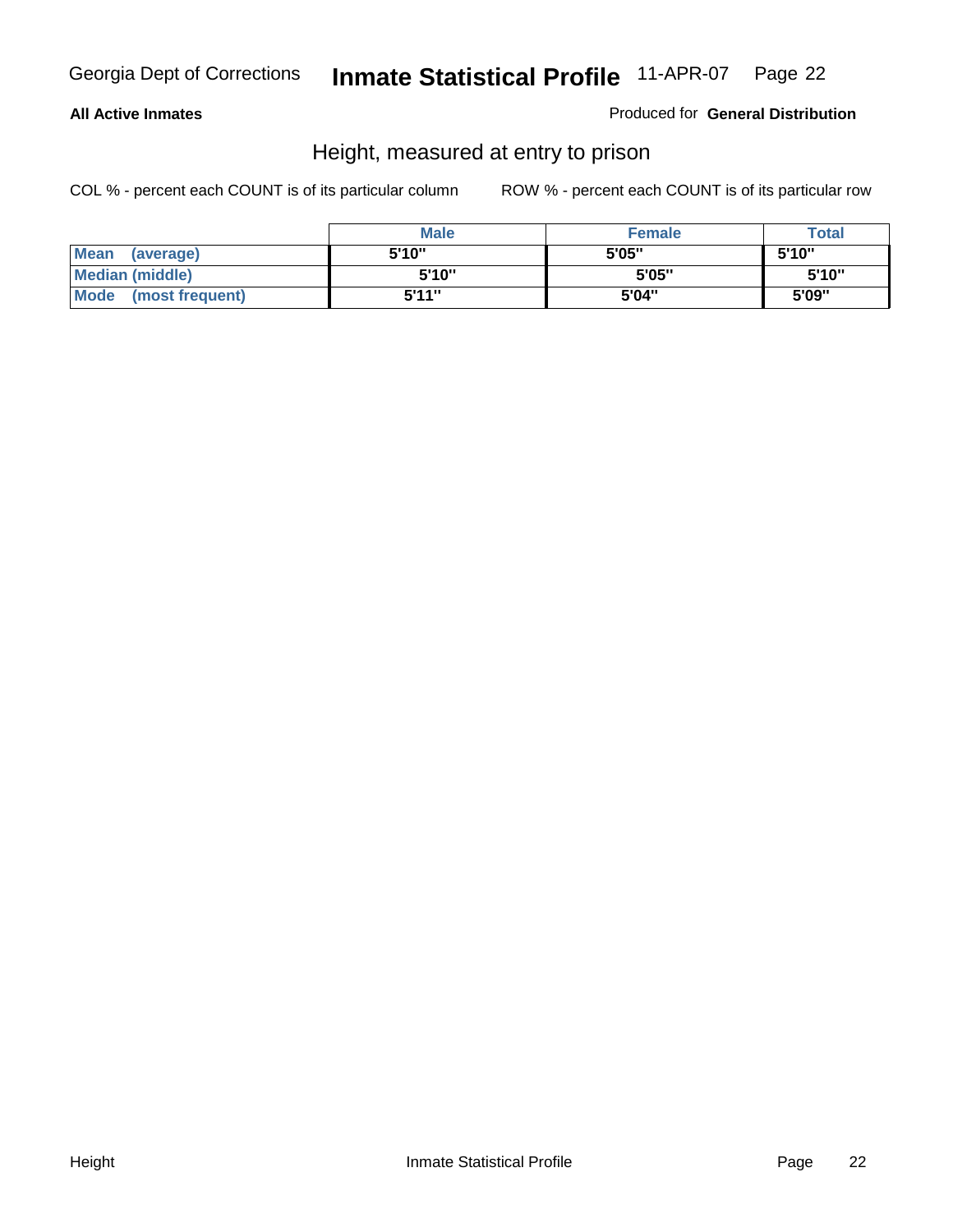#### **All Active Inmates**

#### Produced for **General Distribution**

### Weight, measured at entry to prison

|                        |                  | <b>Male</b> |         |                  | Female |        | <b>Total</b>     |        |
|------------------------|------------------|-------------|---------|------------------|--------|--------|------------------|--------|
| Weight                 | <b>Count</b>     | Col %       | Row %   | <b>Count</b>     | Col %  | Row %  | <b>Total</b>     | Col %  |
| <b>Under 80 pounds</b> | $\overline{6}$   | 0.01%       | 100.00% |                  |        |        | $\overline{6}$   | 0.01%  |
| 80 - 89 pounds         | $\overline{3}$   | 0.01%       | 100.00% |                  |        |        | $\overline{3}$   | 0.01%  |
| 90 - 99 pounds         | $\overline{3}$   | 0.01%       | 42.86%  | $\overline{4}$   | 0.12%  | 57.14% | $\overline{7}$   | 0.01%  |
| 100 - 109 pounds       | $\overline{28}$  | 0.06%       | 42.42%  | $\overline{38}$  | 1.10%  | 57.58% | 66               | 0.13%  |
| 110 - 119 pounds       | 128              | 0.27%       | 54.94%  | 105              | 3.04%  | 45.06% | 233              | 0.45%  |
| 120 - 129 pounds       | $\overline{530}$ | 1.10%       | 71.05%  | $\overline{216}$ | 6.26%  | 28.95% | 746              | 1.45%  |
| 130 - 139 pounds       | 1,552            | 3.23%       | 84.39%  | 287              | 8.32%  | 15.61% | 1,839            | 3.57%  |
| 140 - 149 pounds       | 3,226            | 6.71%       | 90.14%  | 353              | 10.23% | 9.86%  | 3,579            | 6.95%  |
| 150 - 159 pounds       | 4,865            | 10.12%      | 92.60%  | 389              | 11.28% | 7.40%  | 5,254            | 10.20% |
| 160 - 169 pounds       | 6,424            | 13.36%      | 94.67%  | 362              | 10.50% | 5.33%  | 6,786            | 13.17% |
| 170 - 179 pounds       | 6,263            | 13.03%      | 95.07%  | $\overline{325}$ | 9.42%  | 4.93%  | 6,588            | 12.79% |
| 180 - 189 pounds       | 6,187            | 12.87%      | 95.85%  | 268              | 7.77%  | 4.15%  | 6,455            | 12.53% |
| 190 - 199 pounds       | 4,721            | 9.82%       | 95.84%  | $\overline{205}$ | 5.94%  | 4.16%  | 4,926            | 9.56%  |
| 200 - 209 pounds       | 3,878            | 8.07%       | 94.15%  | $\overline{241}$ | 6.99%  | 5.85%  | 4,119            | 7.99%  |
| 210 - 219 pounds       | 2,902            | 6.04%       | 94.40%  | $\overline{172}$ | 4.99%  | 5.60%  | 3,074            | 5.97%  |
| 220 - 229 pounds       | 2,279            | 4.74%       | 94.92%  | $\overline{122}$ | 3.54%  | 5.08%  | 2,401            | 4.66%  |
| 230 - 239 pounds       | 1,525            | 3.17%       | 94.31%  | $\overline{92}$  | 2.67%  | 5.69%  | 1,617            | 3.14%  |
| 240 - 249 pounds       | 1,085            | 2.26%       | 93.94%  | $\overline{70}$  | 2.03%  | 6.06%  | 1,155            | 2.24%  |
| 250 - 259 pounds       | 730              | 1.52%       | 92.99%  | $\overline{55}$  | 1.59%  | 7.01%  | 785              | 1.52%  |
| 260 - 269 pounds       | 538              | 1.12%       | 92.76%  | $\overline{42}$  | 1.22%  | 7.24%  | 580              | 1.13%  |
| 270 - 279 pounds       | 355              | 0.74%       | 94.41%  | $\overline{21}$  | 0.61%  | 5.59%  | 376              | 0.73%  |
| 280 - 289 pounds       | $\overline{261}$ | 0.54%       | 92.55%  | $\overline{21}$  | 0.61%  | 7.45%  | 282              | 0.55%  |
| 290 - 299 pounds       | 187              | 0.39%       | 92.57%  | $\overline{15}$  | 0.43%  | 7.43%  | $\overline{202}$ | 0.39%  |
| 300 - 309 pounds       | 117              | 0.24%       | 90.00%  | $\overline{13}$  | 0.38%  | 10.00% | 130              | 0.25%  |
| 310 - 319 pounds       | 85               | 0.18%       | 90.43%  | $\overline{9}$   | 0.26%  | 9.57%  | 94               | 0.18%  |
| 320 - 329 pounds       | 60               | 0.12%       | 89.55%  | 7                | 0.20%  | 10.45% | 67               | 0.13%  |
| 330 - 339 pounds       | $\overline{24}$  | 0.05%       | 88.89%  | $\overline{3}$   | 0.09%  | 11.11% | $\overline{27}$  | 0.05%  |
| 340 - 349 pounds       | $\overline{29}$  | 0.06%       | 78.38%  | $\overline{8}$   | 0.23%  | 21.62% | $\overline{37}$  | 0.07%  |
| 350 - 359 pounds       | $\overline{31}$  | 0.06%       | 93.94%  | $\overline{2}$   | 0.06%  | 6.06%  | $\overline{33}$  | 0.06%  |
| 360 - 369 pounds       | $\overline{17}$  | 0.04%       | 80.95%  | 4                | 0.12%  | 19.05% | $\overline{21}$  | 0.04%  |
| 370 - 379 pounds       | $\,6$            | 0.01%       | 100.00% |                  |        |        | 6                | 0.01%  |
| 380 - 389 pounds       | $\overline{2}$   | 0.01%       | 100.00% |                  |        |        | $\overline{2}$   | 0.01%  |
| 390 - 399 pounds       | 3                | 0.01%       | 100.00% |                  |        |        | $\overline{3}$   | 0.01%  |
| 400 pounds and over    | $\overline{25}$  | 0.05%       | 100.00% |                  |        |        | $\overline{25}$  | 0.05%  |
| <b>Total Reported</b>  | 48,075           | 100%        | 93.31%  | 3,449            | 100%   | 6.69%  | 51,524           | 100.0% |

| <b>Not</b><br>Reported | 847    | <b>Ann</b><br>. ZJ | 970    |
|------------------------|--------|--------------------|--------|
| Total                  | 48,922 | 2.572              | 52,494 |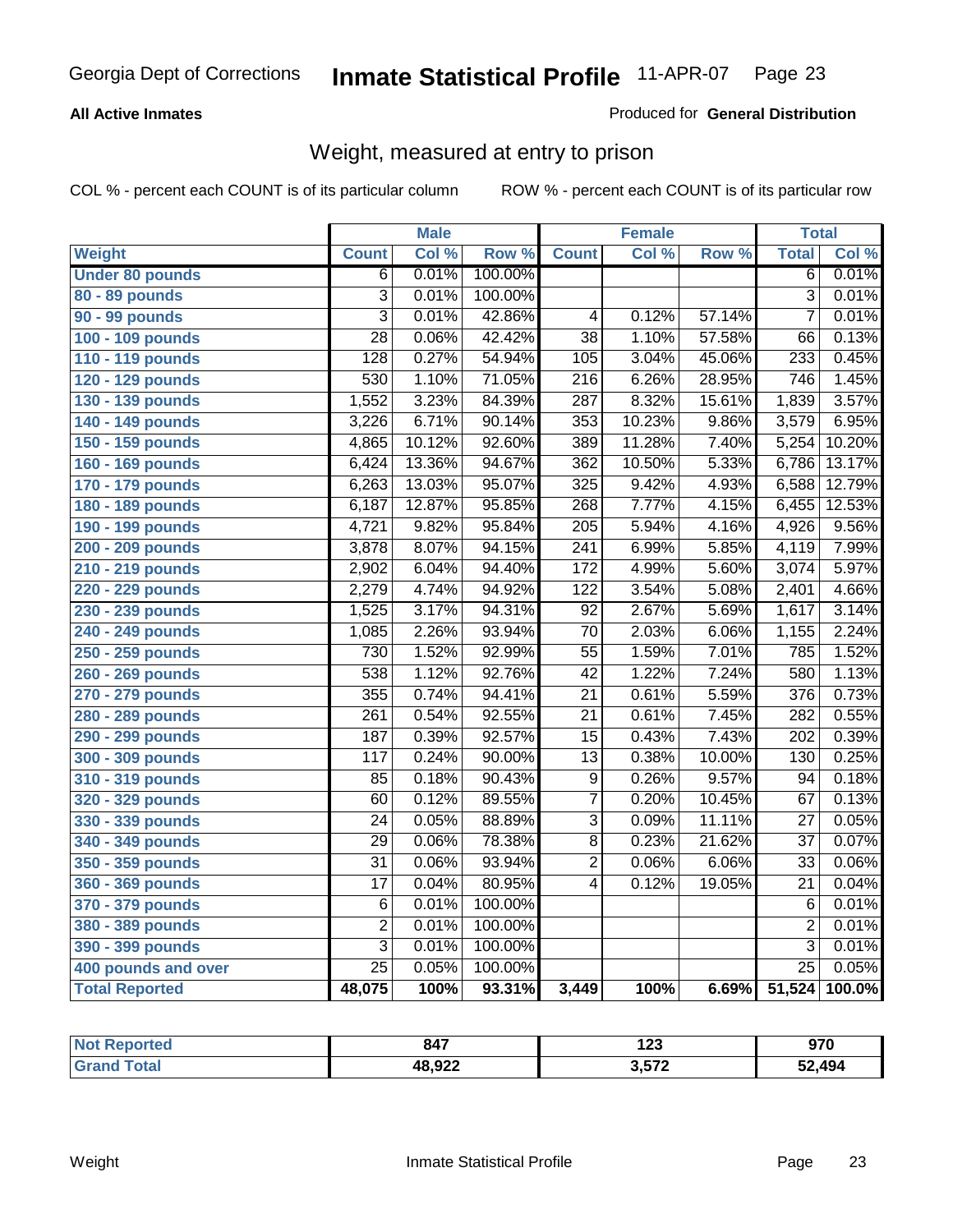#### **All Active Inmates**

#### Produced for **General Distribution**

### Weight, measured at entry to prison

|                          | <b>Male</b> | <b>Female</b> | Total |
|--------------------------|-------------|---------------|-------|
| <b>Mean</b><br>(average) | 185         | 175           | 185   |
| <b>Median (middle)</b>   | 180         | 168           | 180   |
| Mode<br>(most frequent)  | 180         | 150           | 180   |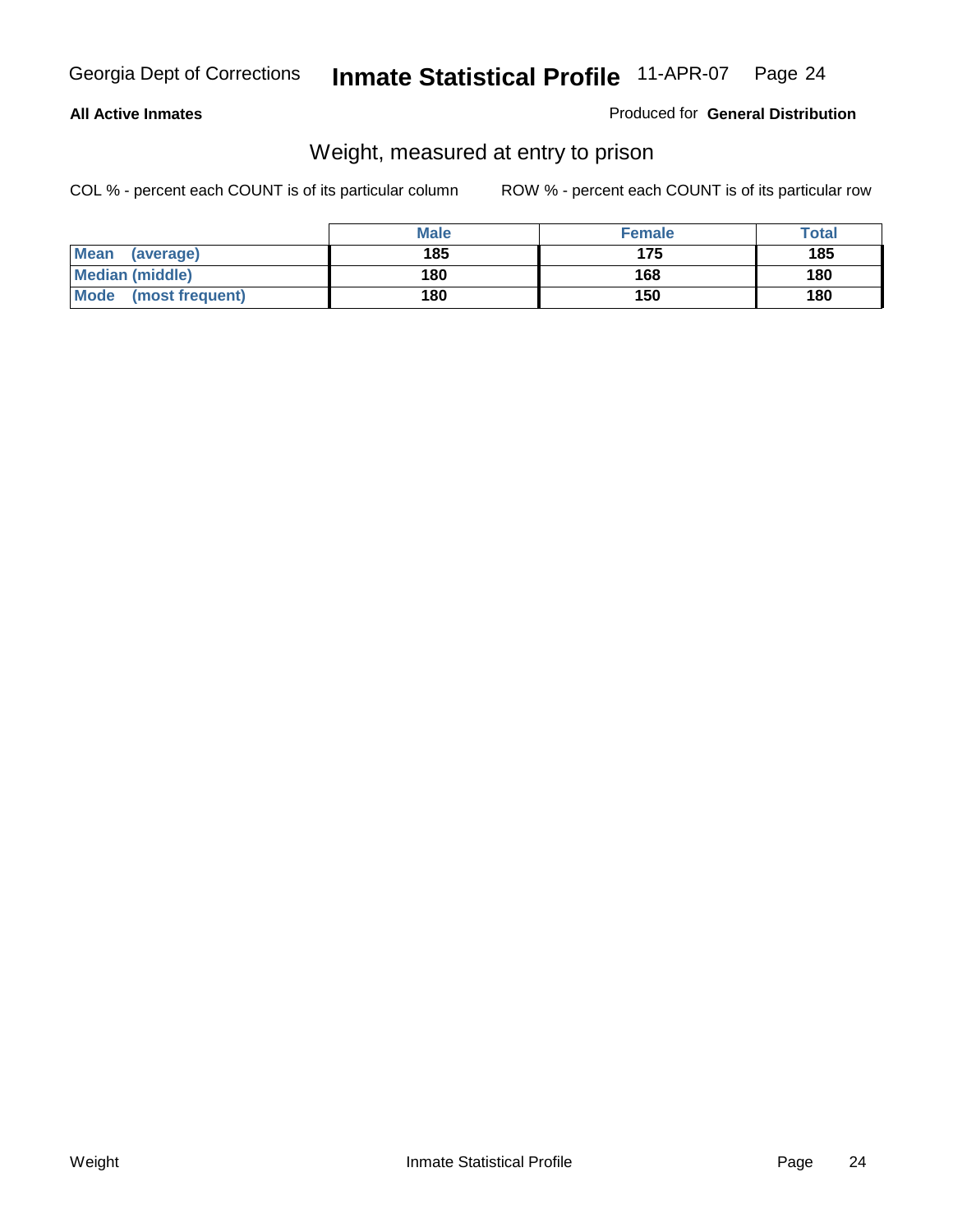**All Active Inmates**

Produced for **General Distribution**

### Military service

|                         |              | <b>Male</b> |             |       | <b>Female</b> |       |              | <b>Total</b> |
|-------------------------|--------------|-------------|-------------|-------|---------------|-------|--------------|--------------|
| <b>Race Group</b>       | <b>Count</b> | Col %       | Row % Count |       | Col %         | Row % | <b>Total</b> | Col %        |
| <b>Air Force</b>        | 292          | .80%        | 96.69%      | 10    | $.30\%$       | 3.31% | 302          | .76%         |
| 2<br><b>Army</b>        | 2,200        | 6.04%       | 98.74%      | 28    | .84%          | 1.26% | 2,228        | 5.60%        |
| <b>Navy</b><br>3        | 640          | 1.76%       | 99.38%      | 4     | .12%          | .62%  | 644          | 1.62%        |
| <b>Marines</b><br>4     | 497          | 1.36%       | 99.60%      | 2     | $.06\%$       | .40%  | 499          | 1.25%        |
| <b>Coast Guard</b><br>5 | 26           | $.07\%$     | 96.30%      |       | .03%          | 3.70% | 27           | .07%         |
| <b>None</b><br>96       | 32,799       | 89.97%      | 90.94%      | 3,269 | 98.64%        | 9.06% | 36,068       | 90.70%       |
| <b>Total Reported</b>   | 36,454       | 100%        | 91.67%      | 3,314 | 100%          | 8.33% | 39,768       | 100%         |

| orted<br><b>N</b>       | 864,∠. | 258   | 2,726  |
|-------------------------|--------|-------|--------|
| <b>Fotal</b><br>' Grano | 48,922 | 3,572 | 52,494 |

|  | <b>Mou</b> | Army | Army | Army |
|--|------------|------|------|------|
|--|------------|------|------|------|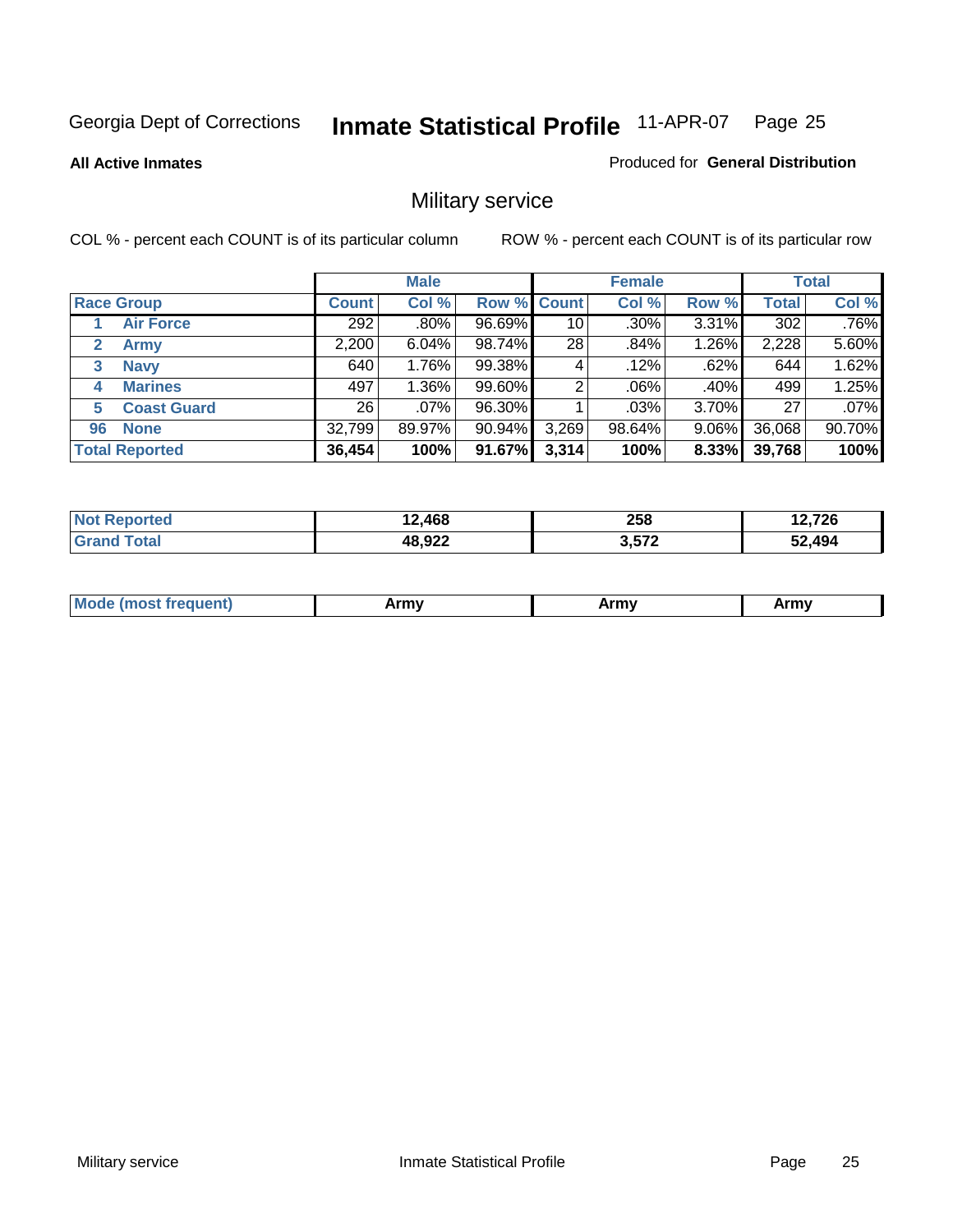#### **All Active Inmates**

#### Produced for **General Distribution**

### Type of admission to prison

|              |                             |              | <b>Male</b> |                    |     | <b>Female</b> |        |              | <b>Total</b> |
|--------------|-----------------------------|--------------|-------------|--------------------|-----|---------------|--------|--------------|--------------|
|              | <b>Type of Admission</b>    | <b>Count</b> | Col %       | <b>Row % Count</b> |     | Col %         | Row %  | <b>Total</b> | Col %        |
| 1            | <b>Committed From Court</b> | 32,808       | 69.08%      | 93.46% 2,297       |     | 66.89%        | 6.54%  | 35,105       | 68.93%       |
| $\mathbf{2}$ | <b>Return Appeal/Bond</b>   | 8            | .02%        | 100.00%            |     |               |        | 8            | .02%         |
| 3            | <b>Parole Rev/New Sent</b>  | 4,758        | 10.02%      | 94.91%             | 255 | 7.43%         | 5.09%  | 5,013        | 9.84%        |
| 4            | <b>Par Rev/No New Sent</b>  | 1,909        | 4.02%       | 93.99%             | 122 | 3.55%         | 6.01%  | 2,031        | 3.99%        |
| 5            | <b>Prob Viol/Total Rev</b>  |              | .01%        | 100.00%            |     |               |        |              | .01%         |
| 6            | <b>Prob Viol/Partial</b>    | 2,842        | 5.98%       | 89.43%             | 336 | 9.78%         | 10.57% | 3,178        | 6.24%        |
| 7            | <b>Admit Fm Other Cust</b>  | 47           | .10%        | 94.00%             | 3   | .09%          | 6.00%  | 50           | .10%         |
| 9            | <b>Prob Rev/Remainder</b>   | 4,255        | 8.96%       | 91.35%             | 403 | 11.74%        | 8.65%  | 4,658        | 9.15%        |
| 10           | <b>New Sent/Par Rev Pnd</b> | 31           | .07%        | 88.57%             | 4   | .12%          | 11.43% | 35           | .07%         |
| 11           | <b>Life W/O Parole</b>      | 289          | .61%        | 98.97%             | 3   | .09%          | 1.03%  | 292          | .57%         |
| 30           | <b>Par Rev/Rsn Unknown</b>  | 70           | .15%        | 100.00%            |     |               |        | 70           | .14%         |
| 32           | <b>Pb Parole Rescinded</b>  | 15           | .03%        | 100.00%            |     |               |        | 15           | .03%         |
| 33           | <b>Prob Revoc/Spec Cond</b> | 130          | .27%        | 92.86%             | 10  | .29%          | 7.14%  | 140          | .27%         |
| 40           | <b>Par Rev/Revoc Center</b> | 261          | .55%        | 99.62%             |     | .03%          | .38%   | 262          | .51%         |
| 44           | <b>Whitworth Detention</b>  | 66           | .14%        | 100.00%            |     |               |        | 66           | .13%         |
| 50           | <b>Dcys At Risk</b>         | 5            | .01%        | 100.00%            |     |               |        | 5            | .01%         |
|              | <b>Total Reported</b>       | 47,495       | 100%        | 93.26% 3,434       |     | 100%          | 6.74%  | 50,929       | 100%         |

| <b>NOT</b><br>τeα | 427،        | 138   | 1565   |
|-------------------|-------------|-------|--------|
|                   | פמ סו<br>__ | 2 572 | 52.JOA |

| Mou.<br>uent)<br>most trea | Court Cmmt | Cmmt<br>COULLET. | Cmm<br>∶ourt |
|----------------------------|------------|------------------|--------------|
|                            |            |                  |              |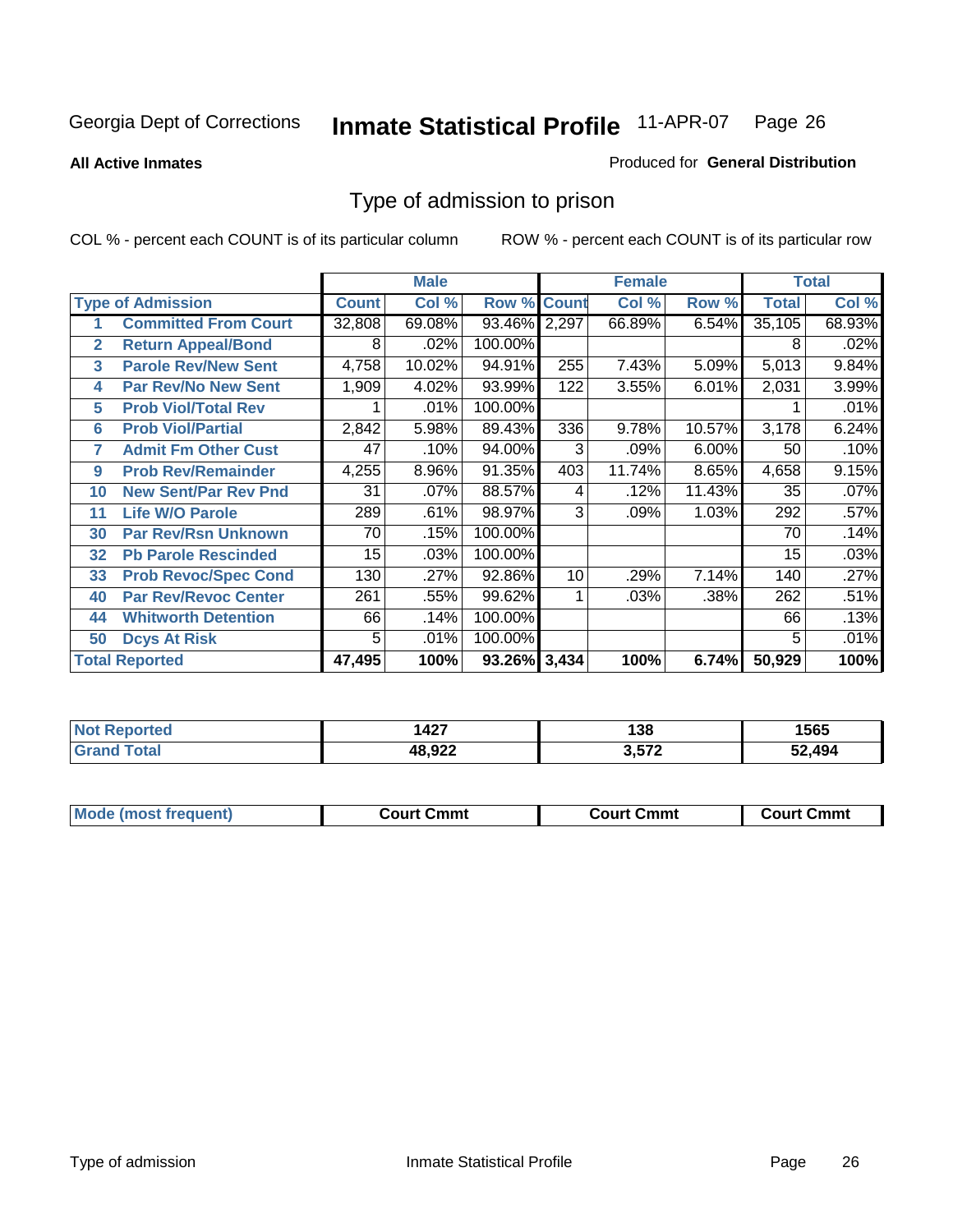**All Active Inmates**

#### Produced for **General Distribution**

### Current / last security status

|                        |              | <b>Male</b> |             |       | <b>Female</b> |        |              | <b>Total</b> |
|------------------------|--------------|-------------|-------------|-------|---------------|--------|--------------|--------------|
| <b>Security Status</b> | <b>Count</b> | Col %       | Row % Count |       | Col %         | Row %  | <b>Total</b> | Col %        |
| 0 Diag Incom           |              | .01%        | 100.00%     |       | $.00\%$       |        |              | .01%         |
| 1 Wrk Releas           | 669          | 1.44%       | 79.93%      | 168   | 5.07%         | 20.07% | 837          | 1.68%        |
| 2 Trusty               | .831         | 3.94%       | 89.10%      | 224   | 6.76%         | 10.90% | 2,055        | 4.13%        |
| 3 Minimum              | 18,041       | 38.82%      | 90.65%      | 1,861 | 56.12%        | 9.35%  | 19,902       | 39.97%       |
| 4 Medium               | 19,428       | 41.80%      | 95.88%      | 834   | 25.15%        | 4.12%  | 20,262       | 40.70%       |
| 5 Close                | 5,959        | 12.82%      | 96.36%      | 225   | 6.79%         | 3.64%  | 6,184        | 12.42%       |
| 6 Maximum              | 544          | 1.17%       | 99.27%      | 4     | .12%          | .73%   | 548          | 1.10%        |
| <b>Total Reported</b>  | 46,473       | 100%        | 93.34%      | 3,316 | 100%          | 6.66%  | 49,789       | 100%         |

| <b>Still being diagnosed</b> | 2,442  | 256   | 2,698  |
|------------------------------|--------|-------|--------|
| <b>Not Reported</b>          |        |       |        |
| <b>Grand Total</b>           | 48,922 | 3,572 | 52,494 |

| $M_{\Omega}$<br>יחב | M۵<br>dium | <b>BAL.</b><br>num | Mer<br>dium |
|---------------------|------------|--------------------|-------------|
|                     |            |                    |             |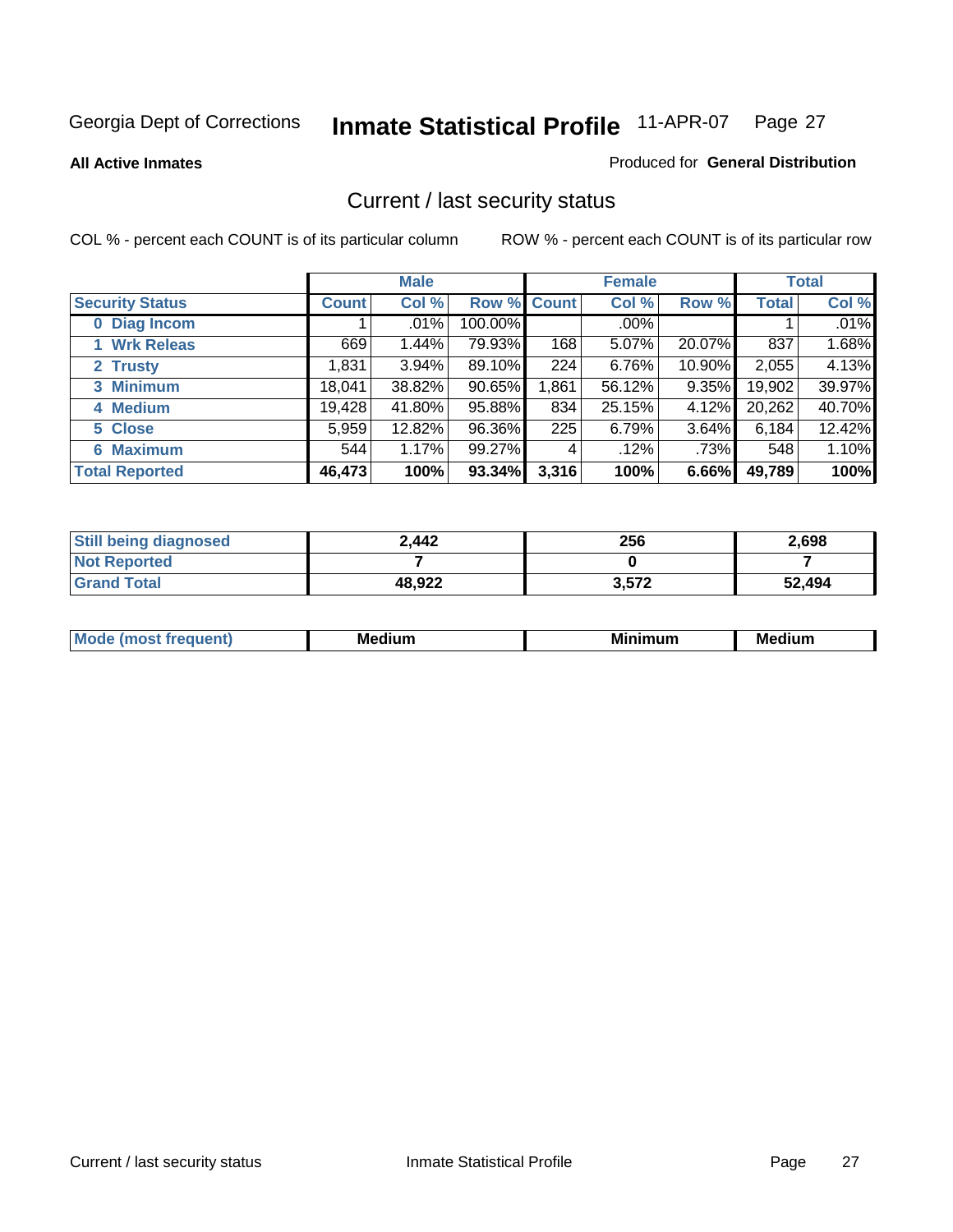**All Active Inmates**

#### Produced for **General Distribution**

### Current / last type of institution

|                            |              | <b>Male</b> |         |              | <b>Female</b> |        |              | <b>Total</b> |
|----------------------------|--------------|-------------|---------|--------------|---------------|--------|--------------|--------------|
| <b>Type of Institution</b> | <b>Count</b> | Col %       | Row %   | <b>Count</b> | Col %         | Row %  | <b>Total</b> | Col %        |
| <b>Transitional Center</b> | 1,761        | $3.60\%$    | 88.40%  | 231          | 6.47%         | 11.60% | 1,992        | 3.79%        |
| <b>State Hospital</b>      |              | .01%        | 100.00% |              |               |        |              | .01%         |
| <b>County Camp</b>         | 5,016        | 10.25%      | 100.00% |              |               |        | 5,016        | $9.56\%$     |
| <b>State Prison</b>        | 34,346       | 70.21%      | 91.13%  | 3,341        | 93.53%        | 8.87%  | 37,687       | 71.79%       |
| <b>Private Prison</b>      | 4,921        | 10.06%      | 100.00% |              |               |        | 4,921        | 9.37%        |
| <b>Prison Annex</b>        | 1,451        | 2.97%       | 100.00% |              |               |        | 1,451        | 2.76%        |
| <b>Pre Release Center</b>  | 1,113        | 2.28%       | 100.00% |              |               |        | 1,113        | 2.12%        |
| <b>Inmate Boot Camp</b>    | 313          | .64%        | 100.00% |              |               |        | 313          | .60%         |
| <b>Total Reported</b>      | 48,922       | 100%        | 93.2%   | 3,572        | 100%          | 6.8%   | 52,494       | 100%         |

| <b>Not</b><br><b>Reported</b> |        |       |        |
|-------------------------------|--------|-------|--------|
| <b>Grand Total</b>            | 48,922 | 3,572 | 52,494 |

| <b>Mode (most frequent)</b> | State Prison | <b>State Prison</b> | <b>State Prison I</b> |
|-----------------------------|--------------|---------------------|-----------------------|
|                             |              |                     |                       |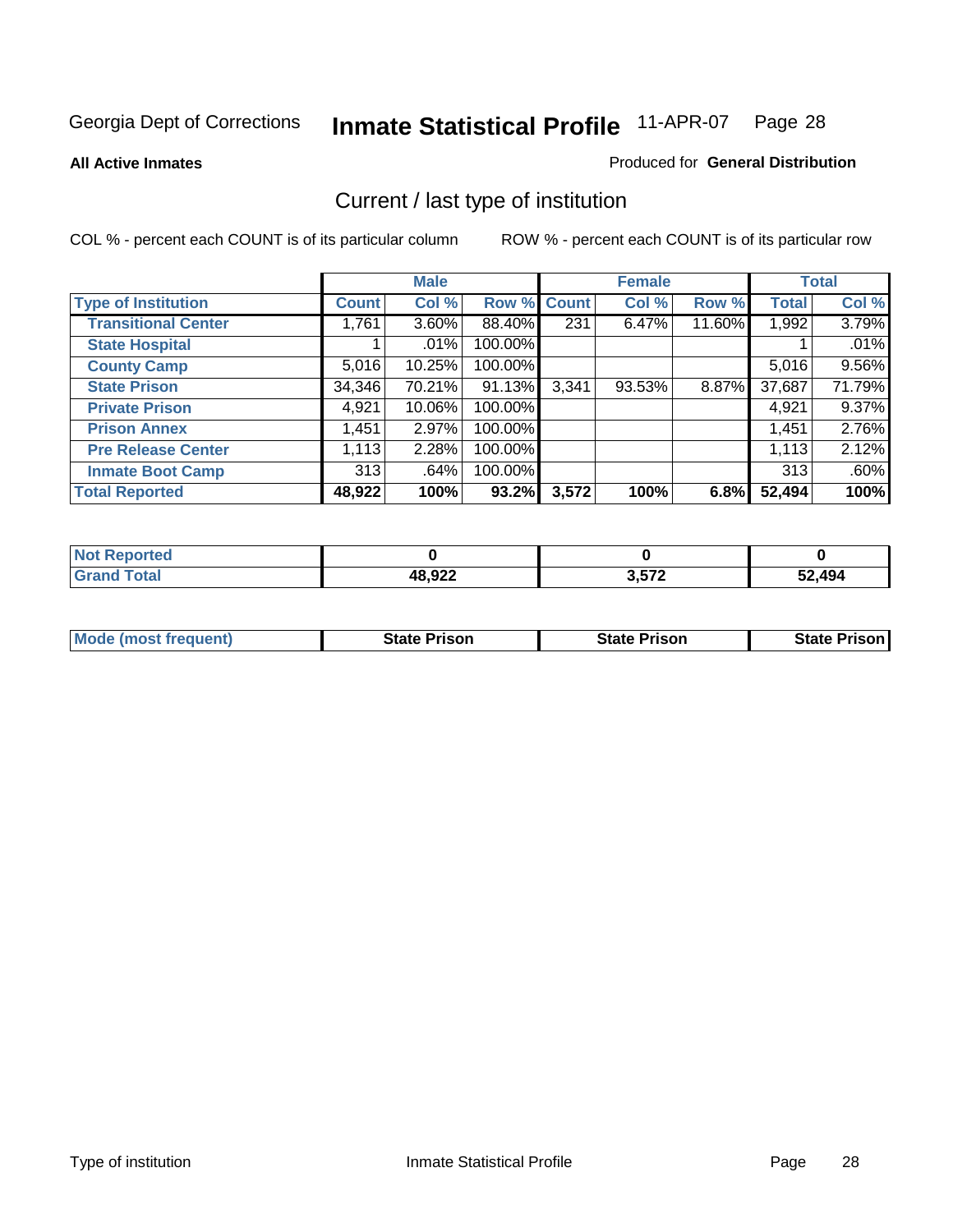**All Active Inmates**

#### Produced for **General Distribution**

### Institution type - transitional centers

|                                          |                                 |              | <b>Male</b> |         |              | <b>Female</b> |         |              | <b>Total</b> |
|------------------------------------------|---------------------------------|--------------|-------------|---------|--------------|---------------|---------|--------------|--------------|
| <b>Institution Type - Trans. Centers</b> |                                 | <b>Count</b> | Col %       | Row %   | <b>Count</b> | Col %         | Row %   | <b>Total</b> | Col %        |
| 220                                      | <b>Albany Trans-Ctr</b>         | 150          | 8.52%       | 100.00% |              |               |         | 150          | 7.53%        |
| 223                                      | <b>Atlanta Male Trans-Ctr</b>   | 250          | 14.20%      | 100.00% |              |               |         | 250          | 12.55%       |
| 246                                      | <b>Augusta Trans-Ctr</b>        | 197          | 11.19%      | 100.00% |              |               |         | 197          | 9.89%        |
| 249                                      | <b>Clayton Transitional Ctr</b> | 326          | 18.51%      | 100.00% |              |               |         | 326          | 16.37%       |
| 247                                      | <b>Coastal Transitional Ctr</b> | 245          | 13.91%      | 100.00% |              |               |         | 245          | 12.30%       |
| 225                                      | <b>Columbus Trans-Ctr</b>       | 181          | 10.28%      | 100.00% |              |               |         | 181          | 9.09%        |
| 250                                      | <b>Helms Trans-Ctr</b>          | 102          | 5.79%       | 100.00% |              |               |         | 102          | 5.12%        |
| 248                                      | <b>Lagrange Trans Ctr</b>       | 148          | 8.40%       | 100.00% |              |               |         | 148          | 7.43%        |
| 231                                      | <b>Macon Male Trans-Ctr</b>     | 162          | 9.20%       | 100.00% |              |               |         | 162          | 8.13%        |
| 235                                      | <b>Metro Womens Trans-Ctr</b>   |              |             |         | 231          | 100.00%       | 100.00% | 231          | 11.60%       |
|                                          | <b>Total Reported</b>           | 1,761        | 100%        | 88.4%   | 231          | 100%          | 11.6%   | 1,992        | 100%         |

| portea<br>- |     |             |      |
|-------------|-----|-------------|------|
| _____       | 701 | nn.<br>ZJ I | ,992 |

| Mode (most frequent) | 249 Clayton Transitional Ctr 235 Metro Womens Trans- | Ctr | 249 Clayton<br>l Transitional Ctr |
|----------------------|------------------------------------------------------|-----|-----------------------------------|
|                      |                                                      |     |                                   |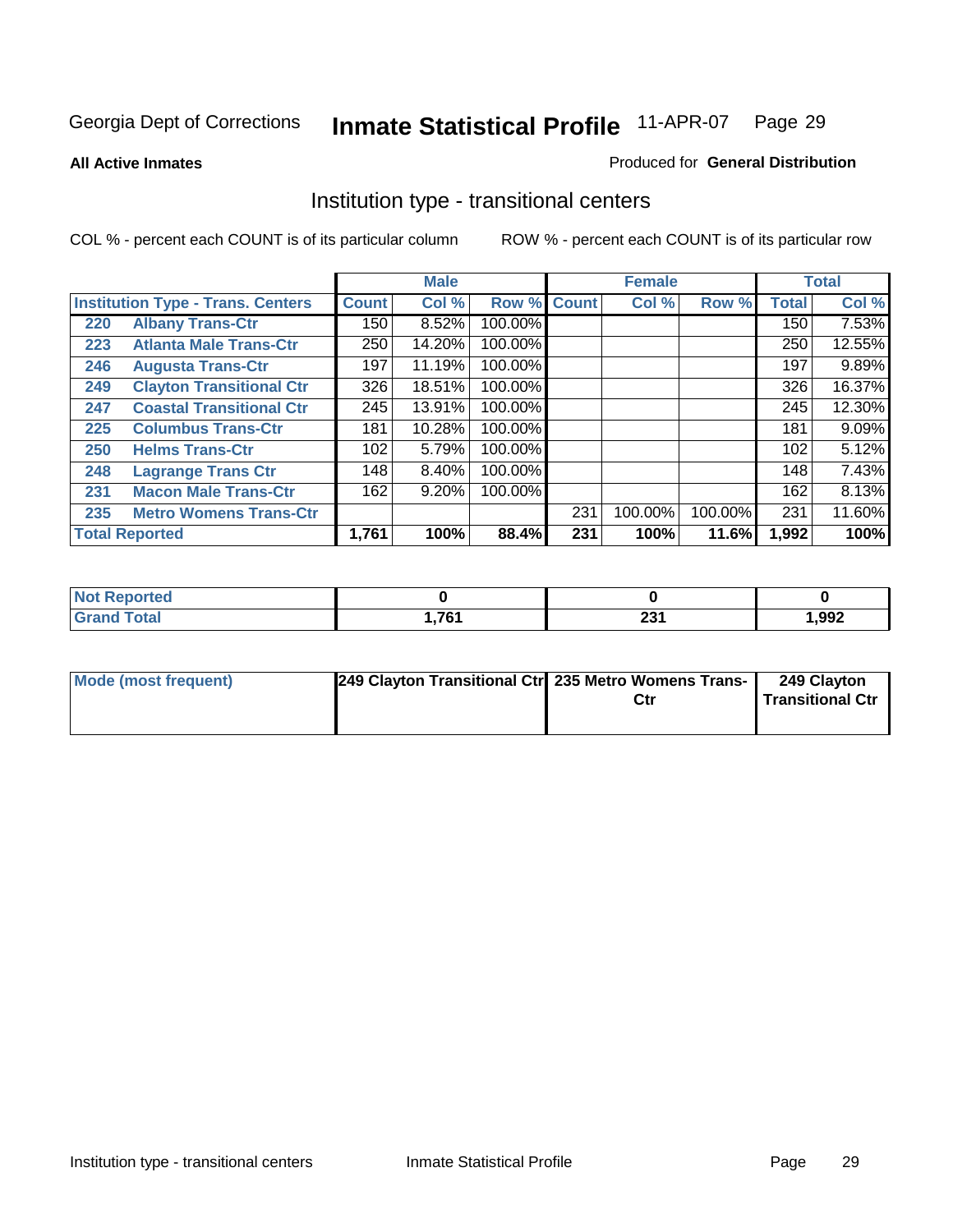**All Active Inmates**

#### Produced for **General Distribution**

### Institution type - mental hospitals

|                                                  | <b>Male</b> |                    | <b>Female</b> |                    | Total   |
|--------------------------------------------------|-------------|--------------------|---------------|--------------------|---------|
| <b>Institution Type - Mental Hospitals Count</b> | Col%        | <b>Row % Count</b> | Col%          | <b>Row % Total</b> | Col %   |
| <b>302 Central State Hospital</b>                | $100.00\%$  | 100.00%            |               |                    | 100.00% |
| <b>Total Reported</b>                            | 100%        | 100%               |               | %                  | 100%    |

| Not Reported |  |  |
|--------------|--|--|
| <b>otal</b>  |  |  |

| Mode (most frequent) | 302 Central State Hospital | <b>Null</b> | <b>302 Central State</b><br><b>Hospital</b> |
|----------------------|----------------------------|-------------|---------------------------------------------|
|                      |                            |             |                                             |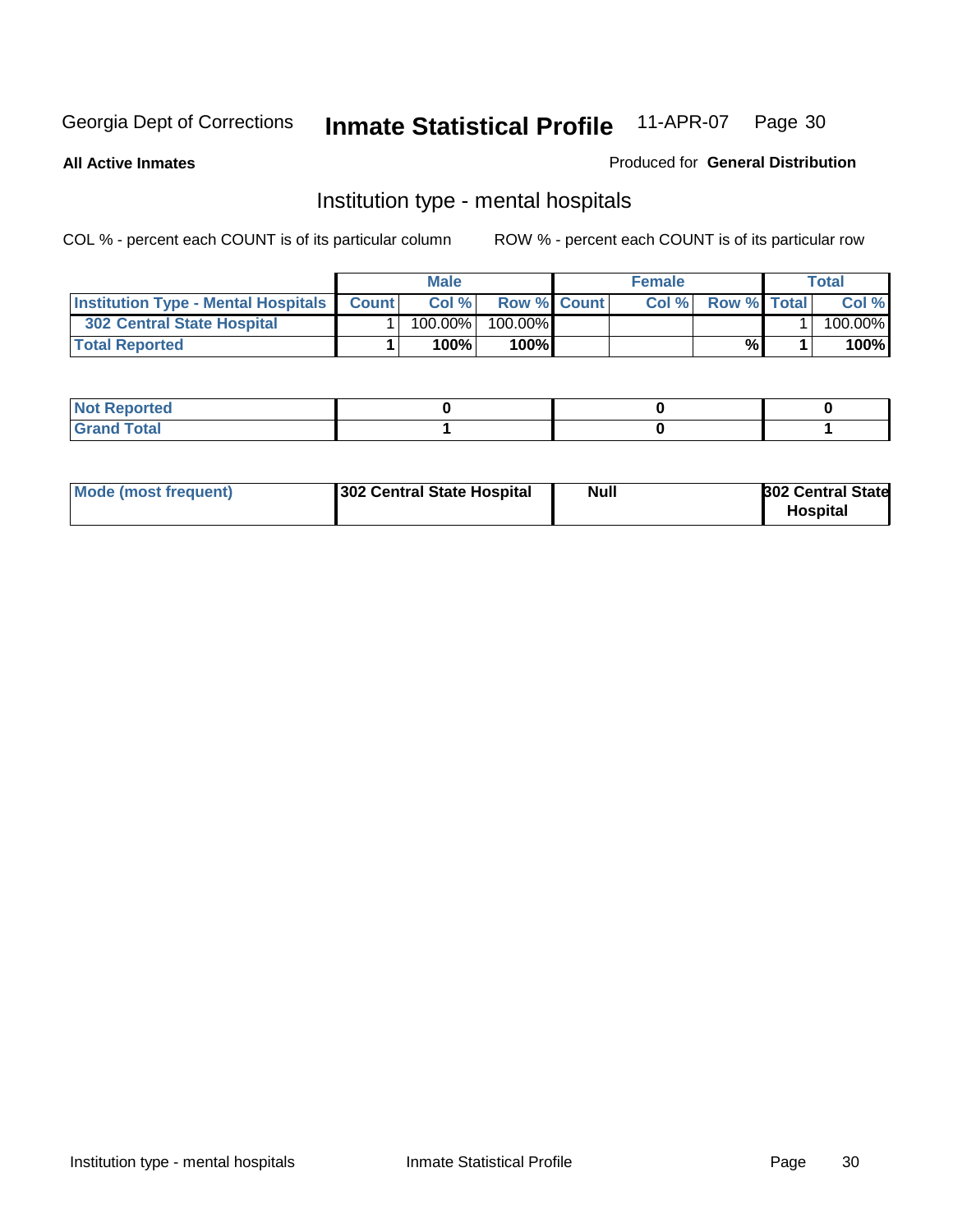#### **All Active Inmates**

#### Produced for **General Distribution**

### Institution type - county prisons

|                                          |                  | <b>Male</b> |         |              | <b>Female</b> |                          |                  | <b>Total</b>               |
|------------------------------------------|------------------|-------------|---------|--------------|---------------|--------------------------|------------------|----------------------------|
| <b>Institution Type - County Prisons</b> | <b>Count</b>     | Col %       | Row %   | <b>Count</b> | Col %         | Row %                    | <b>Total</b>     | $\overline{\text{Col }^9}$ |
| <b>Bulloch County Ci</b><br>402          | 140              | 2.79%       | 100.00% |              |               |                          | 140              | 2.79%                      |
| <b>Carroll County Ci</b><br>404          | 237              | 4.72%       | 100.00% |              |               |                          | $\overline{237}$ | 4.72%                      |
| <b>Clarke County Ci</b><br>406           | 100              | 1.99%       | 100.00% |              |               |                          | 100              | 1.99%                      |
| <b>Clayton County Ci</b><br>456          | 224              | 4.47%       | 100.00% |              |               |                          | 224              | 4.47%                      |
| <b>Colquitt County Ci</b><br>407         | $\overline{177}$ | 3.53%       | 100.00% |              |               |                          | 177              | 3.53%                      |
| <b>Coweta County Ci</b><br>409           | $\overline{206}$ | 4.11%       | 100.00% |              |               |                          | $\overline{206}$ | 4.11%                      |
| <b>Decatur County Ci</b><br>411          | 221              | 4.41%       | 100.00% |              |               |                          | 221              | 4.41%                      |
| <b>Effingham County Ci</b><br>413        | 227              | 4.53%       | 100.00% |              |               |                          | 227              | 4.53%                      |
| <b>Floyd County Ci</b><br>415            | 350              | 6.98%       | 100.00% |              |               |                          | 350              | 6.98%                      |
| <b>Gwinnett County Ci</b><br>419         | 183              | 3.65%       | 100.00% |              |               |                          | 183              | 3.65%                      |
| <b>Hall County Ci</b><br>420             | 156              | 3.11%       | 100.00% |              |               |                          | 156              | 3.11%                      |
| <b>Harris County Ci</b><br>422           | 108              | 2.15%       | 100.00% |              |               |                          | 108              | 2.15%                      |
| <b>Jackson County Ci</b><br>426          | 166              | 3.31%       | 100.00% |              |               |                          | 166              | 3.31%                      |
| <b>Jefferson County Ci</b><br>428        | 192              | 3.83%       | 100.00% |              |               |                          | 192              | 3.83%                      |
| <b>Mitchell County Ci</b><br>433         | 117              | 2.33%       | 100.00% |              |               |                          | 117              | 2.33%                      |
| <b>Muscogee County Ci</b><br>435         | 501              | 9.99%       | 100.00% |              |               |                          | 501              | 9.99%                      |
| <b>Richmond County Ci</b><br>439         | $\overline{211}$ | 4.21%       | 100.00% |              |               |                          | 211              | 4.21%                      |
| <b>Screven County Prison</b><br>440      | $\overline{148}$ | 2.95%       | 100.00% |              |               |                          | 148              | 2.95%                      |
| <b>Spalding County Ci</b><br>441         | $\overline{378}$ | 7.54%       | 100.00% |              |               |                          | $\overline{378}$ | 7.54%                      |
| <b>Stewart County Ci</b><br>442          | 92               | 1.83%       | 100.00% |              |               |                          | 92               | 1.83%                      |
| <b>Sumter County Ci</b><br>443           | 325              | 6.48%       | 100.00% |              |               |                          | 325              | 6.48%                      |
| <b>Terrell County Ci</b><br>444          | 125              | 2.49%       | 100.00% |              |               |                          | 125              | 2.49%                      |
| <b>Thomas County Ci</b><br>445           | 159              | 3.17%       | 100.00% |              |               |                          | 159              | 3.17%                      |
| <b>Troup County Ci</b><br>447            | 273              | 5.44%       | 100.00% |              |               |                          | 273              | 5.44%                      |
| <b>Total Reported</b>                    | 5,016            | 100%        | 100%    |              |               | $\overline{\frac{9}{6}}$ | 5,016            | 100%                       |

| τeα                    |       |               |
|------------------------|-------|---------------|
| $n+n$<br><u>i vlai</u> | 5.016 | E N4C<br>11 O |

| Mode (most frequent) | 435 Muscogee County Ci | Null | 435 Muscogee |
|----------------------|------------------------|------|--------------|
|                      |                        |      | County Ci    |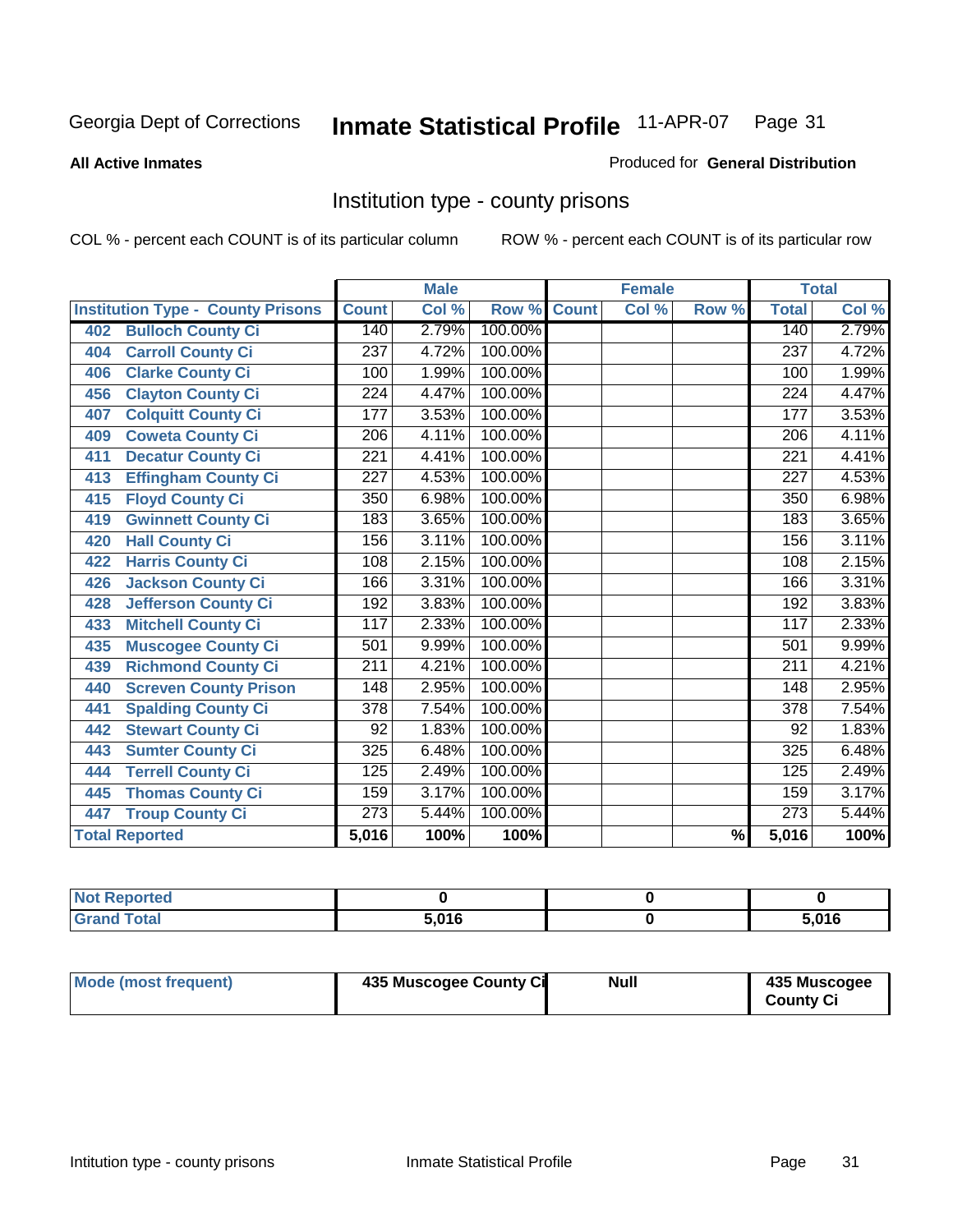**All Active Inmates**

#### Produced for **General Distribution**

### Institution type - state prisons

|     |                                            |              | <b>Male</b> |         |              | <b>Female</b> |         | <b>Total</b> |       |
|-----|--------------------------------------------|--------------|-------------|---------|--------------|---------------|---------|--------------|-------|
|     | <b>Institution Type - State Prisons</b>    | <b>Count</b> | Col %       | Row %   | <b>Count</b> | Col %         | Row %   | <b>Total</b> | Col % |
| 508 | <b>Arrendale State Prison</b>              |              |             |         | 1,308        | 39.15%        | 100.00% | 1,308        | 3.47% |
| 532 | <b>Augusta State Med.</b><br><b>Prison</b> | 1,270        | 3.70%       | 100.00% |              |               |         | 1,270        | 3.37% |
| 543 | <b>Autry State Prison</b>                  | 1,575        | 4.59%       | 100.00% |              |               |         | 1,575        | 4.18% |
| 553 | <b>Baldwin State Prison</b>                | 900          | 2.62%       | 100.00% |              |               |         | 900          | 2.39% |
| 536 | <b>Bostick State Prison</b>                | 700          | 2.04%       | 100.00% |              |               |         | 700          | 1.86% |
| 534 | <b>Burrus Corr Trn Cntr</b>                | 443          | 1.29%       | 100.00% |              |               |         | 443          | 1.18% |
| 547 | <b>Calhoun State Prison</b>                | 1,321        | 3.85%       | 100.00% |              |               |         | 1,321        | 3.51% |
| 531 | <b>Central State Prison</b>                | 816          | 2.38%       | 100.00% |              |               |         | 816          | 2.17% |
| 523 | <b>Coastal State Prison</b>                | 1,392        | 4.05%       | 100.00% |              |               |         | 1,392        | 3.69% |
| 503 | <b>Dodge State Prison</b>                  | 1,234        | 3.59%       | 100.00% |              |               |         | 1,234        | 3.27% |
| 548 | <b>Dooly State Prison</b>                  | 1,340        | 3.90%       | 100.00% |              |               |         | 1,340        | 3.56% |
| 521 | <b>Ga Diag &amp; Class Pris</b>            | 1,555        | 4.53%       | 100.00% |              |               |         | 1,555        | 4.13% |
| 522 | <b>Ga Diag &amp; Class Pris-</b><br>Perm   | 366          | 1.07%       | 100.00% |              |               |         | 366          | .97%  |
| 517 | <b>Ga State Prison</b>                     | 944          | 2.75%       | 99.89%  | 1.           | .03%          | .11%    | 945          | 2.51% |
| 541 | <b>Hancock State Prison</b>                | 1,274        | 3.71%       | 100.00% |              |               |         | 1,274        | 3.38% |
| 540 | <b>Hays State Prison</b>                   | 901          | 2.62%       | 100.00% |              |               |         | 901          | 2.39% |
| 551 | <b>Homerville State Prison</b>             | 185          | .54%        | 100.00% |              |               |         | 185          | .49%  |
| 545 | <b>Johnson State Prison</b>                | 1,417        | 4.13%       | 100.00% |              |               |         | 1,417        | 3.76% |
| 510 | <b>Lee State Prison</b>                    | 746          | 2.17%       | 100.00% |              |               |         | 746          | 1.98% |
| 502 | <b>Lowndes State Prison</b>                | 297          | .86%        | 100.00% |              |               |         | 297          | .79%  |
| 549 | <b>Macon State Prison</b>                  | 1,455        | 4.24%       | 100.00% |              |               |         | 1,455        | 3.86% |
| 519 | <b>Men'S State Prison</b>                  | 660          | 1.92%       | 100.00% |              |               |         | 660          | 1.75% |
| 554 | <b>Metro State Prison (W)</b>              |              |             |         | 905          | 27.09%        | 100.00% | 905          | 2.40% |
| 561 | <b>Milan State Prison</b>                  | 250          | .73%        | 100.00% |              |               |         | 250          | .66%  |
| 509 | <b>Montgomery State Prison</b>             | 414          | 1.21%       | 100.00% |              |               |         | 414          | 1.10% |
| 505 | <b>Phillips State Prison</b>               | 830          | 2.42%       | 100.00% |              |               |         | 830          | 2.20% |
| 557 | <b>Pulaski State Prison (W)</b>            |              |             |         | 1,127        | 33.73%        | 100.00% | 1,127        | 2.99% |
| 529 | <b>Rivers State Prison</b>                 | 1,134        | 3.30%       | 100.00% |              |               |         | 1,134        | 3.01% |
| 533 | <b>Rogers State Prison</b>                 | 1,261        | 3.67%       | 100.00% |              |               |         | 1,261        | 3.35% |
| 530 | <b>Rutledge State Prison</b>               | 593          | 1.73%       | 100.00% |              |               |         | 593          | 1.57% |
| 525 | <b>Scott State Prison</b>                  | 1,251        | 3.64%       | 100.00% |              |               |         | 1,251        | 3.32% |
| 550 | <b>Smith State Prison</b>                  | 1,219        | 3.55%       | 100.00% |              |               |         | 1,219        | 3.23% |
| 542 | <b>Telfair State Prison</b>                | 1,191        | 3.47%       | 100.00% |              |               |         | 1,191        | 3.16% |
| 537 | <b>Valdosta State Prison</b>               | 890          | 2.59%       | 100.00% |              |               |         | 890          | 2.36% |
| 506 | <b>Walker State Prison</b>                 | 604          | 1.76%       | 100.00% |              |               |         | 604          | 1.60% |
| 501 | <b>Ware State Prison</b>                   | 1,062        | 3.09%       | 100.00% |              |               |         | 1,062        | 2.82% |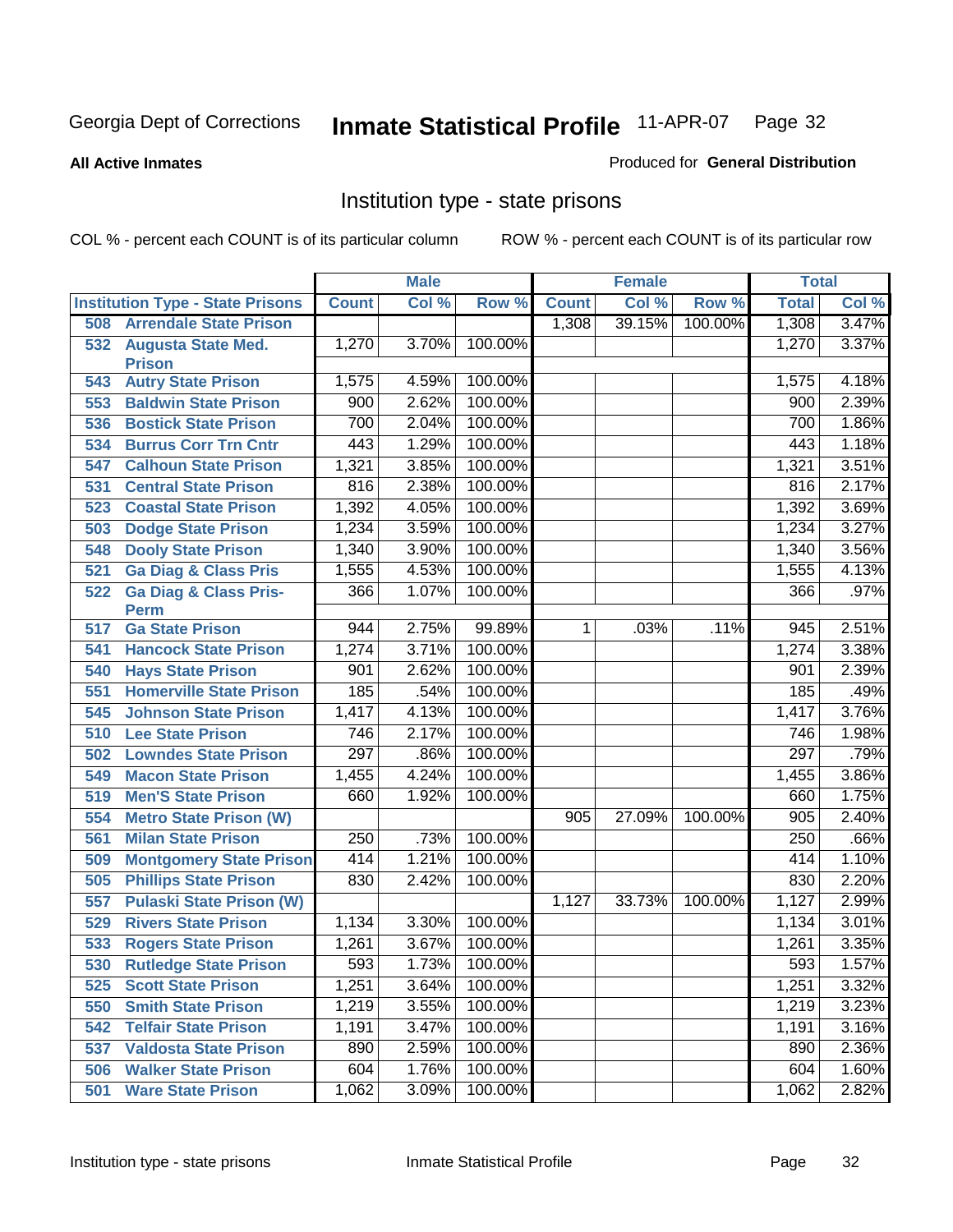**All Active Inmates**

#### Produced for **General Distribution**

### Institution type - state prisons

|                                         |                                  | <b>Male</b> |            |       | <b>Female</b> |       | <b>Total</b> |       |
|-----------------------------------------|----------------------------------|-------------|------------|-------|---------------|-------|--------------|-------|
| <b>Institution Type - State Prisons</b> | <b>Count</b>                     | Col %       | Row %      | Count | Col %         | Row % | Total        | Col % |
| <b>Washington Sp</b><br>552             | $,142$ <sup><math>+</math></sup> | $3.32\%$    | $100.00\%$ |       |               |       | 1.142        | 3.03% |
| <b>Wayne State Prison</b><br>507        | 196                              | .57%        | $100.00\%$ |       |               |       | 196          | .52%  |
| <b>Wilcox State Prison</b><br>546       | .518                             | 4.42%       | $100.00\%$ |       |               |       | 1,518        | 4.03% |
| <b>Total Reported</b>                   | 34,346                           | 100%        | 91.13%     | 3,341 | 100%          | 8.87% | 37,687       | 100%  |

| neo   |        |       |        |
|-------|--------|-------|--------|
| `otal | 34,346 | 3,341 | 37,687 |

| <b>Mode (most frequent)</b> | 543 Autry State Prison | 508 Arrendale State Prison | 543 Autry State<br><b>Prison</b> |
|-----------------------------|------------------------|----------------------------|----------------------------------|
|-----------------------------|------------------------|----------------------------|----------------------------------|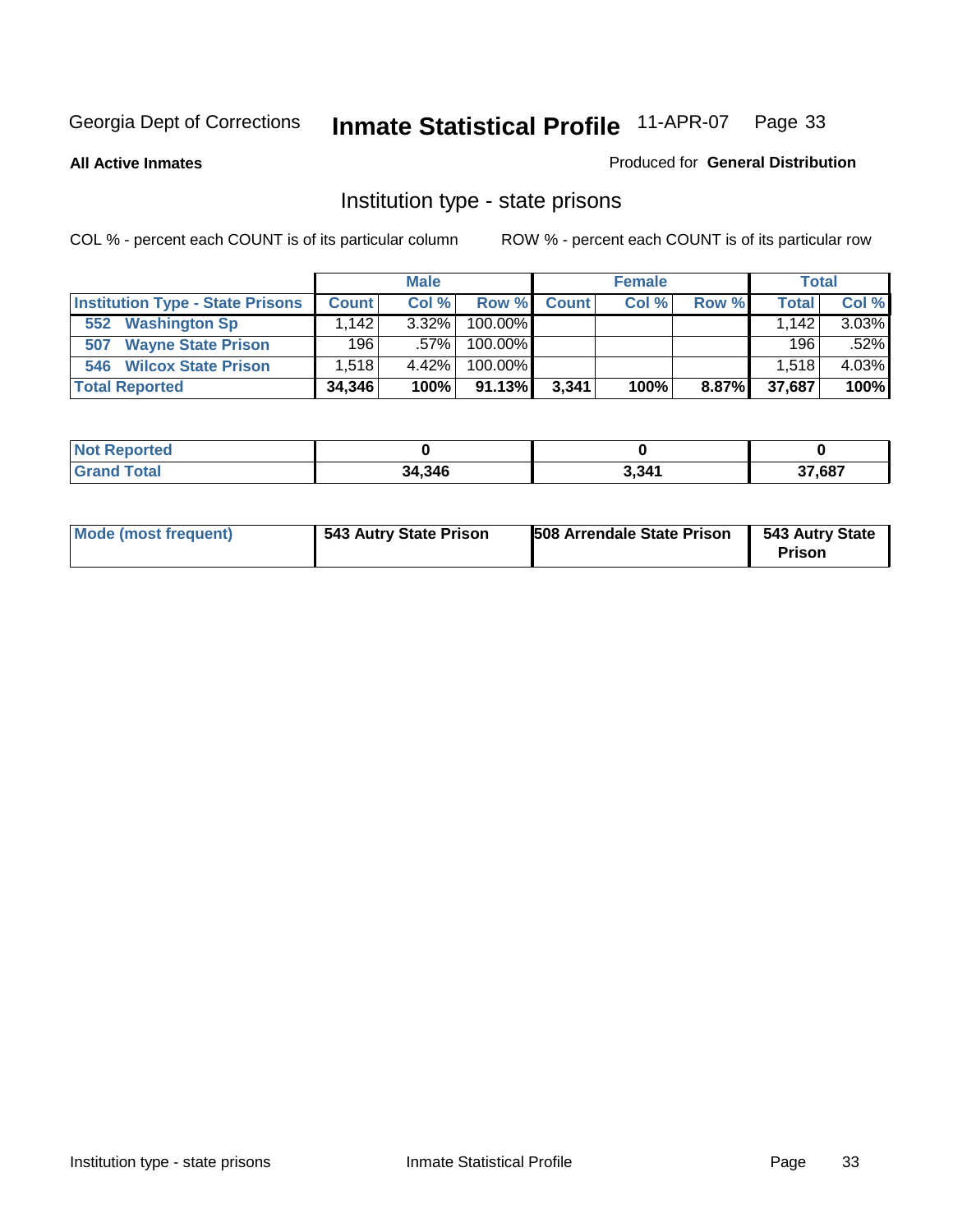#### **All Active Inmates**

#### Produced for **General Distribution**

### Institution type - private prisons

|                                           |              | <b>Male</b> |             | <b>Female</b> |       |              | <b>Total</b> |
|-------------------------------------------|--------------|-------------|-------------|---------------|-------|--------------|--------------|
| <b>Institution Type - Private Prisons</b> | <b>Count</b> | Col %       | Row % Count | Col %         | Row % | <b>Total</b> | Col %        |
| <b>Coffee Corr Facility</b><br>569        | 1.671        | $33.96\%$   | 100.00%     |               |       | 1,671        | 33.96%       |
| 567 D Ray James Corr Fac                  | 1.5761       | $32.03\%$   | 100.00%     |               |       | 1.576        | 32.03%       |
| <b>Wheeler Corr Facility</b><br>571       | 1.6741       | 34.02%      | 100.00%     |               |       | 1,674        | 34.02%       |
| <b>Total Reported</b>                     | 4.921        | 100%        | 100%        |               | %।    | 4,921        | 100%         |

| Reported<br><b>NOT</b><br>$\sim$ |        |       |
|----------------------------------|--------|-------|
| <b>Total</b>                     | וכמ ו  | റാ    |
| ----                             | 4.JZ . | 4,JL. |

| Mode (most frequent) | <b>571 Wheeler Corr Facility</b> | <b>Null</b> | <b>1571 Wheeler Corrl</b><br>Facility |
|----------------------|----------------------------------|-------------|---------------------------------------|
|----------------------|----------------------------------|-------------|---------------------------------------|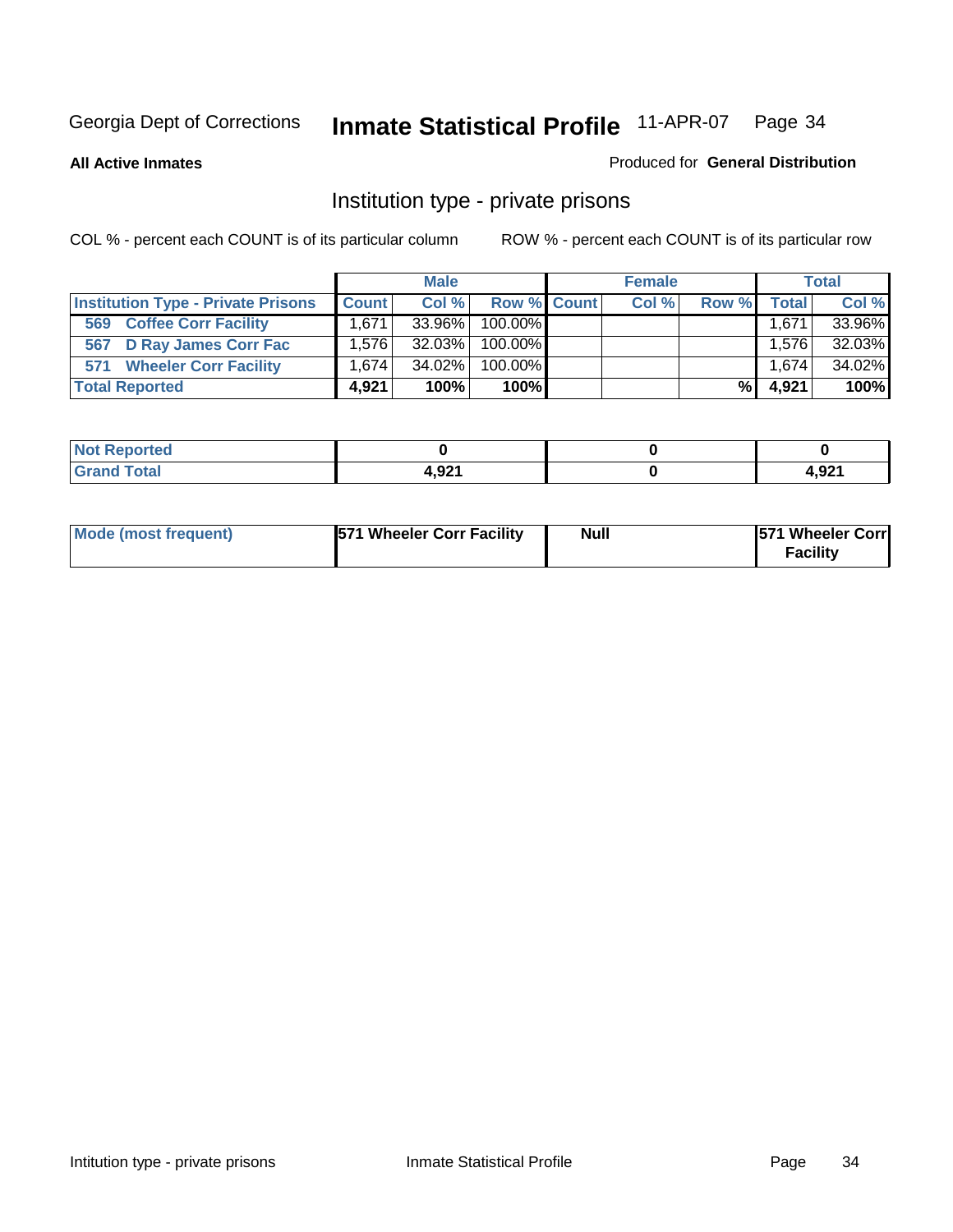#### **All Active Inmates**

#### Produced for **General Distribution**

### Institution type - prison annexes

|                                                |       | <b>Male</b> |            |              | <b>Female</b> |       |              | <b>Total</b> |
|------------------------------------------------|-------|-------------|------------|--------------|---------------|-------|--------------|--------------|
| <b>Institution Type - Prison Annexes Count</b> |       | Col %       | Row %      | <b>Count</b> | Col %         | Row % | <b>Total</b> | Col %        |
| <b>7541 Hancock Annex</b>                      | 207   | 14.27%      | 100.00%    |              |               |       | 207          | 14.27%       |
| 7540 Hays Annex                                | 561   | 38.66%      | $100.00\%$ |              |               |       | 561          | 38.66%       |
| <b>7505 Phillips Annex</b>                     | 229   | 15.78%      | 100.00%    |              |               |       | 229          | 15.78%       |
| 7501 Ware Annex                                | 239   | 16.47%      | $100.00\%$ |              |               |       | 239          | 16.47%       |
| 7552 Washington Sp Annex                       | 215   | 14.82%      | 100.00%    |              |               |       | 215          | 14.82%       |
| <b>Total Reported</b>                          | 1,451 | 100%        | 100%       |              |               | %     | 1,451        | 100%         |

| <b>Reported</b><br>NOT. |                  |       |
|-------------------------|------------------|-------|
| <b>Total</b><br>' Grand | $\overline{151}$ | 1,451 |

| Mode (most frequent) | 7540 Hays Annex | <b>Null</b> | <b>7540 Hays Annex</b> |
|----------------------|-----------------|-------------|------------------------|
|                      |                 |             |                        |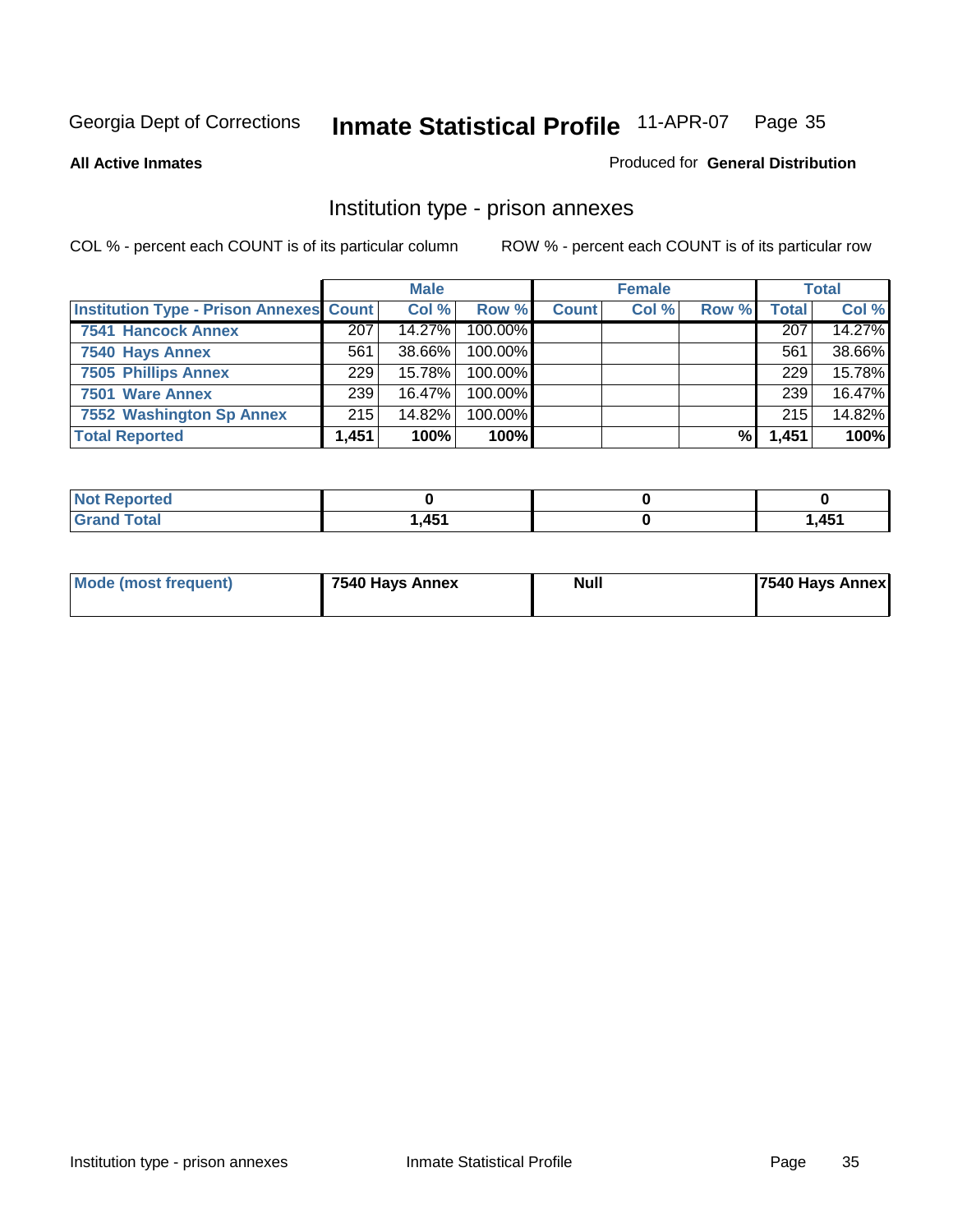#### **All Active Inmates**

#### Produced for **General Distribution**

### Institution type - pre-release centers

|                                                |       | <b>Male</b> |         |              | <b>Female</b> |       |              | <b>Total</b> |
|------------------------------------------------|-------|-------------|---------|--------------|---------------|-------|--------------|--------------|
| <b>Institution Type - Prison Annexes Count</b> |       | Col %       | Row %   | <b>Count</b> | Col %         | Row % | <b>Total</b> | Col %        |
| 7507 Appling Pre-Release Ctr                   | 159   | 14.29%      | 100.00% |              |               |       | 159          | 14.29%       |
| 7521 Lamar Pre-Release Center                  | 157   | 14.11%      | 100.00% |              |               |       | 157          | 14.11%       |
| 7550 Long Pre-Release Center                   | 168   | 15.09%      | 100.00% |              |               |       | 168          | 15.09%       |
| 7543 Pelham Pre-Release                        | 145   | 13.03%      | 100.00% |              |               |       | 145          | 13.03%       |
| <b>Center</b>                                  |       |             |         |              |               |       |              |              |
| 7546 Turner Pre-Release Center                 | 174   | 15.63%      | 100.00% |              |               |       | 174          | 15.63%       |
| 556 Western Pre-Release Cntr                   | 160   | 14.38%      | 100.00% |              |               |       | 160          | 14.38%       |
| 7572 Wilkes Pre-Release Center                 | 150   | 13.48%      | 100.00% |              |               |       | 150          | 13.48%       |
| <b>Total Reported</b>                          | 1,113 | 100%        | 100%    |              |               | %     | 1,113        | 100%         |

| Reported<br><b>NOT</b> |        |        |
|------------------------|--------|--------|
| <b>Total</b>           | $-442$ | $-442$ |
| <b>Grand</b>           | .      | 1,110  |

| Mode (most frequent) | 7546 Turner Pre-Release | <b>Null</b> | 7546 Turner Pre-1     |
|----------------------|-------------------------|-------------|-----------------------|
|                      | こenter                  |             | <b>Release Center</b> |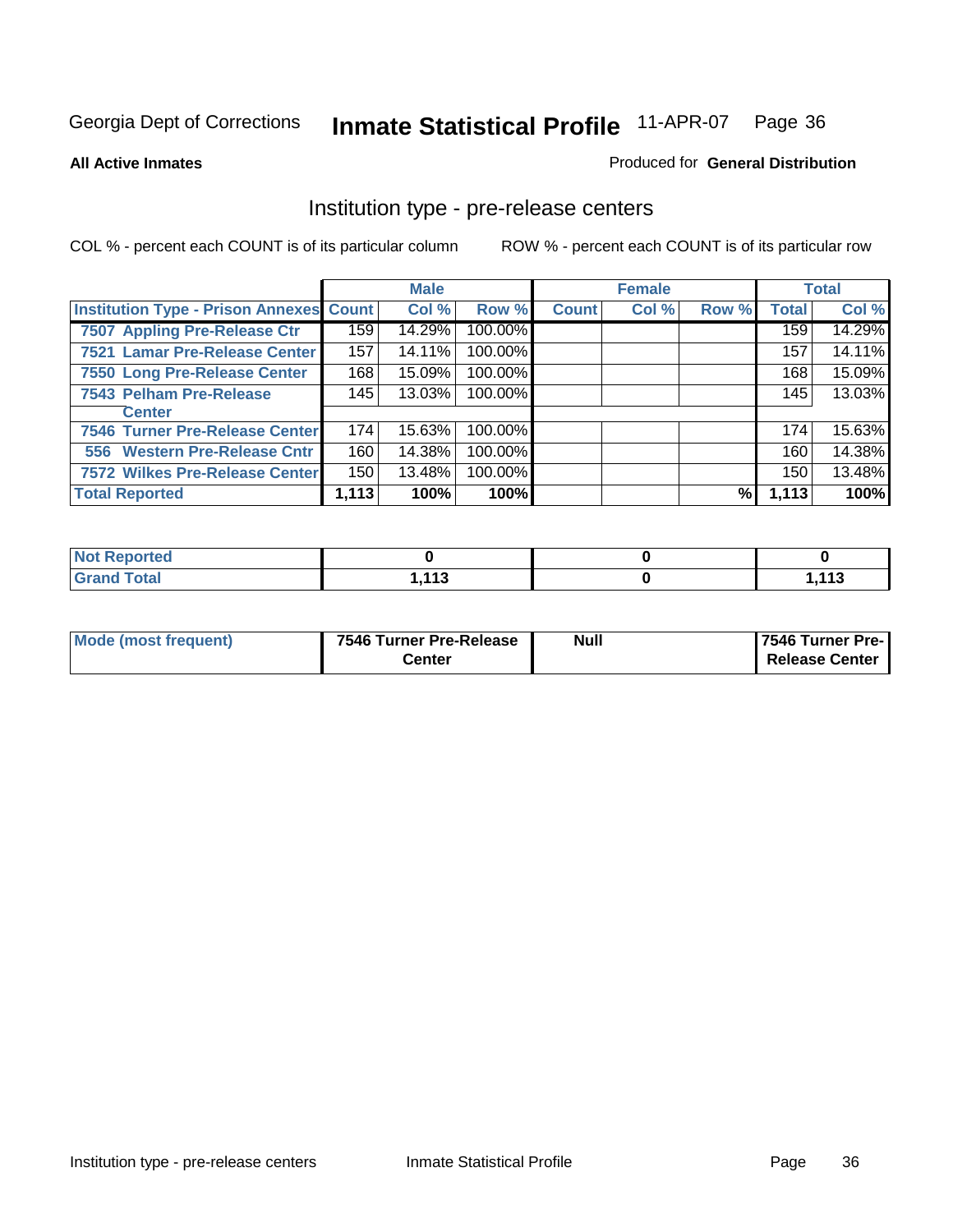**All Active Inmates**

### Produced for **General Distribution**

### Institution type - inmate boot camp

|                                      |              | <b>Male</b> |            |              | <b>Female</b> |       |              | <b>Total</b> |
|--------------------------------------|--------------|-------------|------------|--------------|---------------|-------|--------------|--------------|
| <b>Institution Type - Boot Camps</b> | <b>Count</b> | Col %       | Row %      | <b>Count</b> | Col %         | Row % | <b>Total</b> | Col %        |
| 9553 Baldwin Diag Ibc                | 18           | 5.75%       | $100.00\%$ |              |               |       | 18           | 5.75%        |
| 9534 Burruss Inm Boot Camp           | 295          | $94.25\%$   | 100.00%    |              |               |       | 295          | 94.25%       |
| <b>Total Rported</b>                 | 313          | 100%        | 100%       |              |               | %\    | 313          | 100%         |

| tea<br>___ |       |       |
|------------|-------|-------|
| 'otal      | 242   | 242   |
| $\sim$     | J I J | J I J |

| Mode (most frequent) | 9534 Burruss Inm Boot<br>Camp | Null | 9534 Burruss Inm<br><b>Boot Camp</b> |
|----------------------|-------------------------------|------|--------------------------------------|
|----------------------|-------------------------------|------|--------------------------------------|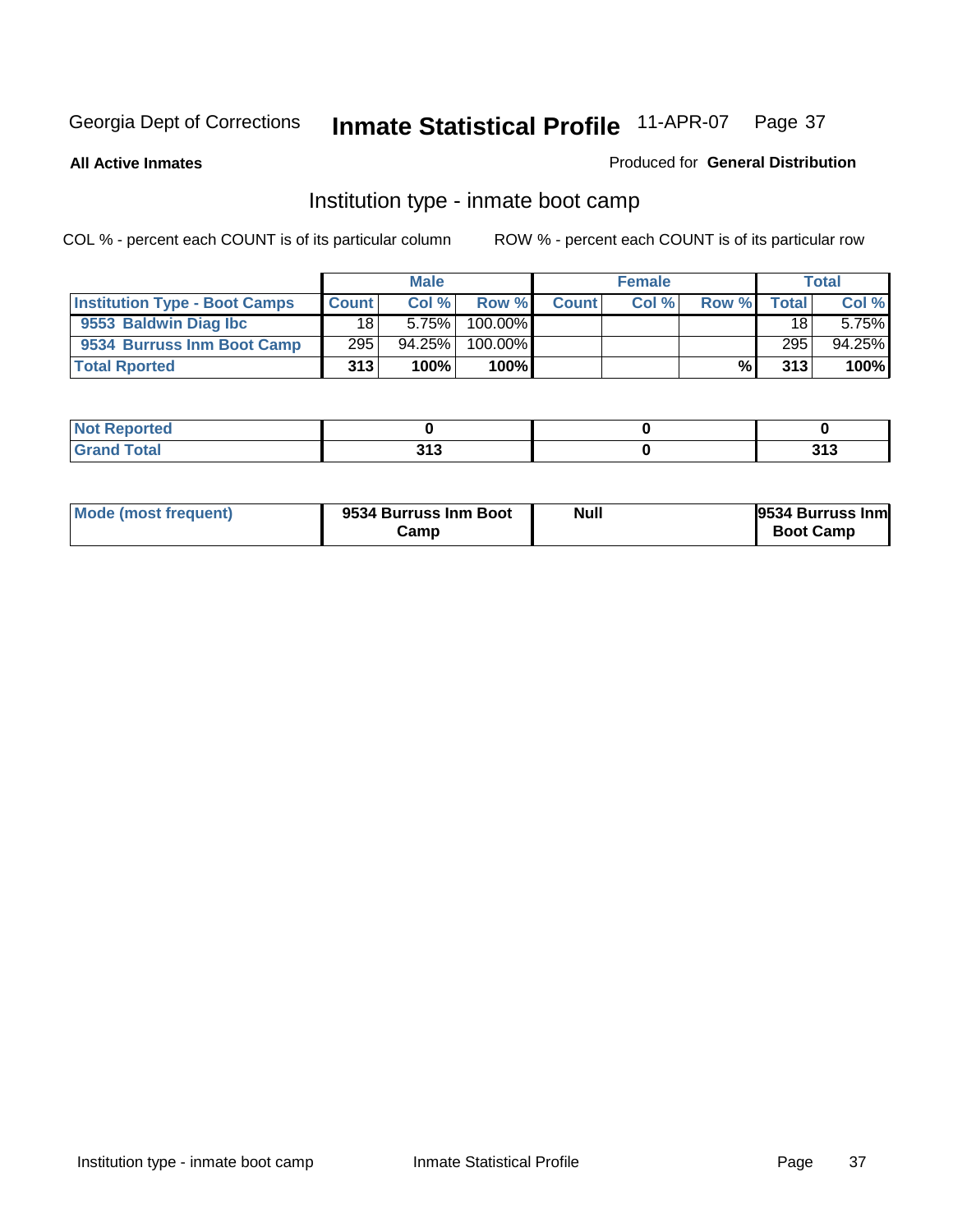**All Active Inmates**

#### Produced for **General Distribution**

## Number of disciplinary reports

|                                       |              | <b>Male</b> |             |       | <b>Female</b> |       |              | <b>Total</b> |
|---------------------------------------|--------------|-------------|-------------|-------|---------------|-------|--------------|--------------|
| <b>Number of Disciplinary Reports</b> | <b>Count</b> | Col %       | Row % Count |       | Col %         | Row % | <b>Total</b> | Col %        |
|                                       | 20,645       | 42.20%      | 90.48%      | 2,171 | 60.78%        | 9.52% | 22,816       | 43.46%       |
|                                       | 6,913        | 14.13%      | $93.04\%$   | 517   | 14.47%        | 6.96% | 7,430        | 14.15%       |
| $\mathbf{2}$                          | 3,949        | 8.07%       | 94.41%      | 234   | 6.55%         | 5.59% | 4,183        | 7.97%        |
| 3                                     | 2,584        | 5.28%       | 95.21%      | 130   | 3.64%         | 4.79% | 2,714        | 5.17%        |
|                                       | 1,951        | 3.99%       | 96.01%      | 81    | 2.27%         | 3.99% | 2,032        | 3.87%        |
| 5                                     | 1.542        | 3.15%       | 96.19%      | 61    | 1.71%         | 3.81% | 1,603        | 3.05%        |
| <b>More Than 5</b>                    | 11,338       | 23.18%      | 96.77%      | 378   | 10.58%        | 3.23% | 11,716       | 22.32%       |
| <b>Total Reported</b>                 | 48,922       | 100%        | 93.20%      | 3,572 | 100%          | 6.80% | 52,494       | 100%         |

| -      |              |      |    |
|--------|--------------|------|----|
| ______ | 10.000<br>__ | ・トマク | AA |

| Mean (average)       | 5.22 | 2.41 | 5.02 |
|----------------------|------|------|------|
| Median (middle)      |      |      |      |
| Mode (most frequent) |      |      |      |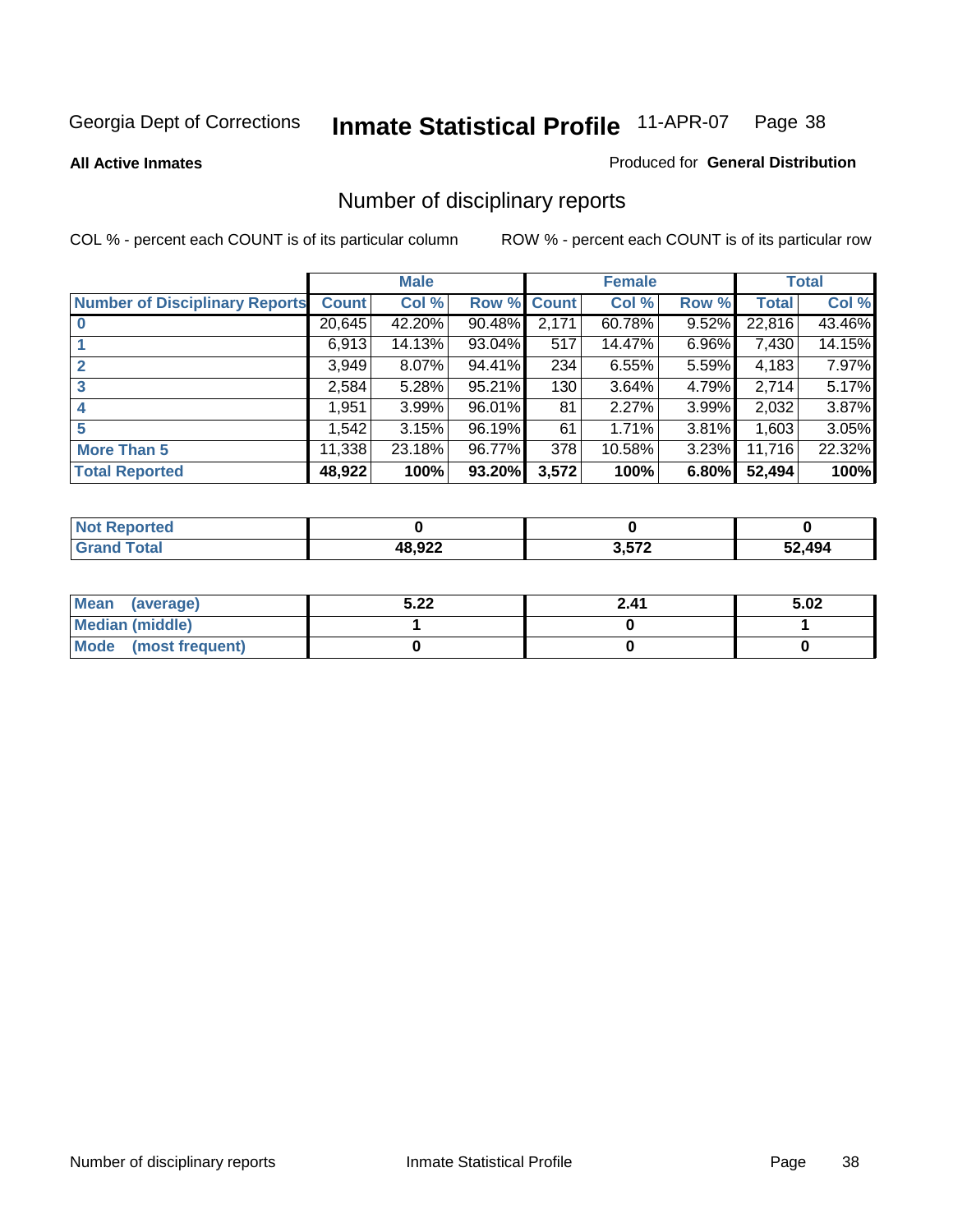#### **All Active Inmates**

#### Produced for **General Distribution**

### Number of transfers

|                            |         | <b>Male</b> |        |              | <b>Female</b> |          |        | <b>Total</b> |
|----------------------------|---------|-------------|--------|--------------|---------------|----------|--------|--------------|
| <b>Number of Transfers</b> | Count l | Col %       | Row %  | <b>Count</b> | Col %         | Row %    | Total  | Col %        |
|                            | 3,550   | 7.26%       | 83.98% | 677          | 18.95%        | 16.02%   | 4,227  | 8.05%        |
|                            | 19,572  | 40.01%      | 91.21% | .886         | 52.80%        | $8.79\%$ | 21,458 | 40.88%       |
|                            | 10,308  | 21.07%      | 94.25% | 629          | 17.61%        | 5.75%    | 10,937 | 20.83%       |
| 3                          | 5,668   | 11.59%      | 96.51% | 205          | 5.74%         | $3.49\%$ | 5,873  | 11.19%       |
|                            | 3,389   | 6.93%       | 97.58% | 84           | 2.35%         | $2.42\%$ | 3,473  | 6.62%        |
| 5                          | 2,133   | 4.36%       | 98.20% | 39           | 1.09%         | $1.80\%$ | 2,172  | 4.14%        |
| <b>More Than 5</b>         | 4,302   | 8.79%       | 98.81% | 52           | 1.46%         | 1.19%    | 4,354  | 8.29%        |
| <b>Total Reported</b>      | 48,922  | 100%        | 93.20% | 3,572        | 100%          | 6.80%    | 52,494 | 100%         |

| N                              |            |      |                       |
|--------------------------------|------------|------|-----------------------|
| $\mathcal{L}$ of $\mathcal{L}$ | $AB$ $Q22$ | 2E72 | $\Lambda$ 0 $\Lambda$ |
|                                |            |      |                       |

| Mean (average)       | 2.42 | 31. ا | 2.34 |
|----------------------|------|-------|------|
| Median (middle)      |      |       |      |
| Mode (most frequent) |      |       |      |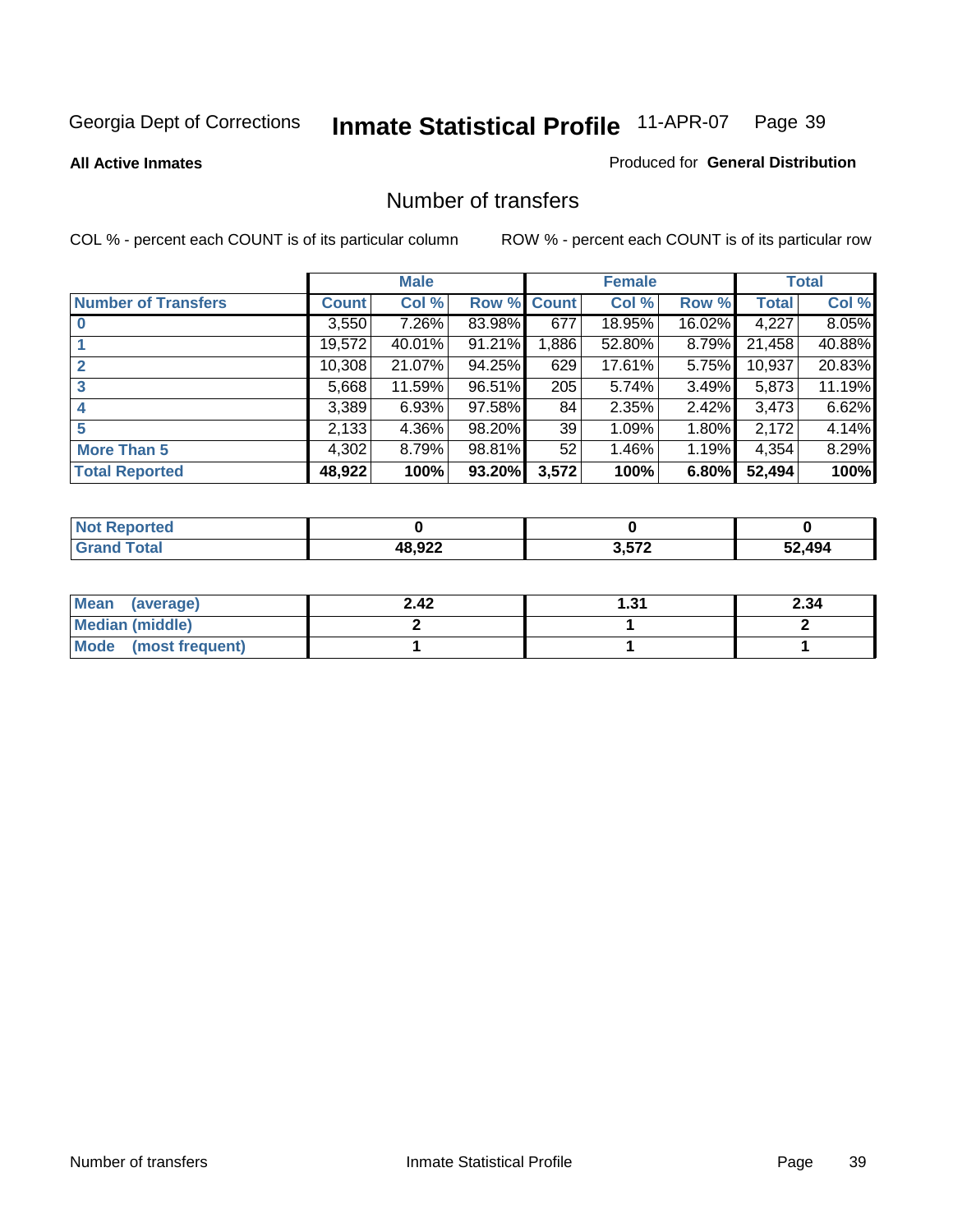**All Active Inmates**

### Produced for **General Distribution**

## Number of escapes

|                          |              | <b>Male</b> |                    |       | <b>Female</b> |       |        | <b>Total</b> |
|--------------------------|--------------|-------------|--------------------|-------|---------------|-------|--------|--------------|
| <b>Number of Escapes</b> | <b>Count</b> | Col %       | <b>Row % Count</b> |       | Col %         | Row % | Total  | Col %        |
|                          | 48,615       | 99.37%      | 93.17%             | 3,564 | 99.78%        | 6.83% | 52,179 | 99.40%       |
|                          | 284          | 0.58%       | 97.26%             | 8     | 0.22%         | 2.74% | 292    | 0.56%        |
|                          | 17           | 0.03%       | 100.00%            |       |               |       | 17     | 0.03%        |
|                          | 5.           | 0.01%       | 100.00%            |       |               |       | 5      | 0.01%        |
|                          |              | 0.01%       | $100.00\%$         |       |               |       |        | 0.01%        |
| <b>Total Reported</b>    | 48,922       | 100%        | 93.20%             | 3,572 | 100%          | 6.80% | 52,494 | 100.0%       |

| ported<br>Not |        |       |        |
|---------------|--------|-------|--------|
| intal         | רכה 10 | 3.572 | 52.494 |

| Mean (average)       |  | ו ש. |
|----------------------|--|------|
| Median (middle)      |  |      |
| Mode (most frequent) |  |      |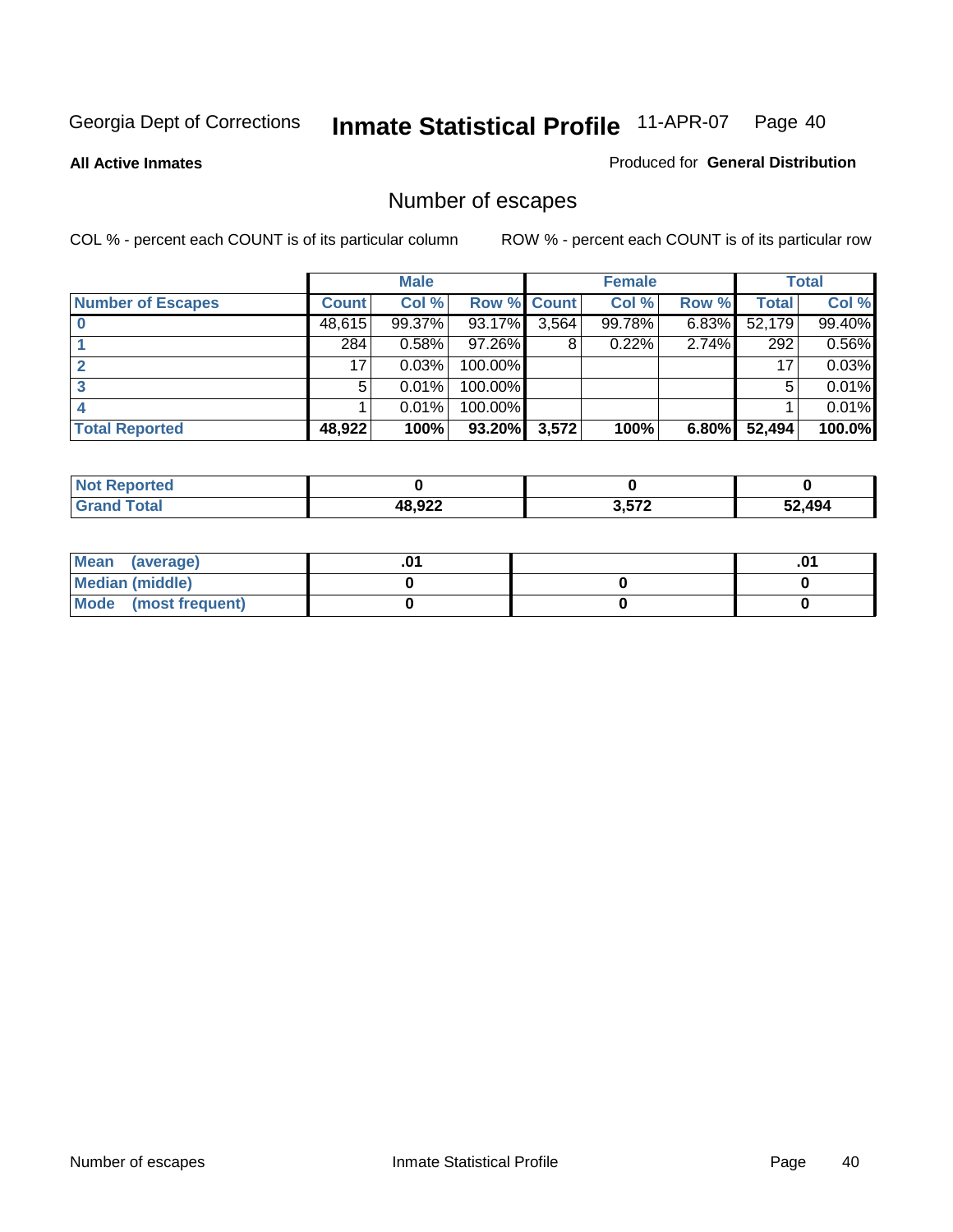**All Active Inmates**

#### Produced for **General Distribution**

## Probable future release type

|                                         |              | <b>Male</b> |                    |                | <b>Female</b> |          | <b>Total</b> |        |
|-----------------------------------------|--------------|-------------|--------------------|----------------|---------------|----------|--------------|--------|
| <b>Probable Future Release Type</b>     | <b>Count</b> | Col %       | <b>Row % Count</b> |                | Col %         | Row %    | <b>Total</b> | Col %  |
| <b>Paroled with probation to follow</b> | 7,194        | 14.71%      | 92.60%             | 575            | 16.10%        | 7.40%    | 7,769        | 14.80% |
| Paroled w/o probation to follow         | 7,905        | 16.16%      | $93.44\%$          | 555            | 15.54%        | $6.56\%$ | 8,460        | 16.12% |
| <b>Maxout with probation to follow</b>  | 13,225       | 27.03%      | 92.54%             | ا 066.         | 29.84%        | $7.46\%$ | 14,291       | 27.22% |
| <b>Maxout w/o probation to follow</b>   | 12,467       | 25.48%      | 92.98%             | 941            | 26.34%        | 7.02%    | 13,408       | 25.54% |
| Life, LWOP or death sentence            | 8,131        | 16.62%      | 94.92%             | 435            | 12.18%        | 5.08%    | 8,566        | 16.32% |
| <b>Total Reported</b>                   | 48,922       | 100%        |                    | $93.2\%$ 3,572 | 100%          | 6.8%     | 52,494       | 100%   |

| $^{\mathrm{H}}$ Not.<br>Reported |        |        |        |
|----------------------------------|--------|--------|--------|
| <b>Grand Total</b>               | 48,922 | 48,922 | 52,494 |

| Mode (most frequent) | Maxout with PROB follow   Maxout with PROB follow   Maxout with PROB |        |
|----------------------|----------------------------------------------------------------------|--------|
|                      |                                                                      | follow |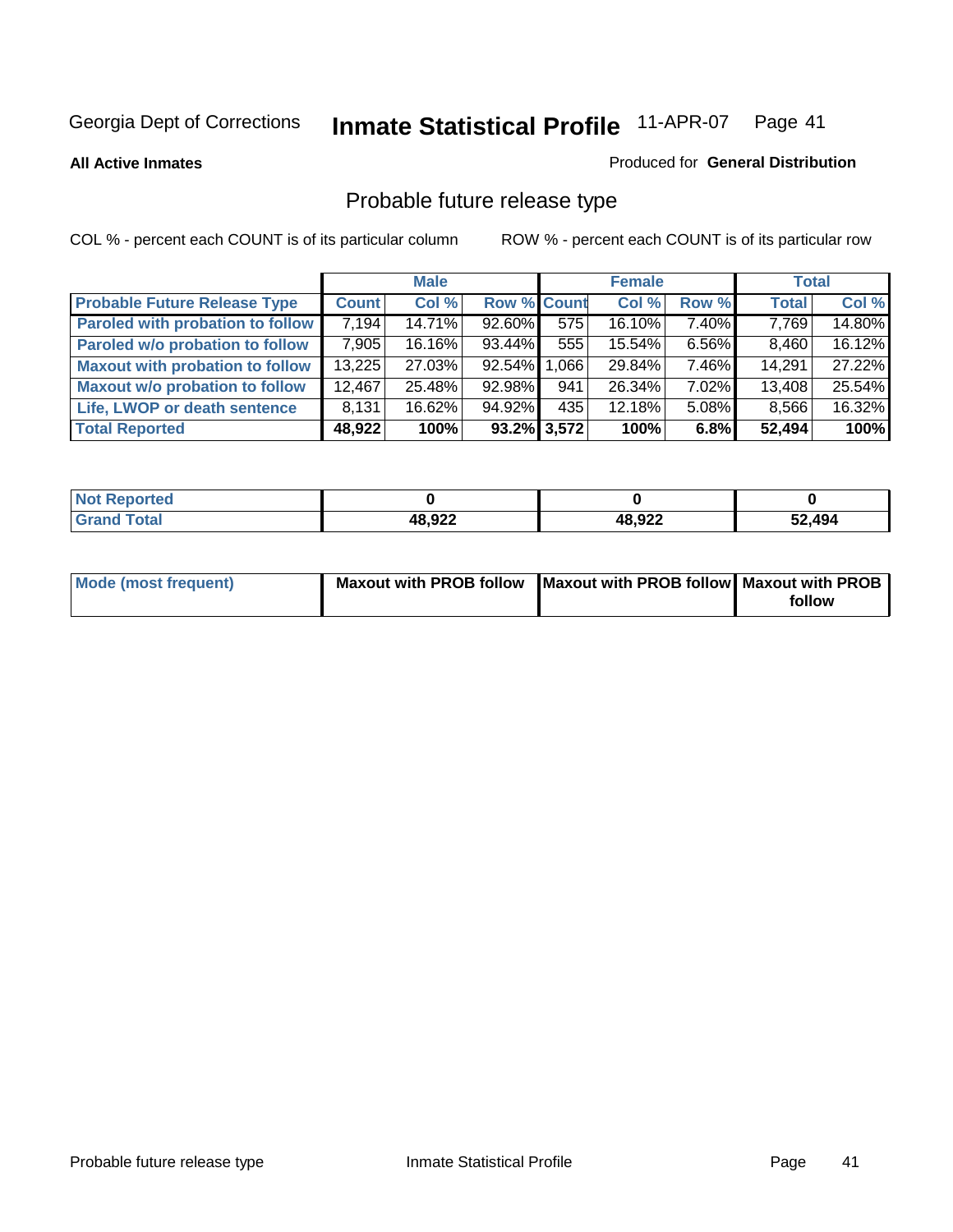**All Active Inmates**

Produced for **General Distribution**

### Actual release type

|                            |              | <b>Male</b> |                    | <b>Female</b> |        |       | $\tau$ otal |
|----------------------------|--------------|-------------|--------------------|---------------|--------|-------|-------------|
| <b>Actual Release Type</b> | <b>Count</b> | Col %       | <b>Row % Count</b> | Col %         | Row %I | Total | Col %       |
| <b>Total Reported</b>      |              | %           | %                  | %             | %      |       | %           |

| <b>Still Active</b> | 48,922 | 3,572 | 52,494 |
|---------------------|--------|-------|--------|
| <b>Not Reported</b> |        |       |        |
| <b>Grand Total</b>  | 48,922 | 3,572 | 52,494 |

| M | - 11<br>- NH<br><u></u> | NĿ<br><b>INUIL</b> | <b>INUIL</b> |
|---|-------------------------|--------------------|--------------|
|   |                         |                    |              |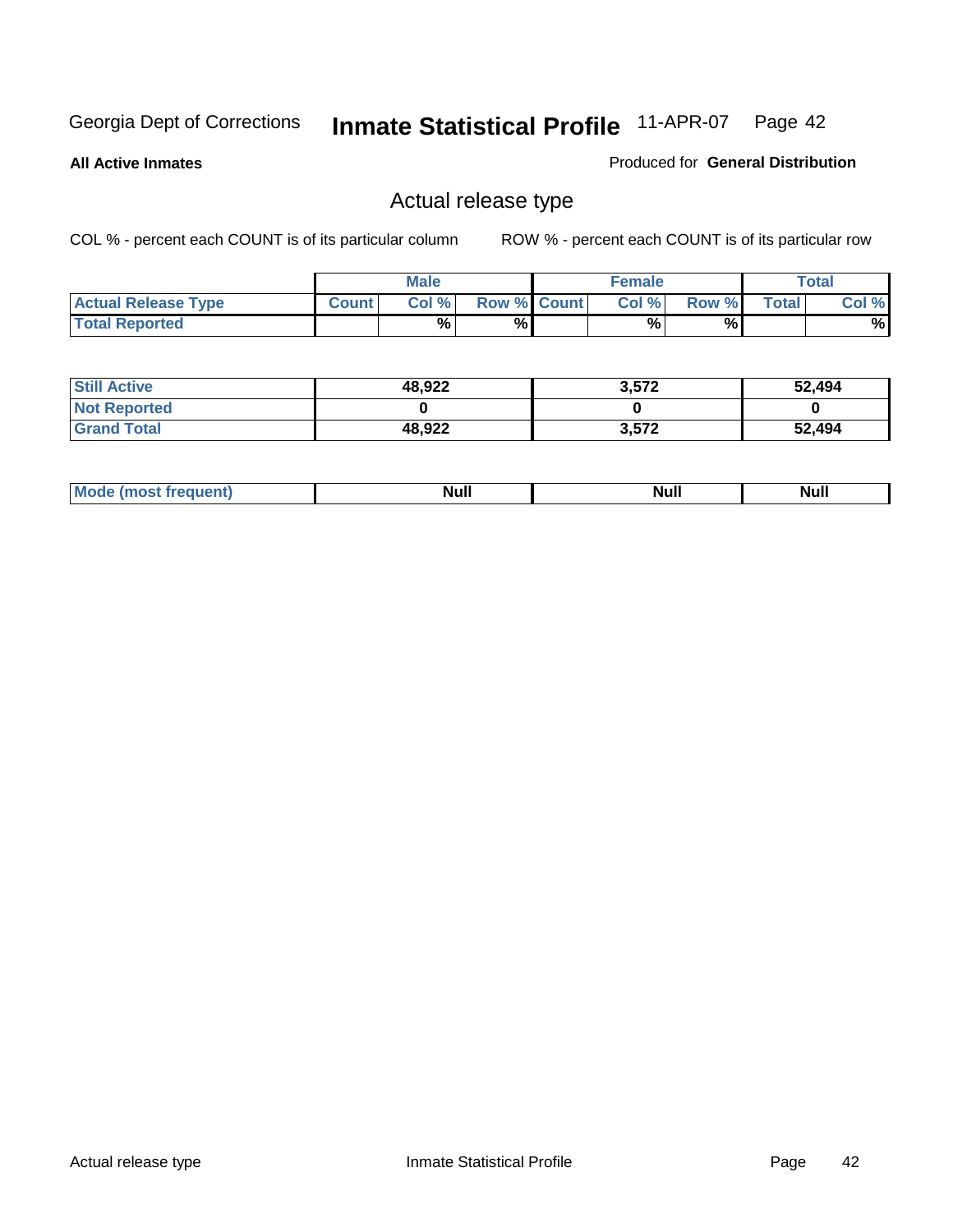### **All Active Inmates**

### Produced for **General Distribution**

### Time served in current (or last) institution

|                            |              | <b>Male</b> |        |              | <b>Female</b> |       |        | <b>Total</b> |
|----------------------------|--------------|-------------|--------|--------------|---------------|-------|--------|--------------|
| <b>Time In Institution</b> | <b>Count</b> | Col %       | Row %  | <b>Count</b> | Col %         | Row % | Total  | Col %        |
| 0 to 3 months              | 12,085       | 24.70%      | 92.58% | 968          | 27.10%        | 7.42% | 13,053 | 24.87%       |
| 3.01 to 6 months           | 6,217        | 12.71%      | 93.17% | 456          | 12.77%        | 6.83% | 6,673  | 12.71%       |
| 6.01 to 9 months           | 5,732        | 11.72%      | 92.41% | 471          | 13.19%        | 7.59% | 6,203  | 11.82%       |
| 9.01 to 12 months          | 4,468        | 9.13%       | 91.80% | 399          | 11.17%        | 8.20% | 4,867  | 9.27%        |
| 12.01 to 18 months         | 6,112        | 12.49%      | 93.64% | 415          | 11.62%        | 6.36% | 6,527  | 12.43%       |
| <b>18.01 to 24 months</b>  | 3,488        | 7.13%       | 90.34% | 373          | 10.44%        | 9.66% | 3,861  | 7.36%        |
| 2.01 to 3 years            | 3,531        | 7.22%       | 94.34% | 212          | 5.94%         | 5.66% | 3,743  | 7.13%        |
| 3.01 to 4 years            | 2,155        | 4.40%       | 96.98% | 67           | 1.88%         | 3.02% | 2,222  | 4.23%        |
| 4.01 to 5 years            | 1,351        | 2.76%       | 96.92% | 43           | 1.20%         | 3.08% | 1,394  | 2.66%        |
| 5.01 to 6 years            | 1,007        | 2.06%       | 95.72% | 45           | 1.26%         | 4.28% | 1,052  | 2.00%        |
| $6.01$ to 7 years          | 693          | 1.42%       | 94.54% | 40           | 1.12%         | 5.46% | 733    | 1.40%        |
| 7.01 to 8 years            | 581          | 1.19%       | 96.51% | 21           | 0.59%         | 3.49% | 602    | 1.15%        |
| 8.01 to 9 years            | 449          | 0.92%       | 95.33% | 22           | 0.62%         | 4.67% | 471    | 0.90%        |
| 9.01 to 10 years           | 317          | 0.65%       | 96.35% | 12           | 0.34%         | 3.65% | 329    | 0.63%        |
| Over 10 years              | 736          | 1.50%       | 96.34% | 28           | 0.78%         | 3.66% | 764    | 1.46%        |
| <b>Total Reported</b>      | 48,922       | 100%        | 93.20% | 3,572        | 100%          | 6.80% | 52,494 | 100.0%       |

| Not R<br><b>Reported</b> |        |     |        |
|--------------------------|--------|-----|--------|
| <b>Total</b>             | 48,922 | 572 | 52.494 |

| <b>Mean</b><br>(average) | 19 months | 15 months | 19 months |  |
|--------------------------|-----------|-----------|-----------|--|
| Median (middle)          | 9 months  | 8 months  | 9 months  |  |
| Mode<br>(most frequent)  | 0 months  | 1 months  | months    |  |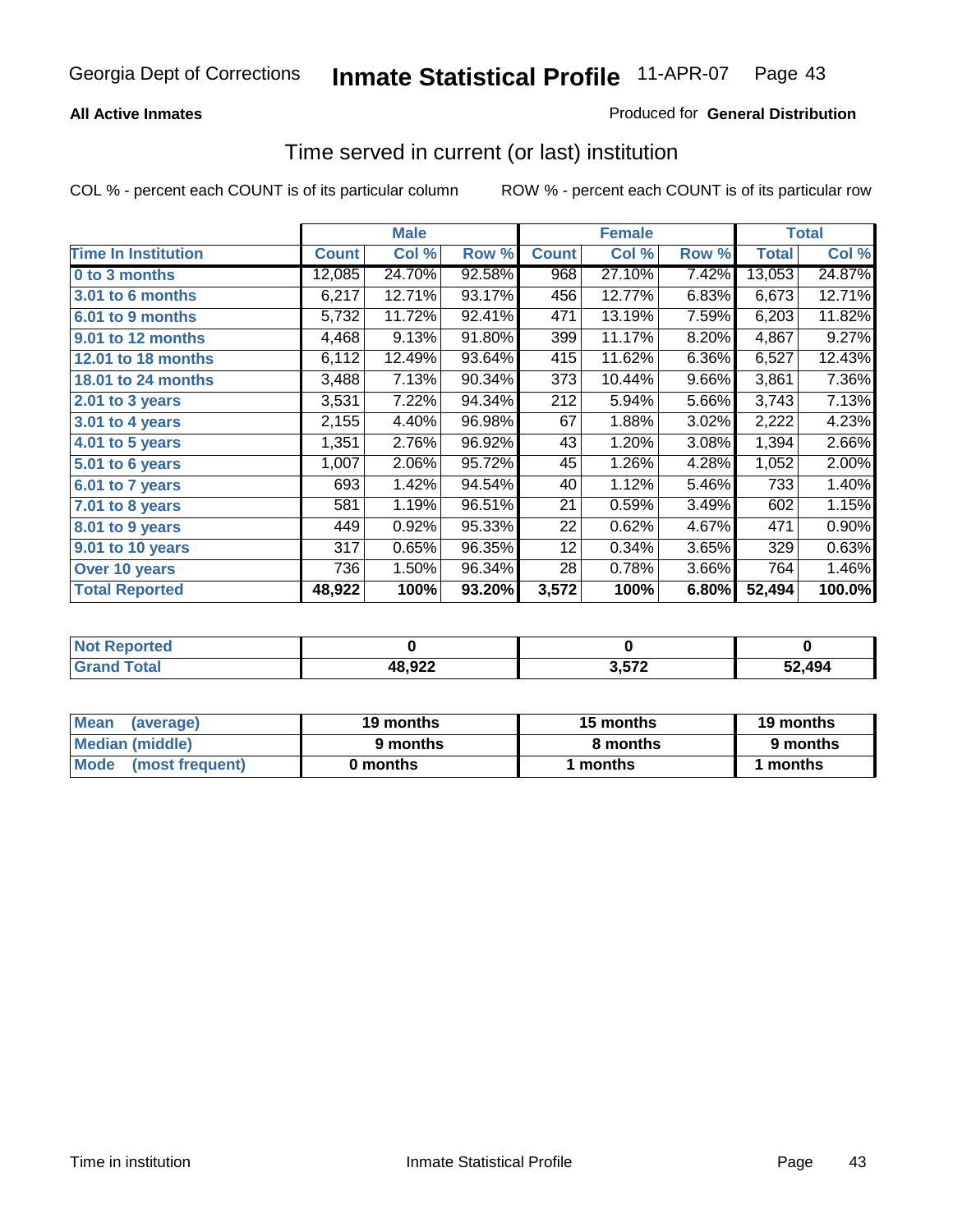**All Active Inmates**

#### Produced for **General Distribution**

### Highest grade level attained

|                              |                  | <b>Male</b> |         |                 | <b>Female</b> |        |                 | <b>Total</b> |
|------------------------------|------------------|-------------|---------|-----------------|---------------|--------|-----------------|--------------|
| <b>Grade Level</b>           | <b>Count</b>     | Col %       | Row %   | <b>Count</b>    | Col %         | Row %  | <b>Total</b>    | Col %        |
| No school at all             | 57               | 0.12%       | 98.28%  | 1               | 0.03%         | 1.72%  | $\overline{58}$ | 0.11%        |
| <b>Grade 1</b>               | 49               | 0.10%       | 100.00% |                 |               |        | 49              | 0.10%        |
| <b>Grade 2</b>               | 67               | 0.14%       | 95.71%  | 3               | 0.09%         | 4.29%  | $\overline{70}$ | 0.14%        |
| <b>Grade 3</b>               | 136              | 0.28%       | 96.45%  | $\overline{5}$  | 0.15%         | 3.55%  | 141             | 0.27%        |
| <b>Grade 4</b>               | 140              | 0.29%       | 97.90%  | $\overline{3}$  | 0.09%         | 2.10%  | 143             | 0.28%        |
| <b>Grade 5</b>               | $\overline{224}$ | 0.47%       | 95.32%  | $\overline{11}$ | 0.32%         | 4.68%  | 235             | 0.46%        |
| Grade 6                      | 821              | 1.71%       | 95.24%  | 41              | 1.20%         | 4.76%  | 862             | 1.68%        |
| <b>Grade 7</b>               | 1,288            | 2.69%       | 94.01%  | $\overline{82}$ | 2.40%         | 5.99%  | 1,370           | 2.67%        |
| <b>Grade 8</b>               | 4,533            | 9.46%       | 94.08%  | 285             | 8.35%         | 5.92%  | 4,818           | 9.38%        |
| Grade 9                      | 7,496            | 15.64%      | 94.40%  | 445             | 13.03%        | 5.60%  | 7,941           | 15.47%       |
| Grade 10                     | 10,015           | 20.90%      | 94.74%  | 556             | 16.28%        | 5.26%  | 10,571          | 20.59%       |
| Grade 11                     | 8,895            | 18.56%      | 95.04%  | 464             | 13.59%        | 4.96%  | 9,359           | 18.23%       |
| <b>Grade 12 or GED</b>       | 8,833            | 18.43%      | 93.71%  | 593             | 17.36%        | 6.29%  | 9,426           | 18.36%       |
| <b>Some tech school</b>      | 507              | 1.06%       | 75.33%  | 166             | 4.86%         | 24.67% | 673             | 1.31%        |
| <b>Completed tech school</b> | 865              | 1.80%       | 73.74%  | 308             | 9.02%         | 26.26% | 1,173           | 2.28%        |
| College, 1 year              | 1,167            | 2.43%       | 91.03%  | 115             | 3.37%         | 8.97%  | 1,282           | 2.50%        |
| College, 2 year              | 1,602            | 3.34%       | 90.00%  | 178             | 5.21%         | 10.00% | 1,780           | 3.47%        |
| College, 3 year              | 485              | 1.01%       | 88.50%  | 63              | 1.84%         | 11.50% | 548             | 1.07%        |
| <b>Bachelor's degree</b>     | 597              | 1.25%       | 87.92%  | $\overline{82}$ | 2.40%         | 12.08% | 679             | 1.32%        |
| <b>Master's degree</b>       | 94               | 0.20%       | 91.26%  | 9               | 0.26%         | 8.74%  | 103             | 0.20%        |
| Ph.D. degree                 | $\overline{29}$  | 0.06%       | 90.63%  | $\overline{3}$  | 0.09%         | 9.38%  | 32              | $0.06\%$     |
| Law degree                   | $\overline{17}$  | 0.04%       | 89.47%  | $\overline{2}$  | 0.06%         | 10.53% | 19              | 0.04%        |
| Some medical school          | 4                | 0.01%       | 100.00% |                 |               |        | 4               | 0.01%        |
| <b>Medical degree</b>        | $\overline{8}$   | 0.02%       | 100.00% |                 |               |        | $\overline{8}$  | 0.02%        |
| <b>Total Reported</b>        | 47,929           | 100%        | 93.35%  | 3,415           | 100%          | 6.65%  | 51,344          | 100.0%       |

| 993    | 157<br>$-$ | 50      |
|--------|------------|---------|
| המה הו | 2E72       | 32. JOA |

| <b>Mean</b><br>(average) | 10.43    | 11.11           | 10.48    |
|--------------------------|----------|-----------------|----------|
| Median (middle)          | Grade 10 | Grade 11        | Grade 10 |
| Mode<br>(most frequent)  | Grade 10 | Grade 12 or GED | Grade 10 |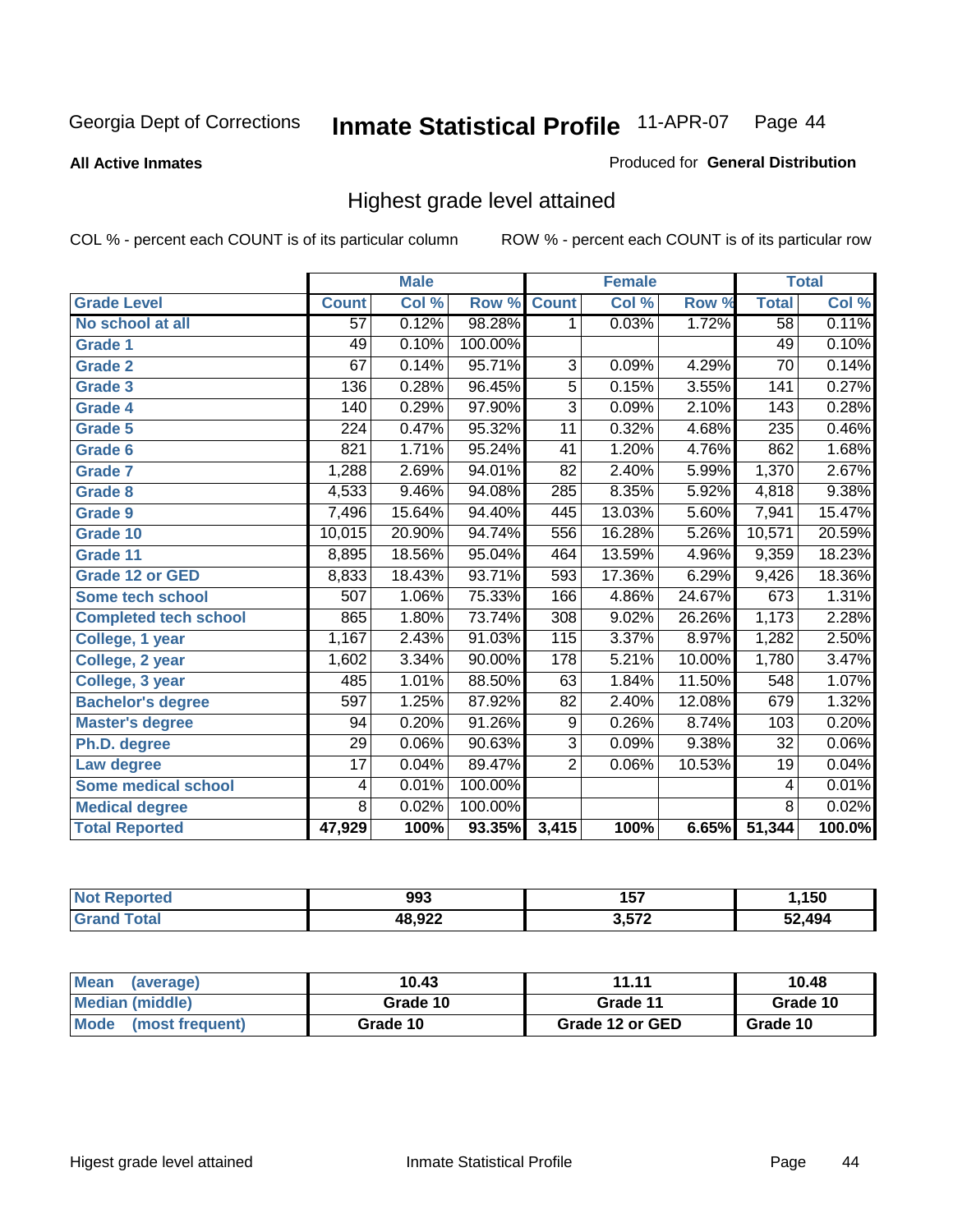#### **All Active Inmates**

#### Produced for **General Distribution**

### Culture fair IQ scores

|                       |              | <b>Male</b> |        |              | <b>Female</b> |        |              | <b>Total</b> |
|-----------------------|--------------|-------------|--------|--------------|---------------|--------|--------------|--------------|
| <b>IQ Scores</b>      | <b>Count</b> | Col %       | Row %  | <b>Count</b> | Col %         | Row %  | <b>Total</b> | Col %        |
| $60 - 69$             | 1,342        | 2.94%       | 94.04% | 85           | 3.06%         | 5.96%  | 1,427        | 2.95%        |
| $70 - 79$             | 3,595        | 7.89%       | 94.13% | 224          | 8.07%         | 5.87%  | 3,819        | 7.90%        |
| $80 - 89$             | 6,629        | 14.55%      | 91.15% | 644          | 23.22%        | 8.85%  | 7,273        | 15.04%       |
| $90 - 99$             | 11,296       | 24.79%      | 92.05% | 976          | 35.18%        | 7.95%  | 12,272       | 25.38%       |
| $100 - 109$           | 11,967       | 26.26%      | 96.71% | 407          | 14.67%        | 3.29%  | 12,374       | 25.60%       |
| $110 - 119$           | 8,433        | 18.51%      | 97.47% | 219          | 7.89%         | 2.53%  | 8,652        | 17.90%       |
| $120 - 129$           | 2,198        | 4.82%       | 94.91% | 118          | 4.25%         | 5.09%  | 2,316        | 4.79%        |
| $130 - 139$           | 88           | 0.19%       | 56.77% | 67           | 2.42%         | 43.23% | 155          | 0.32%        |
| 140 & Up              | 22           | 0.05%       | 39.29% | 34           | 1.23%         | 60.71% | 56           | 0.12%        |
| <b>Total Reported</b> | 45,570       | 100%        | 94.26% | 2,774        | 100%          | 5.74%  | 48,344       | 100%         |

| <b>Not Reported</b>  | 2,805  | 539   | 3,344  |
|----------------------|--------|-------|--------|
| Not Valid (under 60) | 547    | 259   | 806    |
| <b>Grand Total</b>   | 48.922 | 3,572 | 52,494 |

| <b>Mean</b><br>(average)       | 99 | 96 | 98 |
|--------------------------------|----|----|----|
| <b>Median (middle)</b>         | 99 | 94 | 99 |
| <b>Mode</b><br>(most frequent) | 99 | 96 | 99 |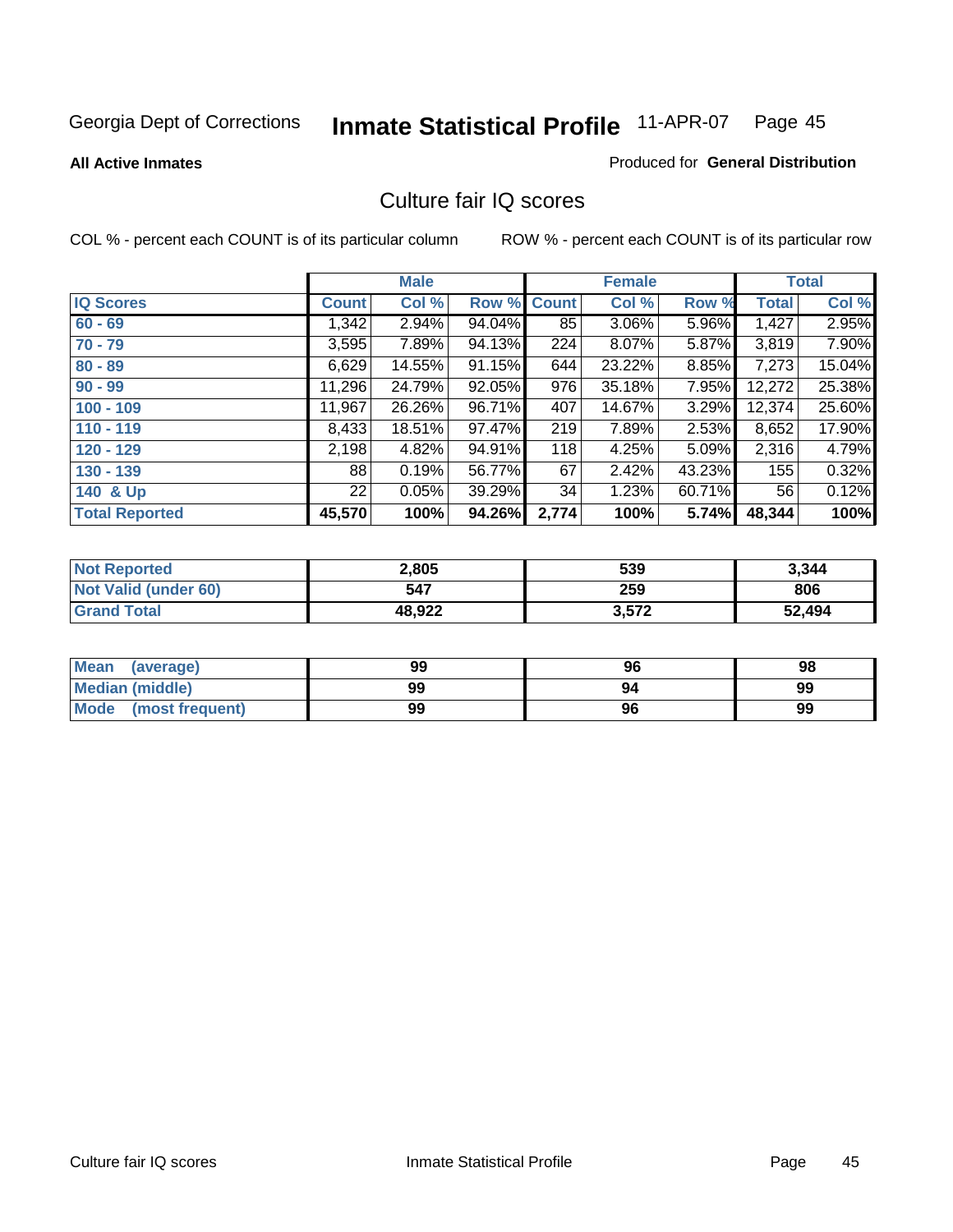#### **All Active Inmates**

#### Produced for **General Distribution**

## Wide Range Achievement Test (WRAT) reading score

|                           |              | <b>Male</b> |        |              | <b>Female</b> |        |              | <b>Total</b> |
|---------------------------|--------------|-------------|--------|--------------|---------------|--------|--------------|--------------|
| <b>WRAT Reading Score</b> | <b>Count</b> | Col %       | Row %  | <b>Count</b> | Col %         | Row %  | <b>Total</b> | Col %        |
| $0.1$ to $0.9$            | 860          | 1.86%       | 98.62% | 12           | 0.40%         | 1.38%  | 872          | 1.77%        |
| 1.0 to 1.9                | 1,111        | 2.40%       | 96.69% | 38           | 1.25%         | 3.31%  | 1,149        | 2.33%        |
| 2.0 to 2.9                | 2,288        | 4.94%       | 95.57% | 106          | 3.49%         | 4.43%  | 2,394        | 4.85%        |
| 3.0 to 3.9                | 3,462        | 7.48%       | 96.43% | 128          | 4.22%         | 3.57%  | 3,590        | 7.28%        |
| 4.0 to 4.9                | 4,283        | 9.25%       | 95.60% | 197          | 6.49%         | 4.40%  | 4,480        | 9.08%        |
| 5.0 to 5.9                | 3,799        | 8.21%       | 94.06% | 240          | 7.91%         | 5.94%  | 4,039        | 8.19%        |
| 6.0 to 6.9                | 3,728        | 8.06%       | 94.40% | 221          | 7.28%         | 5.60%  | 3,949        | 8.01%        |
| 7.0 to 7.9                | 2,032        | 4.39%       | 94.47% | 119          | 3.92%         | 5.53%  | 2,151        | 4.36%        |
| 8.0 to 8.9                | 4,349        | 9.40%       | 94.61% | 248          | 8.17%         | 5.39%  | 4,597        | 9.32%        |
| 9.0 to 9.9                | 4,099        | 8.86%       | 94.38% | 244          | 8.04%         | 5.62%  | 4,343        | 8.81%        |
| 10.0 to 10.9              | 2,158        | 4.66%       | 93.58% | 148          | 4.88%         | 6.42%  | 2,306        | 4.68%        |
| 11.0 to 11.9              | 2,085        | 4.51%       | 93.75% | 139          | 4.58%         | 6.25%  | 2,224        | 4.51%        |
| 12.0 to 12.9              | 8,031        | 17.35%      | 96.57% | 285          | 9.39%         | 3.43%  | 8,316        | 16.86%       |
| 13                        | 3,996        | 8.63%       | 81.47% | 909          | 29.96%        | 18.53% | 4,905        | 9.95%        |
| <b>Total Reported</b>     | 46,281       | 100%        | 93.85% | 3,034        | 100%          | 6.15%  | 49,315       | 100%         |

| NO | 2,641            | 538               | 170<br>. |
|----|------------------|-------------------|----------|
|    | רכה 10<br>40.YZZ | 2 572<br>- J.JI 4 | 52,494   |

| <b>Mean</b><br>(average) | 8.08       | 9.26 | 8.15                           |
|--------------------------|------------|------|--------------------------------|
| Median (middle)          | ໐ ^<br>o.z | 9.5  | ດ -<br>$\mathbf{0}.\mathbf{L}$ |
| Mode (most frequent)     | 12.8       | טו   | 12.8                           |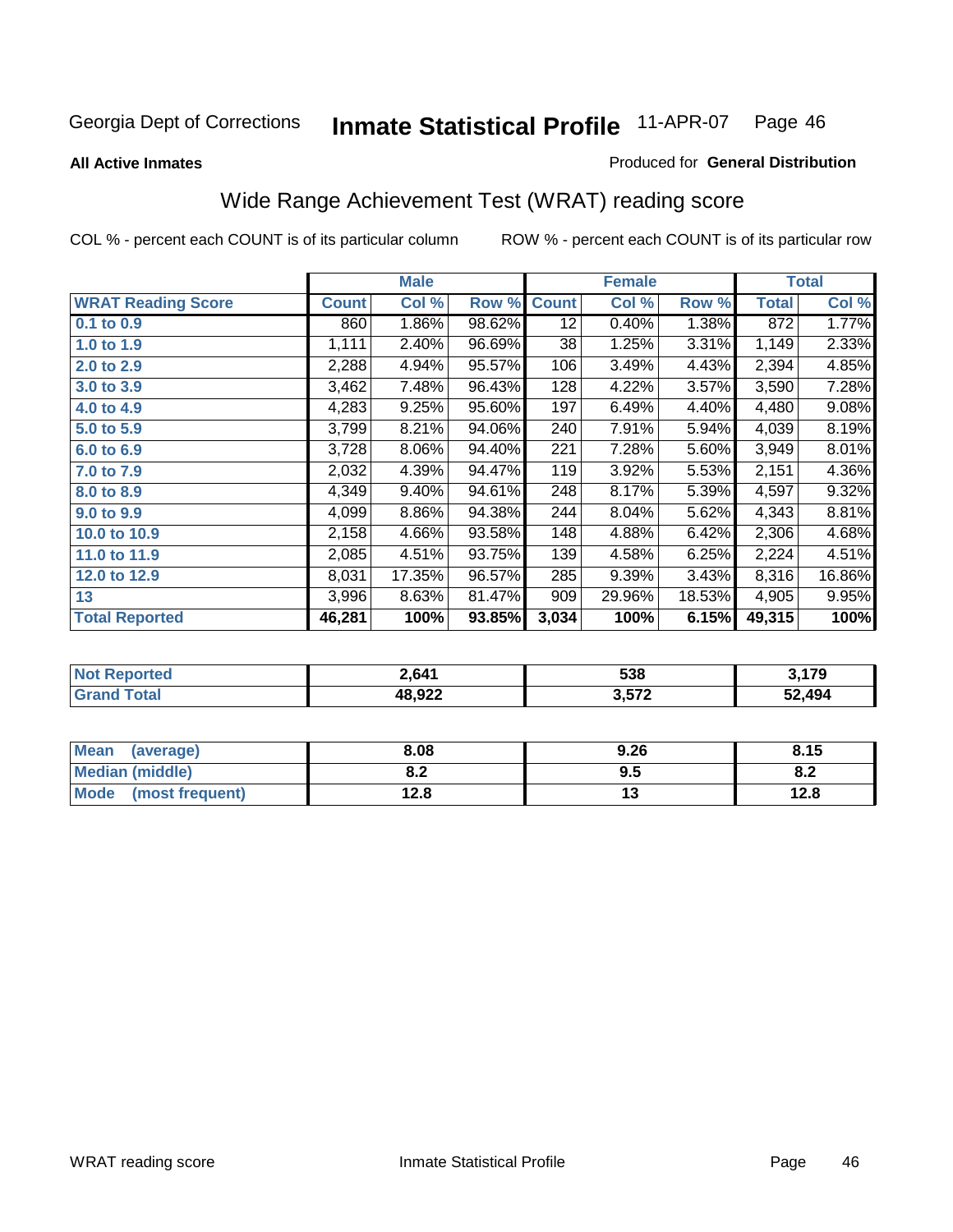**All Active Inmates**

#### Produced for **General Distribution**

## Wide Range Achievement Test (WRAT) math score

|                              |              | <b>Male</b> |         |              | <b>Female</b> |        |        | <b>Total</b> |
|------------------------------|--------------|-------------|---------|--------------|---------------|--------|--------|--------------|
| <b>WRAT Mathematic Score</b> | <b>Count</b> | Col %       | Row %   | <b>Count</b> | Col %         | Row %  | Total  | Col %        |
| 0.1 to 0.9                   | 81           | 0.18%       | 100.00% |              |               |        | 81     | 0.16%        |
| 1.0 to 1.9                   | 247          | 0.53%       | 95.37%  | 12           | 0.40%         | 4.63%  | 259    | 0.53%        |
| 2.0 to 2.9                   | 1,148        | 2.48%       | 93.94%  | 74           | 2.44%         | 6.06%  | 1,222  | 2.48%        |
| 3.0 to 3.9                   | 2,886        | 6.24%       | 95.50%  | 136          | 4.49%         | 4.50%  | 3,022  | 6.13%        |
| 4.0 to 4.9                   | 4,784        | 10.34%      | 95.53%  | 224          | 7.39%         | 4.47%  | 5,008  | 10.16%       |
| 5.0 to 5.9                   | 5,973        | 12.91%      | 95.16%  | 304          | 10.03%        | 4.84%  | 6,277  | 12.73%       |
| 6.0 to 6.9                   | 11,187       | 24.17%      | 94.31%  | 675          | 22.26%        | 5.69%  | 11,862 | 24.05%       |
| 7.0 to 7.9                   | 7,025        | 15.18%      | 93.12%  | 519          | 17.12%        | 6.88%  | 7,544  | 15.30%       |
| 8.0 to 8.9                   | 3,042        | 6.57%       | 92.74%  | 238          | 7.85%         | 7.26%  | 3,280  | 6.65%        |
| 9.0 to 9.9                   | 4,210        | 9.10%       | 92.10%  | 361          | 11.91%        | 7.90%  | 4,571  | 9.27%        |
| 10.0 to 10.9                 | 2,621        | 5.66%       | 92.16%  | 223          | 7.35%         | 7.84%  | 2,844  | 5.77%        |
| 11.0 to 11.9                 | 1,566        | 3.38%       | 92.39%  | 129          | 4.25%         | 7.61%  | 1,695  | 3.44%        |
| 12.0 to 12.9                 | 1,069        | 2.31%       | 96.48%  | 39           | 1.29%         | 3.52%  | 1,108  | 2.25%        |
| 13                           | 444          | 0.96%       | 81.92%  | 98           | 3.23%         | 18.08% | 542    | 1.10%        |
| <b>Total Reported</b>        | 46,283       | 100%        | 93.85%  | 3,032        | 100.0%        | 6.15%  | 49,315 | 100.0%       |

|             | 2.639          | 540   | $\rightarrow$<br>17 |
|-------------|----------------|-------|---------------------|
| <b>otal</b> | 18 Q22<br>.JLL | ! 572 | 52.494              |

| <b>Mean</b><br>(average)       | 7.02 | 7.49 | 7.05 |
|--------------------------------|------|------|------|
| <b>Median (middle)</b>         | 6.9  |      | 6.9  |
| <b>Mode</b><br>(most frequent) | 6.9  | 7.4  | 6.9  |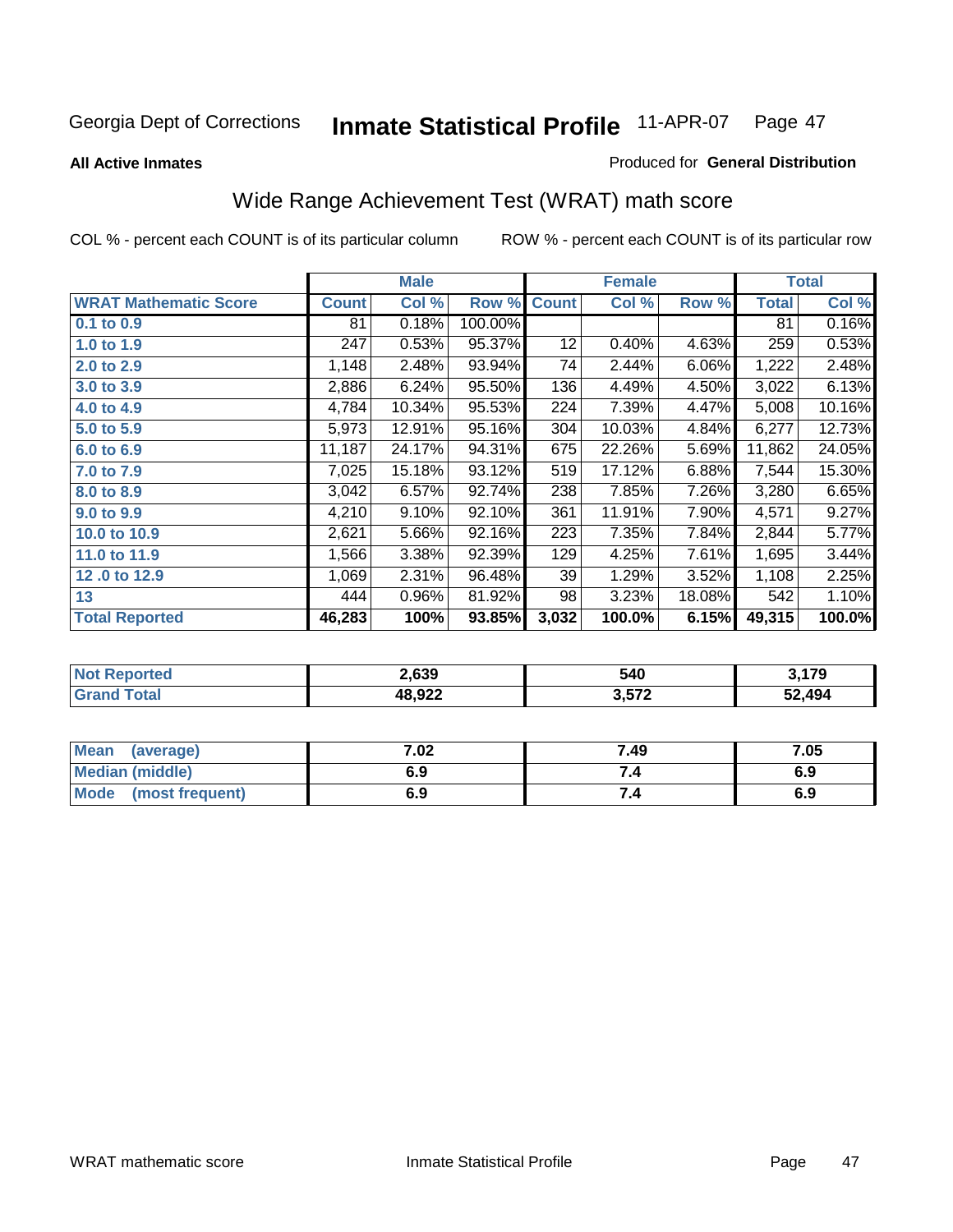#### **All Active Inmates**

#### Produced for **General Distribution**

### Wide Range Achievement Test (WRAT) spelling score

|                            |              | <b>Male</b> |        |                 | <b>Female</b> |        |              | <b>Total</b> |
|----------------------------|--------------|-------------|--------|-----------------|---------------|--------|--------------|--------------|
| <b>WRAT Spelling Score</b> | <b>Count</b> | Col %       | Row %  | <b>Count</b>    | Col %         | Row %  | <b>Total</b> | Col %        |
| 0.1 to 0.9                 | 771          | 1.67%       | 98.47% | $\overline{12}$ | 0.40%         | 1.53%  | 783          | 1.59%        |
| 1.0 to 1.9                 | 2,152        | 4.65%       | 97.95% | 45              | 1.48%         | 2.05%  | 2,197        | 4.46%        |
| 2.0 to 2.9                 | 3,657        | 7.90%       | 97.91% | 78              | 2.57%         | 2.09%  | 3,735        | 7.57%        |
| 3.0 to 3.9                 | 3,256        | 7.04%       | 97.51% | 83              | 2.73%         | 2.49%  | 3,339        | 6.77%        |
| 4.0 to 4.9                 | 4,514        | 9.75%       | 96.60% | 159             | 5.24%         | 3.40%  | 4,673        | 9.48%        |
| 5.0 to 5.9                 | 5,393        | 11.65%      | 95.54% | 252             | 8.30%         | 4.46%  | 5,645        | 11.45%       |
| 6.0 to 6.9                 | 5,793        | 12.52%      | 94.52% | 336             | 11.07%        | 5.48%  | 6,129        | 12.43%       |
| 7.0 to 7.9                 | 3,797        | 8.20%       | 92.75% | 297             | 9.79%         | 7.25%  | 4,094        | 8.30%        |
| 8.0 to 8.9                 | 3,551        | 7.67%       | 92.93% | 270             | 8.90%         | 7.07%  | 3,821        | 7.75%        |
| 9.0 to 9.9                 | 3,458        | 7.47%       | 91.82% | 308             | 10.15%        | 8.18%  | 3,766        | 7.64%        |
| 10.0 to 10.9               | 3,295        | 7.12%       | 90.80% | 334             | 11.00%        | 9.20%  | 3,629        | 7.36%        |
| 11.0 to 11.9               | 1,627        | 3.52%       | 89.84% | 184             | 6.06%         | 10.16% | 1,811        | 3.67%        |
| 12.0 to 12.9               | 3,297        | 7.12%       | 95.34% | 161             | 5.30%         | 4.66%  | 3,458        | 7.01%        |
| 13                         | 1,718        | 3.71%       | 76.90% | 516             | 17.00%        | 23.10% | 2,234        | 4.53%        |
| <b>Total Reported</b>      | 46,279       | 100%        | 93.85% | 3,035           | 100%          | 6.15%  | 49,314       | 100.0%       |

| n er | 2,643  | ヒヘラ<br>၁၁၊  | $^{\backprime}$ .180 |
|------|--------|-------------|----------------------|
|      | 40,JZZ | ・トマク<br>J.J | 52.494               |

| <b>Mean</b><br>(average)       | 6.90       | 8.73 | 7.01       |
|--------------------------------|------------|------|------------|
| Median (middle)                | ^ ^<br>0.Z | ტ.J  | o.4        |
| <b>Mode</b><br>(most frequent) | . .<br>U.Z | יי   | . .<br>υ.Ζ |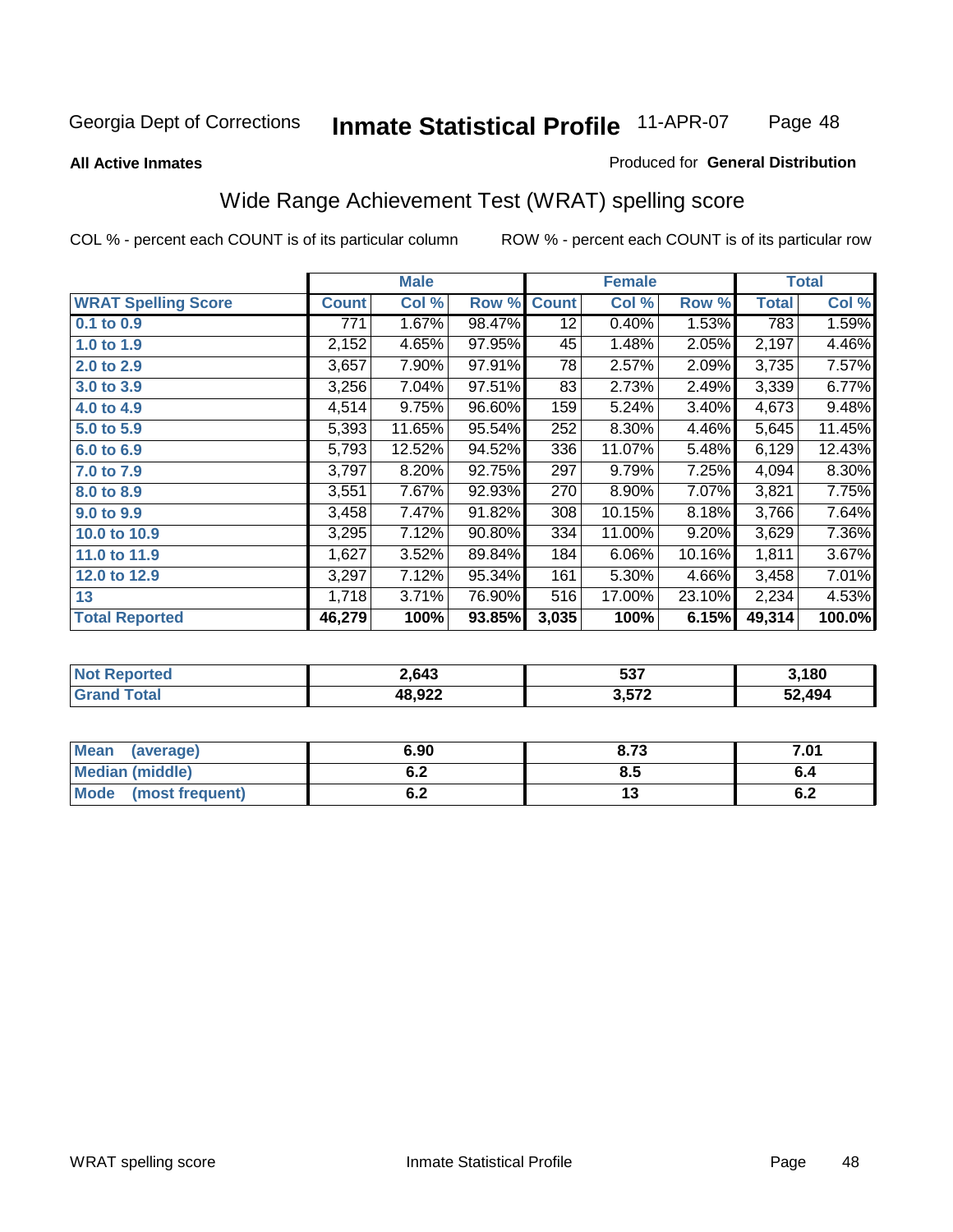#### **All Active Inmates**

### Produced for **General Distribution**

### Scope of substance abuse - summary

|                        |              | <b>Male</b> |        |              | <b>Female</b> |          |              | <b>Total</b> |
|------------------------|--------------|-------------|--------|--------------|---------------|----------|--------------|--------------|
| <b>Substance Abuse</b> | <b>Count</b> | Col %       | Row %  | <b>Count</b> | Col %         | Row %    | <b>Total</b> | Col %        |
| <b>None</b>            | 14,596       | 29.84%      | 92.77% | 1,137        | 31.83%        | $7.23\%$ | 15,733       | 29.97%       |
| <b>Drugs only</b>      | 18.334       | 37.48%      | 90.25% | 1,981        | 55.46%        | $9.75\%$ | 20,315       | 38.70%       |
| <b>Alcohol only</b>    | 3.568        | 7.29%       | 96.88% | 115          | $3.22\%$      | $3.12\%$ | 3,683        | 7.02%        |
| Drugs and alcohol      | 12.424       | $25.40\%$   | 97.34% | 339          | 9.49%         | $2.66\%$ | 12,763       | 24.31%       |
| <b>Total Reported</b>  | 48,922       | 100%        | 93.20% | 3,572        | 100%          | 6.80%    | 52,494       | 100%         |

| <b>Not</b><br><b>Reported</b> |        |                        |        |
|-------------------------------|--------|------------------------|--------|
| <b>otal</b><br><b>Granu</b>   | ההה הו | 3572<br><i>ے ו</i> טוט | 2.494ۃ |

|  | Mode<br>(most frequent) | <b>Drugs only</b> | Drugs only | Drugs only |
|--|-------------------------|-------------------|------------|------------|
|--|-------------------------|-------------------|------------|------------|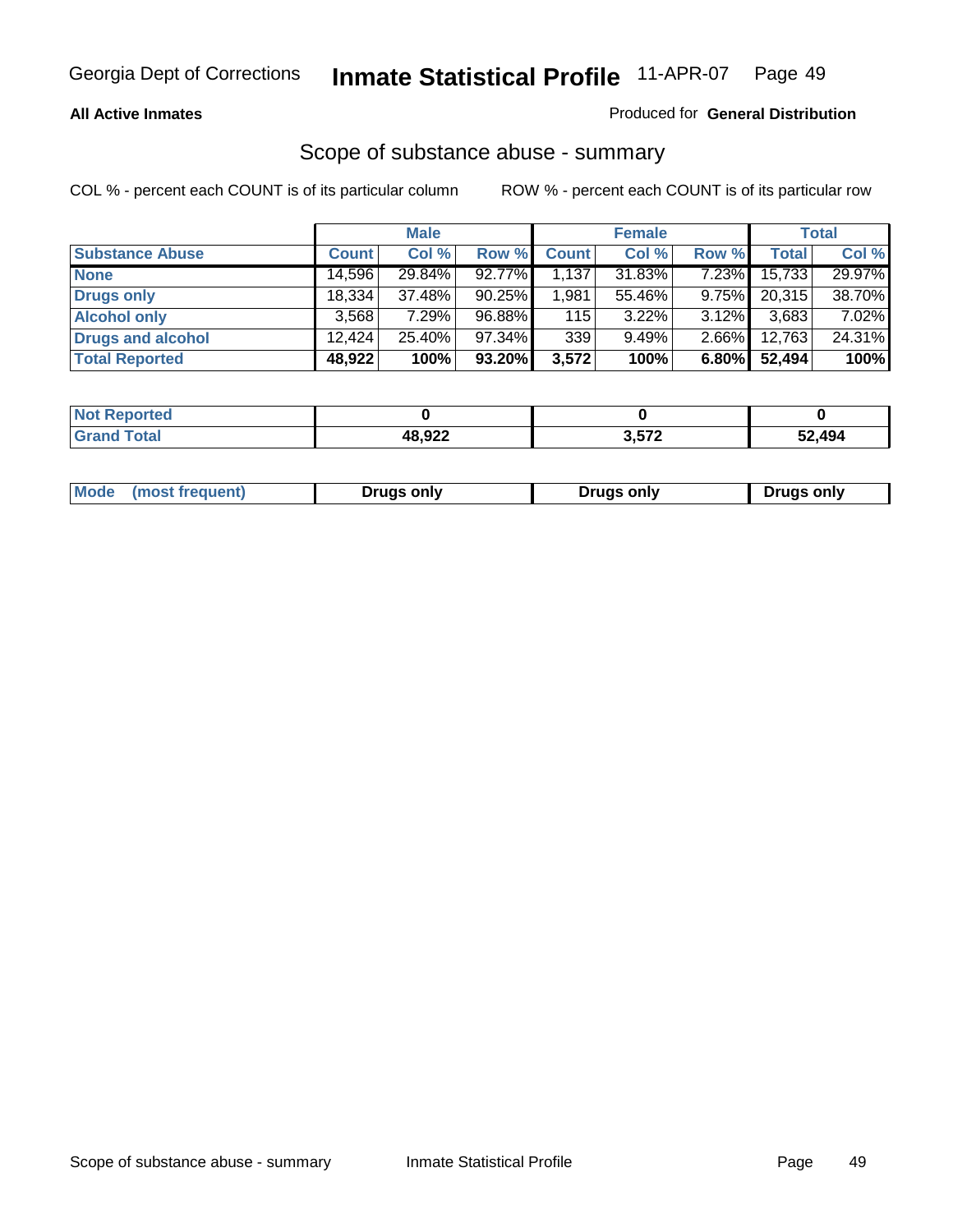#### **All Active Inmates**

#### Produced for **General Distribution**

### Scope of substance abuse - detail

|                                      |              | <b>Male</b> |        |              | <b>Female</b> |        |              | <b>Total</b> |
|--------------------------------------|--------------|-------------|--------|--------------|---------------|--------|--------------|--------------|
| <b>Substance Abuse</b>               | <b>Count</b> | Col %       | Row %  | <b>Count</b> | Col %         | Row %  | <b>Total</b> | Col %        |
| No drug or alcohol problems          | 14,596       | 29.84%      | 92.77% | 1,137        | 31.83%        | 7.23%  | 15,733       | 29.97%       |
| Drug addiction but no alcohol        | 435          | 0.89%       | 87.00% | 65           | 1.82%         | 13.00% | 500          | 0.95%        |
| <b>Drug addiction and alcohol</b>    | 206          | 0.42%       | 99.52% |              | 0.03%         | 0.48%  | 207          | 0.39%        |
| <b>labuse</b>                        |              |             |        |              |               |        |              |              |
| <b>Drug addiction and alcoholism</b> | 86           | 0.18%       | 95.56% | 4            | 0.11%         | 4.44%  | 90           | 0.17%        |
| No drug problem but alcohol          | 2,910        | 5.95%       | 98.18% | 54           | 1.51%         | 1.82%  | 2,964        | 5.65%        |
| <b>labuse</b>                        |              |             |        |              |               |        |              |              |
| No drug problem but alcoholism       | 658          | 1.34%       | 91.52% | 61           | 1.71%         | 8.48%  | 719          | 1.37%        |
| Drug experiment but no alcohol       | 8,541        | 17.46%      | 94.22% | 524          | 14.67%        | 5.78%  | 9,065        | 17.27%       |
| <b>Drug experiment &amp; alcohol</b> | 1,900        | 3.88%       | 98.75% | 24           | 0.67%         | 1.25%  | 1,924        | 3.67%        |
| <b>labuse</b>                        |              |             |        |              |               |        |              |              |
| Drug experiment & alcoholism         | 770          | 1.57%       | 96.86% | 25           | 0.70%         | 3.14%  | 795          | 1.51%        |
| Drug abuse but no alcohol            | 9,358        | 19.13%      | 87.05% | 1,392        | 38.97%        | 12.95% | 10,750       | 20.48%       |
| Drug abuse and alcohol abuse         | 8,022        | 16.40%      | 98.38% | 132          | 3.70%         | 1.62%  | 8,154        | 15.53%       |
| <b>Drug abuse and alcoholism</b>     | 1,440        | 2.94%       | 90.40% | 153          | 4.28%         | 9.60%  | 1,593        | 3.03%        |
| <b>Total Reported</b>                | 48,922       | 100%        | 93.20% | 3,572        | 100%          | 6.80%  | 52,494       | 100%         |

| <b>Not Reported</b> |                       |       |        |
|---------------------|-----------------------|-------|--------|
| <b>cotal</b>        | <b>10 חי</b><br>ーいってん | 3.572 | 52.494 |

| Mode (most frequent) | No drug or alcohol problems Drug abuse but no alcohol No drug or alcohol |          |
|----------------------|--------------------------------------------------------------------------|----------|
|                      |                                                                          | problems |
|                      |                                                                          |          |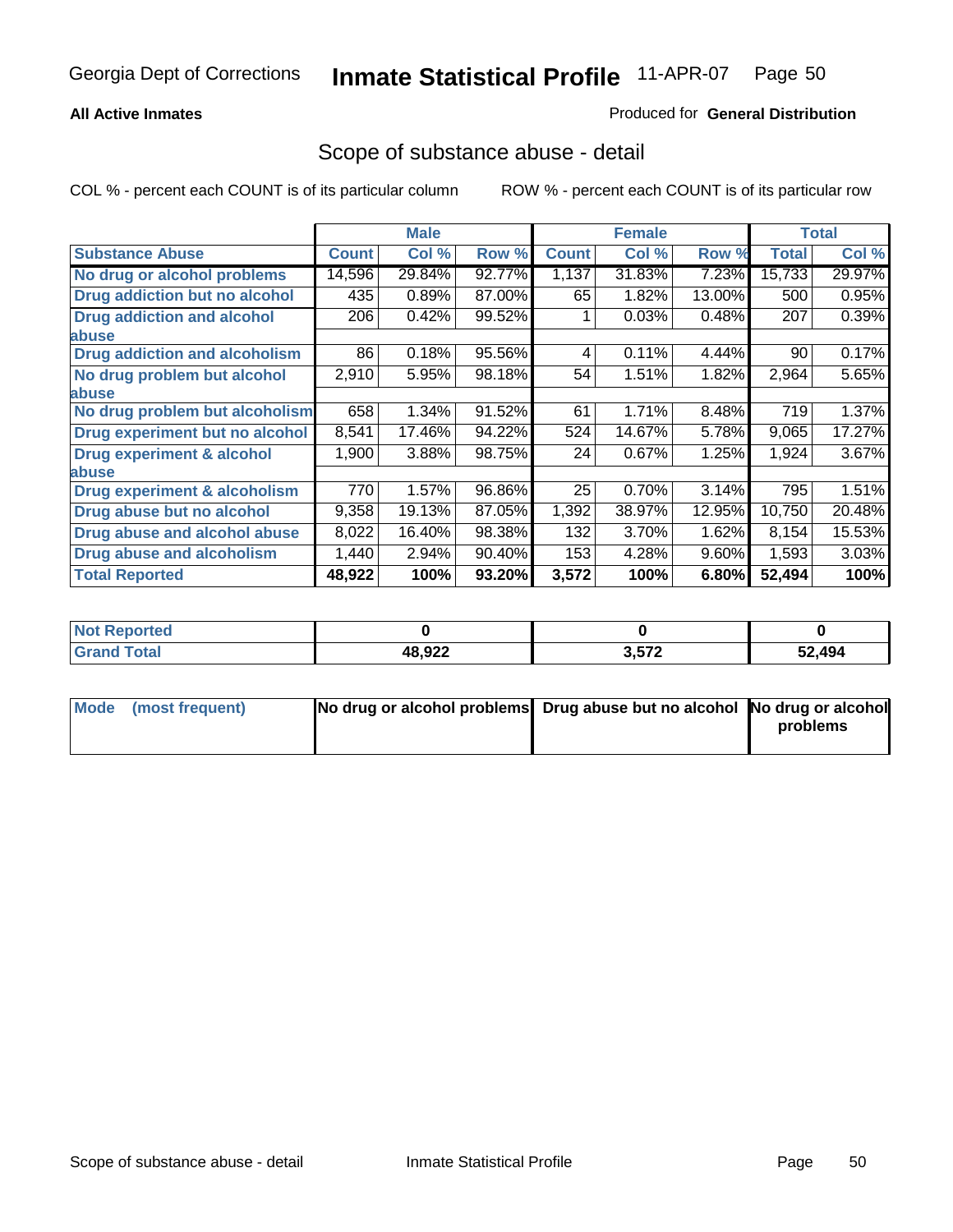#### **All Active Inmates**

#### Produced for **General Distribution**

### Current / last mental health treatment level

|                                    |              | <b>Male</b> |         |              | <b>Female</b> |          |              | <b>Total</b> |
|------------------------------------|--------------|-------------|---------|--------------|---------------|----------|--------------|--------------|
| <b>Mental Health Treatment Lev</b> | <b>Count</b> | Col %       | Row %   | <b>Count</b> | Col%          | Row %    | <b>Total</b> | Col%         |
| 1 No problem at current time       | 6,371        | 49.10%      | 93.70%  | 428          | 19.52%        | $6.30\%$ | 6,799        | 44.82%       |
| <b>2 Receiving outpatient</b>      | 4,794        | 36.95%      | 74.16%  | 1,670        | 76.15%        | 25.84%   | 6,464        | 42.62%       |
| treatment                          |              |             |         |              |               |          |              |              |
| 3 Inpatient, moderate              | 1,453        | 11.20%      | 95.72%  | 65           | 2.96%         | 4.28%    | 1,518        | 10.01%       |
| treatment                          |              |             |         |              |               |          |              |              |
| 4 Inpatient, intensive             | 350          | 2.70%       | 92.35%  | 29           | 1.32%         | 7.65%    | 379          | 2.50%        |
| treatment                          |              |             |         |              |               |          |              |              |
| <b>5 Undergoing crisis</b>         | 5            | 0.04%       | 100.00% |              |               |          | 5            | 0.03%        |
| stabilization                      |              |             |         |              |               |          |              |              |
| <b>6 Hospital for criminally</b>   | 2            | 0.02%       | 66.67%  |              | 0.05%         | 33.33%   | 3            | 0.02%        |
| insane                             |              |             |         |              |               |          |              |              |
| <b>Total Evaluated</b>             | 12,975       | 100%        | 85.54%  | 2,193        | 100%          | 14.46%   | 15,168       | 100%         |

| Never had MH evaluation        | 35,947 | .379  | 37,326 |
|--------------------------------|--------|-------|--------|
| $\tau$ otal $\tau$<br>ˈGrand ∖ | 48,922 | 3,572 | 52,494 |

| Median (middle) | <b>Receiving outpatient</b><br>treatment | <b>Receiving outpatient</b><br>treatment | <b>Receiving</b><br>outpatient<br>treatment |  |
|-----------------|------------------------------------------|------------------------------------------|---------------------------------------------|--|
| Mode            | No problem at current time               | <b>Receiving outpatient</b>              | No problem at                               |  |
| (most frequent) |                                          | treatment                                | current time                                |  |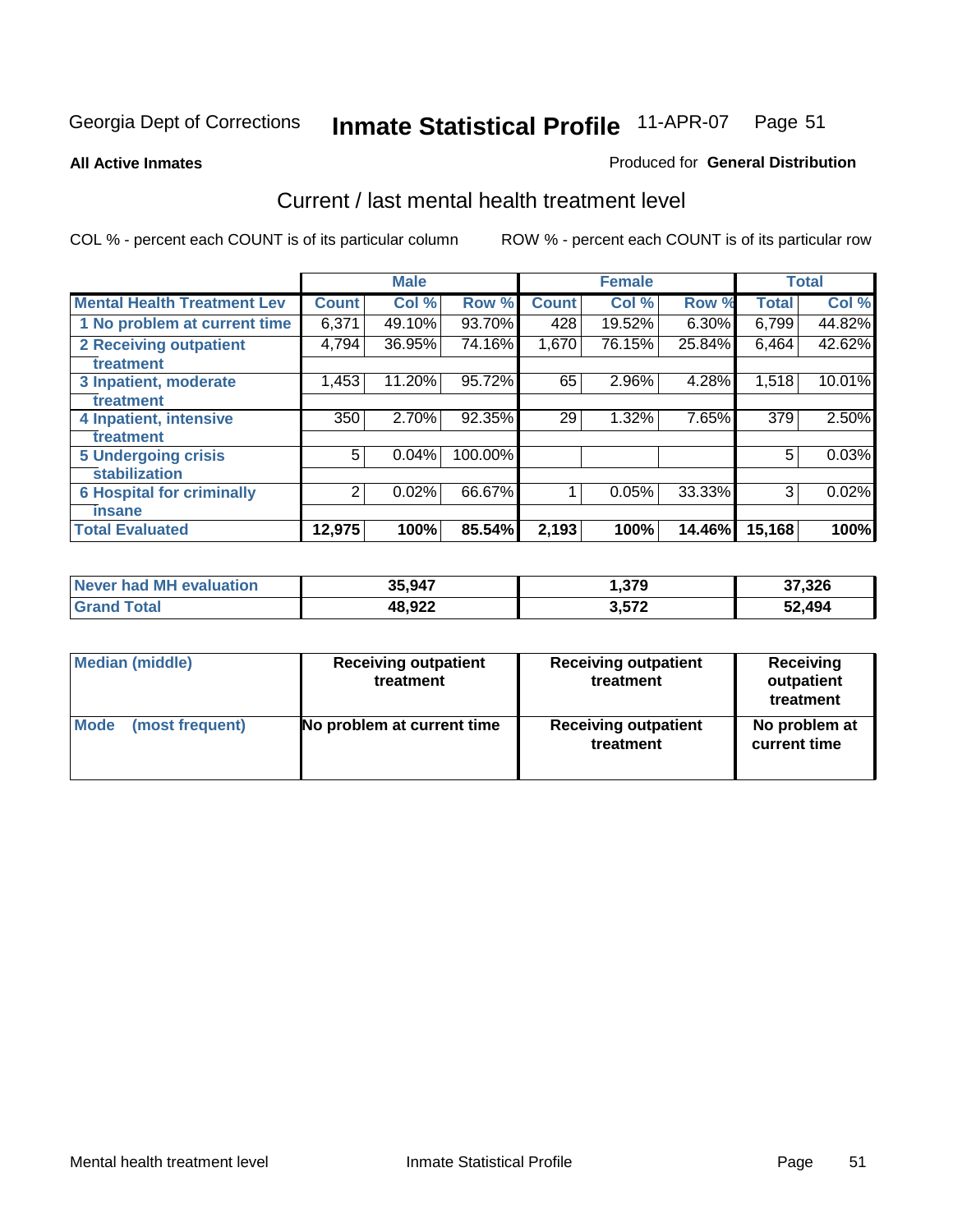### **All Active Inmates**

### Produced for **General Distribution**

### PULHESDWIT medical scale - 'P' overall condition ('P'hysical)

|                                   |              | <b>Male</b> |        |              | <b>Female</b> |         |              | <b>Total</b> |
|-----------------------------------|--------------|-------------|--------|--------------|---------------|---------|--------------|--------------|
| 'P' Overall Condition             | <b>Count</b> | Col %       | Row %  | <b>Count</b> | Col %         | Row %   | <b>Total</b> | Col %        |
| 1 No medical illness              | 35,978       | 75.41%      | 94.82% | .967         | 57.58%        | 5.18%   | 37,945       | 74.22%       |
| 2 Well-controlled chronic illness | 9,046        | 18.96%      | 87.90% | 1,245        | 36.45%        | 12.10%  | 10,291       | 20.13%       |
| 3 Poorly-controlled chronic       | 2,603        | 5.46%       | 95.98% | 109          | 3.19%         | 4.02%   | 2,712        | 5.30%        |
| <b>illness</b>                    |              |             |        |              |               |         |              |              |
| 4 Significant problems requiring  | 75           | 0.16%       | 92.59% | 6            | 0.18%         | 7.41%   | 81           | 0.16%        |
| special housing                   |              |             |        |              |               |         |              |              |
| 5 Terminal illness, < 6 months    | 5            | 0.01%       | 83.33% |              | 0.03%         | 16.67%  | 6            | 0.01%        |
| to live                           |              |             |        |              |               |         |              |              |
| Inmate is pregnant<br>6           |              |             |        | 88           | 2.58%         | 100.00% | 88           | 0.17%        |
| <b>Total Reported</b>             | 47,707       | 100%        | 93.32% | 3,416        | 100%          | 6.68%   | 51,123       | 100%         |

| <b>Not Reported</b> | 1,215  | 156   | 274<br>ا اد. ا |
|---------------------|--------|-------|----------------|
| <b>Grand Total</b>  | 48,922 | 3,572 | 52,494         |

| Mode (most frequent) | 1 No medical illness | 1 No medical illness | 1 No medical |
|----------------------|----------------------|----------------------|--------------|
|                      |                      |                      | illness      |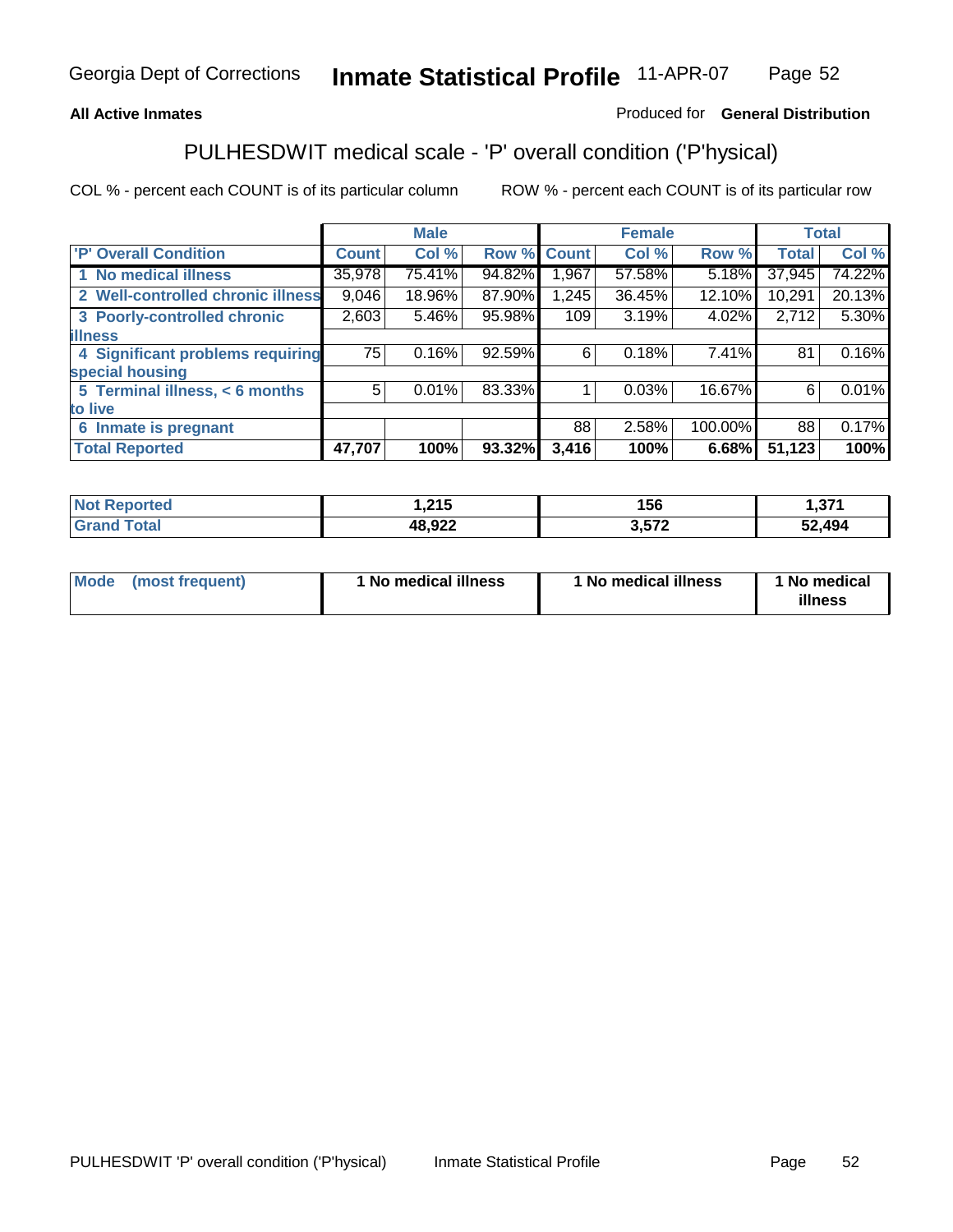#### **All Active Inmates**

#### Produced for **General Distribution**

### PULHESDWIT medical scale - 'U' upper body

|                              |              | <b>Male</b> |         |              | <b>Female</b> |       |              | <b>Total</b> |
|------------------------------|--------------|-------------|---------|--------------|---------------|-------|--------------|--------------|
| <b>U' Upper Body</b>         | <b>Count</b> | Col %       | Row %   | <b>Count</b> | Col %         | Row % | <b>Total</b> | Col %        |
| 1 Upper bones, joints,       | 46,168       | 96.77%      | 93.39%  | 3,269        | 95.70%        | 6.61% | 49,437       | 96.70%       |
| muscles all OK               |              |             |         |              |               |       |              |              |
| 2 One or both arms minimally | 1,277        | 2.68%       | 90.76%  | 130          | 3.81%         | 9.24% | 1,407        | 2.75%        |
| limited                      |              |             |         |              |               |       |              |              |
| 3 One or both arms           | 207          | 0.43%       | 93.67%  | 14           | 0.41%         | 6.33% | 221          | 0.43%        |
| moderately limited           |              |             |         |              |               |       |              |              |
| 4 One arm disabled,          | 51           | 0.11%       | 94.44%  | 3            | 0.09%         | 5.56% | 54           | 0.11%        |
| paralyzed, or amputated      |              |             |         |              |               |       |              |              |
| 5 Both arms disabled,        | 4            | 0.01%       | 100.00% |              |               |       | 4            | 0.01%        |
| paralyzed, or amputated      |              |             |         |              |               |       |              |              |
| <b>Total Reported</b>        | 47,707       | 100%        | 93.32%  | 3,416        | 100%          | 6.68% | 51,123       | 100%         |

| <b>rted</b> | 24E     | 156   | 274     |
|-------------|---------|-------|---------|
| NOT         | ں اگر ا |       | ا اد. ا |
| $T0$ tal    | 48,922  | う ニフク | 52.494  |

| <b>Mode</b> | (most frequent) | 1 Upper bones, joints,<br>muscles all OK | 1 Upper bones, joints,<br>muscles all OK | 1 Upper bones,<br>joints, muscles all<br>ΟK |
|-------------|-----------------|------------------------------------------|------------------------------------------|---------------------------------------------|
|-------------|-----------------|------------------------------------------|------------------------------------------|---------------------------------------------|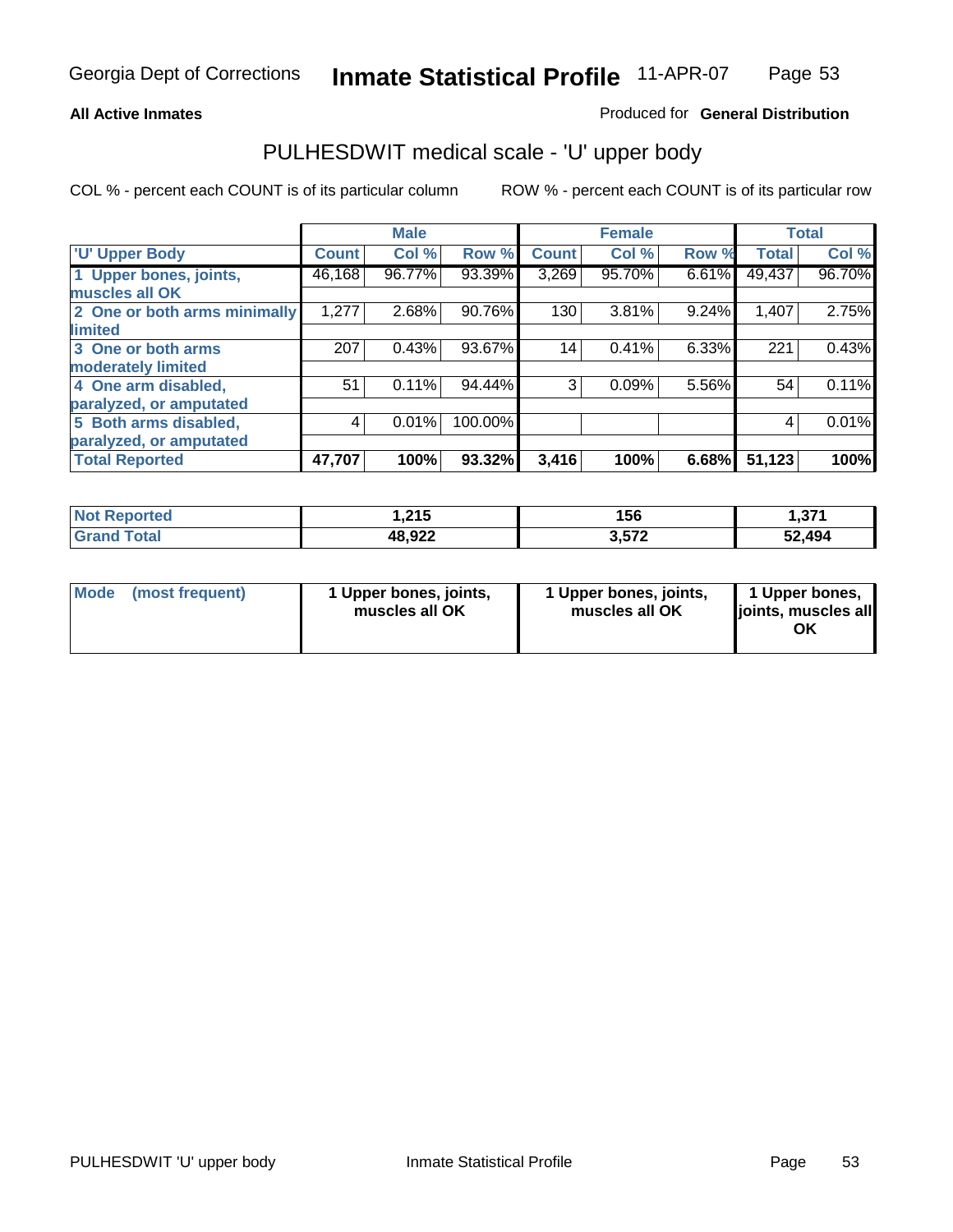### **All Active Inmates**

### Produced for **General Distribution**

### PULHESDWIT medical scale - 'L' lower body

|                                |              | <b>Male</b> |         |              | <b>Female</b> |        |              | <b>Total</b> |
|--------------------------------|--------------|-------------|---------|--------------|---------------|--------|--------------|--------------|
| 'L' Lower Body                 | <b>Count</b> | Col %       | Row %   | <b>Count</b> | Col %         | Row %  | <b>Total</b> | Col %        |
| 1 Lower bones, joints,         | 44,102       | 92.44%      | 93.59%  | 3,020        | 88.41%        | 6.41%  | 47,122       | 92.17%       |
| muscles all OK                 |              |             |         |              |               |        |              |              |
| 2 One or both legs minimally   | 2,945        | 6.17%       | 89.00%  | 364          | 10.66%        | 11.00% | 3,309        | 6.47%        |
| limited                        |              |             |         |              |               |        |              |              |
| 3 One or both legs             | 546          | 1.14%       | 95.29%  | 27           | 0.79%         | 4.71%  | 573          | 1.12%        |
| moderately limited             |              |             |         |              |               |        |              |              |
| 4 One leg disabled, paralyzed, | 92           | 0.19%       | 94.85%  | 5            | 0.15%         | 5.15%  | 97           | 0.19%        |
| or amputated                   |              |             |         |              |               |        |              |              |
| 5 Both legs disabled,          | 22           | 0.05%       | 100.00% |              |               |        | 22           | 0.04%        |
| paralyzed, or amputated        |              |             |         |              |               |        |              |              |
| <b>Total Reported</b>          | 47,707       | 100%        | 93.32%  | 3,416        | 100%          | 6.68%  | 51,123       | 100%         |

| <b>Reported</b>        | .24E    | 156   | っつっ     |
|------------------------|---------|-------|---------|
| <b>NOT</b>             | 1.Z I J |       | ا اد. ا |
| <b>Total</b><br>'Grano | 48,922  | 3.572 | 52,494  |

|  | Mode (most frequent) | 1 Lower bones, joints,<br>muscles all OK | 1 Lower bones, joints,<br>muscles all OK | 1 Lower bones,<br>joints, muscles all<br>ОK |
|--|----------------------|------------------------------------------|------------------------------------------|---------------------------------------------|
|--|----------------------|------------------------------------------|------------------------------------------|---------------------------------------------|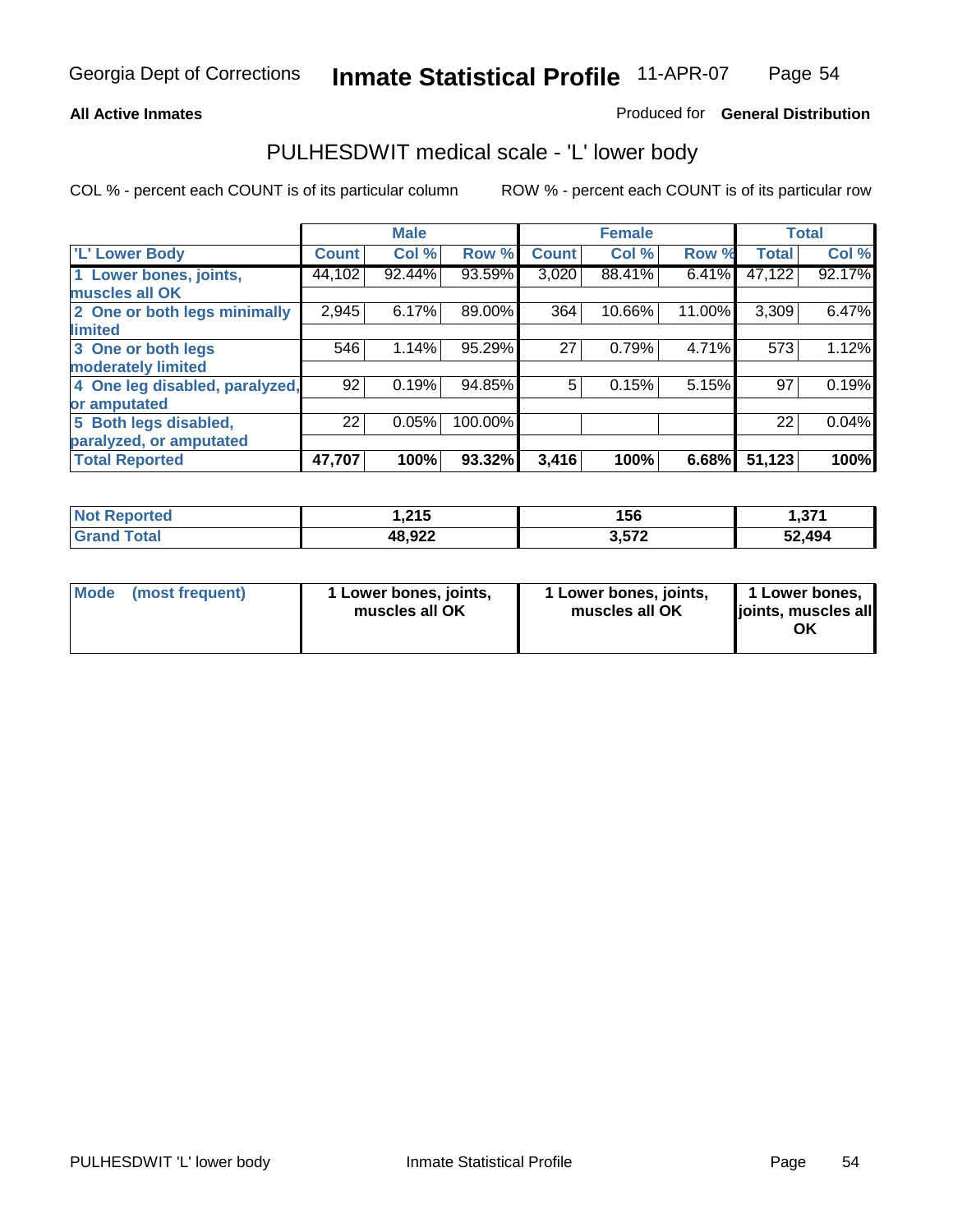#### **All Active Inmates**

#### Produced for **General Distribution**

### PULHESDWIT medical scale - 'H' hearing

|                                |              | <b>Male</b> |             |       | <b>Female</b> |        | <b>Total</b> |        |
|--------------------------------|--------------|-------------|-------------|-------|---------------|--------|--------------|--------|
| <b>H'</b> Hearing              | <b>Count</b> | Col %       | Row % Count |       | Col %         | Row %  | <b>Total</b> | Col %  |
| 1 Normal hearing both ears     | 47,328       | 99.21%      | 93.34%      | 3,375 | 98.80%        | 6.66%  | 50,703       | 99.18% |
| 2 Some loss in one ear with    | 290          | 0.61%       | 90.34%      | 31    | 0.91%         | 9.66%  | 321          | 0.63%  |
| other OK, or mild loss in both |              |             |             |       |               |        |              |        |
| 3 Total loss in one ear with   | 60           | 0.13%       | 92.31%      | 5     | 0.15%         | 7.69%  | 65           | 0.13%  |
| mild loss in other             |              |             |             |       |               |        |              |        |
| 4 Severe loss in both ears     | 14           | 0.03%       | 82.35%      | 3     | 0.09%         | 17.65% | 17           | 0.03%  |
| 5 Total loss in both ears,     | 15           | 0.03%       | 88.24%      | 2     | $0.06\%$      | 11.76% | 17           | 0.03%  |
| requiring special housing      |              |             |             |       |               |        |              |        |
| <b>Total Reported</b>          | 47,707       | 100%        | 93.32%      | 3,416 | 100%          | 6.68%  | 51,123       | 100%   |

| วrted | 24E<br>1.ZIJ | 156   | 274<br>וט, ו   |
|-------|--------------|-------|----------------|
| 'ota  | 48,922       | 3,572 | 52,494<br>، 2د |

| Mode (most frequent) | 1 Normal hearing both ears 11 Normal hearing both ears 1 Normal hearing |           |
|----------------------|-------------------------------------------------------------------------|-----------|
|                      |                                                                         | both ears |
|                      |                                                                         |           |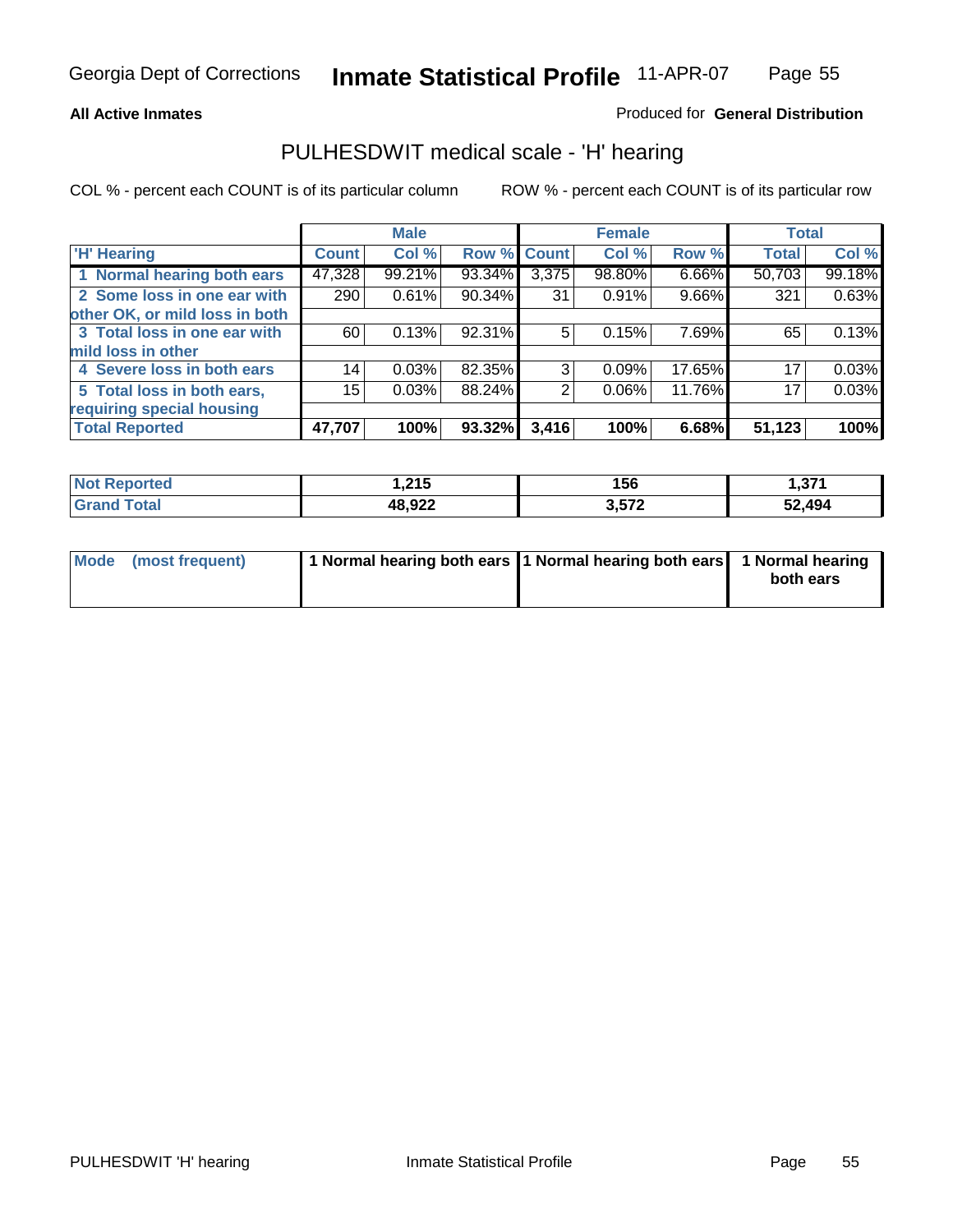#### **All Active Inmates**

#### Produced for **General Distribution**

### PULHESDWIT medical scale - 'E' vision

|                                 |                 | <b>Male</b> |             |       | <b>Female</b> |          |              | <b>Total</b> |
|---------------------------------|-----------------|-------------|-------------|-------|---------------|----------|--------------|--------------|
| 'E' Vision                      | <b>Count</b>    | Col %       | Row % Count |       | Col %         | Row %    | <b>Total</b> | Col %        |
| 1 Correctable to 20/40 in both  | 42,350          | 88.77%      | 94.90%      | 2,277 | 66.66%        | 5.10%    | 44,627       | 87.29%       |
| eyes                            |                 |             |             |       |               |          |              |              |
| 2 Correctable to 20/70 in one   | 4,700           | 9.85%       | 81.44%      | 1,071 | 31.35%        | 18.56%   | 5,771        | 11.29%       |
| eye, may be blind in other      |                 |             |             |       |               |          |              |              |
| 3 Correctable to 20/200 in one  | 563             | 1.18%       | 90.08%      | 62    | 1.81%         | $9.92\%$ | 625          | 1.22%        |
| eye, may be blind in other      |                 |             |             |       |               |          |              |              |
| 4 One eye not correctable to    | 82              | 0.17%       | 93.18%      | 6     | 0.18%         | 6.82%    | 88           | 0.17%        |
| 20/200, other may be blind      |                 |             |             |       |               |          |              |              |
| 5 Blind in both eyes, requiring | 12 <sub>1</sub> | 0.03%       | 100.00%     |       |               |          | 12           | 0.02%        |
| special housing                 |                 |             |             |       |               |          |              |              |
| <b>Total Reported</b>           | 47,707          | 100%        | 93.32%      | 3,416 | 100%          | 6.68%    | 51,123       | 100%         |

| <b>Not Reported</b> | 215<br>52 I J | 156   | 274<br>ו וטו |
|---------------------|---------------|-------|--------------|
| Total<br>⊪Gran      | 48,922        | 3,572 | 52,494       |

| Mode | (most frequent) | 1 Correctable to 20/40 in<br>both eves | 1 Correctable to 20/40 in   1 Correctable to<br>both eves | 20/40 in both eyes |
|------|-----------------|----------------------------------------|-----------------------------------------------------------|--------------------|
|      |                 |                                        |                                                           |                    |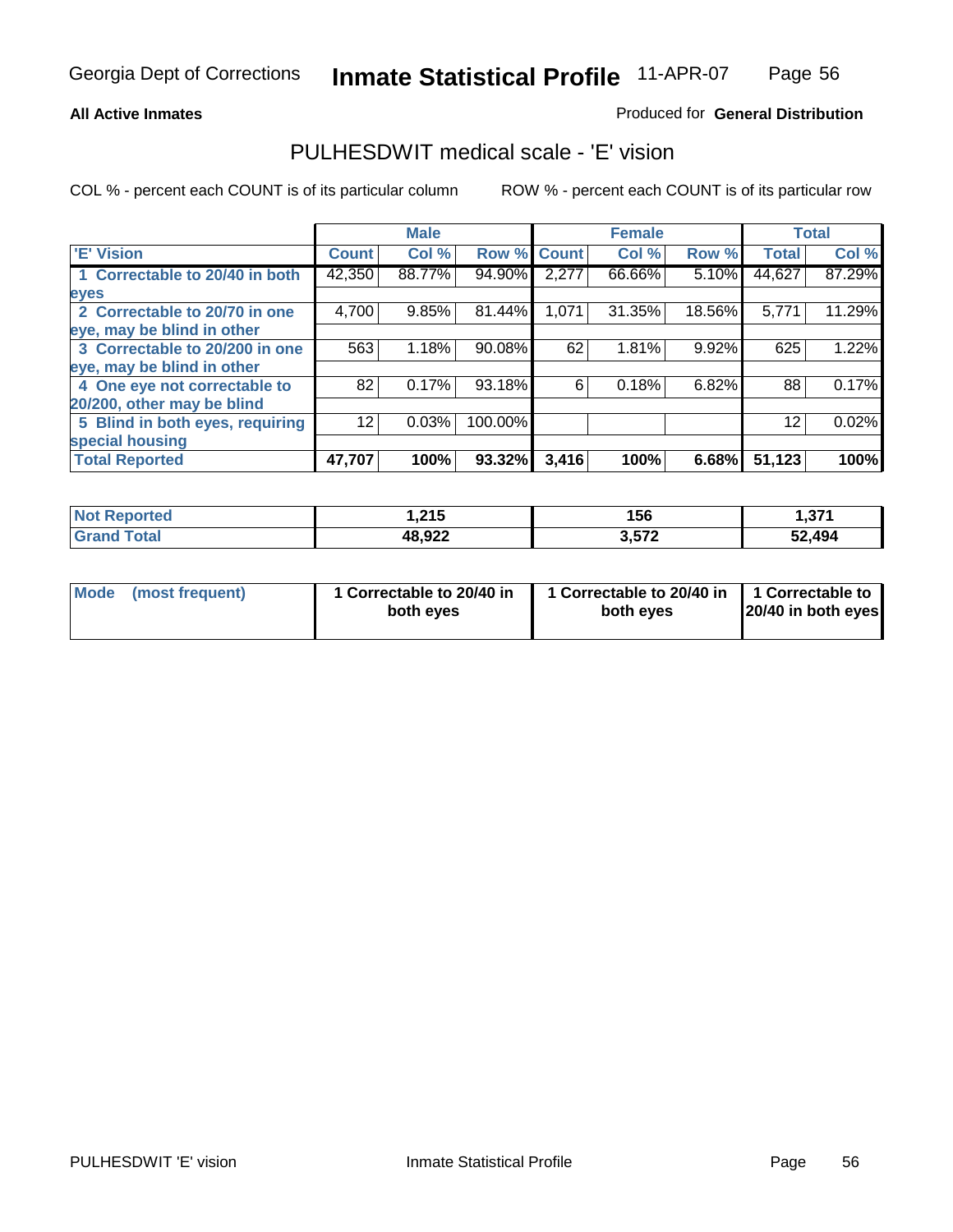#### **All Active Inmates**

#### Produced for **General Distribution**

### PULHESDWIT medical scale - 'S' pSychiatric

|                                        |              | <b>Male</b> |             |       | <b>Female</b> |        |              | <b>Total</b> |
|----------------------------------------|--------------|-------------|-------------|-------|---------------|--------|--------------|--------------|
| 'S' pSychiatric                        | <b>Count</b> | Col %       | Row % Count |       | Col %         | Row %  | <b>Total</b> | Col %        |
| 1 No impairment or disorders           | 41,457       | 88.15%      | 94.99%      | 2,185 | 64.08%        | 5.01%  | 43,642       | 86.52%       |
| 2 Stable, or in remission, or          | 4,509        | 9.59%       | 79.54%      | 1,160 | 34.02%        | 20.46% | 5,669        | 11.24%       |
| mild impairment or retardation         |              |             |             |       |               |        |              |              |
| 3 Requires moderate inpatient          | 997          | 2.12%       | 94.95%      | 53    | 1.55%         | 5.05%  | 1,050        | 2.08%        |
| treatment                              |              |             |             |       |               |        |              |              |
| 4 Requires intensive inpatient         | 61           | 0.13%       | 83.56%      | 12    | 0.35%         | 16.44% | 73           | 0.14%        |
| treatment                              |              |             |             |       |               |        |              |              |
| <b>5 Requires Crisis Stabilization</b> | 6            | 0.01%       | 100.00%     |       |               |        | 6            | 0.01%        |
| Unit (CSU) inpatient care              |              |             |             |       |               |        |              |              |
| <b>Total Reported</b>                  | 47,030       | 100%        | 93.24%      | 3,410 | 100%          | 6.76%  | 50,440       | 100%         |

| <b>Not Reported</b> | ,892   | 162   | 2,054  |
|---------------------|--------|-------|--------|
| Total<br>' Grand 1  | 48,922 | 3,572 | 52,494 |

| Mode (most frequent) | <b>1</b> No impairment or disorders | 1 No impairment or<br>disorders | 1 No impairment or<br>disorders |
|----------------------|-------------------------------------|---------------------------------|---------------------------------|
|                      |                                     |                                 |                                 |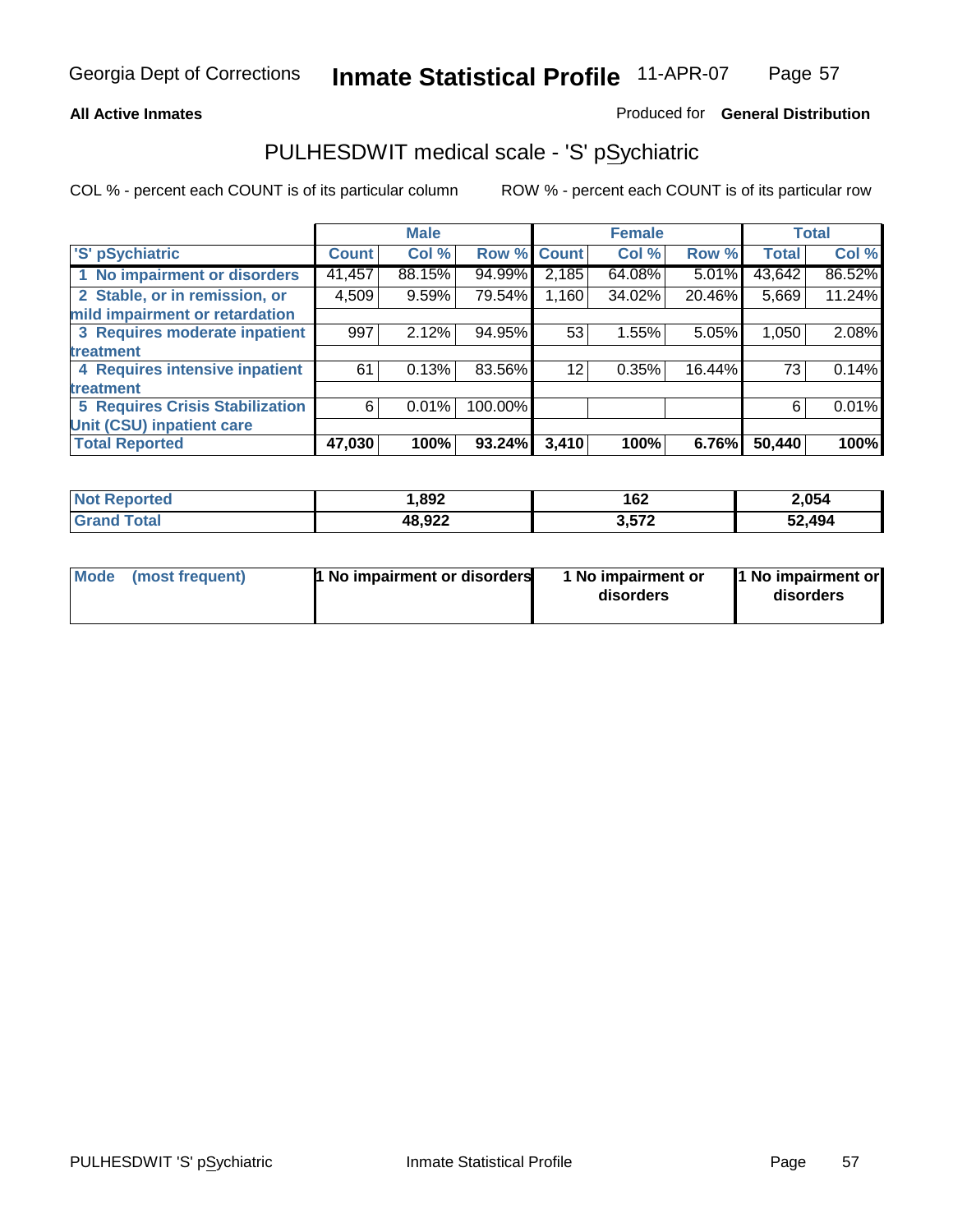#### **All Active Inmates**

#### Produced for **General Distribution**

### PULHESDWIT medical scale - 'D' dental

|                                 |              | <b>Male</b> |             |       | <b>Female</b> |         |              | <b>Total</b> |
|---------------------------------|--------------|-------------|-------------|-------|---------------|---------|--------------|--------------|
| 'D' Dental                      | <b>Count</b> | Col %       | Row % Count |       | Col %         | Row %   | <b>Total</b> | Col %        |
| 1 Minimal routine dental health | 17,357       | 37.14%      | 87.71%      | 2,431 | 71.29%        | 12.29%  | 19,788       | 39.46%       |
| <b>needs</b>                    |              |             |             |       |               |         |              |              |
| 2 Moderate cavities and/or      | 24,122       | 51.61%      | 97.32%      | 663   | 19.44%        | 2.68%   | 24,785       | 49.43%       |
| gum disease                     |              |             |             |       |               |         |              |              |
| 3 Extensive gum disease         | 5,250        | 11.23%      | 94.34%      | 315   | 9.24%         | 5.66%   | 5,565        | 11.10%       |
| and/or widespread decay         |              |             |             |       |               |         |              |              |
| 4 Urgent need for dental        | 6            | 0.01%       | 100.00%     |       |               |         | 6            | 0.01%        |
| <b>services</b>                 |              |             |             |       |               |         |              |              |
| 5 Life-threatening disease or   |              |             |             |       | 0.03%         | 100.00% |              | 0.01%        |
| extreme pain or infection       |              |             |             |       |               |         |              |              |
| <b>Total Reported</b>           | 46,735       | 100%        | 93.20%      | 3,410 | 100%          | 6.80%   | 50,145       | 100.0%       |

| <b>Reported</b><br><b>NOT</b> | 2,187  | 162   | 2,349  |
|-------------------------------|--------|-------|--------|
| ™otar<br>'Grano               | 48,922 | 3,572 | 52,494 |

| <b>Mode</b> | (most frequent) | 2 Moderate cavities and/or<br>qum disease | Minimal routine dental<br>health needs | 2 Moderate<br>cavities and/or |
|-------------|-----------------|-------------------------------------------|----------------------------------------|-------------------------------|
|             |                 |                                           |                                        | qum disease                   |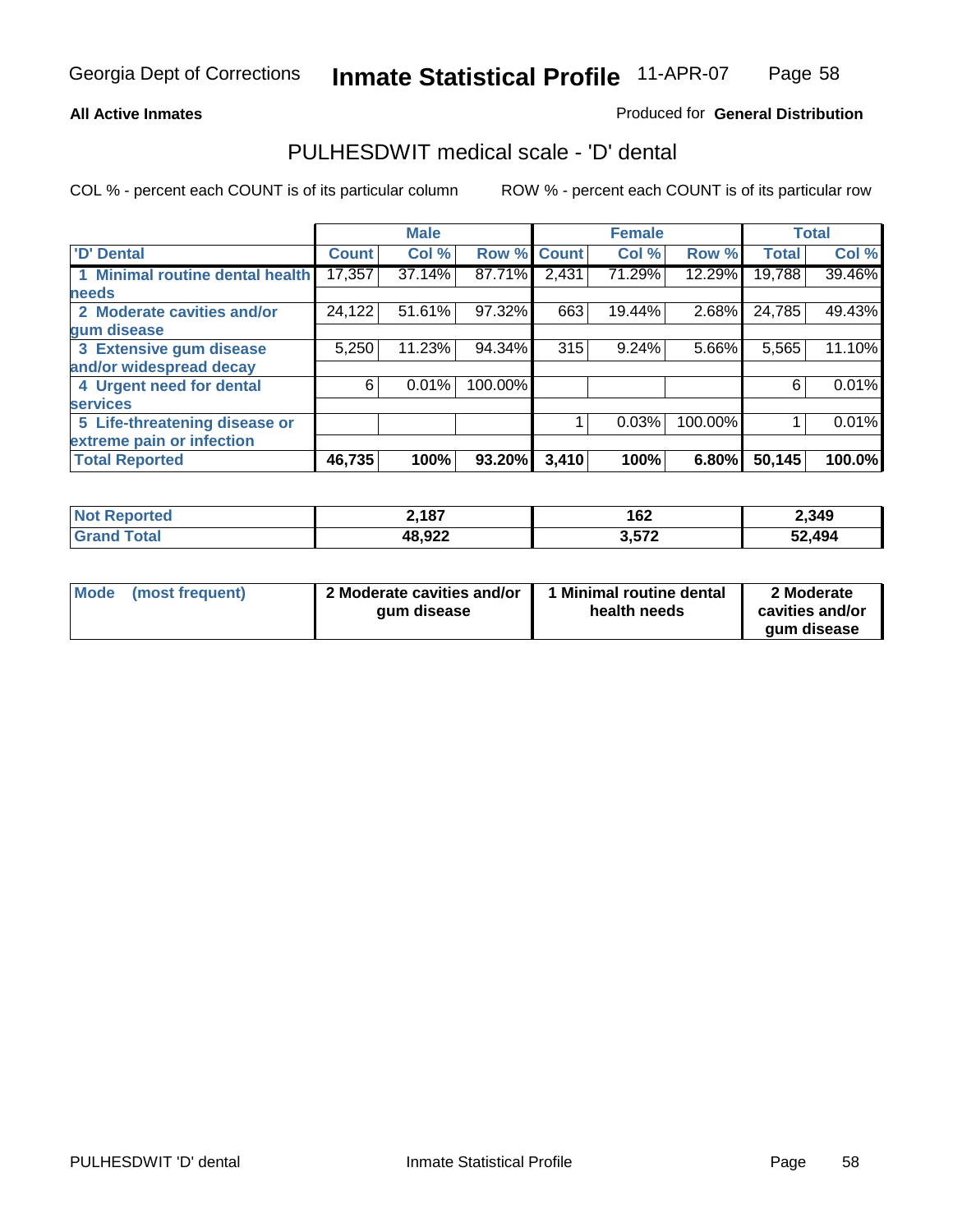#### **All Active Inmates**

#### Produced for **General Distribution**

### PULHESDWIT medical scale - 'W' work ability

|                                 |              | <b>Male</b> |        |              | <b>Female</b> |        |              | <b>Total</b> |
|---------------------------------|--------------|-------------|--------|--------------|---------------|--------|--------------|--------------|
| <b>W' work ability</b>          | <b>Count</b> | Col %       | Row %  | <b>Count</b> | Col %         | Row %  | <b>Total</b> | Col %        |
| 1 Unrestricted work or activity | 40,871       | 85.67%      | 93.11% | 3,026        | 88.58%        | 6.89%  | 43,897       | 85.87%       |
| 2 Minor restrictions on type of | 5,319        | 11.15%      | 95.41% | 256          | 7.49%         | 4.59%  | 5,575        | 10.91%       |
| <b>work</b>                     |              |             |        |              |               |        |              |              |
| 3 Moderate restrictions on type | 1,217        | 2.55%       | 97.36% | 33           | 0.97%         | 2.64%  | 1,250        | 2.45%        |
| of work                         |              |             |        |              |               |        |              |              |
| 4 Major restrictions on type of | 246          | 0.52%       | 73.21% | 90           | 2.63%         | 26.79% | 336          | 0.66%        |
| <b>work</b>                     |              |             |        |              |               |        |              |              |
| 5 Cannot work under any         | 54           | 0.11%       | 83.08% | 11           | 0.32%         | 16.92% | 65           | 0.13%        |
| <b>circumstances</b>            |              |             |        |              |               |        |              |              |
| <b>Total Reported</b>           | 47,707       | 100%        | 93.32% | 3,416        | 100%          | 6.68%  | 51,123       | 100.0%       |

| <b>Not Reported</b>          | .215.، | 156   | - 274<br>ا اد. |
|------------------------------|--------|-------|----------------|
| <b>Total</b><br><b>Grand</b> | 48,922 | 3,572 | 52,494         |

| Mode            | 1 Unrestricted work or | 1 Unrestricted work or | 1 Unrestricted   |
|-----------------|------------------------|------------------------|------------------|
| (most frequent) | activity               | activity               | work or activity |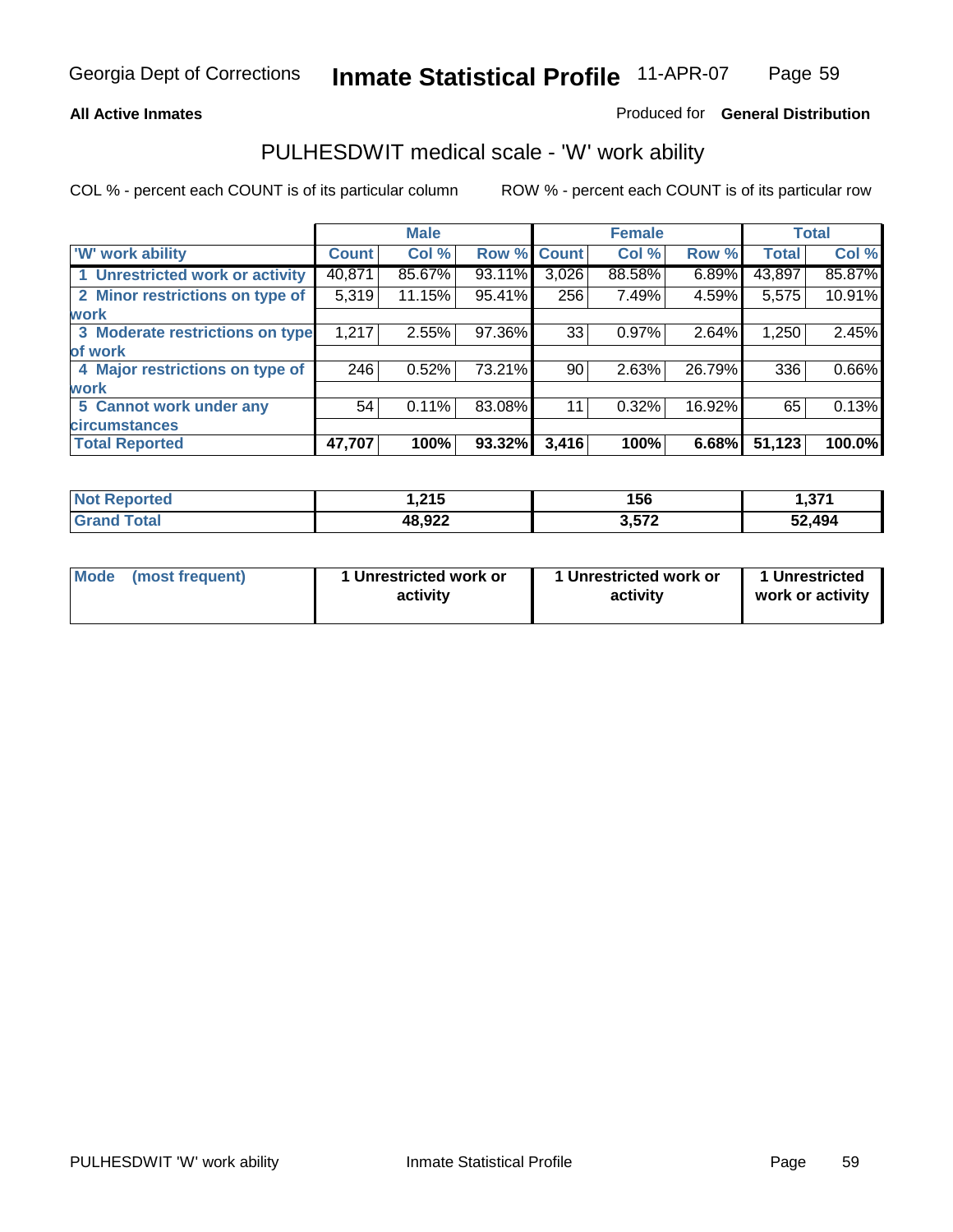#### **All Active Inmates**

#### Produced for **General Distribution**

### PULHESDWIT medical scale - 'I' impairment

|                                   |              | <b>Male</b> |             |                | <b>Female</b> |        |              | <b>Total</b> |
|-----------------------------------|--------------|-------------|-------------|----------------|---------------|--------|--------------|--------------|
| 'l' Impairment                    | <b>Count</b> | Col %       | Row % Count |                | Col %         | Row %  | <b>Total</b> | Col %        |
| 1 No impairments or               | 47,400       | 99.36%      | 93.29%      | 3,409          | 99.80%        | 6.71%  | 50,809       | 99.39%       |
| disabilities                      |              |             |             |                |               |        |              |              |
| 2 Wheelchair-bound but            | 45           | 0.09%       | 95.74%      | 2              | 0.06%         | 4.26%  | 47           | 0.09%        |
| otherwise OK                      |              |             |             |                |               |        |              |              |
| <b>3 Needs low-level Assisted</b> | 20           | 0.04%       | 86.96%      | 3              | 0.09%         | 13.04% | 23           | 0.04%        |
| Living (level I)                  |              |             |             |                |               |        |              |              |
| 4 Needs moderate Assisted         | 9            | 0.02%       | 100.00%     |                |               |        | 9            | 0.02%        |
| Living (level II)                 |              |             |             |                |               |        |              |              |
| <b>5 Needs maximal Assisted</b>   | 233          | 0.49%       | 99.15%      | $\overline{2}$ | 0.06%         | 0.85%  | 235          | 0.46%        |
| <b>Living (level III)</b>         |              |             |             |                |               |        |              |              |
| <b>Total Reported</b>             | 47,707       | 100%        | 93.32%      | 3,416          | 100%          | 6.68%  | 51,123       | 100%         |

| <b>Not Reported</b> | 215, ا | 156   | 1,371  |
|---------------------|--------|-------|--------|
| <b>Grand Total</b>  | 48,922 | 3,572 | 52,494 |

| Mode | (most frequent) | 1 No impairments or<br>disabilities | 1 No impairments or<br>disabilities | 1 1 No impairments<br>or disabilities |
|------|-----------------|-------------------------------------|-------------------------------------|---------------------------------------|
|------|-----------------|-------------------------------------|-------------------------------------|---------------------------------------|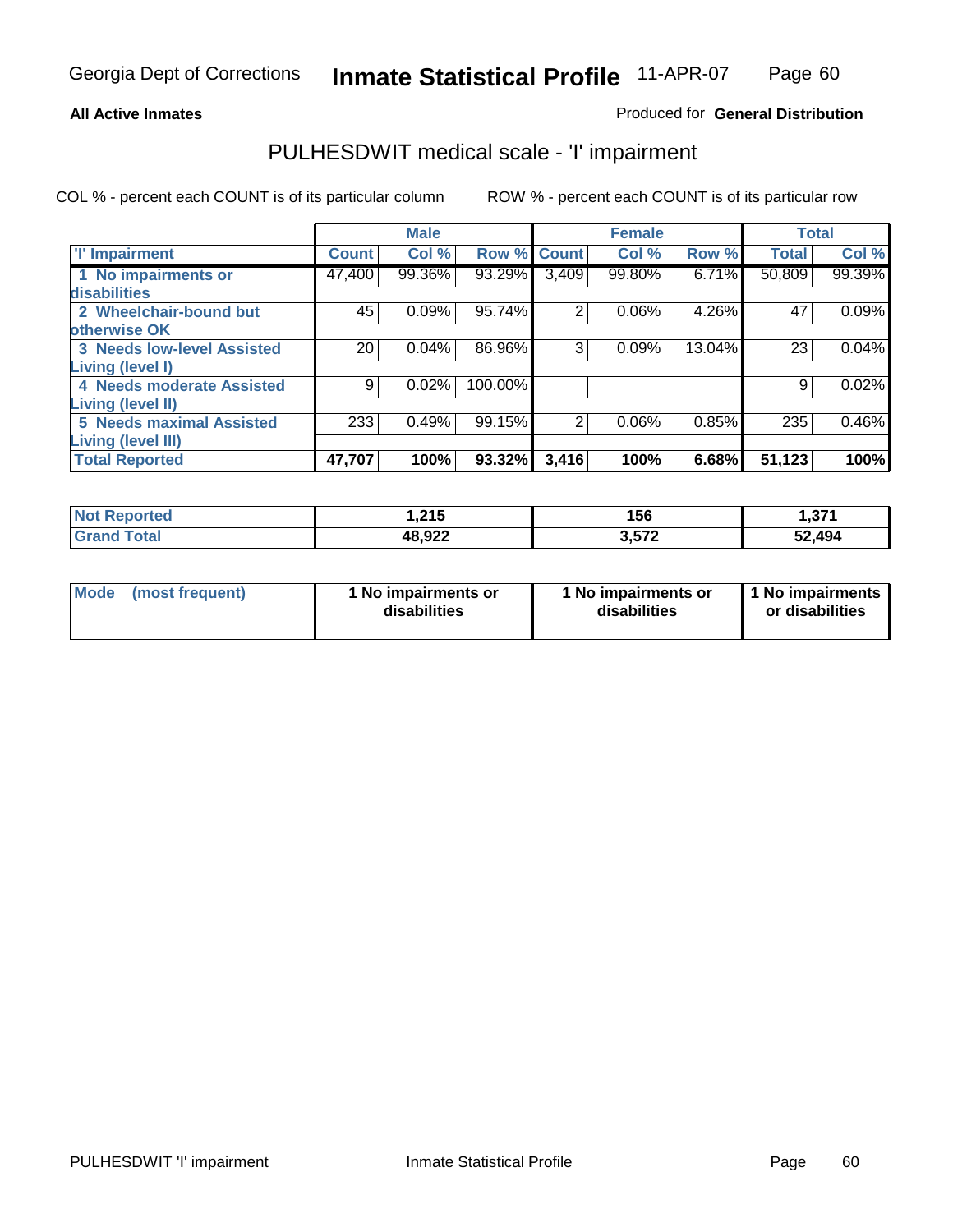#### **Inmate Statistical Profile** 11-APR-07 Page Page 61

### **All Active Inmates Allowski** Produced fo **General Distribution**

### PULHESDWIT medical scale - 'T' transportability

|                              |              | <b>Male</b> |         |                | <b>Female</b> |       | <b>Total</b> |        |
|------------------------------|--------------|-------------|---------|----------------|---------------|-------|--------------|--------|
| <b>T' Transportability</b>   | <b>Count</b> | Col %       | Row %   | <b>Count</b>   | Col %         | Row % | <b>Total</b> | Col %  |
| 1 Can be transported in any  | 47,611       | 99.80%      | 93.31%  | 3,412          | 99.88%        | 6.69% | 51,023       | 99.80% |
| ordinary approved vehicle    |              |             |         |                |               |       |              |        |
| 2 Wheelchair-bound, not      | 34           | 0.07%       | 94.44%  | $\overline{2}$ | 0.06%         | 5.56% | 36           | 0.07%  |
| needing special vehicle      |              |             |         |                |               |       |              |        |
| 3 Wheelchair-bound, requires | 15           | 0.03%       | 93.75%  |                | 0.03%         | 6.25% | 16           | 0.03%  |
| special vehicle              |              |             |         |                |               |       |              |        |
| 4 Needs specially-equipped   | 2            | 0.01%       | 100.00% |                |               |       | 2            | 0.01%  |
| medical vehicle              |              |             |         |                |               |       |              |        |
| <b>5 Requires ambulance</b>  | 45           | 0.09%       | 97.83%  |                | 0.03%         | 2.17% | 46           | 0.09%  |
| transport                    |              |             |         |                |               |       |              |        |
| <b>Total Reported</b>        | 47,707       | 100%        | 93.32%  | 3,416          | 100%          | 6.68% | 51,123       | 100%   |

| <b>Not</b><br>ported:       | 1,215  | 156   | 1,371  |
|-----------------------------|--------|-------|--------|
| <sup>-</sup> otal<br>'Grano | 48,922 | 3,572 | 52,494 |

| Mode (most frequent) | 1 Can be transported in any 1 Can be transported in any | ordinary approved vehicle   ordinary approved vehicle   transported in any | 1 Can be<br>ordinary approved<br>vehicle |
|----------------------|---------------------------------------------------------|----------------------------------------------------------------------------|------------------------------------------|
|                      |                                                         |                                                                            |                                          |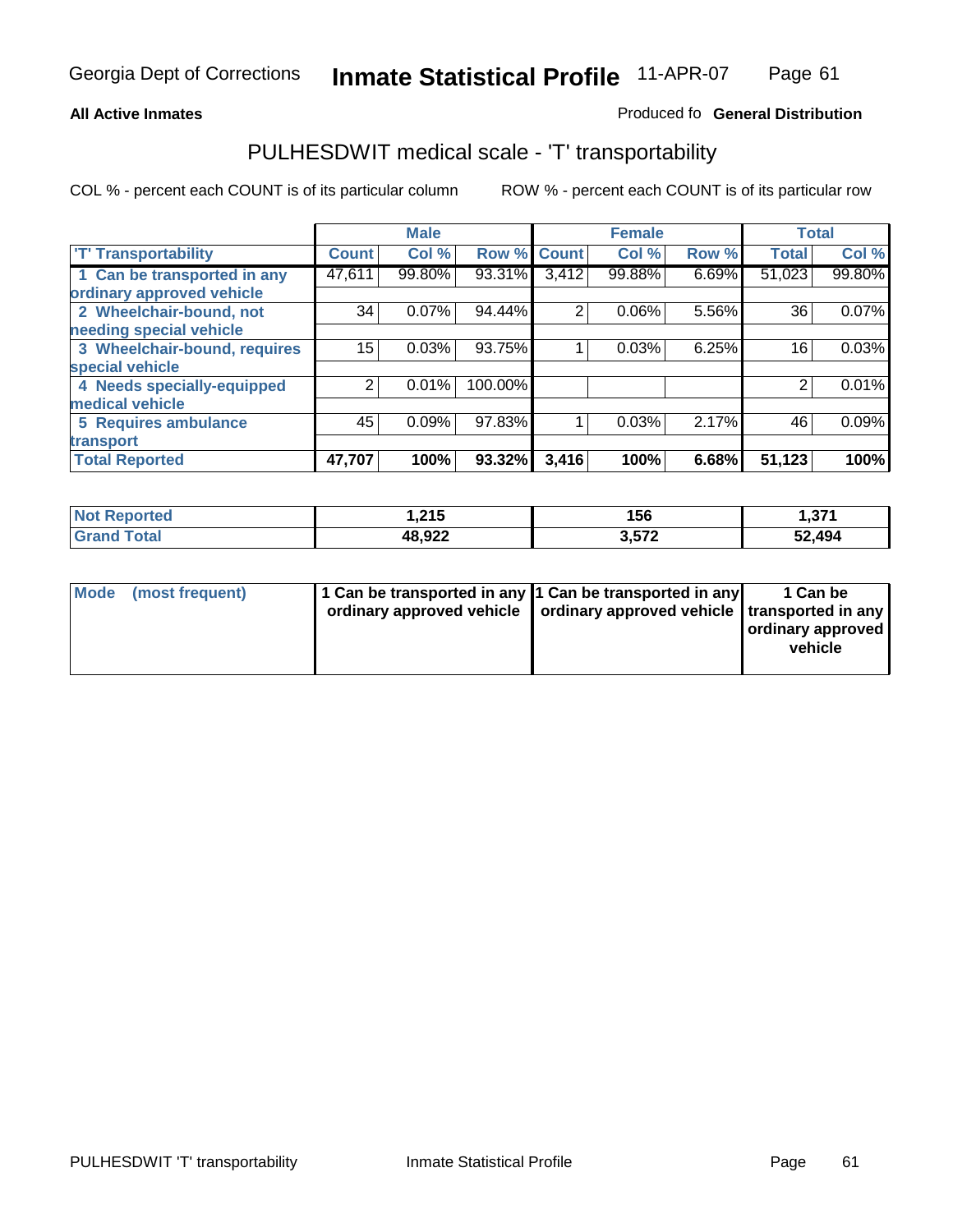#### **All Active Inmates**

### Produced for **General Distribution**

### Criminality in family, self-reported

|                              |              | <b>Male</b> |           |              | <b>Female</b> |       |                 | <b>Total</b> |
|------------------------------|--------------|-------------|-----------|--------------|---------------|-------|-----------------|--------------|
| <b>Criminality In Family</b> | <b>Count</b> | Col %       | Row %     | <b>Count</b> | Col %         | Row % | <b>Total</b>    | Col %        |
| Yes, criminality in family   | 12,393       | 25.75%      | $90.46\%$ | 1,307        | 37.28%        |       | $9.54\%$ 13,700 | 26.53%       |
| No criminality in family     | 35,739       | 74.25%      | 94.20%    | 2,199        | $62.72\%$     |       | 5.80% 37,938    | 73.47%       |
| <b>Total Reported</b>        | 48,132       | 100%        | 93.21%    | 3,506        | 100%          |       | 6.79% 51,638    | 100%         |

| <b>Not Reported</b>   | 790    | 00    | 856    |
|-----------------------|--------|-------|--------|
| Total<br><b>Grand</b> | 48,922 | 2.572 | 52,494 |

| Mode (most frequent) |  | No criminality in family | No criminality in family | No criminality in<br>family |
|----------------------|--|--------------------------|--------------------------|-----------------------------|
|----------------------|--|--------------------------|--------------------------|-----------------------------|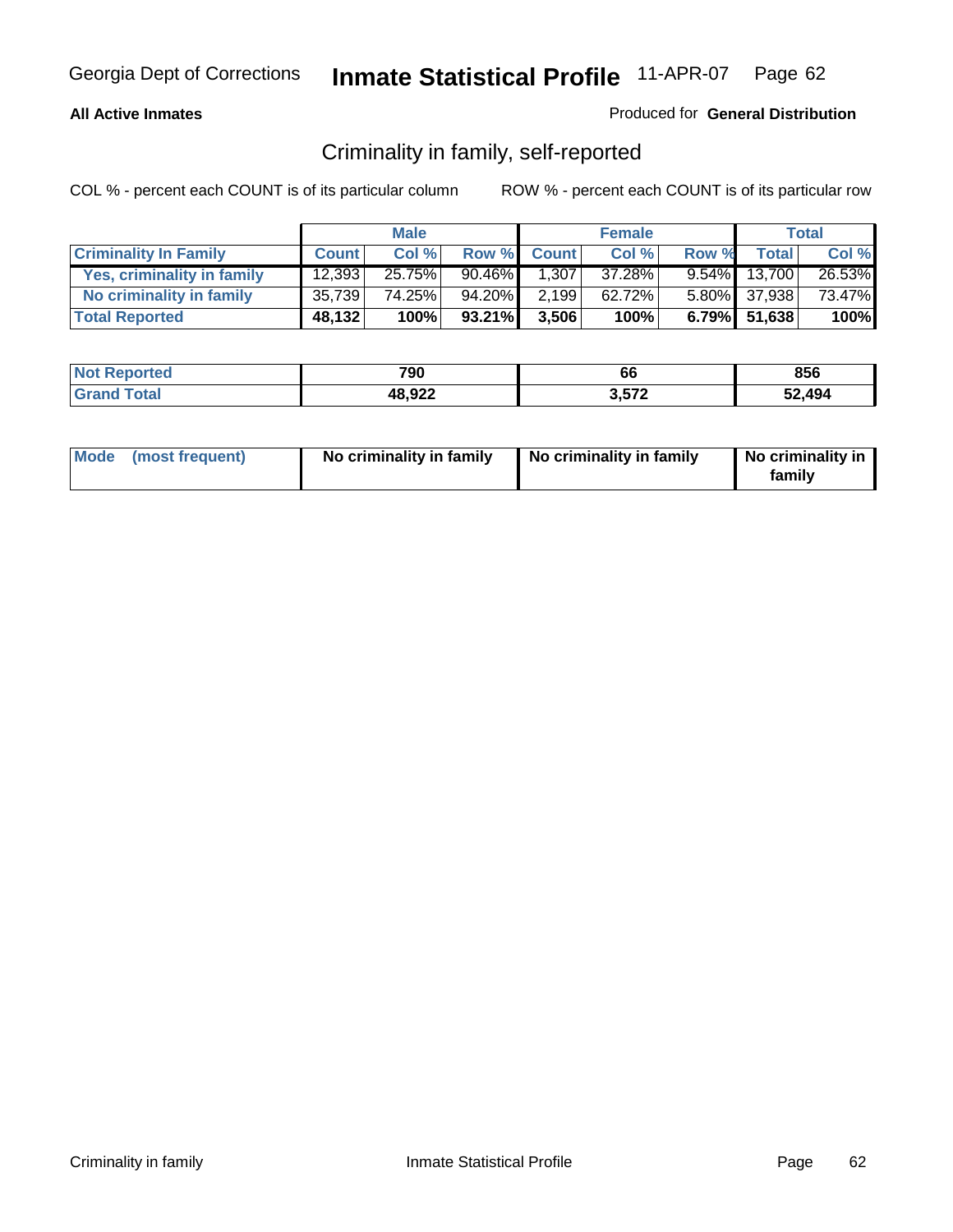### **All Active Inmates**

### Produced for **General Distribution**

### Alcoholism in family, self-reported

|                             |              | <b>Male</b> |           |              | <b>Female</b> |          |                 | <b>Total</b> |
|-----------------------------|--------------|-------------|-----------|--------------|---------------|----------|-----------------|--------------|
| <b>Alcoholism In Family</b> | <b>Count</b> | Col %       | Row %     | <b>Count</b> | Col %         | Row %    | <b>Total</b>    | Col %        |
| Yes, alcoholism in family   | 8.010        | 16.64%      | $90.69\%$ | 822          | 23.45%        | $9.31\%$ | 8,832           | 17.10%       |
| No alcoholism in family     | 40,122       | 83.36%      | 93.73%    | 2,684        | 76.55%        | $6.27\%$ | 42,806          | 82.90%       |
| <b>Total Reported</b>       | 48,132       | 100%        | 93.21%    | 3,506        | 100%          |          | $6.79\%$ 51,638 | 100%         |

| <b>Not Reported</b> | 790    | 00    | 856    |
|---------------------|--------|-------|--------|
| <b>Grand Total</b>  | 48,922 | 3,572 | 52.494 |

|  | Mode (most frequent) | No alcoholism in family | No alcoholism in family | No alcoholism in<br>familv |
|--|----------------------|-------------------------|-------------------------|----------------------------|
|--|----------------------|-------------------------|-------------------------|----------------------------|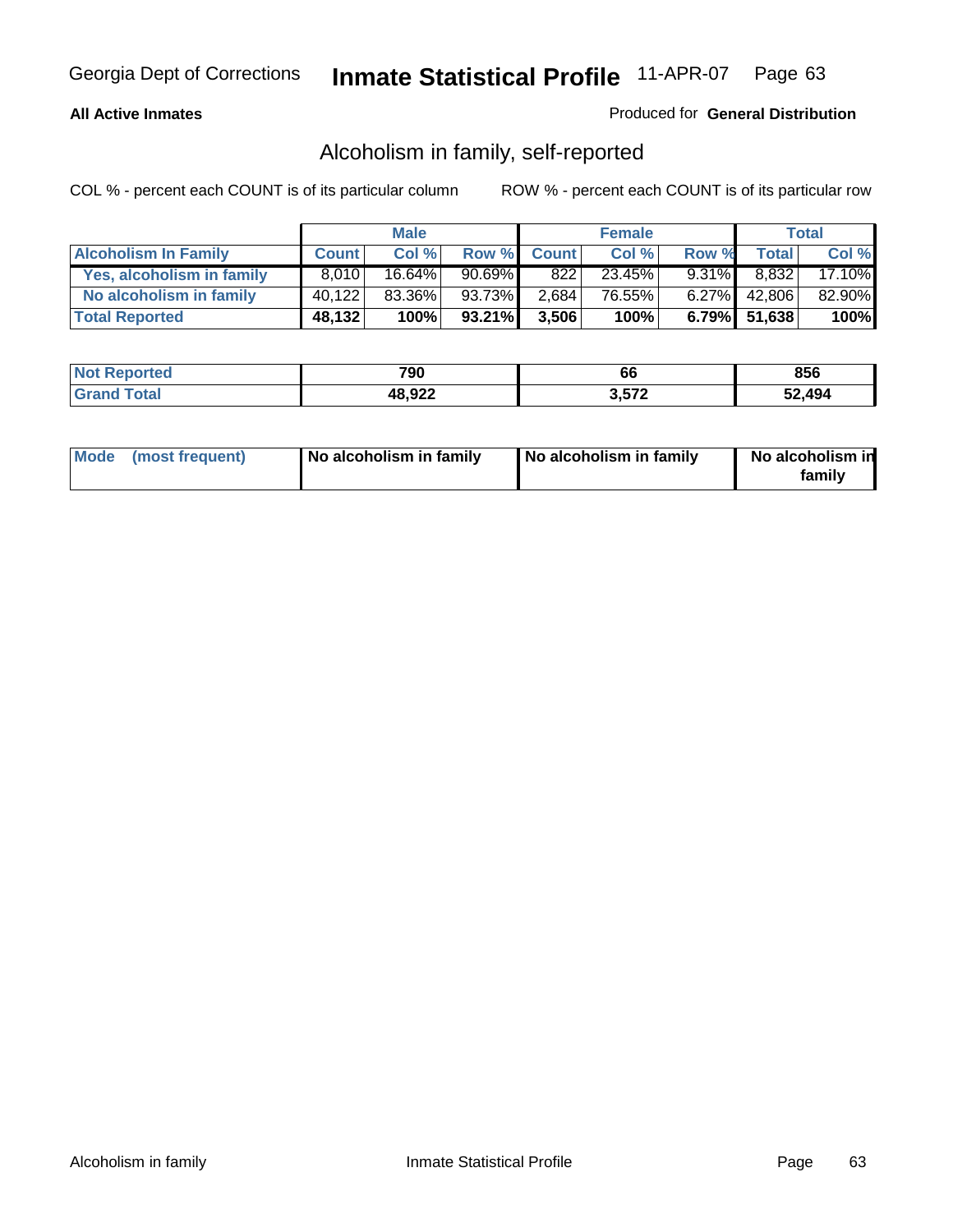### **All Active Inmates**

Produced for **General Distribution**

### Drug abuse in family, self-reported

|                           |              | <b>Male</b> |         |              | <b>Female</b> |           |                 | <b>Total</b> |
|---------------------------|--------------|-------------|---------|--------------|---------------|-----------|-----------------|--------------|
| Drug Abuse In Family      | <b>Count</b> | Col %       | Row %   | <b>Count</b> | Col %         | Row %     | <b>Total</b>    | Col %        |
| Yes, drug abuse in family | 4,489        | $9.33\%$    | 85.37%  | 769          | 21.93%        | $14.63\%$ | 5.258           | 10.18%       |
| No drug abuse in family   | 43,643       | $90.67\%$   | 94.10%I | 2,737        | 78.07%        | $5.90\%$  | 46,380          | 89.82%       |
| <b>Total Reported</b>     | 48,132       | 100%        | 93.21%  | 3,506        | 100%          |           | $6.79\%$ 51,638 | 100%         |

| <b>Not Reported</b>   | 790    | 00    | 856    |
|-----------------------|--------|-------|--------|
| Total<br><b>Grand</b> | 48,922 | 2.572 | 52,494 |

|  | Mode (most frequent) | No drug abuse in family | No drug abuse in family | No drug abuse in<br>family |
|--|----------------------|-------------------------|-------------------------|----------------------------|
|--|----------------------|-------------------------|-------------------------|----------------------------|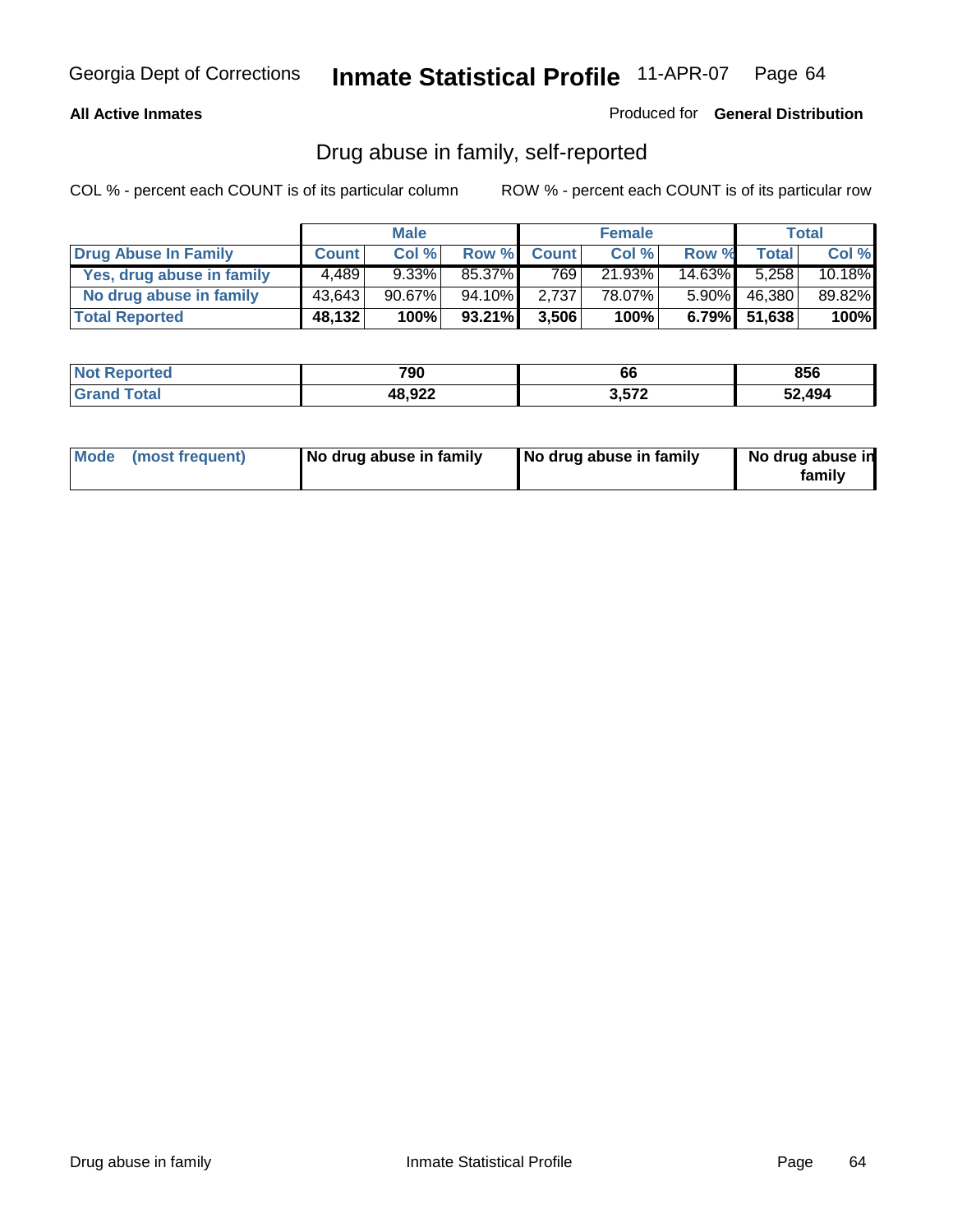#### **All Active Inmates**

### Produced for **General Distribution**

### Subjected to frequent beatings, self-reported

|                                   | <b>Male</b>  |        |        | <b>Female</b> |        |        | Total  |        |
|-----------------------------------|--------------|--------|--------|---------------|--------|--------|--------|--------|
| <b>Frequent beatings</b>          | <b>Count</b> | Col %  | Row %  | <b>Count</b>  | Col %  | Row %  | Total  | Col %  |
| <b>Yes, subjected to frequent</b> | 1,853        | 3.85%  | 79.63% | 474           | 13.52% | 20.37% | 2,327  | 4.51%  |
| beatings                          |              |        |        |               |        |        |        |        |
| Not subjected to frequent         | 46.279       | 96.15% | 93.85% | 3,032         | 86.48% | 6.15%  | 49,311 | 95.49% |
| beatings                          |              |        |        |               |        |        |        |        |
| <b>Total Reported</b>             | 48,132       | 100%   | 93.21% | 3,506         | 100%   | 6.79%  | 51,638 | 100%   |

| orted<br><b>NOT</b> | 790    | ^^<br>bb | 856    |
|---------------------|--------|----------|--------|
| Total<br>'Grano     | 48,922 | 3.572    | 52.494 |

| Mode<br>(most frequent) | beatings | Not subjected to frequent | Not subjected to frequent<br>beatings | Not subjected to<br><b>frequent beatings</b> |
|-------------------------|----------|---------------------------|---------------------------------------|----------------------------------------------|
|                         |          |                           |                                       |                                              |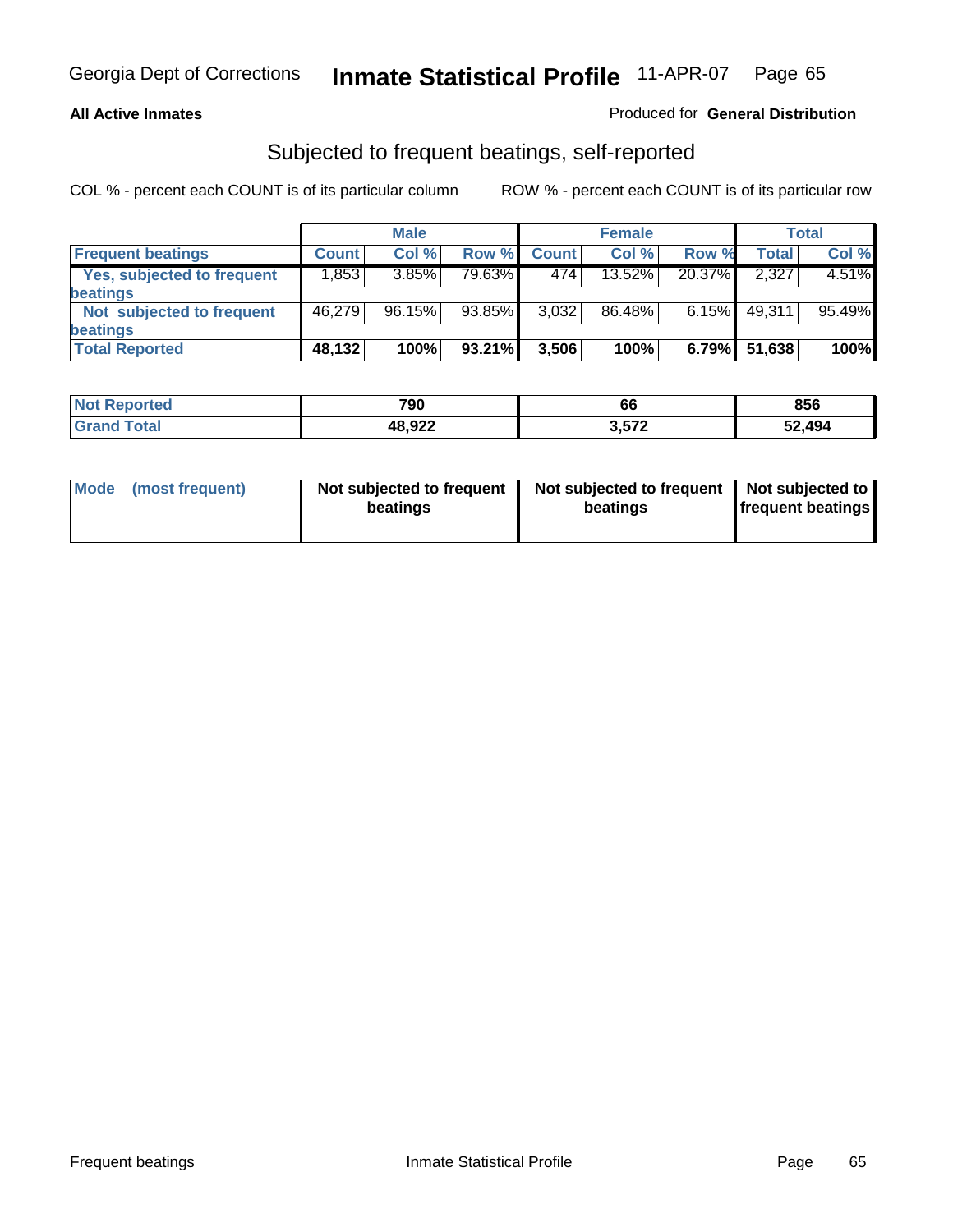#### **All Active Inmates**

### Produced for **General Distribution**

### Father absent during inmate's childhood

|                           | <b>Male</b>  |        |           | <b>Female</b> |        |       | <b>Total</b>    |        |
|---------------------------|--------------|--------|-----------|---------------|--------|-------|-----------------|--------|
| <b>Father Absent</b>      | <b>Count</b> | Col %  | Row %     | <b>Count</b>  | Col %  | Row % | <b>Total</b>    | Col %  |
| Yes, father was absent    | 23,789       | 49.42% | 94.73%    | 1,323         | 37.74% |       | $5.27\%$ 25,112 | 48.63% |
| No, father was not absent | 24,343       | 50.58% | $91.77\%$ | 2,183         | 62.26% |       | 8.23% 26,526    | 51.37% |
| <b>Total Reported</b>     | 48,132       | 100%   | 93.21%    | 3,506         | 100%   |       | $6.79\%$ 51,638 | 100%   |

| <b>Not Reported</b>   | 790    | 00    | 856    |
|-----------------------|--------|-------|--------|
| Total<br><b>Grand</b> | 48,922 | 2.572 | 52,494 |

| Mode (most frequent) |  | 「No, father was not absent ┃No, father was not absent ┃No, father was not | absent |
|----------------------|--|---------------------------------------------------------------------------|--------|
|----------------------|--|---------------------------------------------------------------------------|--------|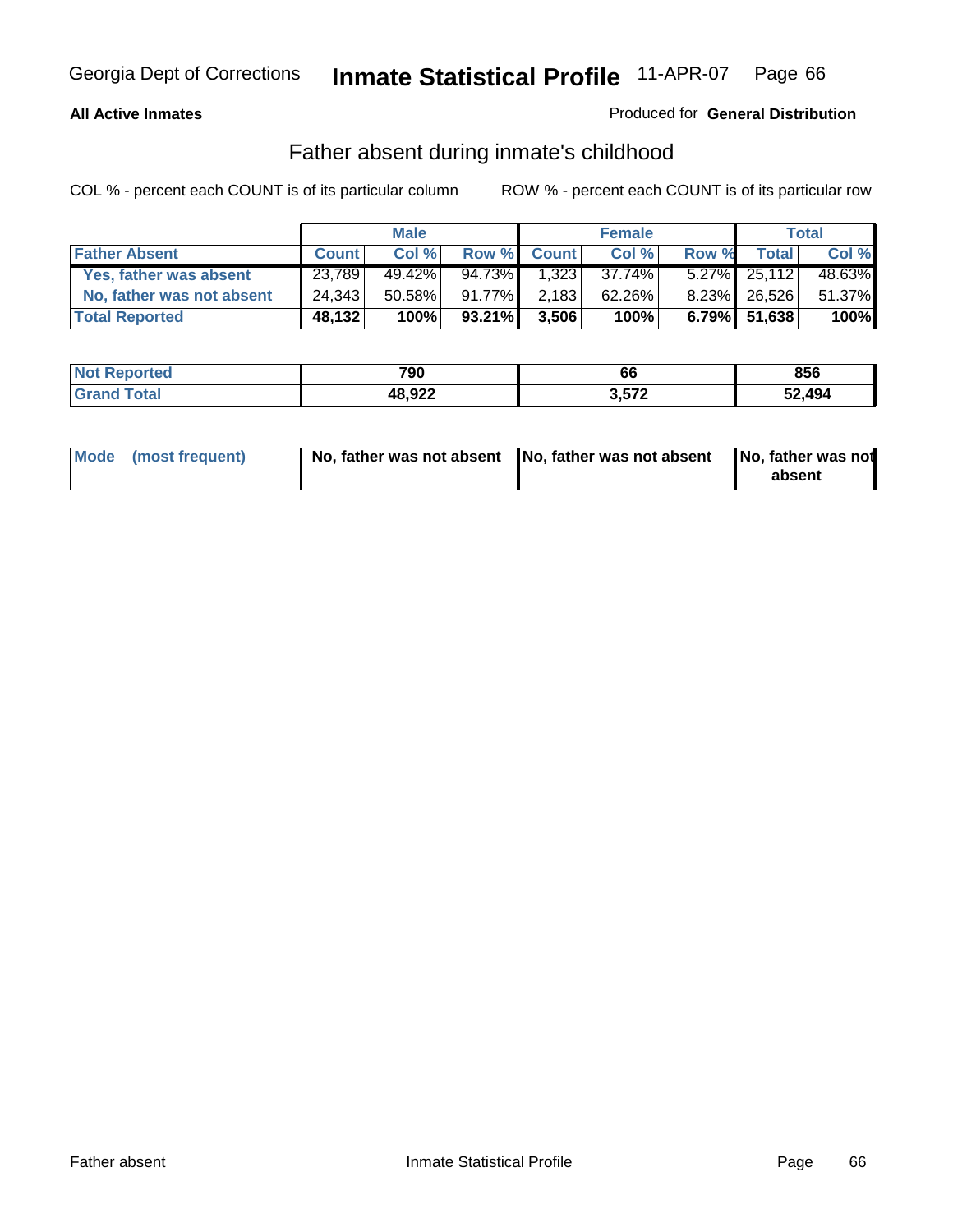#### **All Active Inmates**

### Produced for **General Distribution**

### Mother absent during inmate's childhood

|                           |              | <b>Male</b> |        |              | <b>Female</b> |          |              | Total  |
|---------------------------|--------------|-------------|--------|--------------|---------------|----------|--------------|--------|
| <b>Mother Absent</b>      | <b>Count</b> | Col %       | Row %  | <b>Count</b> | Col %         | Row %    | <b>Total</b> | Col %  |
| Yes, mother was absent    | 6,314        | $13.12\%$   | 93.35% | 450          | 12.84%        | $6.65\%$ | 6,764        | 13.10% |
| No, mother was not absent | 41,818       | 86.88%      | 93.19% | 3,056        | 87.16%        | 6.81%    | 44,874       | 86.90% |
| <b>Total Reported</b>     | 48,132       | 100%        | 93.21% | 3,506        | 100%          |          | 6.79% 51,638 | 100%   |

| <b>Not</b><br><b>' Reported</b> | 790    | ^^<br>00 | 856    |
|---------------------------------|--------|----------|--------|
| <b>ota</b>                      | 48,922 | 3572     | 52.494 |

| Mode (most frequent) | No, mother was not absent   No, mother was not absent   No, mother was | not absent |
|----------------------|------------------------------------------------------------------------|------------|
|----------------------|------------------------------------------------------------------------|------------|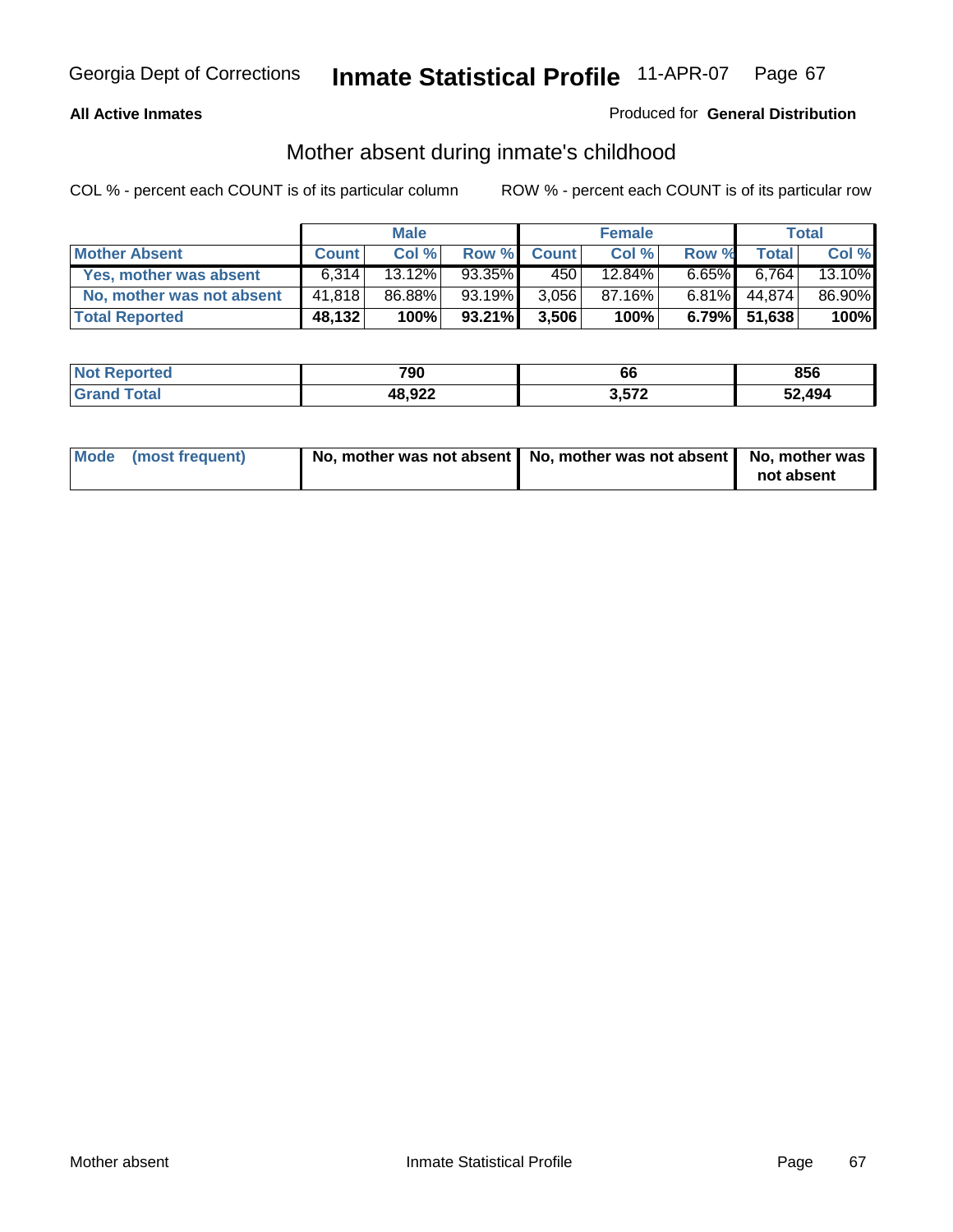#### **All Active Inmates**

#### Produced for **General Distribution**

### Number of prior Georgia incarcerations

|                                |              | <b>Male</b> |             |       | <b>Female</b> |          |        | <b>Total</b> |
|--------------------------------|--------------|-------------|-------------|-------|---------------|----------|--------|--------------|
| Num of Prior GA Incarcerations | <b>Count</b> | Col %       | Row % Count |       | Col %         | Row %    | Total  | Col %        |
| $\bf{0}$                       | 27,752       | 56.73%      | 92.00%      | 2,413 | 67.55%        | $8.00\%$ | 30,165 | 57.46%       |
|                                | 8,813        | 18.01%      | 94.06%      | 557   | 15.59%        | 5.94%    | 9,370  | 17.85%       |
|                                | 4,918        | 10.05%      | $95.00\%$   | 259   | 7.25%         | 5.00%    | 5,177  | 9.86%        |
| 3                              | 3,052        | 6.24%       | 95.49%      | 144   | 4.03%         | 4.51%    | 3,196  | 6.09%        |
|                                | 1,928        | 3.94%       | 95.87%      | 83    | 2.32%         | 4.13%    | 2.011  | 3.83%        |
| 5                              | 1,083        | 2.21%       | 95.25%      | 54    | 1.51%         | 4.75%    | 1,137  | 2.17%        |
| <b>More Than 5</b>             | 1,376        | 2.81%       | 95.69%      | 62    | 1.74%         | 4.31%    | 1,438  | 2.74%        |
| <b>Total Reported</b>          | 48,922       | 100%        | 93.20%      | 3,572 | 100%          | 6.80%    | 52,494 | 100%         |

| Reported<br><b>NOT</b> |        |       |        |
|------------------------|--------|-------|--------|
| <b>Total</b><br>'Grano | 48,922 | 3,572 | 52,494 |

| Mean (average)       | l.O3 | 1.01 |
|----------------------|------|------|
| Median (middle)      |      |      |
| Mode (most frequent) |      |      |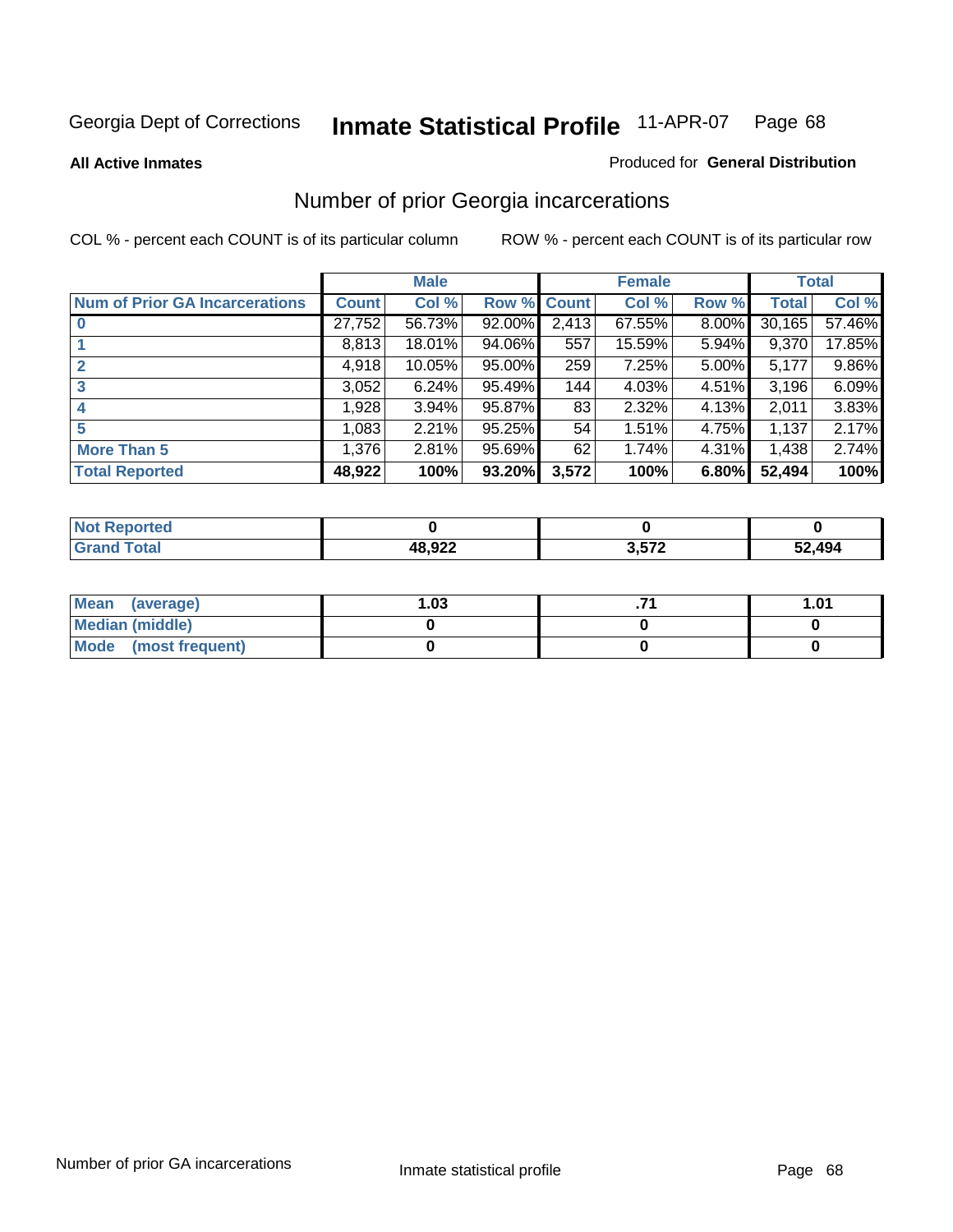Produced for **General Distribution**

#### **All Active Inmates**

# Prison sentence in years

COL % - percent each COUNT is of its particular column ROW % - percent each COUNT is of its particular row

|                                 | <b>Male</b>  |        |         |              | <b>Female</b> | <b>Total</b> |                    |        |
|---------------------------------|--------------|--------|---------|--------------|---------------|--------------|--------------------|--------|
| <b>Prison Sentence In Years</b> | <b>Count</b> | Col %  | Row %   | <b>Count</b> | Col %         | Row %        | <b>Total</b>       | Col %  |
| $0 - 1$                         | 2,628        | 5.37%  | 90.00%  | 292          | 8.17%         | 10.00%       | 2,920              | 5.56%  |
| $1.1 - 2$                       | 3,724        | 7.61%  | 87.87%  | 514          | 14.39%        | 12.13%       | 4,238              | 8.07%  |
| $2.1 - 3$                       | 3,800        | 7.77%  | 89.16%  | 462          | 12.93%        | 10.84%       | 4,262              | 8.12%  |
| $3.1 - 4$                       | 2,664        | 5.45%  | 90.74%  | 272          | 7.61%         | 9.26%        | $\overline{2,936}$ | 5.59%  |
| $4.1 - 5$                       | 4,880        | 9.98%  | 91.27%  | 467          | 13.07%        | 8.73%        | 5,347              | 10.19% |
| $5.1 - 6$                       | 2,032        | 4.15%  | 92.45%  | 166          | 4.65%         | 7.55%        | 2,198              | 4.19%  |
| $6.1 - 7$                       | 1,942        | 3.97%  | 93.64%  | 132          | 3.70%         | $6.36\%$     | 2,074              | 3.95%  |
| $7.1 - 8$                       | 1,800        | 3.68%  | 93.80%  | 119          | 3.33%         | 6.20%        | 1,919              | 3.66%  |
| $8.1 - 9$                       | 724          | 1.48%  | 93.42%  | 51           | 1.43%         | 6.58%        | 775                | 1.48%  |
| $9.1 - 10$                      | 6,068        | 12.40% | 94.36%  | 363          | 10.16%        | 5.64%        | 6,431              | 12.25% |
| $10.1 - 12$                     | 2,338        | 4.78%  | 95.62%  | 107          | 3.00%         | 4.38%        | 2,445              | 4.66%  |
| $12.1 - 15$                     | 3,440        | 7.03%  | 95.90%  | 147          | 4.12%         | 4.10%        | 3,587              | 6.83%  |
| $15.1 - 20$                     | 3,462        | 7.08%  | 96.62%  | 121          | 3.39%         | 3.38%        | 3,583              | 6.83%  |
| 20.1 - Over                     | 2,729        | 5.58%  | 97.64%  | 66           | 1.85%         | 2.36%        | 2,795              | 5.32%  |
| <b>Life</b>                     | 6,140        | 12.55% | 95.55%  | 286          | 8.01%         | 4.45%        | 6,426              | 12.24% |
| <b>Life Without Parole</b>      | 447          | 0.91%  | 98.68%  | 6            | 0.17%         | 1.32%        | 453                | 0.86%  |
| <b>Death</b>                    | 101          | 0.21%  | 99.02%  |              | 0.03%         | 0.98%        | 102                | 0.19%  |
| <b>Youthful Offenders</b>       | 3            | 0.01%  | 100.00% |              |               |              | 3                  | 0.01%  |
| <b>Total Reported</b>           | 48,922       | 100%   | 93.20%  | 3,572        | 100.0%        | 6.80%        | 52,494             | 100%   |

| Reported<br>NOT. |                 |       |        |
|------------------|-----------------|-------|--------|
| <b>Total</b>     | רכה 19<br>0,JZZ | ・ トフク | 52,494 |

#### **Determinate (numeric) sentences only**

| Mean | апе | 9.20<br>$  -$ | . . | 8.98 |
|------|-----|---------------|-----|------|
|      |     |               |     |      |

**All sentences (including determinate), with life, life without parole, and death sentences figured at 45 years**

| $^{\dagger}$ Me:<br>$\sim$<br>14.09<br>-------- | ___ | $\sim$ $\sim$<br>______ |
|-------------------------------------------------|-----|-------------------------|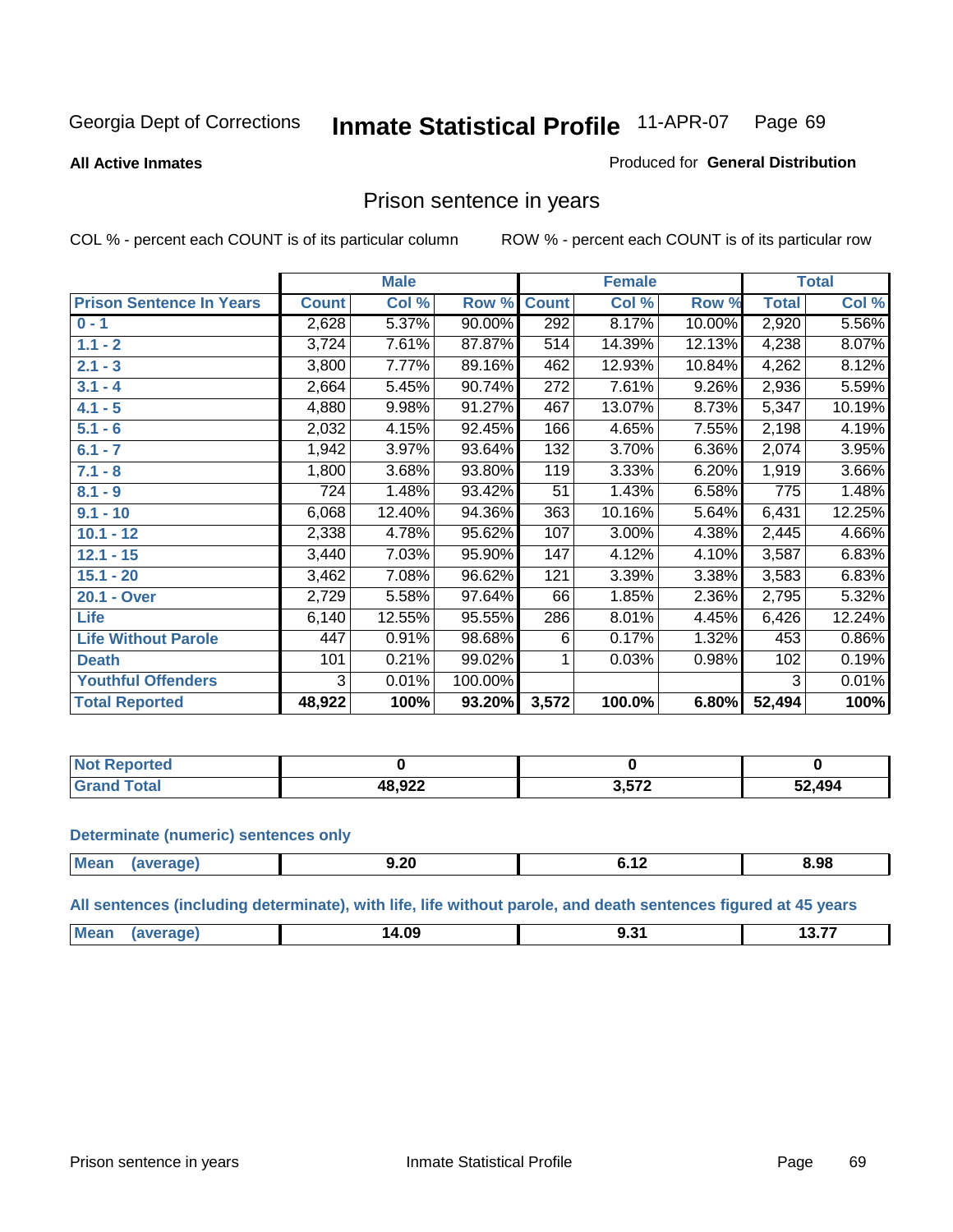#### **All Active Inmates**

#### Produced for **General Distribution**

## Primary offense, broken out into felonies vs misdemeanors

|                                  |              | <b>Male</b> |                    |       | <b>Female</b> |          | Total        |        |
|----------------------------------|--------------|-------------|--------------------|-------|---------------|----------|--------------|--------|
| <b>Felonies and Misdemeanors</b> | <b>Count</b> | Col%        | <b>Row % Count</b> |       | Col%          | Row %    | <b>Total</b> | Col %  |
| <b>Felonies</b>                  | 47,483       | 99.99%      | 93.27%             | 3.428 | 99.97%        | $6.73\%$ | 50.911       | 99.99% |
| <b>Misdemeanors</b>              | 5            | $.01\%$     | 83.33%             |       | .03%          | 16.67%   |              | .01%   |
| <b>Total Reported</b>            | 47,488       | 100%        | 93.27%             | 3,429 | 100%          | 6.73%    | 50,917       | 100%   |

| <b>Not</b><br>'eported | 434    | 1 1 3<br>. – TV | 1577   |
|------------------------|--------|-----------------|--------|
| Grar                   | 19.022 | 17 C 24         | 52,494 |

| Mode (most frequent) | elonies | elonies | onies<br>-е к |
|----------------------|---------|---------|---------------|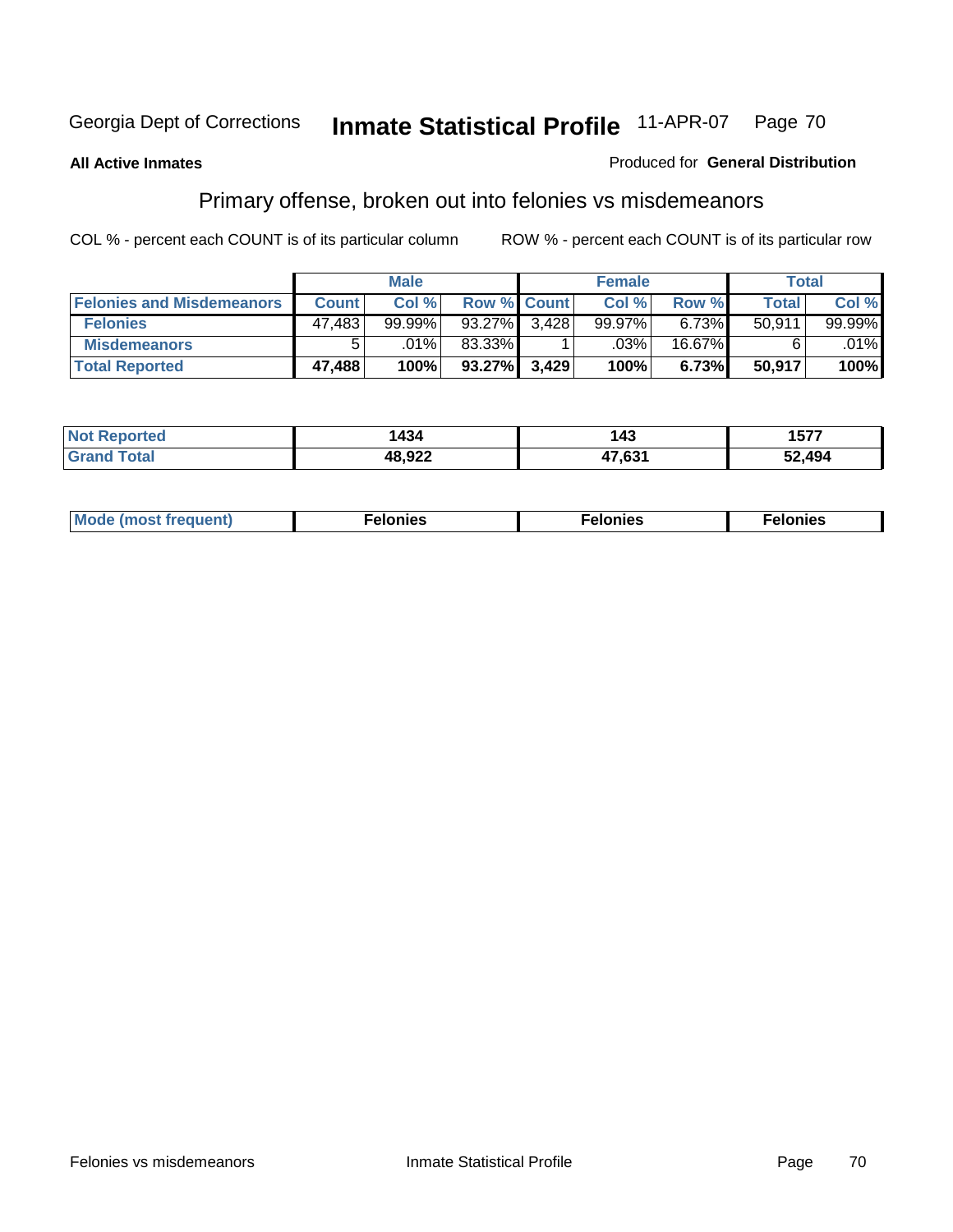#### **All Active Inmates**

#### Produced for **General Distribution**

### Primary offense, broken out into six broad crime categories

|                                  | <b>Male</b>  |        |             |       | <b>Female</b> | <b>Total</b> |              |         |
|----------------------------------|--------------|--------|-------------|-------|---------------|--------------|--------------|---------|
| <b>Crime Categories</b>          | <b>Count</b> | Col %  | Row % Count |       | Col %         | Row %        | <b>Total</b> | Col %   |
| <b>Violent</b>                   | 21,043       | 44.31% | 94.35%      | 1,260 | 36.75%        | 5.65%        | 22,303       | 43.80%  |
| <b>Sex Crime</b><br>$\mathbf{2}$ | 7,122        | 15.00% | 98.67%      | 96    | 2.80%         | 1.33%        | 7,218        | 14.18%  |
| 3<br><b>Property</b>             | 9,070        | 19.10% | 88.96%      | 1,126 | 32.84%        | 11.04%       | 10,196       | 20.02%  |
| <b>Drug</b><br>4                 | 7,825        | 16.48% | $90.48\%$   | 823   | 24.00%        | $9.52\%$     | 8,648        | 16.98%  |
| <b>Habit/DUI</b><br>5            | 173          | .36%   | 96.11%      |       | .20%          | 3.89%        | 180          | $.35\%$ |
| <b>Other</b><br>6                | 2,255        | 4.75%  | 95.07%      | 117   | 3.41%         | 4.93%        | 2,372        | 4.66%   |
| <b>Total Reported</b>            | 47,488       | 100%   | 93.27%      | 3,429 | 100%          | 6.73%        | 50,917       | 100%    |

| 434<br>- - - - | 143 | , , , ,<br>1577 |
|----------------|-----|-----------------|
| 48,922         | ドフク | .494            |

|  | <b>Mou</b><br>--- | .<br>วlent | ---<br>olent | ≀lent |
|--|-------------------|------------|--------------|-------|
|--|-------------------|------------|--------------|-------|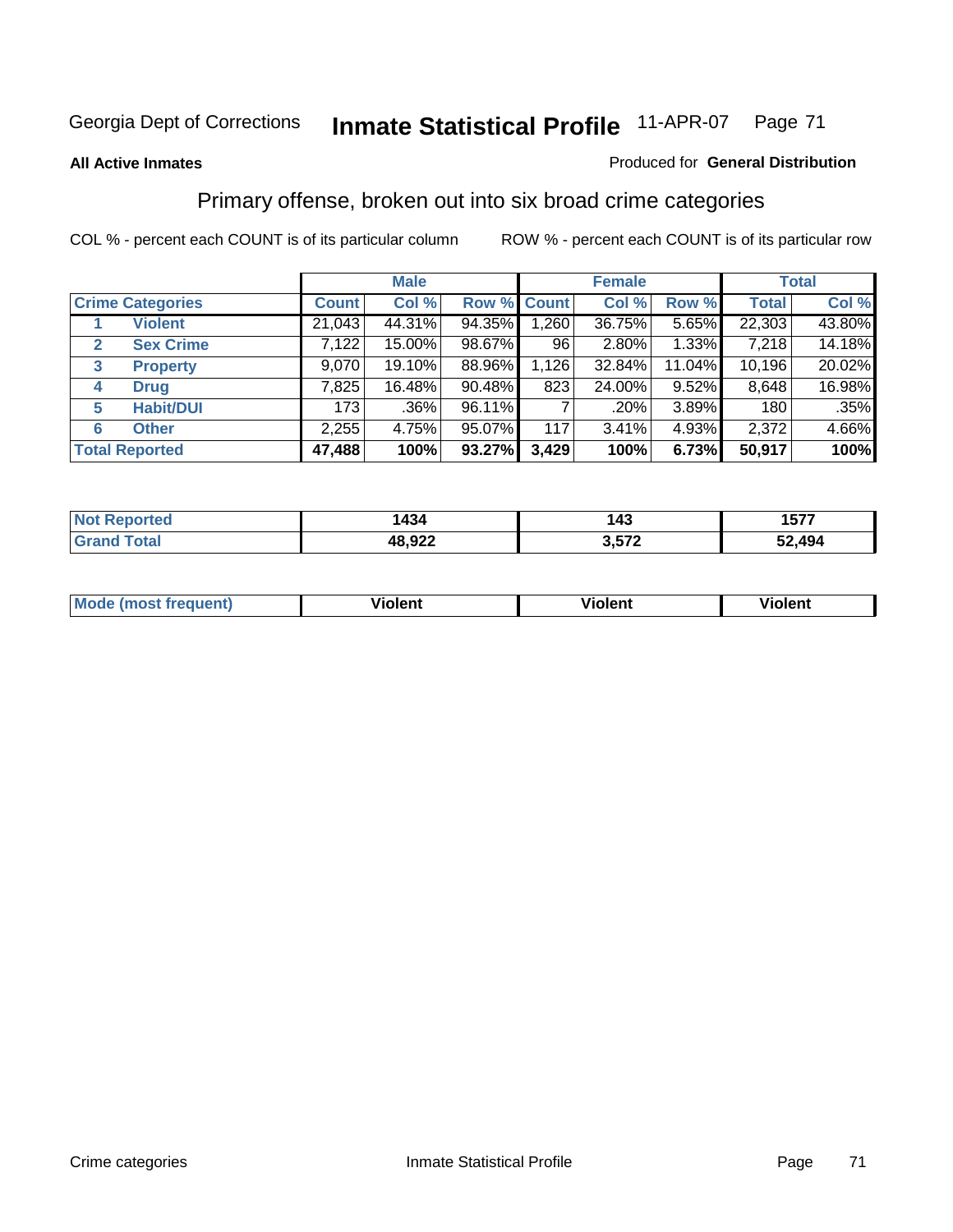**All Active Inmates**

#### Produced for **General Distribution**

## Primary offense, detailed offense code

|      |                                            |                  | <b>Male</b> |         |                  | <b>Female</b> |         | <b>Total</b>     |       |
|------|--------------------------------------------|------------------|-------------|---------|------------------|---------------|---------|------------------|-------|
|      | <b>Primary Offense</b>                     | <b>Count</b>     | Col %       | Row %   | <b>Count</b>     | Col %         | Row %   | <b>Total</b>     | Col % |
| 71   | <b>Viol Motor Veh Law</b>                  | 1.               | .01%        | 100.00% |                  |               |         | 1                | .01%  |
| 72   | Dui                                        | 1                | .01%        | 100.00% |                  |               |         | 1                | .01%  |
| 73   | <b>Obstr Of Law Enf Officer</b>            | 1                | .01%        | 100.00% |                  |               |         | 1                | .01%  |
| 169  | <b>Methamphetamine</b>                     | 1                | .01%        | 100.00% |                  |               |         | $\mathbf{1}$     | .01%  |
|      | <b>Misdemnor</b>                           |                  |             |         |                  |               |         |                  |       |
| 341  | <b>Reckless Driving</b>                    | 1                | .01%        | 100.00% |                  |               |         | 1                | .01%  |
| 500  | <b>Misc Misdemeanor</b>                    |                  |             |         | $\mathbf{1}$     | .03%          | 100.00% | 1                | .01%  |
| 1100 | <b>Misc Homicide Offense</b>               | 14               | .03%        | 93.33%  | 1                | .03%          | 6.67%   | $\overline{15}$  | .03%  |
| 1101 | <b>Murder</b>                              | 4,518            | 9.51%       | 94.40%  | 268              | 7.82%         | 5.60%   | 4,786            | 9.40% |
| 1102 | <b>Voluntary Manslaughter</b>              | 1,044            | 2.20%       | 88.40%  | 137              | 4.00%         | 11.60%  | 1,181            | 2.32% |
| 1103 | <b>Involuntary</b>                         | 115              | .24%        | 85.19%  | $\overline{20}$  | .58%          | 14.81%  | 135              | .27%  |
|      | <b>Manslaughter</b>                        |                  |             |         |                  |               |         |                  |       |
| 1120 | <b>Reckless Abandonment</b>                | 1                | .01%        | 100.00% |                  |               |         | 1                | .01%  |
| 1121 | <b>Feticide</b>                            | $\overline{4}$   | .01%        | 100.00% |                  |               |         | 4                | .01%  |
| 1123 | <b>Vehicular Homicide</b>                  | 319              | .67%        | 89.61%  | $\overline{37}$  | 1.08%         | 10.39%  | 356              | .70%  |
| 1125 | <b>Conceal Death Of</b>                    | $\overline{12}$  | .03%        | 92.31%  | $\mathbf{1}$     | .03%          | 7.69%   | $\overline{13}$  | .03%  |
|      | <b>Another</b>                             |                  |             |         |                  |               |         |                  |       |
| 1127 | <b>Mistreatment Of Dead</b><br><b>Body</b> | $\mathbf{1}$     | .01%        | 100.00% |                  |               |         | 1                | .01%  |
| 1190 | <b>Atmpt Murder</b>                        | 4                | .01%        | 80.00%  | 1 <sup>1</sup>   | .03%          | 20.00%  | $\overline{5}$   | .01%  |
| 1191 | <b>Murder, Conspire To</b>                 | $\overline{5}$   | .01%        | 83.33%  | $\overline{1}$   | .03%          | 16.67%  | $\overline{6}$   | .01%  |
|      | <b>Commit</b>                              |                  |             |         |                  |               |         |                  |       |
| 1300 | <b>Misc Assault/Battery</b>                | $\overline{36}$  | .08%        | 97.30%  | $\overline{1}$   | .03%          | 2.70%   | $\overline{37}$  | .07%  |
| 1301 | <b>Family Violence Battery</b>             | $\overline{71}$  | .15%        | 97.26%  | $\overline{2}$   | .06%          | 2.74%   | $\overline{73}$  | .14%  |
| 1302 | <b>Aggrav Assault</b>                      | 4,299            | 9.05%       | 94.63%  | $\overline{244}$ | 7.12%         | 5.37%   | 4,543            | 8.92% |
| 1303 | <b>Atmpt Aggrav Assault</b>                | $\overline{3}$   | .01%        | 75.00%  | 1                | .03%          | 25.00%  | 4                | .01%  |
| 1305 | <b>Aggrav Battery</b>                      | 719              | 1.51%       | 93.26%  | $\overline{52}$  | 1.52%         | 6.74%   | $\overline{771}$ | 1.51% |
| 1306 | <b>Misc Family Violence</b>                | 4                | .01%        | 100.00% |                  |               |         | 4                | .01%  |
| 1307 | <b>Terrorist Threats &amp; Acts</b>        | 331              | .70%        | 95.11%  | $\overline{17}$  | .50%          | 4.89%   | 348              | .68%  |
| 1308 | <b>False Imprisonment</b>                  | 168              | .35%        | 96.55%  | $\overline{6}$   | .17%          | 3.45%   | 174              | .34%  |
| 1311 | <b>Kidnapping</b>                          | 1,393            | 2.93%       | 97.07%  | $\overline{42}$  | 1.22%         | 2.93%   | 1,435            | 2.82% |
| 1312 | <b>Interference With</b>                   | $\overline{3}$   | .01%        | 100.00% |                  |               |         | $\overline{3}$   | .01%  |
|      | <b>Custody</b>                             |                  |             |         |                  |               |         |                  |       |
| 1314 | <b>Aggrav Assault Peace</b>                | $\overline{312}$ | .66%        | 96.59%  | 11               | .32%          | 3.41%   | $\overline{323}$ | .63%  |
|      | <b>Ofcr</b>                                |                  |             |         |                  |               |         |                  |       |
| 1315 | <b>Aggrav Battery Peace</b>                | 13               | .03%        | 92.86%  | 1 <sup>1</sup>   | .03%          | 7.14%   | 14               | .03%  |
|      | <b>Ofcr</b>                                |                  |             |         |                  |               |         |                  |       |
| 1316 | <b>Simple Battery</b>                      | 4                | .01%        | 80.00%  | $\mathbf 1$      | .03%          | 20.00%  | 5                | .01%  |
| 1317 | <b>Reck Cond Infected</b>                  | $\overline{7}$   | .01%        | 70.00%  | $\overline{3}$   | .09%          | 30.00%  | 10               | .02%  |
|      | <b>Person</b>                              |                  |             |         |                  |               |         |                  |       |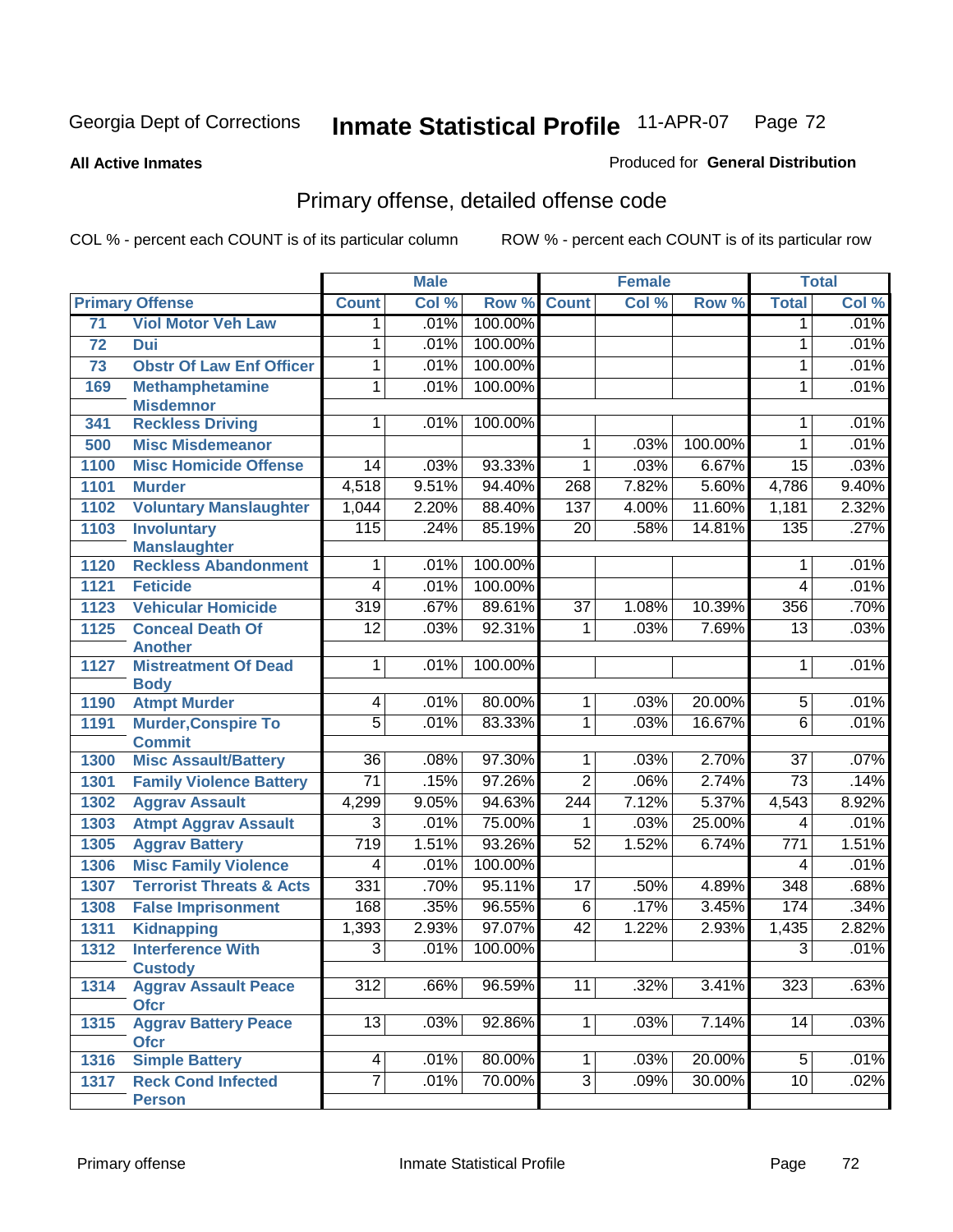**All Active Inmates**

### Produced for **General Distribution**

# Primary offense, detailed offense code

|      |                                             | <b>Male</b>     |        |         |                  | <b>Female</b> | <b>Total</b> |                         |       |
|------|---------------------------------------------|-----------------|--------|---------|------------------|---------------|--------------|-------------------------|-------|
|      | <b>Primary Offense</b>                      | <b>Count</b>    | Col %  | Row %   | <b>Count</b>     | Col %         | Row %        | <b>Total</b>            | Col % |
| 1318 | <b>Injury By Vehicle</b>                    | 68              | .14%   | 89.47%  | $\overline{8}$   | .23%          | 10.53%       | 76                      | .15%  |
| 1320 | <b>Stalking</b>                             | $\overline{3}$  | .01%   | 100.00% |                  |               |              | $\overline{3}$          | .01%  |
| 1321 | <b>Aggrav Stalking</b>                      | 286             | .60%   | 96.62%  | 10               | .29%          | 3.38%        | 296                     | .58%  |
| 1390 | <b>Atmpt Kidnap</b>                         | $\overline{2}$  | .01%   | 100.00% |                  |               |              | $\overline{\mathbf{c}}$ | .01%  |
| 1400 | <b>Arson Misc</b>                           | $\overline{3}$  | .01%   | 75.00%  | 1                | .03%          | 25.00%       | $\overline{4}$          | .01%  |
| 1401 | <b>Arson 1st Degree</b>                     | 96              | .20%   | 84.21%  | $\overline{18}$  | .52%          | 15.79%       | 114                     | .22%  |
| 1402 | <b>Arson 2nd Degree</b>                     | $\overline{12}$ | .03%   | 92.31%  | 1                | .03%          | 7.69%        | $\overline{13}$         | .03%  |
| 1403 | <b>Arson 3rd Degree</b>                     | 1               | .01%   | 100.00% |                  |               |              | 1                       | .01%  |
| 1501 | <b>Crmnl Damage 1st</b>                     | $\overline{30}$ | .06%   | 93.75%  | $\overline{2}$   | .06%          | 6.25%        | $\overline{32}$         | .06%  |
|      | <b>Degree</b>                               |                 |        |         |                  |               |              |                         |       |
| 1502 | <b>Crmnl Damage 2nd</b><br><b>Degree</b>    | 81              | .17%   | 95.29%  | 4                | .12%          | 4.71%        | 85                      | .17%  |
| 1506 | <b>Alter Id</b>                             | $6\overline{6}$ | .01%   | 100.00% |                  |               |              | $6\overline{6}$         | .01%  |
| 1601 | <b>Burglary</b>                             | 4,851           | 10.22% | 96.12%  | 196              | 5.72%         | 3.88%        | 5,047                   | 9.91% |
| 1602 | <b>Poss Burglar Tools</b>                   | 43              | .09%   | 95.56%  | $\overline{2}$   | .06%          | 4.44%        | 45                      | .09%  |
| 1690 | <b>Atmpt Burglary</b>                       | $\overline{29}$ | .06%   | 96.67%  | 1                | .03%          | 3.33%        | $\overline{30}$         | .06%  |
| 1700 | <b>Misc Forgery</b>                         | 1               | .01%   | 33.33%  | $\overline{2}$   | .06%          | 66.67%       | $\overline{3}$          | .01%  |
| 1701 | <b>Forgery 1st Degree</b>                   | 1,077           | 2.27%  | 71.14%  | 437              | 12.74%        | 28.86%       | 1,514                   | 2.97% |
| 1702 | <b>Forgery 2nd Degree</b>                   | $\overline{36}$ | .08%   | 73.47%  | $\overline{13}$  | .38%          | 26.53%       | 49                      | .10%  |
| 1704 | <b>Bad Checks</b>                           | $\overline{13}$ | .03%   | 72.22%  | $\overline{5}$   | .15%          | 27.78%       | $\overline{18}$         | .04%  |
| 1751 | <b>Theft Credit Card</b>                    | $\overline{27}$ | .06%   | 81.82%  | $\overline{6}$   | .17%          | 18.18%       | $\overline{33}$         | .06%  |
| 1753 | <b>Fraudulent Credit Card</b>               | 65              | .14%   | 71.43%  | $\overline{26}$  | .76%          | 28.57%       | $\overline{91}$         | .18%  |
| 1755 | <b>Recv Gds, Srvs Fraud</b>                 |                 |        |         | 1                | .03%          | 100.00%      | 1                       | .01%  |
|      | <b>Obtnd</b>                                |                 |        |         |                  |               |              |                         |       |
| 1756 | <b>Financial Identity Fraud</b>             | $\overline{32}$ | .07%   | 60.38%  | $\overline{21}$  | .61%          | 39.62%       | $\overline{53}$         | .10%  |
| 1759 | <b>Telecommunications</b>                   | $\overline{2}$  | .01%   | 100.00% |                  |               |              | $\overline{2}$          | .01%  |
| 1760 | <b>Fraud</b><br><b>Computer Pornography</b> | $\overline{1}$  | .01%   | 100.00% |                  |               |              | 1                       | .01%  |
| 1761 | <b>Computer Theft</b>                       | 4               | .01%   | 44.44%  | $\overline{5}$   | .15%          | 55.56%       | $\overline{9}$          | .02%  |
| 1762 | <b>Computer Trespass</b>                    | $\overline{3}$  | .01%   | 100.00% |                  |               |              | $\overline{3}$          | .01%  |
| 1790 | <b>Atmpt Forgery</b>                        | $\overline{2}$  | .01%   | 100.00% |                  |               |              | $\overline{2}$          | .01%  |
| 1796 | <b>Fraudulent Access</b>                    |                 |        |         | 1                | .03%          | 100.00%      | $\mathbf{1}$            | .01%  |
|      | <b>Compute</b>                              |                 |        |         |                  |               |              |                         |       |
| 1799 | <b>Misc Fraud</b>                           | 14              | .03%   | 60.87%  | 9                | .26%          | 39.13%       | $\overline{23}$         | .05%  |
| 1802 | <b>Theft By Taking</b>                      | 861             | 1.81%  | 88.04%  | $\overline{117}$ | 3.41%         | 11.96%       | $\overline{978}$        | 1.92% |
| 1803 | <b>Theft By Deception</b>                   | 45              | .09%   | 81.82%  | 10               | .29%          | 18.18%       | 55                      | .11%  |
| 1805 | <b>Theft Of Lost Property</b>               | $\overline{2}$  | .01%   | 66.67%  | 1                | .03%          | 33.33%       | $\overline{3}$          | .01%  |
| 1806 | <b>Theft By Rec Stolen Prop</b>             | 906             | 1.91%  | 94.67%  | $\overline{51}$  | 1.49%         | 5.33%        | 957                     | 1.88% |
| 1807 | <b>Theft Of Services</b>                    | 3               | .01%   | 100.00% |                  |               |              | 3                       | .01%  |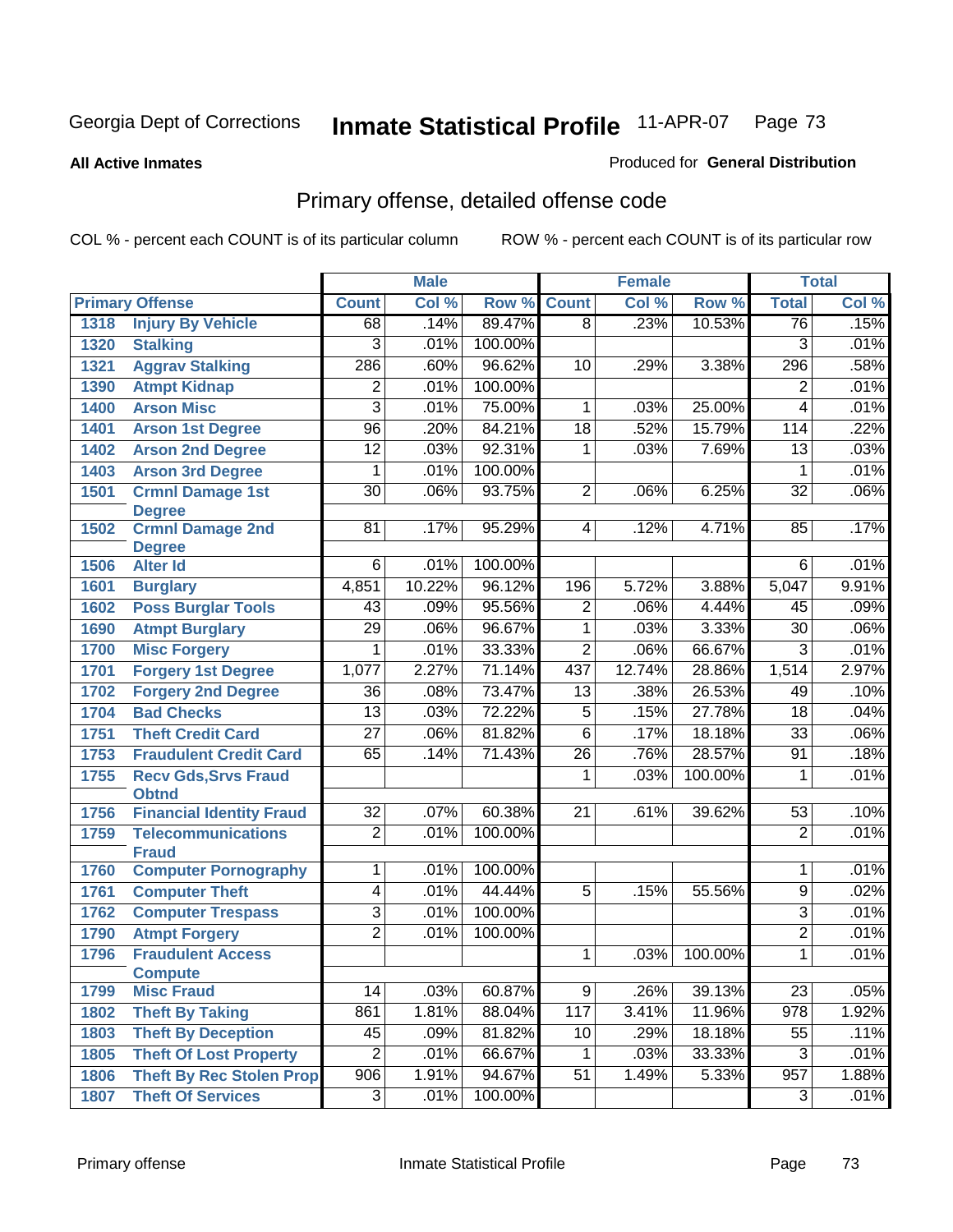**All Active Inmates**

### Produced for **General Distribution**

# Primary offense, detailed offense code

|      |                                  | <b>Male</b>         |       |         |                  | <b>Female</b> | <b>Total</b> |                     |       |
|------|----------------------------------|---------------------|-------|---------|------------------|---------------|--------------|---------------------|-------|
|      | <b>Primary Offense</b>           | <b>Count</b>        | Col % | Row %   | <b>Count</b>     | Col %         | Row %        | <b>Total</b>        | Col % |
| 1808 | <b>Theft By Conversion</b>       | $\overline{31}$     | .07%  | 81.58%  | $\overline{7}$   | .20%          | 18.42%       | $\overline{38}$     | .07%  |
| 1811 | <b>Convsn Paymnts Real</b>       | 1                   | .01%  | 100.00% |                  |               |              | 1                   | .01%  |
|      | <b>Propy</b>                     |                     |       |         |                  |               |              |                     |       |
| 1812 | <b>Atmpt Theft By Taking</b>     | 8                   | .02%  | 100.00% |                  |               |              | 8                   | .02%  |
| 1813 | <b>Theft Motorveh Or Part</b>    | 140                 | .29%  | 93.33%  | 10               | .29%          | 6.67%        | 150                 | .29%  |
| 1815 | <b>Theft Bring Prop In State</b> | 16                  | .03%  | 100.00% |                  |               |              | 16                  | .03%  |
| 1816 | <b>Theft Recv Prop Out</b>       | $\overline{5}$      | .01%  | 100.00% |                  |               |              | $\overline{5}$      | .01%  |
|      | <b>State</b>                     |                     |       | 73.49%  |                  | 4.35%         |              |                     |       |
| 1821 | <b>Theft By Shoplifting</b>      | $\overline{413}$    | .87%  |         | 149              |               | 26.51%       | 562                 | 1.10% |
| 1880 | <b>Entering Vehicle</b>          | 138                 | .29%  | 94.52%  | $\overline{8}$   | .23%          | 5.48%        | 146                 | .29%  |
| 1901 | <b>Robbery</b>                   | 1,802               | 3.79% | 93.81%  | 119              | 3.47%         | 6.19%        | 1,921               | 3.77% |
| 1902 | <b>Armed Robbery</b>             | 4,583               | 9.65% | 97.14%  | $\overline{135}$ | 3.94%         | 2.86%        | 4,718               | 9.27% |
| 1903 | <b>Robbery By Force</b>          | 162                 | .34%  | 92.05%  | 14               | .41%          | 7.95%        | 176                 | .35%  |
| 1904 | <b>Robbery By Intimidation</b>   | 238                 | .50%  | 92.61%  | 19               | .55%          | 7.39%        | 257                 | .50%  |
| 1905 | <b>Robbery By Sudden</b>         | 119                 | .25%  | 90.15%  | $\overline{13}$  | .38%          | 9.85%        | $\overline{132}$    | .26%  |
|      | <b>Snatch</b>                    |                     |       |         |                  |               |              |                     |       |
| 1911 | <b>Hijacking Motor Vehicle</b>   | $\overline{36}$     | .08%  | 94.74%  | $\overline{2}$   | .06%          | 5.26%        | $\overline{38}$     | .07%  |
| 1991 | <b>Atmpt Robbery</b>             | $\overline{33}$     | .07%  | 89.19%  | 4                | .12%          | 10.81%       | $\overline{37}$     | .07%  |
| 1992 | <b>Atmpt Armed Robbery</b>       | $\overline{58}$     | .12%  | 87.88%  | $\overline{8}$   | .23%          | 12.12%       | 66                  | .13%  |
| 2000 | <b>Misc Sexual Offense</b>       | 69                  | .15%  | 100.00% |                  |               |              | 69                  | .14%  |
| 2001 | <b>Rape</b>                      | 1,822               | 3.84% | 99.73%  | $\overline{5}$   | .15%          | .27%         | 1,827               | 3.59% |
| 2002 | <b>Sodomy</b>                    | 15                  | .03%  | 100.00% |                  |               |              | 15                  | .03%  |
| 2003 | <b>Aggrav Sodomy</b>             | 224                 | .47%  | 99.12%  | $\overline{2}$   | .06%          | .88%         | 226                 | .44%  |
| 2006 | <b>Incest</b>                    | 148                 | .31%  | 96.73%  | $\overline{5}$   | .15%          | 3.27%        | 153                 | .30%  |
| 2009 | <b>Aggrav Sexual Battery</b>     | 135                 | .28%  | 98.54%  | $\overline{2}$   | .06%          | 1.46%        | 137                 | .27%  |
| 2011 | <b>Sexual Battery</b>            | 1                   | .01%  | 100.00% |                  |               |              | 1                   | .01%  |
| 2016 | <b>Pimping A Minor Under</b>     | $\overline{4}$      | .01%  | 100.00% |                  |               |              | 4                   | .01%  |
|      | 18                               |                     |       |         |                  |               |              |                     |       |
| 2018 | <b>Statutory Rape</b>            | 776                 | 1.63% | 98.73%  | $\overline{10}$  | .29%          | 1.27%        | 786                 | 1.54% |
| 2019 | <b>Child Molestation</b>         | 2,274               | 4.79% | 98.23%  | $\overline{41}$  | 1.20%         | 1.77%        | 2,315               | 4.55% |
| 2020 | <b>Enticing Child-Indec</b>      | 93                  | .20%  | 95.88%  | $\overline{4}$   | .12%          | 4.12%        | 97                  | .19%  |
|      | <b>Purp</b>                      | 1,300               | 2.74% | 98.26%  | 23               | .67%          | 1.74%        |                     | 2.60% |
| 2021 | <b>Aggrav Child Molestation</b>  |                     |       |         |                  |               |              | 1,323               |       |
| 2022 | <b>Necrophilia</b>               | 1<br>$\overline{5}$ | .01%  | 100.00% |                  |               |              | 1<br>$\overline{5}$ | .01%  |
| 2023 | Sexl/Asslt/Agn/Pers/Cstd         |                     | .01%  | 100.00% |                  |               |              |                     | .01%  |
| 2025 | v<br><b>Solicit Sodomy From</b>  | $\overline{2}$      | .01%  | 100.00% |                  |               |              | $\overline{2}$      | .01%  |
|      | <b>Minor</b>                     |                     |       |         |                  |               |              |                     |       |
| 2026 | <b>Sex Offender Fail Registr</b> | 92                  | .19%  | 96.84%  | 3 <sup>1</sup>   | .09%          | 3.16%        | 95                  | .19%  |
| 2091 | <b>Atmpt Rape</b>                | $\overline{21}$     | .04%  | 100.00% |                  |               |              | $\overline{21}$     | .04%  |
|      |                                  |                     |       |         |                  |               |              |                     |       |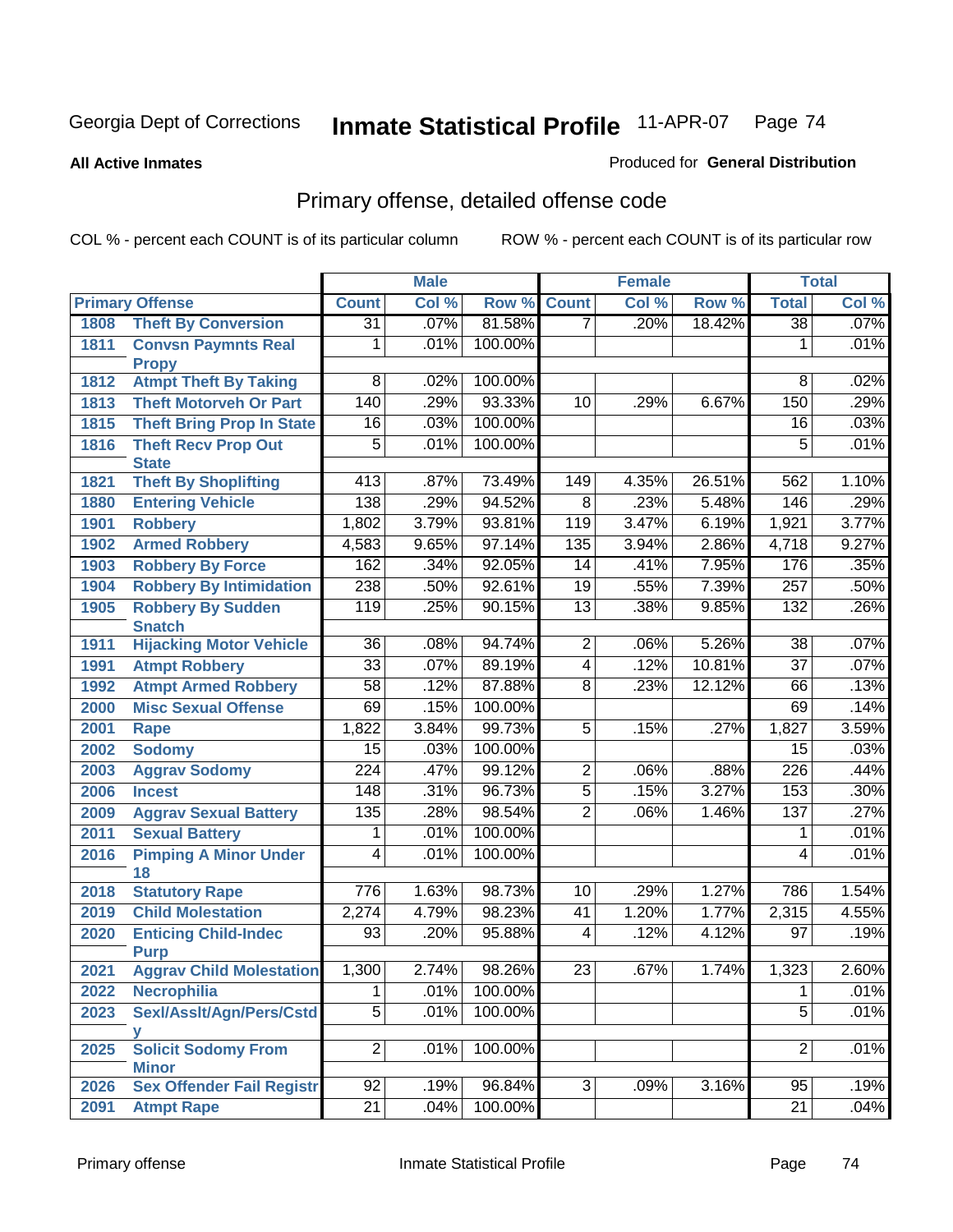**All Active Inmates**

### Produced for **General Distribution**

# Primary offense, detailed offense code

|      |                                             | <b>Male</b>                      |       | <b>Female</b> |                 |       | <b>Total</b> |                                  |       |
|------|---------------------------------------------|----------------------------------|-------|---------------|-----------------|-------|--------------|----------------------------------|-------|
|      | <b>Primary Offense</b>                      | <b>Count</b>                     | Col % | Row %         | <b>Count</b>    | Col % | Row %        | <b>Total</b>                     | Col % |
| 2093 | <b>Atmpt Aggrav Sodomy</b>                  | $\overline{3}$                   | .01%  | 100.00%       |                 |       |              | $\overline{3}$                   | .01%  |
| 2094 | <b>Atmpt Child Molestation</b>              | $\overline{9}$                   | .02%  | 100.00%       |                 |       |              | 9                                | .02%  |
| 2095 | <b>Agg Aslt W Intnt To Rape</b>             | 62                               | .13%  | 100.00%       |                 |       |              | 62                               | .12%  |
| 2097 | <b>Statutory Rape, Atmpt</b>                | 1                                | .01%  | 100.00%       |                 |       |              | 1                                | .01%  |
| 2099 | <b>Agg Sex Battery Atmpt</b>                | $\overline{2}$                   | .01%  | 100.00%       |                 |       |              | $\overline{2}$                   | .01%  |
| 2100 | <b>Misc Obscenity</b>                       | $\overline{3}$                   | .01%  | 100.00%       |                 |       |              | $\overline{3}$                   | .01%  |
| 2101 | <b>Distributing Obscene Mat</b>             | $\mathbf{1}$                     | .01%  | 100.00%       |                 |       |              | 1                                | .01%  |
| 2205 | <b>False Swearng Writtn</b><br><b>Stmt</b>  | $\overline{6}$                   | .01%  | 66.67%        | $\overline{3}$  | .09%  | 33.33%       | 9                                | .02%  |
| 2300 | <b>Abuse Of Govt Office</b>                 | $\overline{2}$                   | .01%  | 100.00%       |                 |       |              | 2                                | .01%  |
| 2301 | <b>Bribery Govt Officer</b>                 | $\overline{5}$                   | .01%  | 83.33%        | 1               | .03%  | 16.67%       | $\overline{6}$                   | .01%  |
| 2313 | <b>Influencing Witness</b>                  | $\overline{2}$                   | .01%  | 100.00%       |                 |       |              | $\overline{2}$                   | .01%  |
| 2314 | <b>Obstr Of Law Enf Officer</b>             | 644                              | 1.36% | 93.47%        | 45              | 1.31% | 6.53%        | 689                              | 1.35% |
| 2315 | <b>Tampering With</b>                       | $\overline{5}$                   | .01%  | 71.43%        | $\overline{2}$  | .06%  | 28.57%       | $\overline{7}$                   | .01%  |
|      | <b>Evidence</b>                             |                                  |       |               |                 |       |              |                                  |       |
| 2316 | <b>Fleeing/Eluding Police</b>               | 104                              | .22%  | 97.20%        | $\overline{3}$  | .09%  | 2.80%        | 107                              | .21%  |
| 2401 | <b>Perjury</b>                              | $\overline{4}$                   | .01%  | 100.00%       |                 |       |              | $\overline{4}$                   | .01%  |
| 2402 | <b>False Swearing</b>                       | 1                                | .01%  | 100.00%       |                 |       |              | 1                                | .01%  |
| 2405 | <b>Impersonating Officer</b>                | $\overline{6}$                   | .01%  | 100.00%       |                 |       |              | $\overline{6}$                   | .01%  |
| 2407 | <b>Embracery</b>                            | $\overline{2}$                   | .01%  | 100.00%       |                 |       |              | $\overline{2}$                   | .01%  |
| 2408 | <b>False Statements Govt</b>                | $\overline{25}$                  | .05%  | 92.59%        | $\overline{2}$  | .06%  | 7.41%        | $\overline{27}$                  | .05%  |
| 2411 | <b>Impersntng In Legal</b><br><b>Procd</b>  | 1                                | .01%  | 100.00%       |                 |       |              | 1                                | .01%  |
| 2501 | <b>Escape</b>                               | 99                               | .21%  | 94.29%        | 6               | .17%  | 5.71%        | 105                              | .21%  |
| 2502 | <b>Aiding Escape</b>                        |                                  |       |               | $\overline{1}$  | .03%  | 100.00%      | 1                                | .01%  |
| 2503 | <b>Hindering Appreh Or Pun</b>              | $\overline{2}$                   | .01%  | 40.00%        | $\overline{3}$  | .09%  | 60.00%       | $\overline{5}$                   | .01%  |
| 2507 | <b>Mutiny In Penal Inst</b>                 | $\overline{3}$                   | .01%  | 100.00%       |                 |       |              | $\overline{3}$                   | .01%  |
| 2511 | <b>Bail Jumping</b>                         | $\overline{9}$                   | .02%  | 100.00%       |                 |       |              | 9                                | .02%  |
| 2590 | <b>Atmpt Escape</b>                         | $\overline{1}$                   | .01%  | 100.00%       |                 |       |              | 1                                | .01%  |
| 2609 | <b>False Public Alarm</b>                   | $\overline{3}$                   | .01%  | 100.00%       |                 |       |              | $\overline{3}$                   | .01%  |
| 2613 | <b>Crmnl Interfere Govt</b>                 | 43                               | .09%  | 100.00%       |                 |       |              | 43                               | .08%  |
|      | <b>Prop</b>                                 |                                  |       |               |                 |       |              |                                  |       |
| 2730 | <b>Lottery Violation</b>                    | $\overline{2}$<br>$\overline{3}$ | .01%  | 100.00%       |                 |       |              | $\overline{c}$<br>$\overline{3}$ | .01%  |
| 2761 | <b>Removal Baggage, Cargo</b><br><b>Etc</b> |                                  | .01%  | 100.00%       |                 |       |              |                                  | .01%  |
| 2801 | <b>Cruelty To Children</b>                  | 237                              | .50%  | 75.24%        | $\overline{78}$ | 2.27% | 24.76%       | 315                              | .62%  |
| 2802 | <b>Atmpt Cruelty To</b><br><b>Children</b>  | 1                                | .01%  | 50.00%        | $\mathbf{1}$    | .03%  | 50.00%       | $\overline{2}$                   | .01%  |
| 2803 | <b>Manufact Meth Near</b><br><b>Child</b>   | $\overline{7}$                   | .01%  | 58.33%        | $\overline{5}$  | .15%  | 41.67%       | $\overline{12}$                  | .02%  |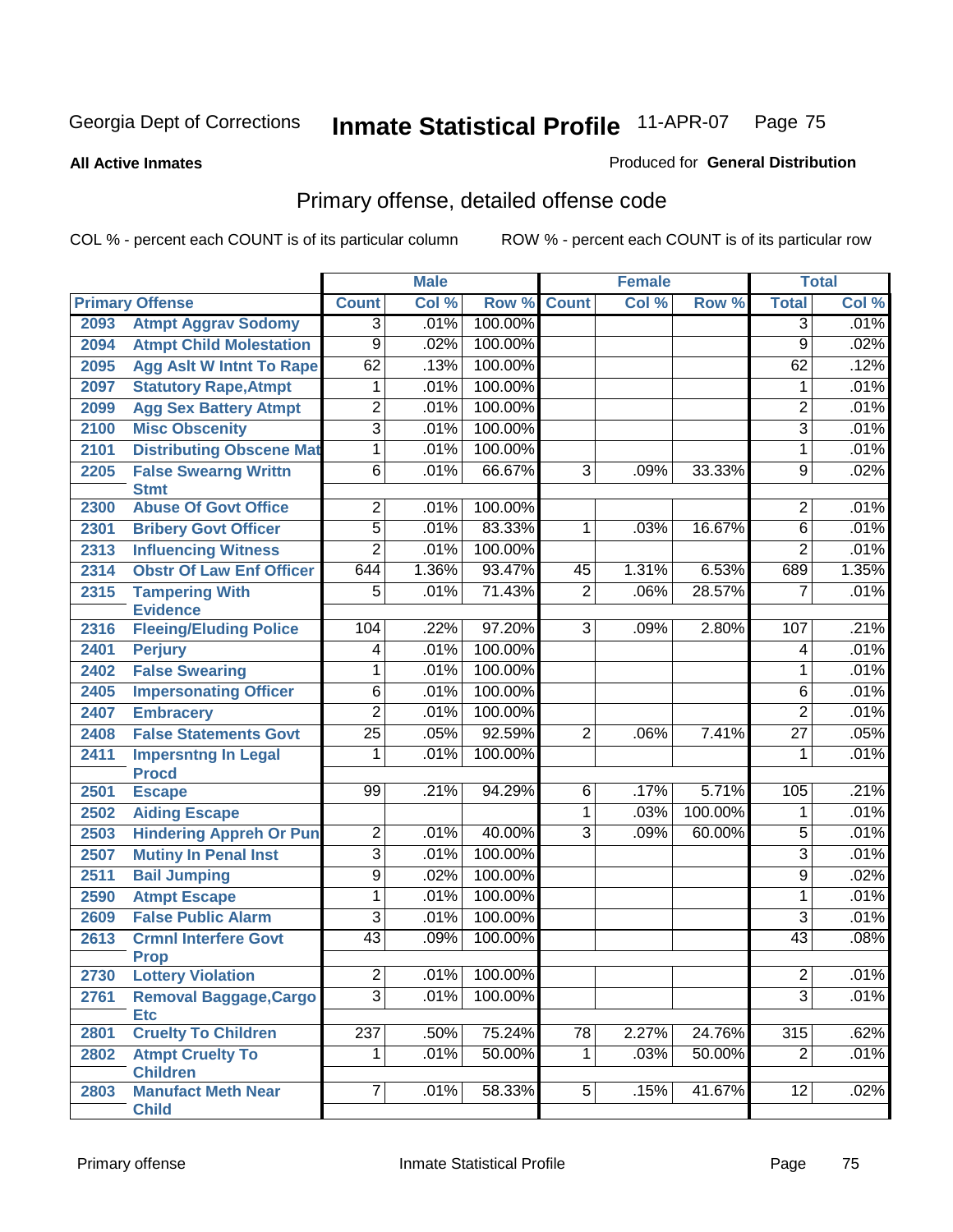**All Active Inmates**

### Produced for **General Distribution**

# Primary offense, detailed offense code

|      |                                            | <b>Male</b>     |       |         |                 | <b>Female</b> | <b>Total</b> |                  |       |
|------|--------------------------------------------|-----------------|-------|---------|-----------------|---------------|--------------|------------------|-------|
|      | <b>Primary Offense</b>                     | <b>Count</b>    | Col % | Row %   | <b>Count</b>    | Col %         | Row %        | <b>Total</b>     | Col % |
| 2811 | <b>Cruelty To Elder Person</b>             | $\overline{6}$  | .01%  | 75.00%  | $\overline{2}$  | .06%          | 25.00%       | $\overline{8}$   | .02%  |
| 2843 | <b>Sex Exploitation Child</b>              | $\overline{33}$ | .07%  | 97.06%  | 1               | .03%          | 2.94%        | $\overline{34}$  | .07%  |
| 2852 | <b>Abandonment Of Child</b>                | 1               | .01%  | 50.00%  | 1               | .03%          | 50.00%       | $\overline{2}$   | .01%  |
| 2854 | <b>Cntrbtng Delingency</b><br><b>Minor</b> |                 |       |         | $\overline{2}$  | .06%          | 100.00%      | $\overline{2}$   | .01%  |
| 2900 | <b>Misc Weapon/Explosive</b><br>Off        | 4               | .01%  | 100.00% |                 |               |              | 4                | .01%  |
| 2901 | <b>Carry Concealed Weapon</b>              | $\overline{2}$  | .01%  | 100.00% |                 |               |              | $\overline{2}$   | .01%  |
| 2910 | <b>Poss Of Firearm Dur</b><br><b>Crime</b> | 269             | .57%  | 97.46%  | 7               | .20%          | 2.54%        | $\overline{276}$ | .54%  |
| 2911 | <b>Poss Knife During Crime</b>             | $\overline{2}$  | .01%  | 100.00% |                 |               |              | $\overline{2}$   | .01%  |
| 2912 | <b>Poss Of Certain</b><br><b>Weapons</b>   | $\overline{40}$ | .08%  | 97.56%  | 1               | .03%          | 2.44%        | $\overline{41}$  | .08%  |
| 2913 | <b>Poss Firearm 1st</b><br><b>Offender</b> | 48              | .10%  | 90.57%  | $\overline{5}$  | .15%          | 9.43%        | 53               | .10%  |
| 2914 | <b>Poss Firearm Convct</b><br><b>Felon</b> | 799             | 1.68% | 97.44%  | $\overline{21}$ | .61%          | 2.56%        | 820              | 1.61% |
| 2915 | <b>Carry Weapon At School</b>              | $\overline{6}$  | .01%  | 85.71%  | $\overline{1}$  | .03%          | 14.29%       | $\overline{7}$   | .01%  |
| 2963 | <b>Guard Line With Weapon</b>              | 1               | .01%  | 50.00%  | 1               | .03%          | 50.00%       | $\overline{2}$   | .01%  |
| 2965 | <b>Poss Weapon By</b><br><b>Prisoner</b>   | 7               | .01%  | 100.00% |                 |               |              | $\overline{7}$   | .01%  |
| 2967 | <b>Destroy/Injur Police Dog</b>            | 1               | .01%  | 100.00% |                 |               |              | 1                | .01%  |
| 2971 | <b>Cruelty To Animals</b>                  | $\overline{5}$  | .01%  | 100.00% |                 |               |              | $\overline{5}$   | .01%  |
| 2972 | <b>Aggrav Cruelty To</b><br><b>Animals</b> | $\overline{2}$  | .01%  | 100.00% |                 |               |              | $\overline{2}$   | .01%  |
| 3000 | <b>Misc Invasion Of Privacy</b>            | 1               | .01%  | 100.00% |                 |               |              | 1                | .01%  |
| 3002 | <b>Peeping Tom</b>                         | $\overline{25}$ | .05%  | 100.00% |                 |               |              | $\overline{25}$  | .05%  |
| 3404 | <b>Racketeering</b>                        | 64              | .13%  | 74.42%  | $\overline{22}$ | .64%          | 25.58%       | 86               | .17%  |
| 4001 | <b>S/D Narcotics Opiates</b>               | 44              | .09%  | 95.65%  | $\overline{2}$  | .06%          | 4.35%        | 46               | .09%  |
| 4002 | <b>S/D Dep Stim Cntrf Drugs</b>            | $\overline{35}$ | .07%  | 79.55%  | $\overline{9}$  | .26%          | 20.45%       | $\overline{44}$  | .09%  |
| 4004 | <b>S/D Of Marijuana</b>                    | 286             | .60%  | 96.95%  | $\overline{9}$  | .26%          | 3.05%        | 295              | .58%  |
| 4006 | <b>Poss Narcotics Opiates</b>              | 63              | .13%  | 82.89%  | $\overline{13}$ | .38%          | 17.11%       | 76               | .15%  |
| 4007 | <b>Poss Dep Stim Cntrf</b><br><b>Drugs</b> | 63              | .13%  | 79.75%  | $\overline{16}$ | .47%          | 20.25%       | $\overline{79}$  | .16%  |
| 4008 | <b>Poss Of Lsd</b>                         | $\overline{5}$  | .01%  | 100.00% |                 |               |              | $\overline{5}$   | .01%  |
| 4009 | <b>Poss Of Marijuana</b>                   | 300             | .63%  | 94.34%  | $\overline{18}$ | .52%          | 5.66%        | 318              | .62%  |
| 4011 | <b>Illegal Attm To Obt Drugs</b>           | $\overline{11}$ | .02%  | 55.00%  | $\overline{9}$  | .26%          | 45.00%       | 20               | .04%  |
| 4012 | <b>Viol Ga Cntrl Sbst Act</b>              | $\overline{22}$ | .05%  | 88.00%  | $\overline{3}$  | .09%          | 12.00%       | 25               | .05%  |
| 4013 | <b>Viol Dngrous Drgs Act</b>               | 1               | .01%  | 100.00% |                 |               |              | 1                | .01%  |
| 4014 | <b>Uniwfl Mfg/Del/Dist N-C S</b>           | $\overline{24}$ | .05%  | 96.00%  | $\mathbf{1}$    | .03%          | 4.00%        | $\overline{25}$  | .05%  |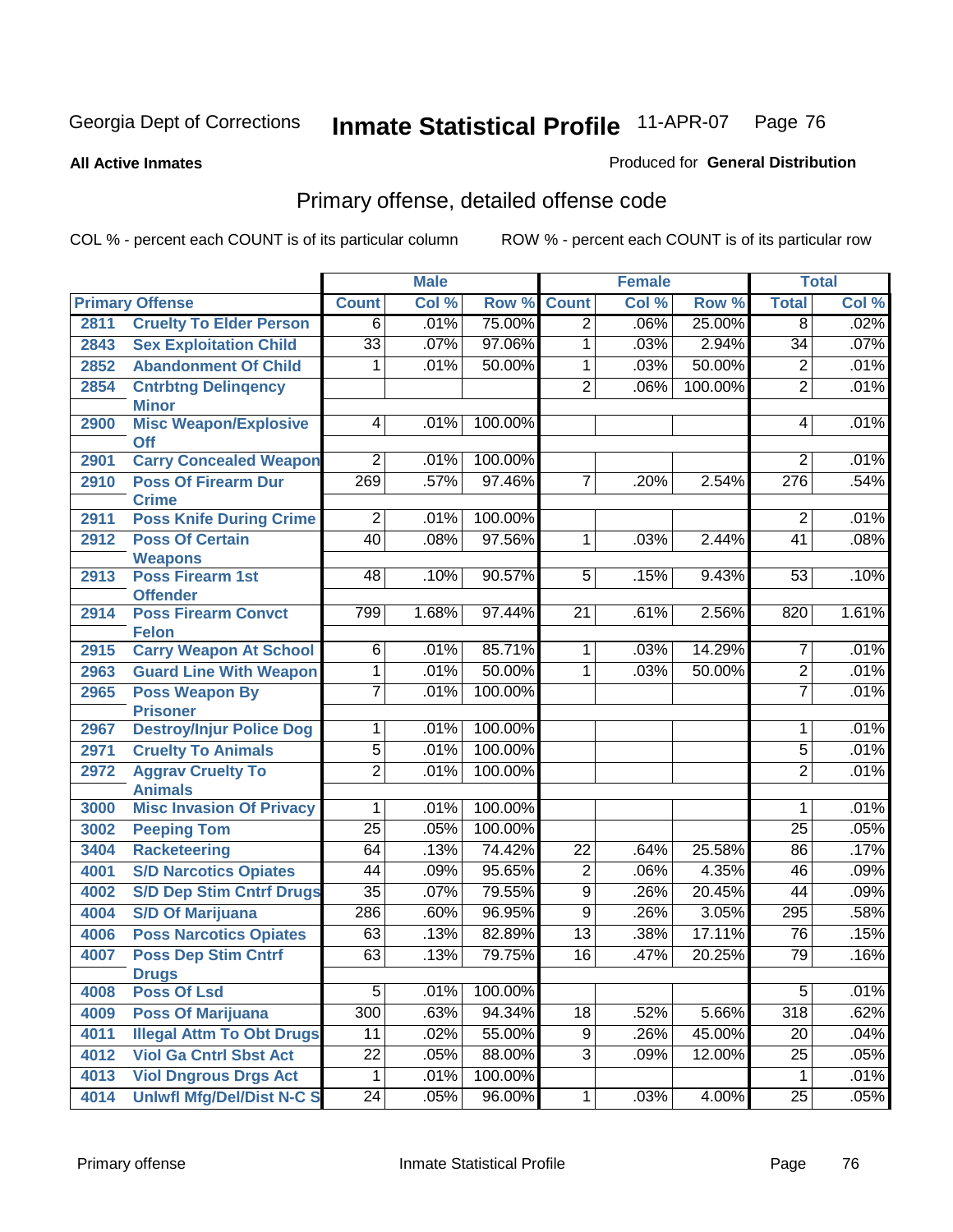**All Active Inmates**

### Produced for **General Distribution**

# Primary offense, detailed offense code

|      |                                    | <b>Male</b>      |       |         | <b>Female</b>   |       | <b>Total</b> |                 |       |
|------|------------------------------------|------------------|-------|---------|-----------------|-------|--------------|-----------------|-------|
|      | <b>Primary Offense</b>             | <b>Count</b>     | Col % | Row %   | <b>Count</b>    | Col % | Row %        | <b>Total</b>    | Col % |
| 4016 | <b>Poss Drug Related Matri</b>     | 15               | .03%  | 100.00% |                 |       |              | 15              | .03%  |
| 4017 | <b>S/D Cont Sub Public</b>         | 94               | .20%  | 93.07%  | $\overline{7}$  | .20%  | 6.93%        | 101             | .20%  |
| 4018 | <b>S/D Cont Sub School</b>         | 51               | .11%  | 94.44%  | $\overline{3}$  | .09%  | 5.56%        | $\overline{54}$ | .11%  |
| 4021 | <b>S/D Cocaine</b>                 | 1,576            | 3.32% | 93.87%  | 103             | 3.00% | 6.13%        | 1,679           | 3.30% |
| 4022 | <b>Poss Of Cocaine</b>             | 2,343            | 4.93% | 90.18%  | 255             | 7.44% | 9.82%        | 2,598           | 5.10% |
| 4030 | <b>Poss Ephedrine</b>              | 16               | .03%  | 84.21%  | $\overline{3}$  | .09%  | 15.79%       | 19              | .04%  |
| 4031 | <b>Poss Methamphetamine</b>        | 842              | 1.77% | 81.59%  | 190             | 5.54% | 18.41%       | 1,032           | 2.03% |
| 4032 | <b>Sale Methamphetamine</b>        | 150              | .32%  | 85.23%  | $\overline{26}$ | .76%  | 14.77%       | 176             | .35%  |
| 4033 | <b>Poss Mda/Extsy</b>              | 1                | .01%  | 100.00% |                 |       |              | 1               | .01%  |
| 4034 | <b>Sale Mda/Extsy</b>              |                  |       |         | $\mathbf{1}$    | .03%  | 100.00%      | 1               | .01%  |
| 4090 | <b>Atmpt Viol Substance Act</b>    | $\overline{22}$  | .05%  | 81.48%  | $\overline{5}$  | .15%  | 18.52%       | $\overline{27}$ | .05%  |
| 4100 | <b>Misc Drugs Trafficking</b>      | 126              | .27%  | 95.45%  | $\overline{6}$  | .17%  | 4.55%        | 132             | .26%  |
| 4101 | <b>Traf Cocaine Less 200</b>       | $\overline{504}$ | 1.06% | 95.09%  | $\overline{26}$ | .76%  | 4.91%        | 530             | 1.04% |
|      | Gm                                 |                  |       |         |                 |       |              |                 |       |
| 4102 | <b>Traf Cocaine 201-400 Gm</b>     | 89               | .19%  | 92.71%  | $\overline{7}$  | .20%  | 7.29%        | 96              | .19%  |
| 4103 | <b>Traf Cocaine 401+ Gm</b>        | 141              | .30%  | 95.27%  | $\overline{7}$  | .20%  | 4.73%        | 148             | .29%  |
| 4111 | <b>Traf Narcotic Less 14 Gm</b>    | 8                | .02%  | 100.00% |                 |       |              | 8               | .02%  |
| 4112 | <b>Traf Narcotic 15-28 Gm</b>      | 4                | .01%  | 100.00% |                 |       |              | 4               | .01%  |
| 4113 | <b>Traf Narcotic 29+ Gm</b>        | $\overline{4}$   | .01%  | 100.00% |                 |       |              | 4               | .01%  |
| 4121 | Traf Marijna 10-2000 Lb            | $\overline{44}$  | .09%  | 89.80%  | $\overline{5}$  | .15%  | 10.20%       | 49              | .10%  |
| 4122 | Traf Marijna 2001-10k Lb           | 3                | .01%  | 100.00% |                 |       |              | $\overline{3}$  | .01%  |
| 4126 | <b>Traf Amphtmine 28-199</b>       | $\overline{7}$   | .01%  | 100.00% |                 |       |              | $\overline{7}$  | .01%  |
|      | Gm                                 |                  |       |         |                 |       |              |                 |       |
| 4127 | <b>Traf Amphtmine 200-399</b>      |                  |       |         | $\mathbf 1$     | .03%  | 100.00%      | 1               | .01%  |
| 4128 | Gm<br>Traf Amphtmine 400+ Gm       | $\overline{3}$   | .01%  | 100.00% |                 |       |              | $\overline{3}$  | .01%  |
| 4130 | <b>Cnspire Traffic Cntrl Sub</b>   | $\overline{6}$   | .01%  | 100.00% |                 |       |              | $\overline{6}$  | .01%  |
| 4131 | <b>Transactions Drug</b>           | 1                | .01%  | 100.00% |                 |       |              | 1               | .01%  |
|      | <b>Objects</b>                     |                  |       |         |                 |       |              |                 |       |
| 4133 | <b>Use Comm Facity Vio C</b>       | 4                | .01%  | 100.00% |                 |       |              | 4               | .01%  |
|      | <b>Sub</b>                         |                  |       |         |                 |       |              |                 |       |
| 4134 | <b>Att/Consprcy Commt</b>          | $\overline{26}$  | .05%  | 78.79%  | $\overline{7}$  | .20%  | 21.21%       | 33              | .06%  |
|      | C/S/Of                             |                  |       |         |                 |       |              |                 |       |
| 4140 | <b>Traf Methamph 28-199</b>        | 290              | .61%  | 91.19%  | $\overline{28}$ | .82%  | 8.81%        | 318             | .62%  |
|      | Gm                                 |                  |       |         |                 |       |              |                 |       |
| 4141 | <b>Traf Methamph 200-399</b><br>Gm | $\overline{51}$  | .11%  | 91.07%  | $\overline{5}$  | .15%  | 8.93%        | 56              | .11%  |
| 4142 | Traf Methamph 400+ Gm              | 75               | .16%  | 97.40%  | 2               | .06%  | 2.60%        | 77              | .15%  |
| 4143 | <b>Manf Methamph 28-199</b>        | $32\overline{)}$ | .07%  | 82.05%  | $\overline{7}$  | .20%  | 17.95%       | 39              | .08%  |
|      | Gm                                 |                  |       |         |                 |       |              |                 |       |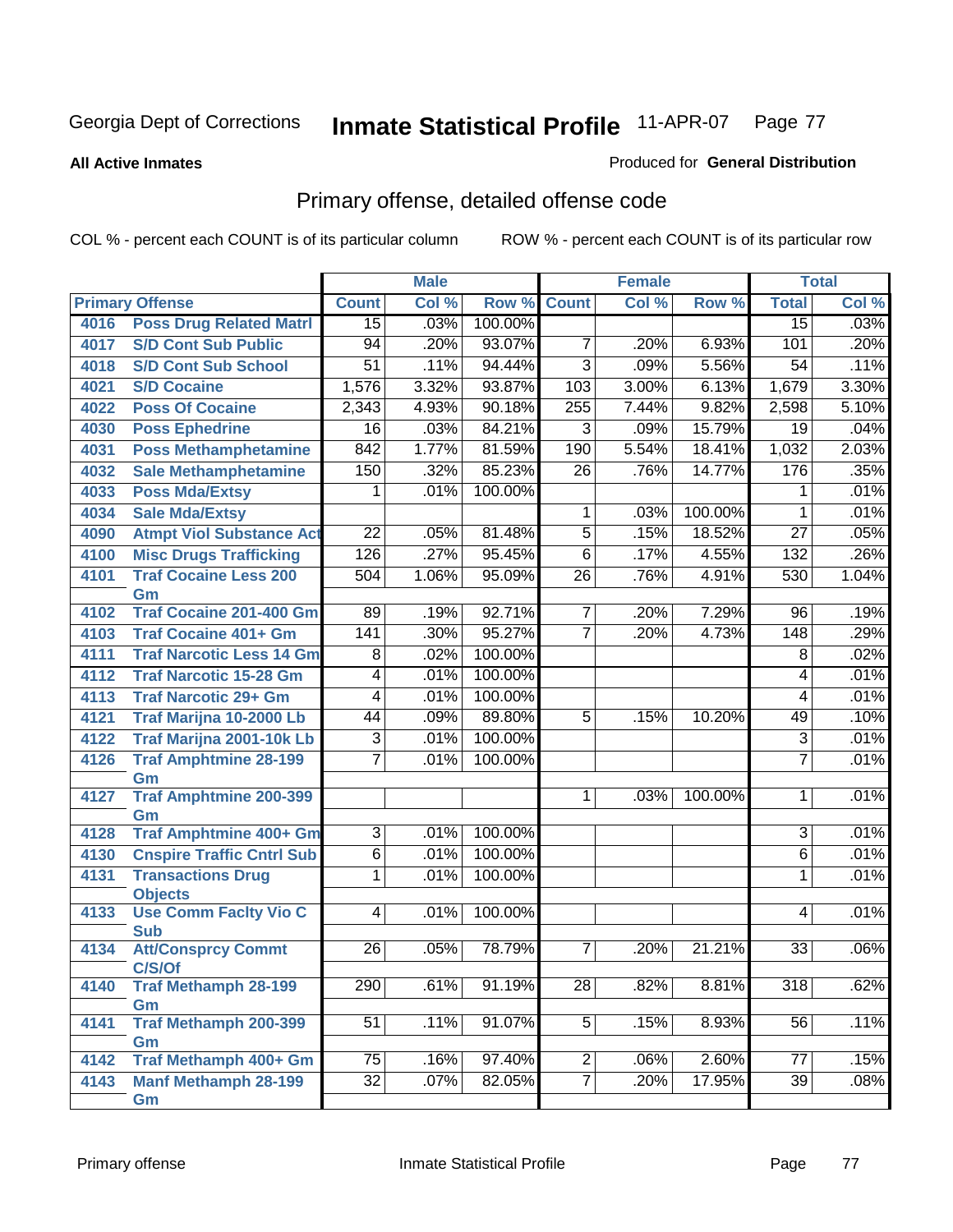**All Active Inmates**

### Produced for **General Distribution**

# Primary offense, detailed offense code

|                      |                                  | <b>Male</b>  |       |         |                | <b>Female</b> |         | <b>Total</b> |       |
|----------------------|----------------------------------|--------------|-------|---------|----------------|---------------|---------|--------------|-------|
|                      | <b>Primary Offense</b>           | <b>Count</b> | Col % | Row %   | <b>Count</b>   | Col %         | Row %   | <b>Total</b> | Col % |
| 4144                 | <b>Manf Methamph 200-399</b>     |              | .01%  | 100.00% |                |               |         |              | .01%  |
|                      | Gm                               |              |       |         |                |               |         |              |       |
| 4146                 | <b>Traf Methamph Unspec</b>      | 222          | .47%  | 89.52%  | 26             | .76%          | 10.48%  | 248          | .49%  |
|                      | Amt                              |              |       |         |                |               |         |              |       |
| 4147                 | <b>Manf Methamph Unspec</b>      | 211          | .44%  | 92.14%  | 18             | .52%          | 7.86%   | 229          | .45%  |
|                      | Amt                              |              |       |         |                |               |         |              |       |
| 4150                 | <b>Traf Mda/Extsy 28-199gm</b>   |              | .01%  | 100.00% |                |               |         |              | .01%  |
| 5001                 | <b>Viol Motor Vehicle Laws</b>   | 38           | .08%  | 92.68%  | 3              | .09%          | 7.32%   | 41           | .08%  |
| 5003                 | <b>Chop Shop Violation</b>       | 4            | .01%  | 100.00% |                |               |         | 4            | .01%  |
| 5004                 | <b>Drvng Habtl Violator</b>      | 125          | .26%  | 96.90%  | 4              | .12%          | 3.10%   | 129          | .25%  |
| 5005                 | <b>Habit Traf Viol/Impaired</b>  |              | .01%  | 100.00% |                |               |         | 7            | .01%  |
| 5006                 | <b>Habit Traf Viol/Other</b>     |              | .01%  | 100.00% |                |               |         |              | .01%  |
| 6000                 | <b>Misc Mrals/Pblic H/Safty</b>  | 16           | .03%  | 100.00% |                |               |         | 16           | .03%  |
| 6200                 | <b>Misc CorrectionI Inst Off</b> | 17           | .04%  | 89.47%  | $\overline{2}$ | .06%          | 10.53%  | 19           | .04%  |
| 8001                 | <b>Violatn Othr States Law</b>   |              |       |         |                | .03%          | 100.00% |              | .01%  |
| 9901                 | <b>Conspiracy</b>                | 42           | .09%  | 87.50%  | 6              | .17%          | 12.50%  | 48           | .09%  |
| 9905                 | <b>Crmnl Atmpt</b>               | 23           | .05%  | 92.00%  | $\overline{2}$ | .06%          | 8.00%   | 25           | .05%  |
| 9910                 | <b>Crmnl Solicitation</b>        | 3            | .01%  | 100.00% |                |               |         | 3            | .01%  |
| 9911                 | <b>Party To A Crime</b>          | 6            | .01%  | 100.00% |                |               |         | 6            | .01%  |
| <b>Total Rported</b> |                                  | 47,488       | 100%  | 93.27%  | 3,429          | 100%          | 6.73%   | 50,917       | 100%  |

| <b>NOT</b><br>oortea | 434          | ۰4۰<br>ن ۲۰ | 1,577  |
|----------------------|--------------|-------------|--------|
| <b>ota</b>           | 48,922<br>__ | 3,572       | 52.494 |

| Mode (most frequent) | 1601 Burglary | 1701 Forgery 1st Degree | 1601 Burglary |
|----------------------|---------------|-------------------------|---------------|
|----------------------|---------------|-------------------------|---------------|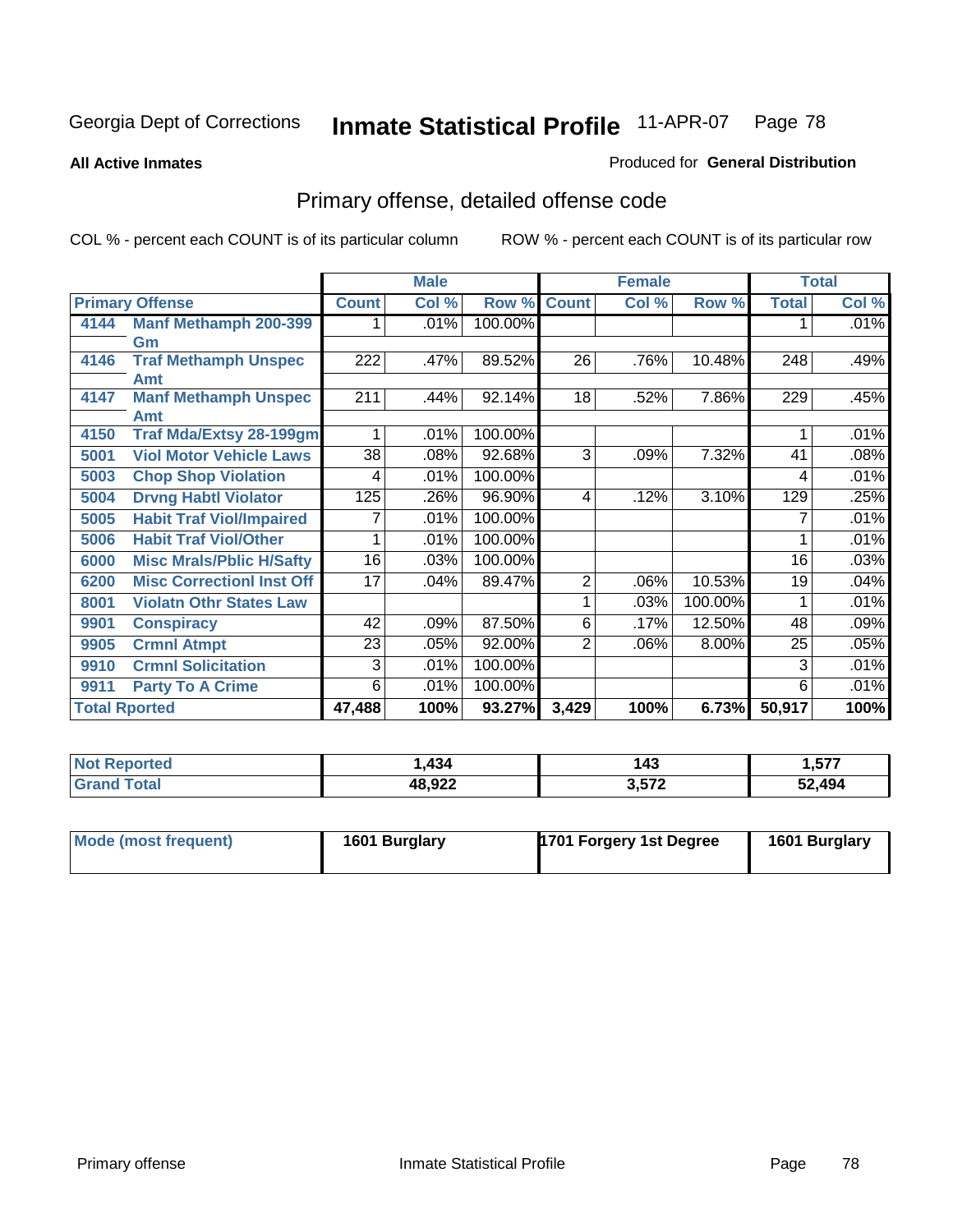**All Active Inmates**

### Produced for **General Distribution**

# County of conviction of primary offense

|                 |                             | <b>Male</b>      |       |         | <b>Female</b>    |       |        | <b>Total</b>     |       |  |
|-----------------|-----------------------------|------------------|-------|---------|------------------|-------|--------|------------------|-------|--|
|                 | <b>County of Conviction</b> | <b>Count</b>     | Col % | Row %   | <b>Count</b>     | Col % | Row %  | <b>Total</b>     | Col % |  |
| 1               | <b>Appling</b>              | 86               | .18%  | 94.51%  | $\overline{5}$   | .15%  | 5.49%  | 91               | .18%  |  |
| $\overline{2}$  | <b>Atkinson</b>             | 41               | .09%  | 97.62%  | 1                | .03%  | 2.38%  | 42               | .08%  |  |
| 3               | <b>Bacon</b>                | $\overline{58}$  | .12%  | 98.31%  | 1                | .03%  | 1.69%  | $\overline{59}$  | .12%  |  |
| 4               | <b>Baker</b>                | $\overline{12}$  | .03%  | 92.31%  | 1                | .03%  | 7.69%  | $\overline{13}$  | .03%  |  |
| 5               | <b>Baldwin</b>              | 344              | .72%  | 95.29%  | $\overline{17}$  | .50%  | 4.71%  | 361              | .71%  |  |
| 6               | <b>Banks</b>                | $\overline{77}$  | .16%  | 91.67%  | $\overline{7}$   | .20%  | 8.33%  | 84               | .16%  |  |
| $\overline{7}$  | <b>Barrow</b>               | $\overline{243}$ | .51%  | 95.29%  | $\overline{12}$  | .35%  | 4.71%  | 255              | .50%  |  |
| 8               | <b>Bartow</b>               | 556              | 1.17% | 90.11%  | 61               | 1.78% | 9.89%  | 617              | 1.21% |  |
| 9               | <b>Ben Hill</b>             | 237              | .50%  | 94.05%  | $\overline{15}$  | .44%  | 5.95%  | 252              | .49%  |  |
| 10              | <b>Berrien</b>              | $\overline{80}$  | .17%  | 87.91%  | $\overline{11}$  | .32%  | 12.09% | $\overline{91}$  | .18%  |  |
| 11              | <b>Bibb</b>                 | 1,024            | 2.16% | 94.81%  | $\overline{56}$  | 1.63% | 5.19%  | 1,080            | 2.12% |  |
| 12              | <b>Bleckley</b>             | 99               | .21%  | 86.84%  | $\overline{15}$  | .44%  | 13.16% | 114              | .22%  |  |
| $\overline{13}$ | <b>Brantley</b>             | $\overline{57}$  | .12%  | 93.44%  | 4                | .12%  | 6.56%  | 61               | .12%  |  |
| 14              | <b>Brooks</b>               | $\overline{70}$  | .15%  | 100.00% |                  |       |        | 70               | .14%  |  |
| 15              | <b>Bryan</b>                | $\overline{94}$  | .20%  | 92.16%  | $\overline{8}$   | .23%  | 7.84%  | 102              | .20%  |  |
| 16              | <b>Bulloch</b>              | 454              | .96%  | 94.78%  | $\overline{25}$  | .73%  | 5.22%  | 479              | .94%  |  |
| $\overline{17}$ | <b>Burke</b>                | $\overline{209}$ | .44%  | 94.14%  | $\overline{13}$  | .38%  | 5.86%  | $\overline{222}$ | .44%  |  |
| 18              | <b>Butts</b>                | 149              | .31%  | 96.13%  | 6                | .17%  | 3.87%  | 155              | .30%  |  |
| 19              | <b>Calhoun</b>              | $\overline{40}$  | .08%  | 90.91%  | 4                | .12%  | 9.09%  | 44               | .09%  |  |
| 20              | <b>Camden</b>               | 137              | .29%  | 95.14%  | 7                | .20%  | 4.86%  | 144              | .28%  |  |
| 21              | <b>Candler</b>              | $\overline{83}$  | .17%  | 94.32%  | $\overline{5}$   | .15%  | 5.68%  | $\overline{88}$  | .17%  |  |
| 22              | <b>Carroll</b>              | $\overline{545}$ | 1.15% | 90.98%  | $\overline{54}$  | 1.57% | 9.02%  | 599              | 1.18% |  |
| 23              | <b>Catoosa</b>              | 253              | .53%  | 92.34%  | $\overline{21}$  | .61%  | 7.66%  | 274              | .54%  |  |
| 24              | <b>Charlton</b>             | $\overline{54}$  | .11%  | 93.10%  | 4                | .12%  | 6.90%  | 58               | .11%  |  |
| 25              | <b>Chatham</b>              | 2,345            | 4.94% | 94.75%  | 130              | 3.79% | 5.25%  | 2,475            | 4.86% |  |
| 26              | <b>Chattahoochee</b>        | 24               | .05%  | 96.00%  | 1                | .03%  | 4.00%  | $\overline{25}$  | .05%  |  |
| 27              | Chattooga                   | 231              | .49%  | 87.83%  | $\overline{32}$  | .93%  | 12.17% | 263              | .52%  |  |
| 28              | <b>Cherokee</b>             | $\overline{551}$ | 1.16% | 91.07%  | $\overline{54}$  | 1.57% | 8.93%  | 605              | 1.19% |  |
| 29              | <b>Clarke</b>               | 476              | 1.00% | 94.26%  | $\overline{29}$  | .85%  | 5.74%  | 505              | .99%  |  |
| 30              | <b>Clay</b>                 | $\overline{24}$  | .05%  | 92.31%  | $\overline{2}$   | .06%  | 7.69%  | 26               | .05%  |  |
| $\overline{31}$ | <b>Clayton</b>              | 1,564            | 3.29% | 92.65%  | 124              | 3.62% | 7.35%  | 1,688            | 3.32% |  |
| 32              | <b>Clinch</b>               | 44               | .09%  | 91.67%  | 4                | .12%  | 8.33%  | 48               | .09%  |  |
| 33              | <b>Cobb</b>                 | 2,520            | 5.31% | 91.30%  | $\overline{240}$ | 7.00% | 8.70%  | 2,760            | 5.42% |  |
| 34              | <b>Coffee</b>               | 219              | .46%  | 90.50%  | 23               | .67%  | 9.50%  | 242              | .48%  |  |
| 35              | <b>Colquitt</b>             | 302              | .64%  | 95.27%  | 15               | .44%  | 4.73%  | $\overline{317}$ | .62%  |  |
| 36              | <b>Columbia</b>             | 291              | .61%  | 93.27%  | 21               | .61%  | 6.73%  | 312              | .61%  |  |
| 37              | <b>Cook</b>                 | 136              | .29%  | 93.15%  | 10               | .29%  | 6.85%  | 146              | .29%  |  |
| 38              | <b>Coweta</b>               | 499              | 1.05% | 93.10%  | 37               | 1.08% | 6.90%  | 536              | 1.05% |  |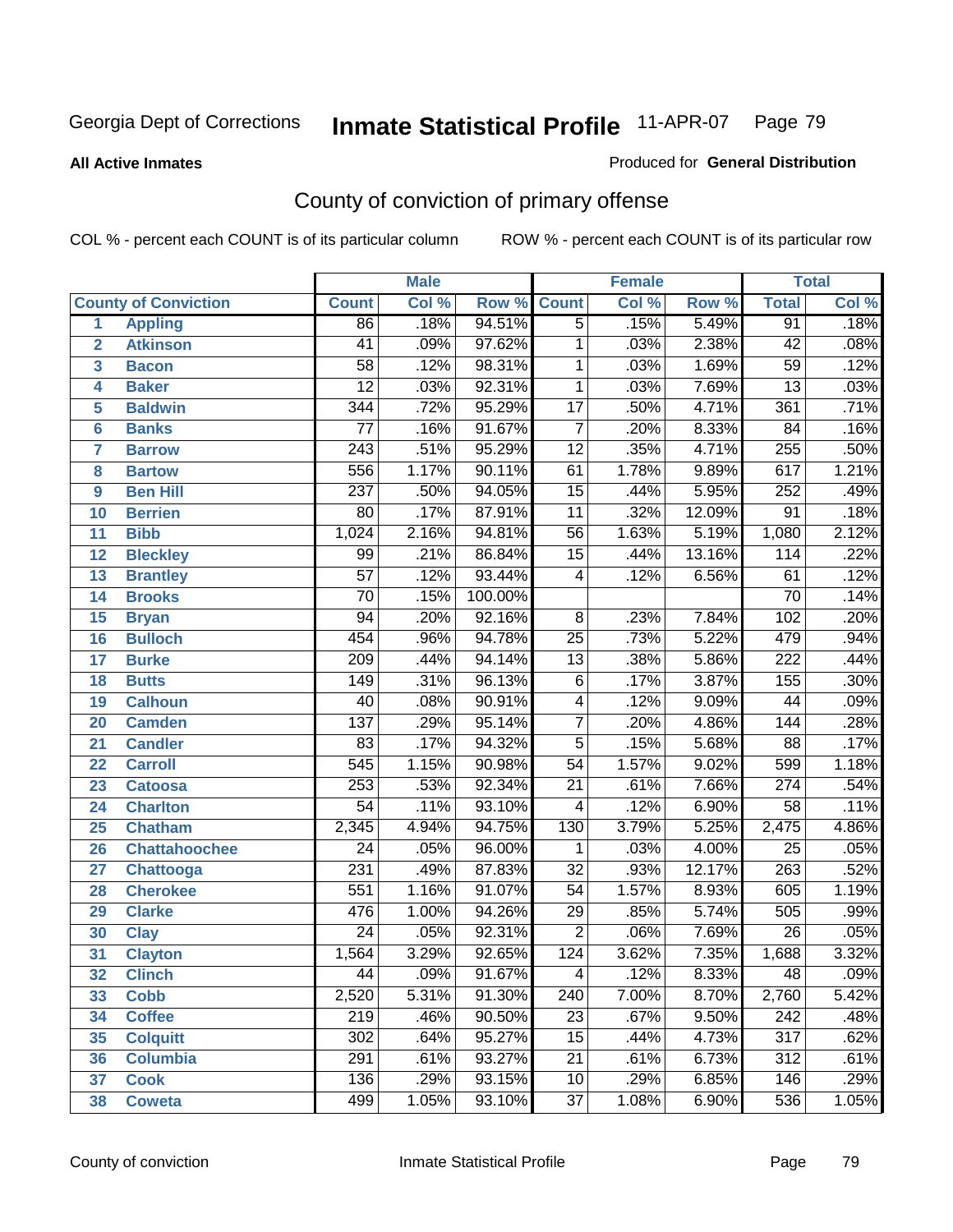#### **All Active Inmates**

#### Produced for **General Distribution**

# County of conviction of primary offense

|                 |                             |                  | <b>Male</b> |         | <b>Female</b>    |       |        |                  | <b>Total</b> |
|-----------------|-----------------------------|------------------|-------------|---------|------------------|-------|--------|------------------|--------------|
|                 | <b>County of Conviction</b> | <b>Count</b>     | Col %       | Row %   | <b>Count</b>     | Col % | Row %  | <b>Total</b>     | Col %        |
| 39              | <b>Crawford</b>             | $\overline{18}$  | .04%        | 81.82%  | $\overline{4}$   | .12%  | 18.18% | $\overline{22}$  | .04%         |
| 40              | <b>Crisp</b>                | $\overline{277}$ | .58%        | 93.58%  | $\overline{19}$  | .55%  | 6.42%  | 296              | .58%         |
| 41              | <b>Dade</b>                 | 137              | .29%        | 91.95%  | $\overline{12}$  | .35%  | 8.05%  | 149              | .29%         |
| 42              | <b>Dawson</b>               | 89               | .19%        | 90.82%  | $\overline{9}$   | .26%  | 9.18%  | $\overline{98}$  | .19%         |
| 43              | <b>Decatur</b>              | 287              | .60%        | 93.79%  | $\overline{19}$  | .55%  | 6.21%  | $\overline{306}$ | .60%         |
| 44              | <b>Dekalb</b>               | 2,983            | 6.28%       | 94.70%  | 167              | 4.87% | 5.30%  | 3,150            | 6.19%        |
| 45              | <b>Dodge</b>                | 161              | .34%        | 94.15%  | 10               | .29%  | 5.85%  | 171              | .34%         |
| 46              | <b>Dooly</b>                | 106              | .22%        | 96.36%  | 4                | .12%  | 3.64%  | 110              | .22%         |
| 47              | <b>Dougherty</b>            | $\overline{974}$ | 2.05%       | 93.65%  | 66               | 1.92% | 6.35%  | 1,040            | 2.04%        |
| 48              | <b>Douglas</b>              | 1,075            | 2.26%       | 90.56%  | $\overline{112}$ | 3.27% | 9.44%  | 1,187            | 2.33%        |
| 49              | <b>Early</b>                | $\overline{78}$  | .16%        | 97.50%  | $\overline{2}$   | .06%  | 2.50%  | 80               | .16%         |
| 50              | <b>Echols</b>               | $\overline{10}$  | .02%        | 100.00% |                  |       |        | $\overline{10}$  | .02%         |
| $\overline{51}$ | <b>Effingham</b>            | $\overline{172}$ | .36%        | 90.05%  | 19               | .55%  | 9.95%  | 191              | .38%         |
| 52              | <b>Elbert</b>               | 160              | .34%        | 93.57%  | $\overline{11}$  | .32%  | 6.43%  | 171              | .34%         |
| 53              | <b>Emanuel</b>              | 154              | .32%        | 96.25%  | $\overline{6}$   | .17%  | 3.75%  | 160              | .31%         |
| $\overline{54}$ | <b>Evans</b>                | $\overline{81}$  | .17%        | 94.19%  | $\overline{5}$   | .15%  | 5.81%  | 86               | .17%         |
| 55              | <b>Fannin</b>               | 115              | .24%        | 93.50%  | $\overline{8}$   | .23%  | 6.50%  | $\overline{123}$ | .24%         |
| 56              | <b>Fayette</b>              | $\overline{261}$ | .55%        | 89.69%  | $\overline{30}$  | .87%  | 10.31% | $\overline{291}$ | .57%         |
| 57              | <b>Floyd</b>                | 787              | 1.66%       | 89.94%  | $\overline{88}$  | 2.57% | 10.06% | 875              | 1.72%        |
| 58              | <b>Forsyth</b>              | $\overline{261}$ | .55%        | 88.78%  | $\overline{33}$  | .96%  | 11.22% | 294              | .58%         |
| 59              | <b>Franklin</b>             | 129              | .27%        | 90.85%  | $\overline{13}$  | .38%  | 9.15%  | $\overline{142}$ | .28%         |
| 60              | <b>Fulton</b>               | 4,165            | 8.77%       | 96.19%  | 165              | 4.81% | 3.81%  | 4,330            | 8.50%        |
| 61              | Gilmer                      | 124              | .26%        | 88.57%  | 16               | .47%  | 11.43% | $\overline{140}$ | .27%         |
| 62              | <b>Glascock</b>             | $\overline{5}$   | .01%        | 83.33%  | $\mathbf{1}$     | .03%  | 16.67% | 6                | .01%         |
| 63              | <b>Glynn</b>                | 446              | .94%        | 95.91%  | $\overline{19}$  | .55%  | 4.09%  | 465              | .91%         |
| 64              | <b>Gordon</b>               | 292              | .61%        | 88.48%  | $\overline{38}$  | 1.11% | 11.52% | 330              | .65%         |
| 65              | <b>Grady</b>                | $\overline{221}$ | .47%        | 92.86%  | $\overline{17}$  | .50%  | 7.14%  | 238              | .47%         |
| 66              | <b>Greene</b>               | $\overline{96}$  | .20%        | 93.20%  | $\overline{7}$   | .20%  | 6.80%  | 103              | .20%         |
| 67              | <b>Gwinnett</b>             | 1,543            | 3.25%       | 91.85%  | $\overline{137}$ | 4.00% | 8.15%  | 1,680            | 3.30%        |
| 68              | <b>Habersham</b>            | 116              | .24%        | 91.34%  | $\overline{11}$  | .32%  | 8.66%  | $\overline{127}$ | .25%         |
| 69              | <b>Hall</b>                 | 736              | 1.55%       | 92.35%  | 61               | 1.78% | 7.65%  | 797              | 1.57%        |
| 70              | <b>Hancock</b>              | 38               | .08%        | 95.00%  | 2                | .06%  | 5.00%  | 40               | .08%         |
| 71              | <b>Haralson</b>             | 83               | .17%        | 94.32%  | $\overline{5}$   | .15%  | 5.68%  | $\overline{88}$  | .17%         |
| 72              | <b>Harris</b>               | 101              | .21%        | 96.19%  | $\overline{4}$   | .12%  | 3.81%  | 105              | .21%         |
| 73              | <b>Hart</b>                 | 106              | .22%        | 97.25%  | $\overline{3}$   | .09%  | 2.75%  | 109              | .21%         |
| 74              | <b>Heard</b>                | $\overline{56}$  | .12%        | 88.89%  | $\overline{7}$   | .20%  | 11.11% | 63               | .12%         |
| 75              | <b>Henry</b>                | $\overline{517}$ | 1.09%       | 90.70%  | 53               | 1.55% | 9.30%  | $\overline{570}$ | 1.12%        |
| 76              | <b>Houston</b>              | 589              | 1.24%       | 92.32%  | 49               | 1.43% | 7.68%  | 638              | 1.25%        |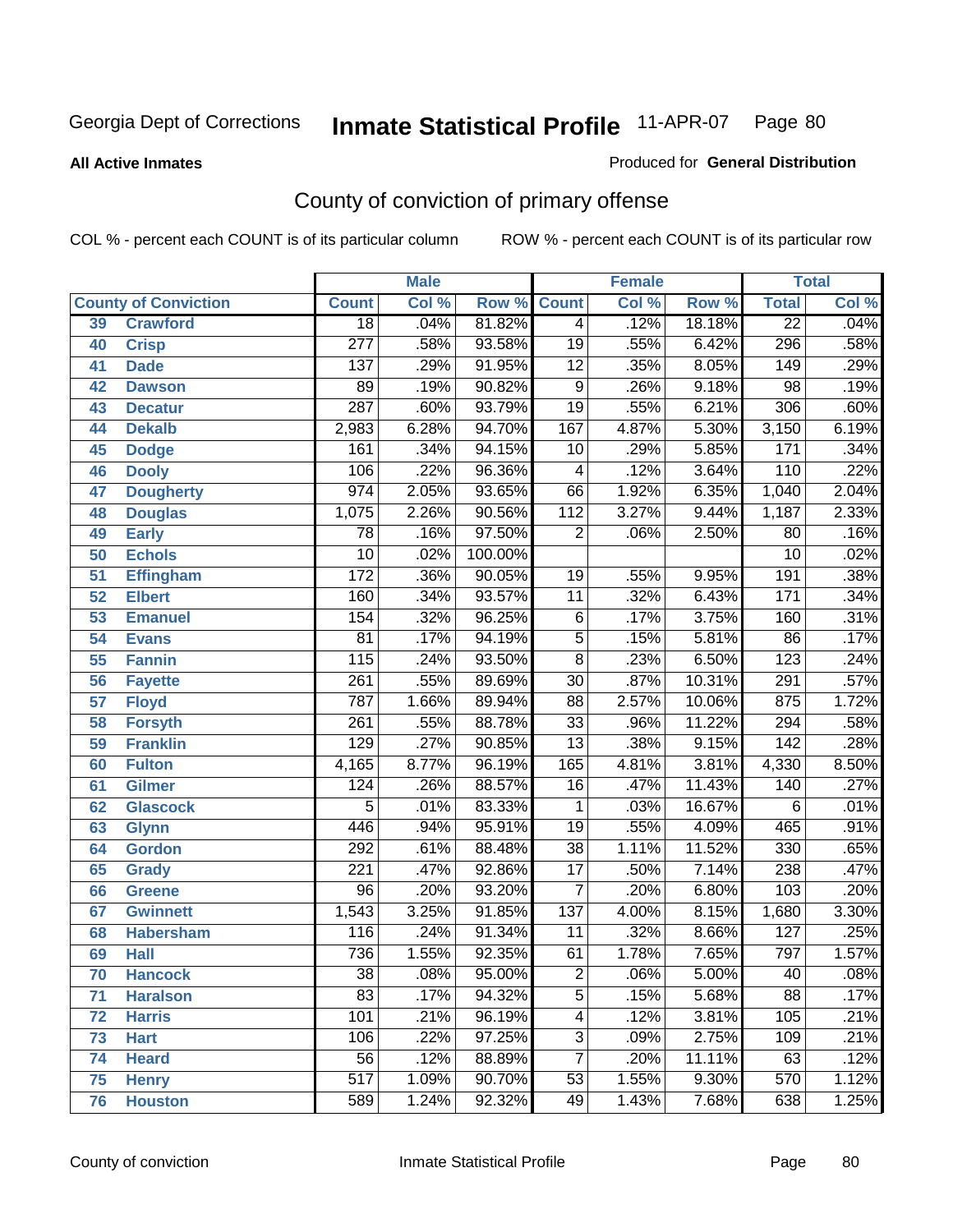**All Active Inmates**

#### Produced for **General Distribution**

# County of conviction of primary offense

|     |                             |                  | <b>Male</b> |         | <b>Female</b>            |       |        | <b>Total</b>     |       |
|-----|-----------------------------|------------------|-------------|---------|--------------------------|-------|--------|------------------|-------|
|     | <b>County of Conviction</b> | <b>Count</b>     | Col %       | Row %   | <b>Count</b>             | Col % | Row %  | <b>Total</b>     | Col % |
| 77  | <b>Irwin</b>                | 66               | .14%        | 97.06%  | $\overline{2}$           | .06%  | 2.94%  | 68               | .13%  |
| 78  | <b>Jackson</b>              | 194              | .41%        | 91.94%  | $\overline{17}$          | .50%  | 8.06%  | $\overline{211}$ | .41%  |
| 79  | <b>Jasper</b>               | 66               | .14%        | 95.65%  | $\overline{3}$           | .09%  | 4.35%  | 69               | .14%  |
| 80  | <b>Jeff Davis</b>           | $\overline{80}$  | .17%        | 95.24%  | $\overline{\mathcal{A}}$ | .12%  | 4.76%  | $\overline{84}$  | .16%  |
| 81  | <b>Jefferson</b>            | $\overline{96}$  | .20%        | 96.97%  | $\overline{3}$           | .09%  | 3.03%  | 99               | .19%  |
| 82  | <b>Jenkins</b>              | $\overline{71}$  | .15%        | 93.42%  | $\overline{5}$           | .15%  | 6.58%  | $\overline{76}$  | .15%  |
| 83  | <b>Johnson</b>              | 62               | .13%        | 98.41%  | $\mathbf{1}$             | .03%  | 1.59%  | 63               | .12%  |
| 84  | <b>Jones</b>                | $\overline{147}$ | .31%        | 91.30%  | 14                       | .41%  | 8.70%  | 161              | .32%  |
| 85  | <b>Lamar</b>                | 86               | .18%        | 92.47%  | $\overline{7}$           | .20%  | 7.53%  | $\overline{93}$  | .18%  |
| 86  | <b>Lanier</b>               | 40               | .08%        | 90.91%  | $\overline{\mathcal{A}}$ | .12%  | 9.09%  | 44               | .09%  |
| 87  | <b>Laurens</b>              | $\overline{272}$ | .57%        | 91.28%  | $\overline{26}$          | .76%  | 8.72%  | 298              | .59%  |
| 88  | Lee                         | 71               | .15%        | 95.95%  | $\overline{3}$           | .09%  | 4.05%  | 74               | .15%  |
| 89  | <b>Liberty</b>              | 262              | .55%        | 94.93%  | $\overline{14}$          | .41%  | 5.07%  | $\overline{276}$ | .54%  |
| 90  | <b>Lincoln</b>              | 43               | .09%        | 100.00% |                          |       |        | 43               | .08%  |
| 91  | Long                        | $\overline{95}$  | .20%        | 95.96%  | $\overline{\mathcal{A}}$ | .12%  | 4.04%  | 99               | .19%  |
| 92  | <b>Lowndes</b>              | 590              | 1.24%       | 95.62%  | $\overline{27}$          | .79%  | 4.38%  | 617              | 1.21% |
| 93  | <b>Lumpkin</b>              | $\overline{92}$  | .19%        | 93.88%  | $\overline{6}$           | .17%  | 6.12%  | $\overline{98}$  | .19%  |
| 94  | <b>Macon</b>                | 69               | .15%        | 94.52%  | $\overline{\mathcal{A}}$ | .12%  | 5.48%  | $\overline{73}$  | .14%  |
| 95  | <b>Madison</b>              | $\overline{145}$ | .31%        | 93.55%  | 10                       | .29%  | 6.45%  | 155              | .30%  |
| 96  | <b>Marion</b>               | $\overline{51}$  | .11%        | 94.44%  | $\overline{3}$           | .09%  | 5.56%  | $\overline{54}$  | .11%  |
| 97  | <b>Mcduffie</b>             | 188              | .40%        | 94.47%  | $\overline{11}$          | .32%  | 5.53%  | 199              | .39%  |
| 98  | <b>Mcintosh</b>             | $\overline{67}$  | .14%        | 97.10%  | $\overline{2}$           | .06%  | 2.90%  | 69               | .14%  |
| 99  | <b>Meriwether</b>           | 193              | .41%        | 94.61%  | $\overline{11}$          | .32%  | 5.39%  | $\overline{204}$ | .40%  |
| 100 | <b>Miller</b>               | $\overline{33}$  | .07%        | 97.06%  | $\mathbf{1}$             | .03%  | 2.94%  | $\overline{34}$  | .07%  |
| 101 | <b>Mitchell</b>             | 179              | .38%        | 90.86%  | $\overline{18}$          | .52%  | 9.14%  | 197              | .39%  |
| 102 | <b>Monroe</b>               | $\overline{178}$ | .37%        | 89.00%  | $\overline{22}$          | .64%  | 11.00% | $\overline{200}$ | .39%  |
| 103 | <b>Montgomery</b>           | 43               | .09%        | 91.49%  | $\overline{\mathbf{4}}$  | .12%  | 8.51%  | $\overline{47}$  | .09%  |
| 104 | <b>Morgan</b>               | 89               | .19%        | 90.82%  | $\overline{9}$           | .26%  | 9.18%  | $\overline{98}$  | .19%  |
| 105 | <b>Murray</b>               | $\overline{242}$ | .51%        | 93.44%  | $\overline{17}$          | .50%  | 6.56%  | 259              | .51%  |
| 106 | <b>Muscogee</b>             | 1,741            | 3.67%       | 93.50%  | $\overline{121}$         | 3.53% | 6.50%  | 1,862            | 3.66% |
| 107 | <b>Newton</b>               | 495              | 1.04%       | 92.52%  | 40                       | 1.17% | 7.48%  | 535              | 1.05% |
| 108 | <b>Oconee</b>               | 55               | .12%        | 93.22%  | 4                        | .12%  | 6.78%  | 59               | .12%  |
| 109 | <b>Oglethorpe</b>           | $\overline{58}$  | .12%        | 95.08%  | $\overline{3}$           | .09%  | 4.92%  | 61               | .12%  |
| 110 | <b>Paulding</b>             | $\overline{203}$ | .43%        | 93.12%  | $\overline{15}$          | .44%  | 6.88%  | $\overline{218}$ | .43%  |
| 111 | <b>Peach</b>                | 101              | .21%        | 99.02%  | 1                        | .03%  | .98%   | 102              | .20%  |
| 112 | <b>Pickens</b>              | 84               | .18%        | 95.45%  | 4                        | .12%  | 4.55%  | 88               | .17%  |
| 113 | <b>Pierce</b>               | $\overline{47}$  | .10%        | 97.92%  | 1                        | .03%  | 2.08%  | 48               | .09%  |
| 114 | <b>Pike</b>                 | 41               | .09%        | 93.18%  | $\overline{3}$           | .09%  | 6.82%  | 44               | .09%  |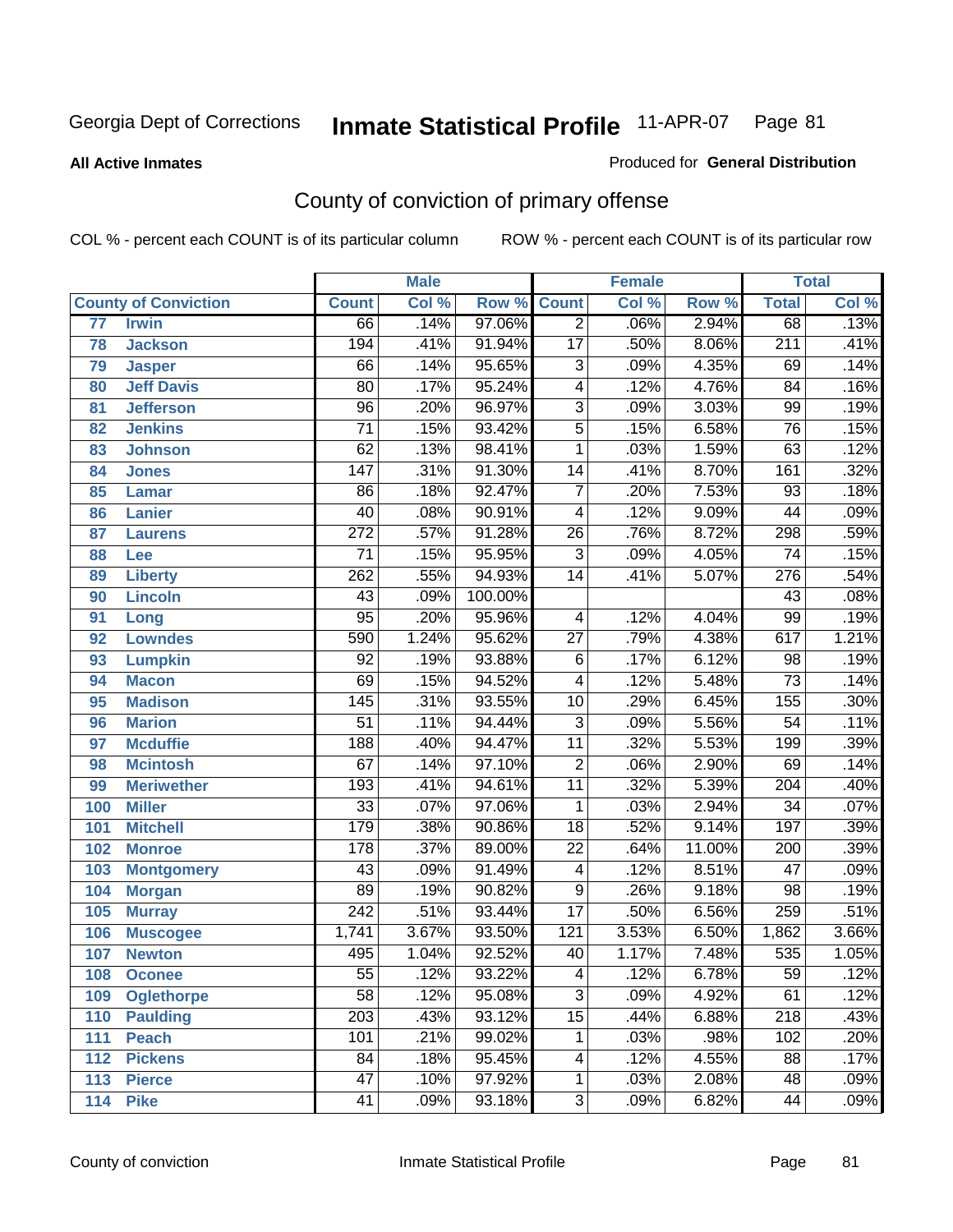**All Active Inmates**

### Produced for **General Distribution**

# County of conviction of primary offense

|                             |                  | <b>Male</b> |                    | <b>Female</b>   |       |        | <b>Total</b>     |         |  |
|-----------------------------|------------------|-------------|--------------------|-----------------|-------|--------|------------------|---------|--|
| <b>County of Conviction</b> | <b>Count</b>     | Col %       | <b>Row % Count</b> |                 | Col % | Row %  | <b>Total</b>     | Col %   |  |
| 115<br><b>Polk</b>          | 139              | .29%        | 95.21%             | $\overline{7}$  | .20%  | 4.79%  | 146              | .29%    |  |
| 116<br><b>Pulaski</b>       | 78               | .16%        | 87.64%             | $\overline{11}$ | .32%  | 12.36% | 89               | .17%    |  |
| 117<br><b>Putnam</b>        | 116              | .24%        | 95.87%             | $\overline{5}$  | .15%  | 4.13%  | 121              | .24%    |  |
| 118<br>Quitman              | $\overline{15}$  | .03%        | 93.75%             | $\mathbf{1}$    | .03%  | 6.25%  | 16               | .03%    |  |
| 119<br><b>Rabun</b>         | $\overline{72}$  | .15%        | 91.14%             | $\overline{7}$  | .20%  | 8.86%  | 79               | .16%    |  |
| 120<br><b>Randolph</b>      | $\overline{53}$  | .11%        | 100.00%            |                 |       |        | $\overline{53}$  | .10%    |  |
| <b>Richmond</b><br>121      | 1,825            | 3.84%       | 94.41%             | 108             | 3.15% | 5.59%  | 1,933            | 3.80%   |  |
| 122<br><b>Rockdale</b>      | 415              | .87%        | 92.22%             | 35              | 1.02% | 7.78%  | 450              | .88%    |  |
| 123<br><b>Schley</b>        | $\overline{21}$  | .04%        | 100.00%            |                 |       |        | $\overline{21}$  | .04%    |  |
| 124<br><b>Screven</b>       | 137              | .29%        | 94.48%             | 8               | .23%  | 5.52%  | $\overline{145}$ | .28%    |  |
| 125<br><b>Seminole</b>      | 64               | .13%        | 90.14%             | $\overline{7}$  | .20%  | 9.86%  | $\overline{71}$  | .14%    |  |
| 126<br><b>Spalding</b>      | 579              | 1.22%       | 91.76%             | $\overline{52}$ | 1.52% | 8.24%  | 631              | 1.24%   |  |
| 127<br><b>Stephens</b>      | 170              | .36%        | 89.95%             | 19              | .55%  | 10.05% | 189              | .37%    |  |
| 128<br><b>Stewart</b>       | $\overline{32}$  | .07%        | 91.43%             | $\overline{3}$  | .09%  | 8.57%  | $\overline{35}$  | .07%    |  |
| 129<br><b>Sumter</b>        | 235              | .49%        | 94.00%             | $\overline{15}$ | .44%  | 6.00%  | 250              | .49%    |  |
| <b>Talbot</b><br>130        | 40               | .08%        | 90.91%             | 4               | .12%  | 9.09%  | 44               | .09%    |  |
| 131<br><b>Taliaferro</b>    | $\overline{16}$  | .03%        | 88.89%             | $\overline{2}$  | .06%  | 11.11% | $\overline{18}$  | .04%    |  |
| <b>Tattnall</b><br>132      | $\overline{167}$ | .35%        | 95.43%             | $\overline{8}$  | .23%  | 4.57%  | 175              | .34%    |  |
| 133<br><b>Taylor</b>        | 76               | .16%        | 95.00%             | $\overline{4}$  | .12%  | 5.00%  | 80               | .16%    |  |
| <b>Telfair</b><br>134       | $\overline{149}$ | .31%        | 91.41%             | 14              | .41%  | 8.59%  | 163              | .32%    |  |
| 135<br><b>Terrell</b>       | $\overline{73}$  | .15%        | 97.33%             | $\overline{2}$  | .06%  | 2.67%  | $\overline{75}$  | .15%    |  |
| 136<br><b>Thomas</b>        | 311              | .65%        | 94.53%             | $\overline{18}$ | .52%  | 5.47%  | 329              | .65%    |  |
| 137<br><b>Tift</b>          | $\overline{317}$ | .67%        | 95.20%             | 16              | .47%  | 4.80%  | 333              | .65%    |  |
| <b>Toombs</b><br>138        | 245              | .52%        | 93.51%             | 17              | .50%  | 6.49%  | 262              | .51%    |  |
| 139<br><b>Towns</b>         | $\overline{28}$  | .06%        | 82.35%             | $\overline{6}$  | .17%  | 17.65% | $\overline{34}$  | .07%    |  |
| <b>Treutlen</b><br>140      | 66               | .14%        | 95.65%             | $\overline{3}$  | .09%  | 4.35%  | 69               | .14%    |  |
| 141<br><b>Troup</b>         | 680              | 1.43%       | 91.77%             | 61              | 1.78% | 8.23%  | $\overline{741}$ | 1.46%   |  |
| 142<br><b>Turner</b>        | $\overline{75}$  | .16%        | 94.94%             | 4               | .12%  | 5.06%  | 79               | .16%    |  |
| 143<br><b>Twiggs</b>        | $\overline{44}$  | .09%        | 93.62%             | $\overline{3}$  | .09%  | 6.38%  | $\overline{47}$  | .09%    |  |
| 144<br><b>Union</b>         | 44               | .09%        | 97.78%             | $\overline{1}$  | .03%  | 2.22%  | 45               | .09%    |  |
| 145<br><b>Upson</b>         | 250              | .53%        | 91.91%             | $\overline{22}$ | .64%  | 8.09%  | $\overline{272}$ | .53%    |  |
| 146<br><b>Walker</b>        | 389              | .82%        | 89.22%             | 47              | 1.37% | 10.78% | 436              | $.86\%$ |  |
| 147<br><b>Walton</b>        | 305              | .64%        | 94.14%             | $\overline{19}$ | .55%  | 5.86%  | 324              | .64%    |  |
| 148<br><b>Ware</b>          | 332              | .70%        | 92.22%             | $\overline{28}$ | .82%  | 7.78%  | 360              | .71%    |  |
| <b>Warren</b><br>149        | 46               | .10%        | 92.00%             | 4               | .12%  | 8.00%  | 50               | .10%    |  |
| <b>Washington</b><br>150    | 105              | .22%        | 93.75%             | 7               | .20%  | 6.25%  | 112              | .22%    |  |
| 151<br><b>Wayne</b>         | 153              | .32%        | 92.17%             | 13              | .38%  | 7.83%  | 166              | .33%    |  |
| <b>Webster</b><br>152       | $\overline{13}$  | .03%        | 92.86%             | $\mathbf{1}$    | .03%  | 7.14%  | 14               | .03%    |  |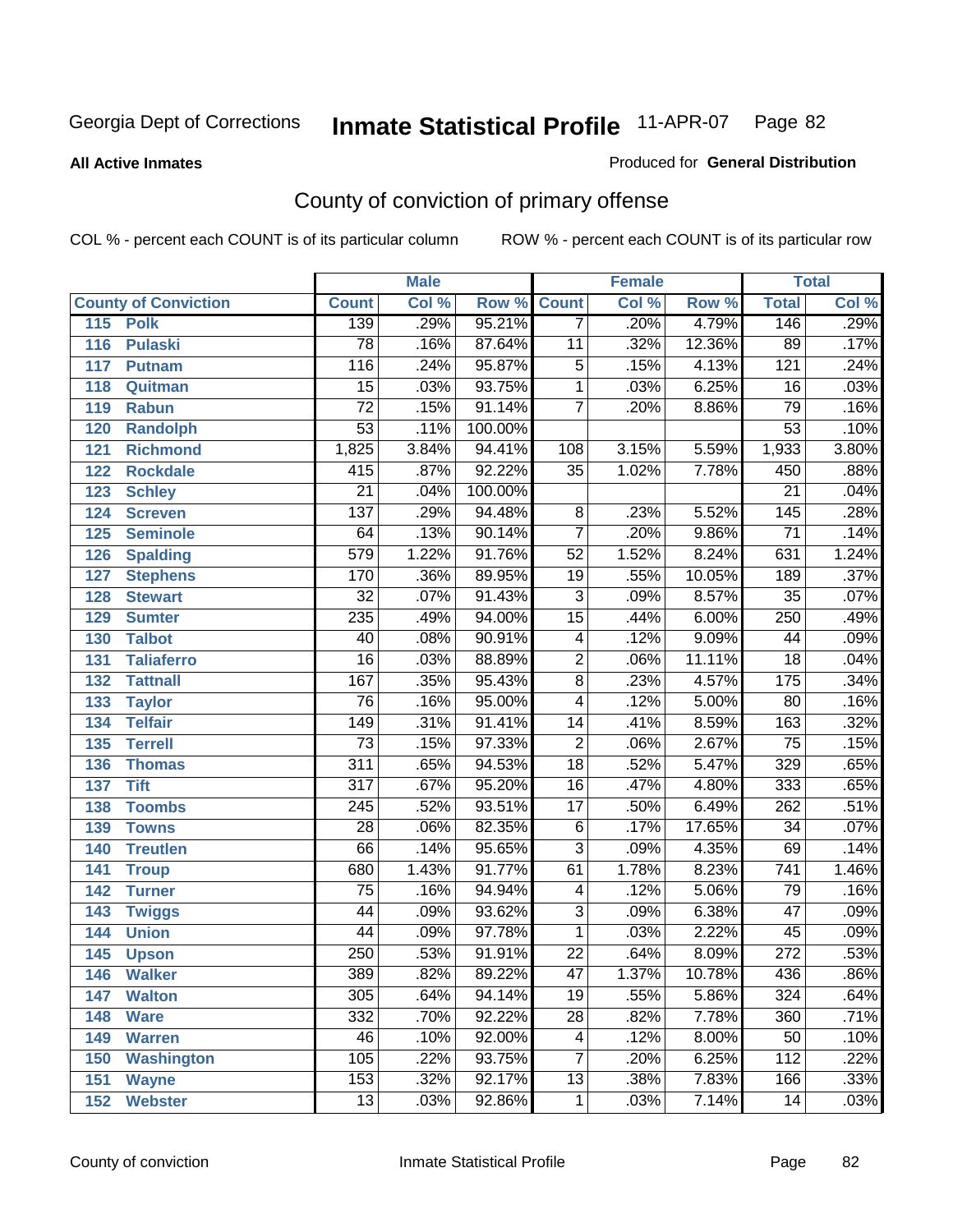**All Active Inmates**

### Produced for **General Distribution**

# County of conviction of primary offense

|                             |              | <b>Male</b> |             |                | <b>Female</b> |          |              | <b>Total</b> |
|-----------------------------|--------------|-------------|-------------|----------------|---------------|----------|--------------|--------------|
| <b>County of Conviction</b> | <b>Count</b> | Col %       | Row % Count |                | Col %         | Row %    | <b>Total</b> | Col %        |
| <b>Wheeler</b><br>153       | 31           | $.07\%$     | 96.88%      |                | .03%          | $3.13\%$ | 32           | $.06\%$      |
| <b>White</b><br>154         | 77           | .16%        | $90.59\%$   | 8              | .23%          | 9.41%    | 85           | .17%         |
| <b>Whitfield</b><br>155     | 739          | 1.56%       | 91.35%      | 70             | 2.04%         | 8.65%    | 809          | 1.59%        |
| 156<br><b>Wilcox</b>        | 66           | .14%        | 95.65%      | 3              | $.09\%$       | 4.35%    | 69           | .14%         |
| <b>Wilkes</b><br>157        | 78           | .16%        | 92.86%      | 6              | .17%          | 7.14%    | 84           | .16%         |
| <b>Wilkinson</b><br>158     | 65           | .14%        | $97.01\%$   | $\overline{2}$ | $.06\%$       | 2.99%    | 67           | $.13\%$      |
| <b>Worth</b><br>159         | 145          | $.31\%$     | 96.03%      | 6              | .17%          | 3.97%    | 151          | .30%         |
| <b>Total Rported</b>        | 47,488       | 100%        | 93.27%      | 3,429          | 100%          | 6.73%    | 50,917       | 100%         |

| тео<br>NI. | ,434   | -43   | 577<br>ו וט. |
|------------|--------|-------|--------------|
|            | 48,922 | ク ドフク | 52.494       |

| <b>Mo</b><br>uent) | ™ulton<br>_____ | obb∶ |  |
|--------------------|-----------------|------|--|
|                    |                 |      |  |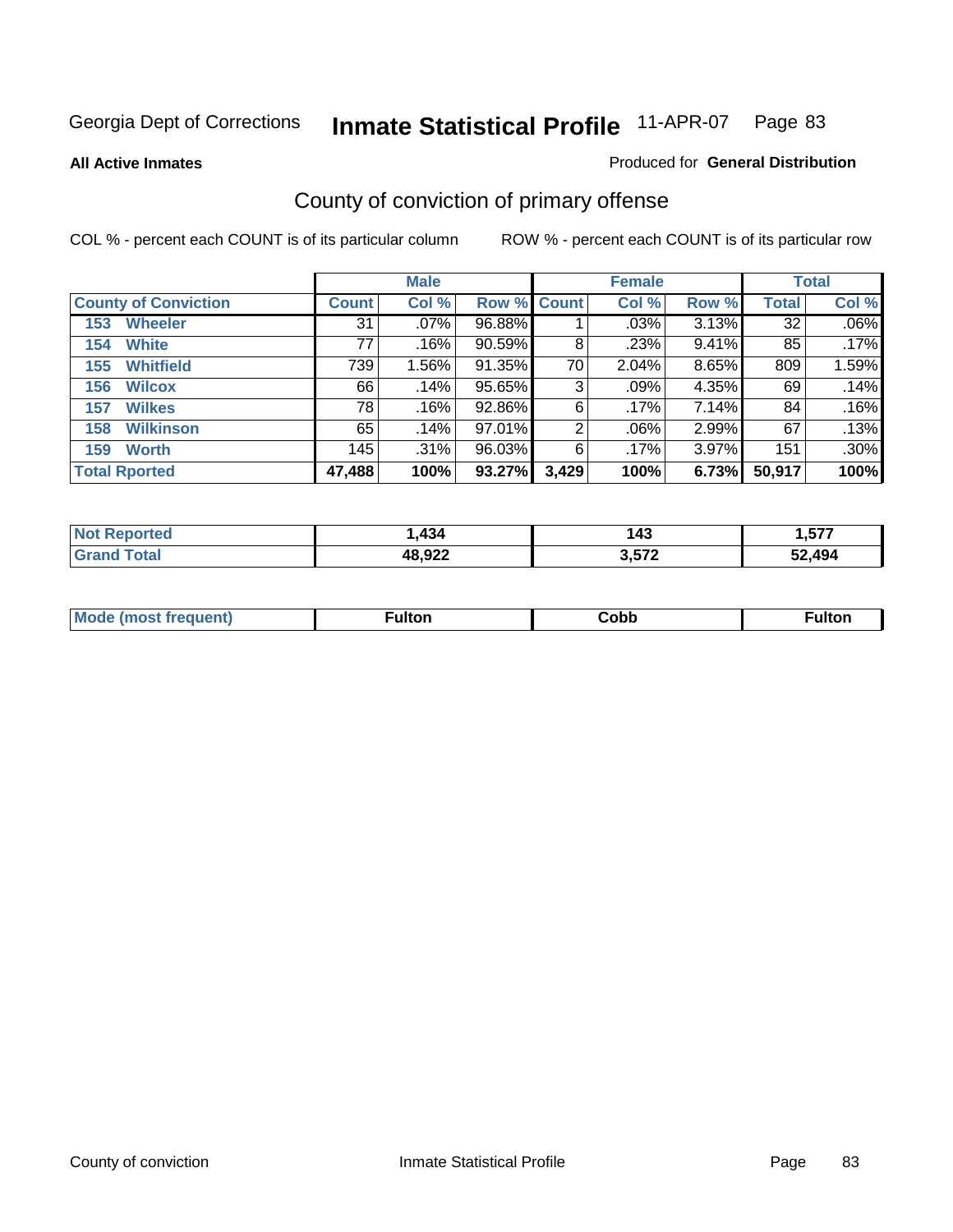**All Active Inmates**

#### Produced for **General Distribution**

# Circuit of conviction of primary offense

|                         |                                 |                  | <b>Male</b> |        |                  | <b>Female</b> |        |                  | <b>Total</b> |
|-------------------------|---------------------------------|------------------|-------------|--------|------------------|---------------|--------|------------------|--------------|
|                         | <b>Circuit of Conviction</b>    | <b>Count</b>     | Col %       | Row %  | <b>Count</b>     | Col %         | Row %  | <b>Total</b>     | CoI%         |
| $\overline{2}$          | <b>Alcovy Circuit</b>           | 800              | 6.32%       | 93.13% | 59               | 6.27%         | 6.87%  | 859              | 6.31%        |
| 4                       | <b>Atlantic Circuit</b>         | 167              | 1.32%       | 95.43% | $\overline{8}$   | .85%          | 4.57%  | $\overline{175}$ | 1.29%        |
| 5                       | <b>Augusta Circuit</b>          | 1,825            | 14.41%      | 94.41% | 108              | 11.48%        | 5.59%  | 1,933            | 14.21%       |
| $\overline{\mathbf{7}}$ | <b>Brunswick Circuit</b>        | 153              | 1.21%       | 92.17% | $\overline{13}$  | 1.38%         | 7.83%  | 166              | 1.22%        |
| 8                       | <b>Chattahoochee Circuit</b>    | 1,857            | 14.66%      | 93.50% | $\overline{129}$ | 13.71%        | 6.50%  | 1,986            | 14.60%       |
| $\overline{12}$         | <b>Conasauga Circuit</b>        | 981              | 7.75%       | 91.85% | $\overline{87}$  | 9.25%         | 8.15%  | 1,068            | 7.85%        |
| $\overline{13}$         | <b>Cordele Circuit</b>          | 66               | .52%        | 95.65% | $\overline{3}$   | .32%          | 4.35%  | 69               | .51%         |
| $\overline{14}$         | <b>Coweta Circuit</b>           | 680              | 5.37%       | 91.77% | $\overline{61}$  | 6.48%         | 8.23%  | $\overline{741}$ | 5.45%        |
| 16                      | <b>Dublin Circuit</b>           | 110              | .87%        | 94.83% | $\overline{6}$   | .64%          | 5.17%  | 116              | .85%         |
| 19                      | <b>Griffin Circuit</b>          | 870              | 6.87%       | 91.87% | $\overline{77}$  | 8.18%         | 8.13%  | 947              | 6.96%        |
| $\overline{22}$         | <b>Lookout Mountain Circuit</b> | 389              | 3.07%       | 89.22% | $\overline{47}$  | 4.99%         | 10.78% | 436              | 3.20%        |
| $\overline{23}$         | <b>Macon Circuit</b>            | 101              | .80%        | 99.02% | 1                | .11%          | .98%   | $\overline{102}$ | .75%         |
| 24                      | <b>Middle Circuit</b>           | 350              | 2.76%       | 93.58% | $\overline{24}$  | 2.55%         | 6.42%  | $\overline{374}$ | 2.75%        |
| $\overline{25}$         | <b>Mountain Circuit</b>         | $\overline{242}$ | 1.91%       | 90.30% | $\overline{26}$  | 2.76%         | 9.70%  | 268              | 1.97%        |
| 27                      | <b>Northern Circuit</b>         | $\overline{58}$  | .46%        | 95.08% | $\overline{3}$   | .32%          | 4.92%  | 61               | .45%         |
| 28                      | <b>Ocmulgee Circuit</b>         | $\overline{270}$ | 2.13%       | 94.41% | $\overline{16}$  | 1.70%         | 5.59%  | 286              | 2.10%        |
| 29                      | <b>Oconee Circuit</b>           | 301              | 2.38%       | 90.94% | $\overline{30}$  | 3.19%         | 9.06%  | $\frac{1}{331}$  | 2.43%        |
| 30                      | <b>Ogeechee Circuit</b>         | 137              | 1.08%       | 94.48% | $\overline{8}$   | .85%          | 5.52%  | 145              | 1.07%        |
| 31                      | <b>Pataula Circuit</b>          | 238              | 1.88%       | 95.58% | $\overline{11}$  | 1.17%         | 4.42%  | 249              | 1.83%        |
| 34                      | <b>South Georgia Circuit</b>    | 179              | 1.41%       | 90.86% | $\overline{18}$  | 1.91%         | 9.14%  | 197              | 1.45%        |
| 35                      | <b>Southern Circuit</b>         | $\overline{311}$ | 2.46%       | 94.53% | $\overline{18}$  | 1.91%         | 5.47%  | 329              | 2.42%        |
| 36                      | <b>Southwestern Circuit</b>     | $\overline{301}$ | 2.38%       | 94.06% | $\overline{19}$  | 2.02%         | 5.94%  | $\overline{320}$ | 2.35%        |
| 38                      | <b>Tallapoosa Circuit</b>       | 139              | 1.10%       | 95.21% | $\overline{7}$   | .74%          | 4.79%  | 146              | 1.07%        |
| 39                      | <b>Tifton Circuit</b>           | $\overline{537}$ | 4.24%       | 95.38% | $\overline{26}$  | 2.76%         | 4.62%  | $\overline{563}$ | 4.14%        |
| 40                      | <b>Toombs Circuit</b>           | 140              | 1.11%       | 92.11% | $\overline{12}$  | 1.28%         | 7.89%  | 152              | 1.12%        |
| 41                      | <b>Waycross Circuit</b>         | $\overline{379}$ | 2.99%       | 92.89% | $\overline{29}$  | 3.08%         | 7.11%  | 408              | 3.00%        |
| 42                      | <b>Western Circuit</b>          | $\overline{55}$  | .43%        | 93.22% | $\overline{4}$   | .43%          | 6.78%  | $\overline{59}$  | .43%         |
| 43                      | <b>Rockdale Circuit</b>         | $\overline{415}$ | 3.28%       | 92.22% | $\overline{35}$  | 3.72%         | 7.78%  | 450              | 3.31%        |
| 45                      | <b>Appalachian Circuit</b>      | $\overline{84}$  | .66%        | 95.45% | $\overline{4}$   | .43%          | 4.55%  | $\overline{88}$  | .65%         |
| 46                      | <b>Enotah Circuit</b>           | 149              | 1.18%       | 90.85% | $\overline{15}$  | 1.59%         | 9.15%  | 164              | 1.21%        |
| 48                      | <b>Towaliga Circuit</b>         | 178              | 1.41%       | 89.00% | $\overline{22}$  | 2.34%         | 11.00% | $\overline{200}$ | 1.47%        |
| 49                      | <b>Paulding Circuit</b>         | 203              | 1.60%       | 93.12% | 15               | 1.59%         | 6.88%  | $\overline{218}$ | 1.60%        |
|                         | <b>Total Rported</b>            | 12,665           | 100%        | 93.08% | 941              | 100%          | 6.92%  | 13,606           | 100%         |

| тео | 36,257 | 2,631         | 38,888     |
|-----|--------|---------------|------------|
|     | 48,922 | ? ドフク<br>.014 | .494<br>-0 |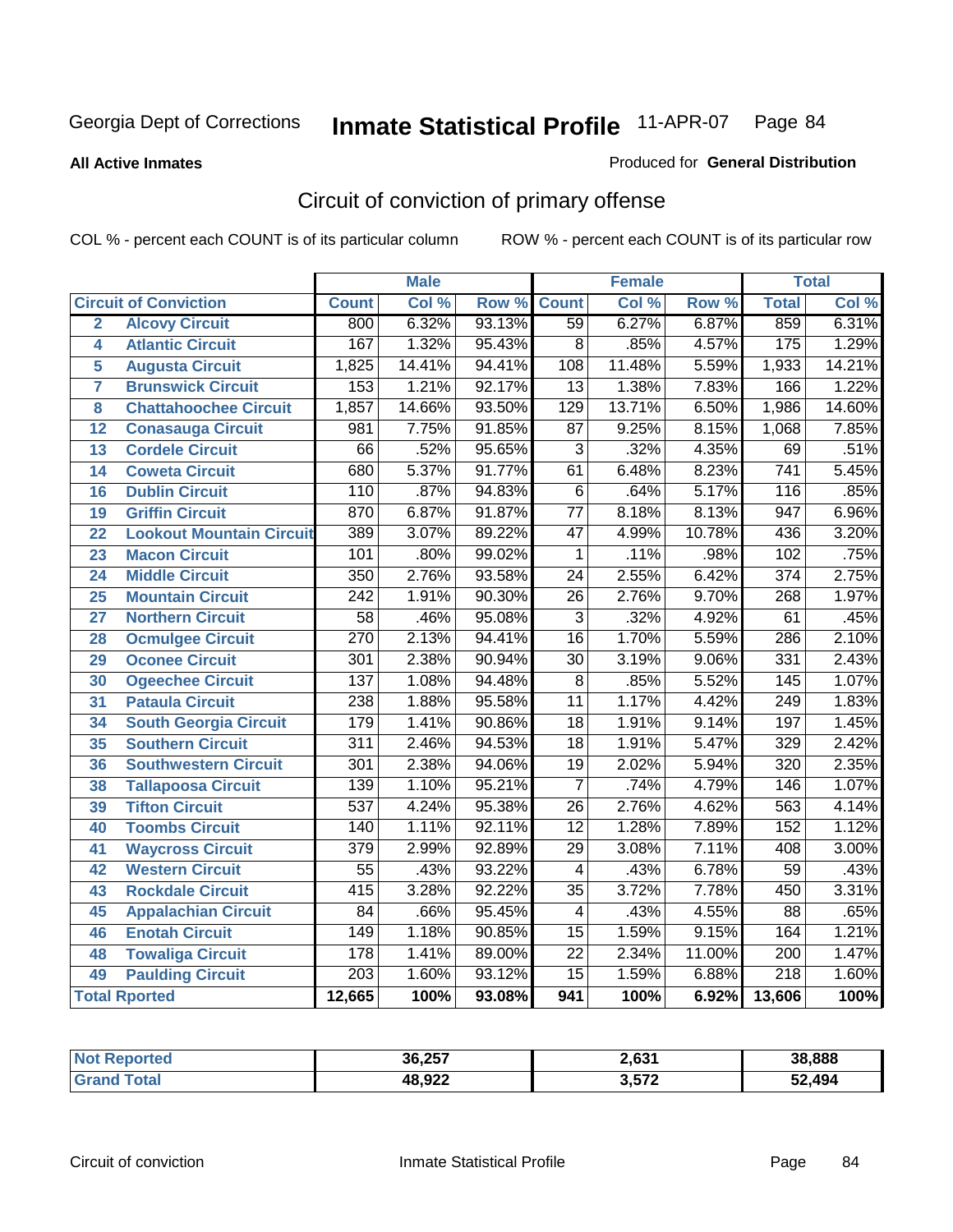**All Active Inmates**

Produced for **General Distribution**

# Circuit of conviction of primary offense

|                             | <b>Male</b>          | <b>male</b>   | ™otaı         |
|-----------------------------|----------------------|---------------|---------------|
| <b>Mode (most frequent)</b> | <b>Chattahoochee</b> | Chattahoochee | Chattahoochee |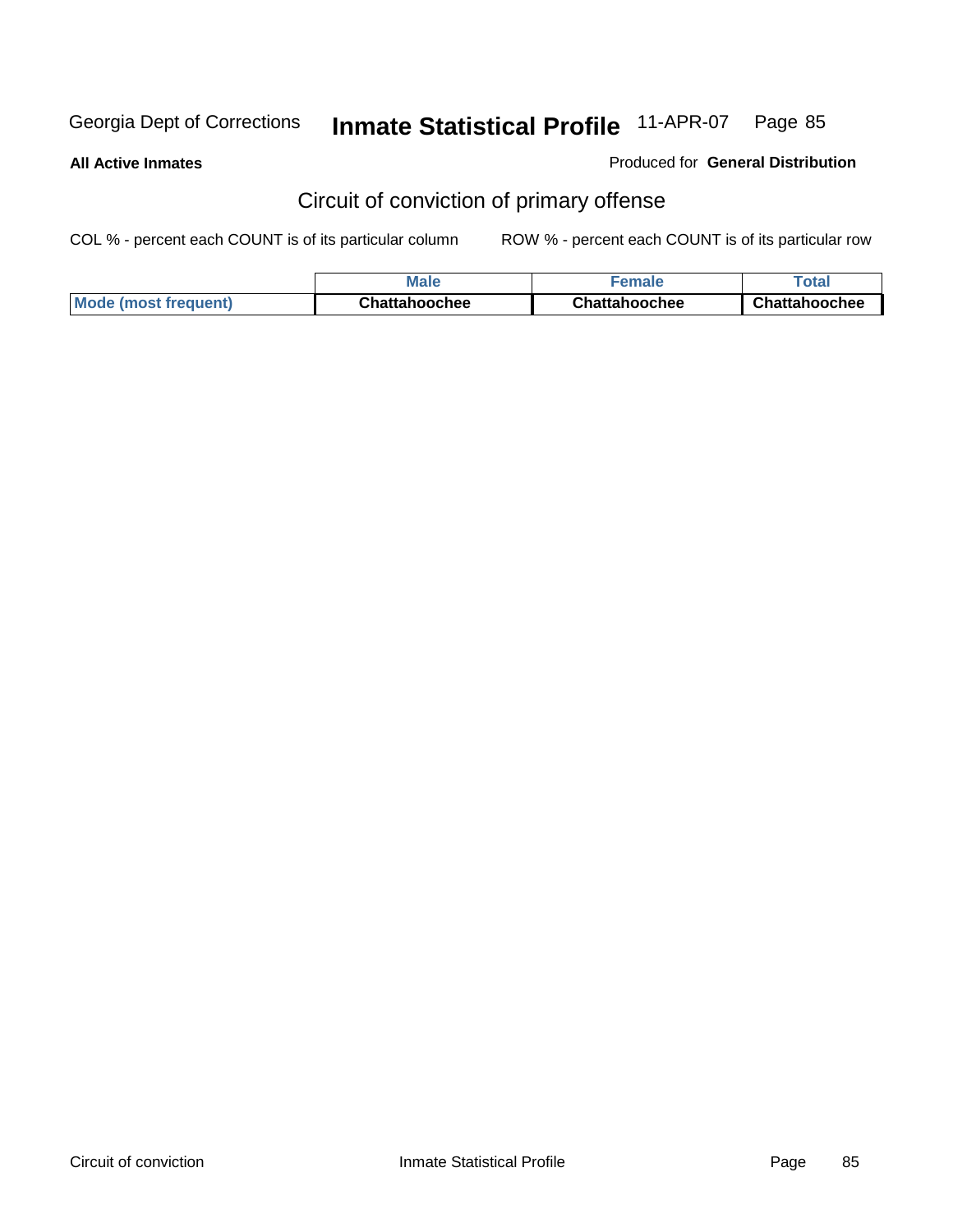### **All Active Inmates**

### Produced for **General Distribution**

## Years served (jail + prison) in this incarceration

|                       |                  | <b>Male</b> |         |                  | Female |        |                  | <b>Total</b> |
|-----------------------|------------------|-------------|---------|------------------|--------|--------|------------------|--------------|
| <b>Years Served</b>   | <b>Count</b>     | Col %       | Row %   | <b>Count</b>     | Col %  | Row %  | <b>Total</b>     | Col %        |
| Less than one year    | 7,545            | 16.12%      | 88.22%  | 1,007            | 29.69% | 11.78% | 8,552            | 17.04%       |
| 1 to 1.99 years       | 10,133           | 21.65%      | 90.90%  | 1,015            | 29.92% | 9.10%  | 11,148           | 22.21%       |
| 2 to 2.99 years       | 6,176            | 13.19%      | 93.87%  | 403              | 11.88% | 6.13%  | 6,579            | 13.11%       |
| 3 to 3.99 years       | 3,900            | 8.33%       | 95.03%  | $\overline{204}$ | 6.01%  | 4.97%  | 4,104            | 8.18%        |
| 4 to 4.99 years       | 3,037            | 6.49%       | 95.44%  | 145              | 4.27%  | 4.56%  | 3,182            | 6.34%        |
| 5 to 5.99 years       | 2,282            | 4.88%       | 95.12%  | 117              | 3.45%  | 4.88%  | 2,399            | 4.78%        |
| 6 to 6.99 years       | 1,934            | 4.13%       | 96.08%  | $\overline{79}$  | 2.33%  | 3.92%  | 2,013            | 4.01%        |
| 7 to 7.99 years       | 1,731            | 3.70%       | 95.58%  | 80               | 2.36%  | 4.42%  | 1,811            | 3.61%        |
| 8 to 8.99 years       | 1,672            | 3.57%       | 95.76%  | $\overline{74}$  | 2.18%  | 4.24%  | 1,746            | 3.48%        |
| 9 to 9.99 years       | 1,562            | 3.34%       | 96.60%  | $\overline{55}$  | 1.62%  | 3.40%  | 1,617            | 3.22%        |
| 10 to 10.99 years     | 1,094            | 2.34%       | 96.90%  | $\overline{35}$  | 1.03%  | 3.10%  | 1,129            | 2.25%        |
| 11 to 11.99 years     | 894              | 1.91%       | 97.49%  | $\overline{23}$  | 0.68%  | 2.51%  | $\overline{917}$ | 1.83%        |
| 12 to 12.99 years     | 746              | 1.59%       | 96.01%  | $\overline{31}$  | 0.91%  | 3.99%  | 777              | 1.55%        |
| 13 to 13.99 years     | 734              | 1.57%       | 95.82%  | $\overline{32}$  | 0.94%  | 4.18%  | 766              | 1.53%        |
| 14 to 14.99 years     | 569              | 1.22%       | 96.44%  | $\overline{21}$  | 0.62%  | 3.56%  | 590              | 1.18%        |
| 15 to 15.99 years     | 475              | 1.01%       | 97.34%  | $\overline{13}$  | 0.38%  | 2.66%  | 488              | 0.97%        |
| 16 to 16.99 years     | 406              | 0.87%       | 96.21%  | $\overline{16}$  | 0.47%  | 3.79%  | 422              | 0.84%        |
| 17 to 17.99 years     | 336              | 0.72%       | 97.96%  | $\overline{7}$   | 0.21%  | 2.04%  | $\overline{343}$ | 0.68%        |
| 18 to 18.99 years     | 284              | 0.61%       | 97.26%  | $\overline{8}$   | 0.24%  | 2.74%  | $\overline{292}$ | 0.58%        |
| 19 to 19.99 years     | 255              | 0.54%       | 96.59%  | $\overline{9}$   | 0.27%  | 3.41%  | 264              | 0.53%        |
| 20 to 20.99 years     | 177              | 0.38%       | 98.33%  | $\overline{3}$   | 0.09%  | 1.67%  | 180              | 0.36%        |
| 21 to 21.99 years     | 161              | 0.34%       | 97.58%  | 4                | 0.12%  | 2.42%  | 165              | 0.33%        |
| 22 to 22.99 years     | $\overline{124}$ | 0.26%       | 97.64%  | $\overline{3}$   | 0.09%  | 2.36%  | $\overline{127}$ | 0.25%        |
| 23 to 23.99 years     | 103              | 0.22%       | 97.17%  | $\overline{3}$   | 0.09%  | 2.83%  | 106              | 0.21%        |
| 24 to 24.99 years     | 84               | 0.18%       | 100.00% |                  |        |        | 84               | 0.17%        |
| 25 to 25.99 years     | $\overline{87}$  | 0.19%       | 97.75%  | $\overline{2}$   | 0.06%  | 2.25%  | 89               | 0.18%        |
| 26 to 26.99 years     | $\overline{70}$  | 0.15%       | 98.59%  | $\overline{1}$   | 0.03%  | 1.41%  | $\overline{71}$  | 0.14%        |
| 27 to 27.99 years     | $\overline{42}$  | 0.09%       | 100.00% |                  |        |        | 42               | 0.08%        |
| 28 to 28.99 years     | $\overline{42}$  | 0.09%       | 97.67%  | $\mathbf{1}$     | 0.03%  | 2.33%  | 43               | 0.09%        |
| 29 to 29.99 years     | $\overline{32}$  | 0.07%       | 100.00% |                  |        |        | $\overline{32}$  | 0.06%        |
| Thirty + years        | $\overline{121}$ | 0.26%       | 99.18%  | $\mathbf{1}$     | 0.03%  | 0.82%  | 122              | 0.24%        |
| <b>Total Reported</b> | 46,808           | 100%        | 93.24%  | 3,392            | 100%   | 6.76%  | 50,200           | 100.0%       |

| <b>Not Reported</b>      | 2.114           | 180             | 2,294           |
|--------------------------|-----------------|-----------------|-----------------|
| <b>Grand Total</b>       | 48,922          | 3,572           | 52,494          |
|                          |                 |                 |                 |
| <b>Mean</b><br>(average) |                 | 3.07            | 4.87            |
| <b>Median (middle)</b>   | 2.9             | 1.61            | 2.77            |
| Mode (most frequent)     | 1 to 1.99 years | 1 to 1.99 years | 1 to 1.99 years |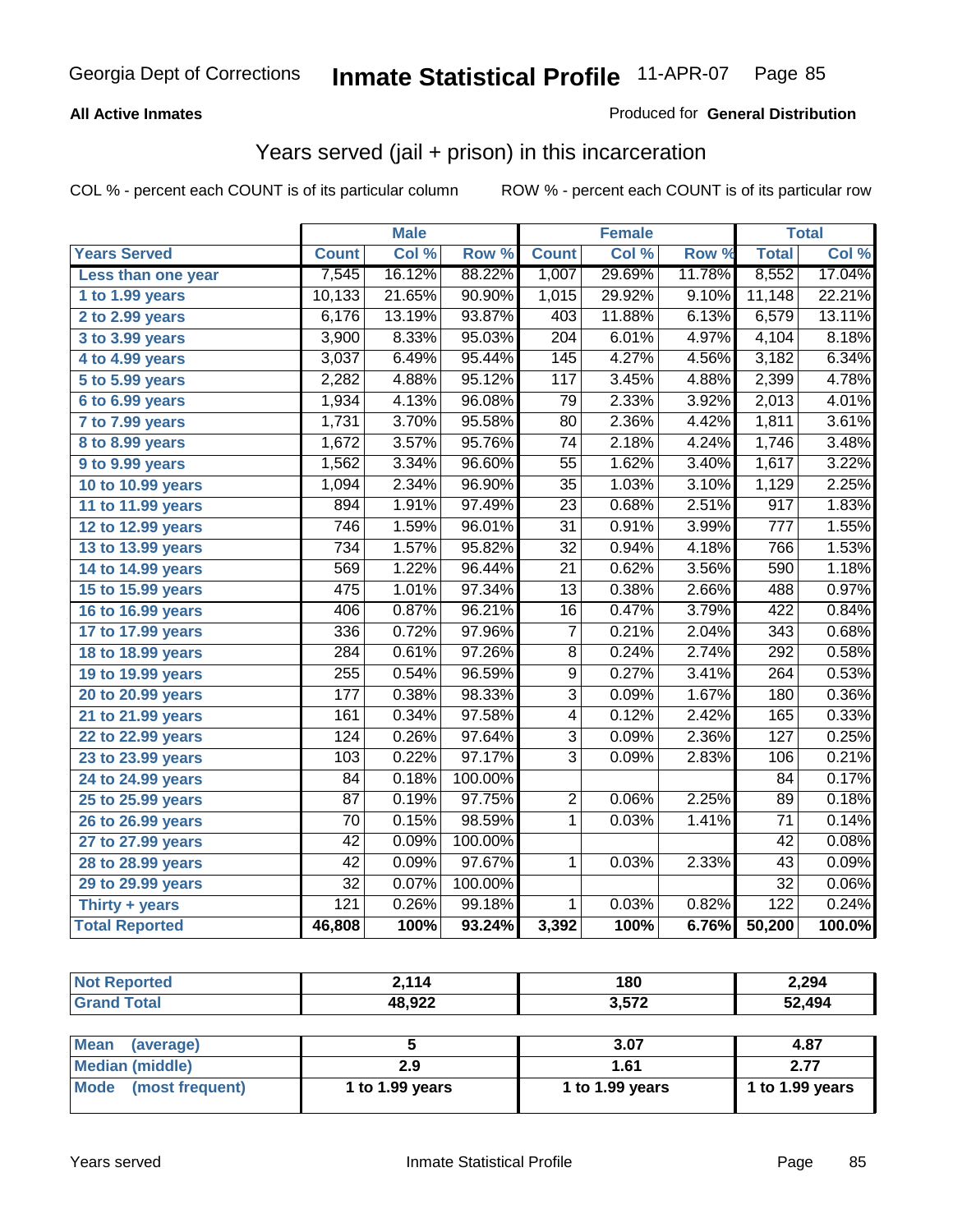### **All Active Inmates**

Produced for **General Distribution**

### Results of most recent HIV tests

|                         |              | <b>Male</b> |         |              | <b>Female</b> |          |        | <b>Total</b> |
|-------------------------|--------------|-------------|---------|--------------|---------------|----------|--------|--------------|
| <b>HIV Test Results</b> | <b>Count</b> | Col %       | Row %   | <b>Count</b> | Col %         | Row %    | Total  | Col %        |
| <b>Positive</b>         | 861          | $1.80\%$    | 91.79%  | 77           | 2.25%         | 8.21%    | 938    | 1.83%        |
| <b>Negative</b>         | 46,894       | 98.18%      | 93.33%  | 3,351        | 97.75%        | $6.67\%$ | 50,245 | 98.15%       |
| <b>Indeterminate</b>    | 9            | 0.02%       | 100.00% |              |               |          |        | 0.02%        |
| <b>Refused</b>          |              | 0.01%       | 100.00% |              |               |          |        | 0.01%        |
| <b>Total Reported</b>   | 47,765       | 100%        | 93.30%  | 3,428        | 100%          | 6.70%    | 51,193 | 100.0%       |

| Not<br><b>rted</b>           | <b>157</b> | 144  | 1.301  |
|------------------------------|------------|------|--------|
| <b>otal</b><br><b>'Granu</b> | רכה פו     | 3572 | 52.494 |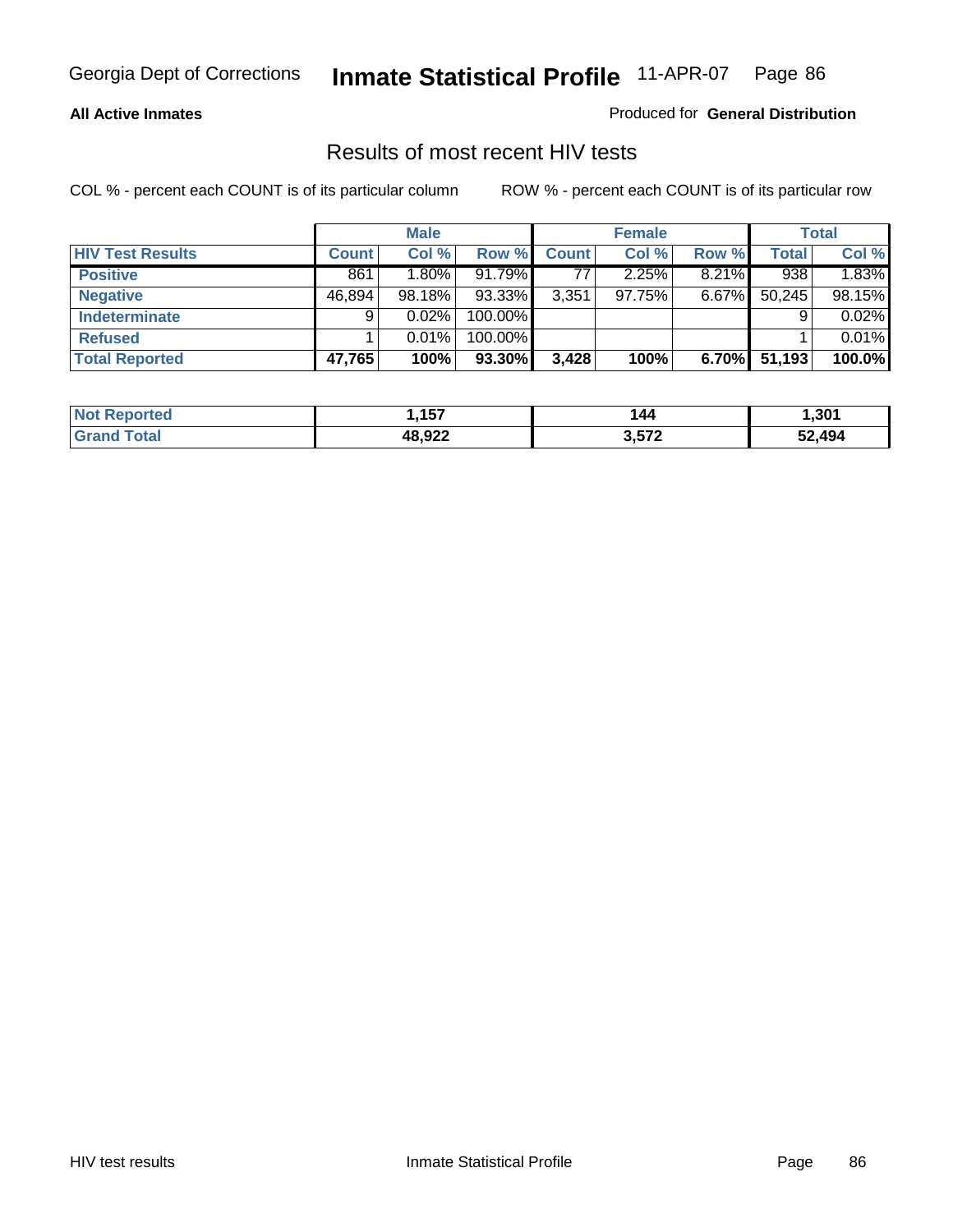### **All Active Inmates**

### Produced for **General Distribution**

### Results of most recent tuberculosis test

|                                  |              | <b>Male</b> |            |              | <b>Female</b> |          |              | <b>Total</b> |
|----------------------------------|--------------|-------------|------------|--------------|---------------|----------|--------------|--------------|
| <b>Tuberculosis Test Results</b> | <b>Count</b> | Col %       | Row %      | <b>Count</b> | Col %         | Row %    | <b>Total</b> | Col %        |
| <b>Positive on current test</b>  | 3,198        | $6.69\%$    | $97.53\%$  | 81           | 2.35%         | $2.47\%$ | 3,279        | 6.39%        |
| <b>Positive on previous test</b> | 5,535        | 11.57%      | 95.79%     | 243          | 7.05%         | $4.21\%$ | 5,778        | 11.27%       |
| <b>Negative</b>                  | 39,084       | $81.71\%$   | $92.61\%$  | 3,121        | $90.60\%$     | $7.39\%$ | 42,205       | 82.31%       |
| <b>Refused</b>                   | 13           | 0.03%       | $100.00\%$ |              |               |          | 13           | 0.03%        |
| <b>Total Reported</b>            | 47,830       | 100%        | 93.28%     | 3,445        | 100%          | 6.72%    | 51,275       | 100%         |

| <b>Not</b><br><b>rted</b>   | ,092   | ィヘラ<br>1 Z I | 219,ا  |
|-----------------------------|--------|--------------|--------|
| <b>Grand</b><br><b>otal</b> | 48,922 | 3,572        | 52,494 |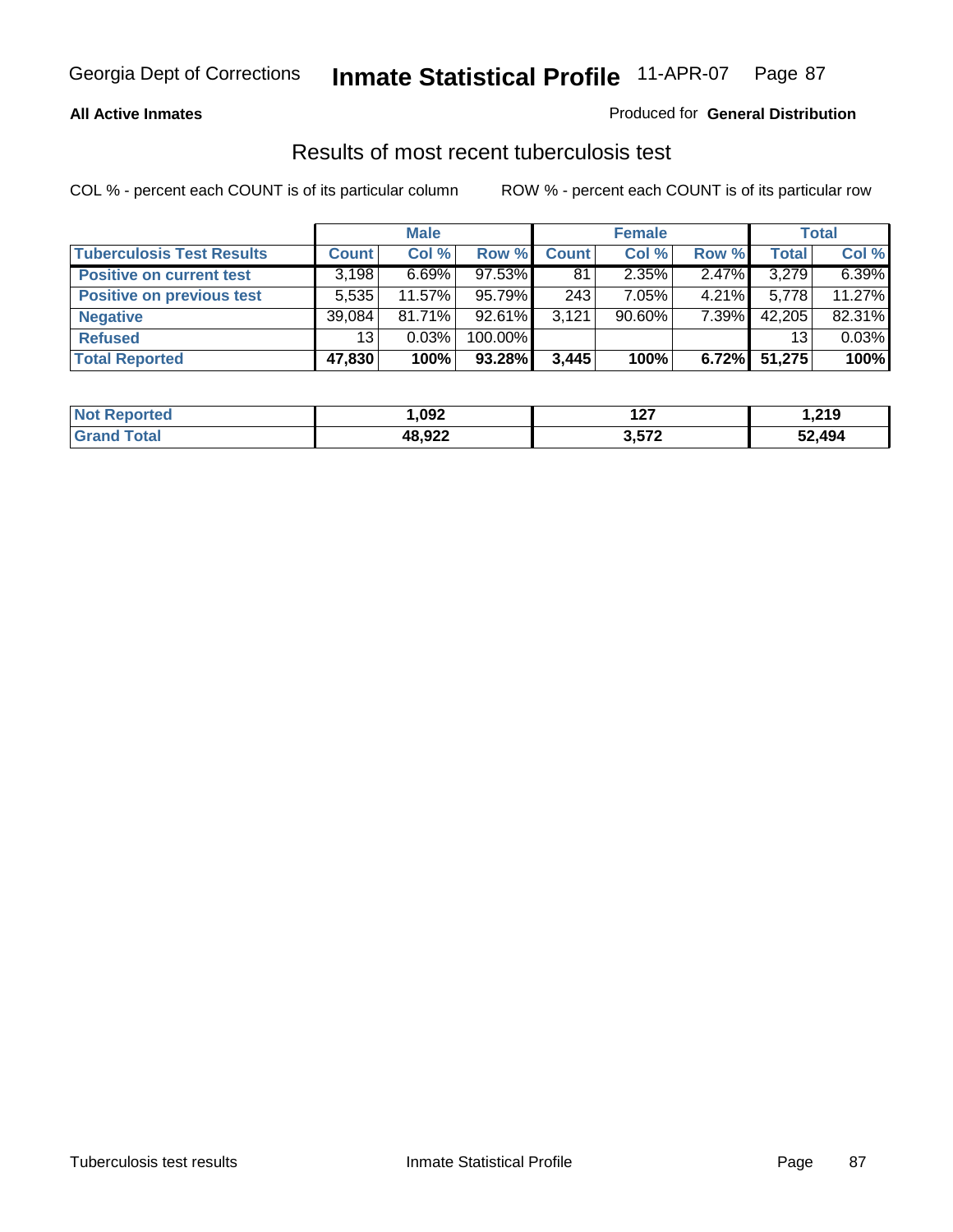### **All Active Inmates**

Produced for **General Distribution**

### Results of most recent syphilis test

|                                 |              | <b>Male</b> |           |              | <b>Female</b> |          |        | Total  |
|---------------------------------|--------------|-------------|-----------|--------------|---------------|----------|--------|--------|
| <b>Syphilis Test Results</b>    | <b>Count</b> | Col %       | Row %     | <b>Count</b> | Col %         | Row %    | Total  | Col %  |
| <b>Positive on current test</b> | 879          | $1.87\%$    | 85.34%    | 151          | $4.40\%$      | 14.66%   | 1,030  | 2.04%  |
| <b>Negative</b>                 | 46,252       | $98.13\%$   | 93.38%    | 3,278        | 95.60%        | $6.62\%$ | 49,530 | 97.96% |
| <b>Total Reported</b>           | 47,131       | 100%        | $93.22\%$ | 3,429        | 100%          | 6.78%    | 50,560 | 100%   |

| <b>Not Reported</b> | 791. ا | 143   | .934.  |
|---------------------|--------|-------|--------|
| <b>Grand Total</b>  | 48,922 | 3,572 | 52,494 |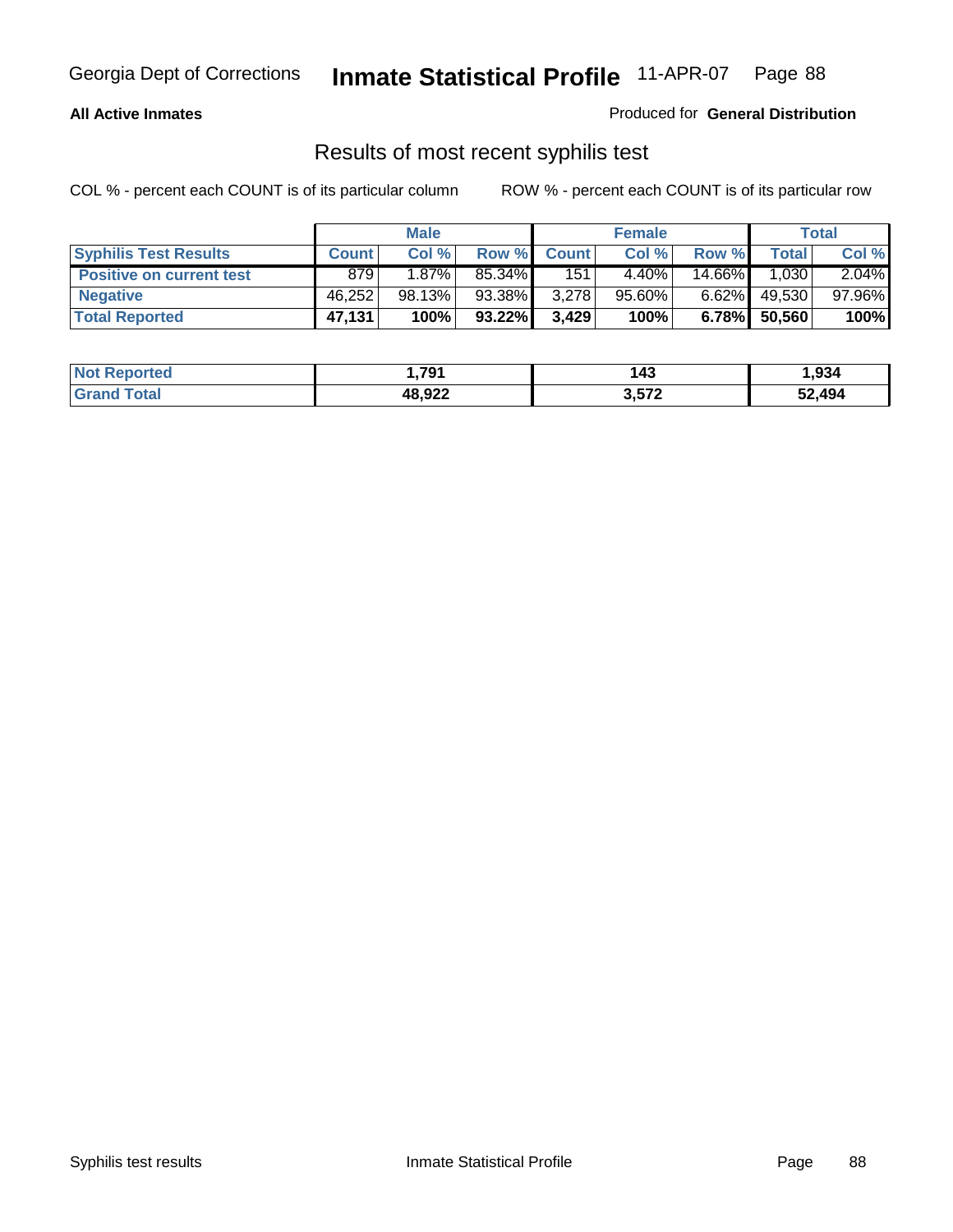### **All Active Inmates**

### Produced for **General Distribution**

### Results of most recent Hepatitis-C test

|                                 |              | <b>Male</b> |           |              | <b>Female</b> |       |       | Total  |
|---------------------------------|--------------|-------------|-----------|--------------|---------------|-------|-------|--------|
| <b>Hepatitis-C Test Results</b> | <b>Count</b> | Col %       | Row %     | <b>Count</b> | Col %         | Row % | Total | Col %  |
| <b>Positive on current test</b> | 166          | 51.08%      | 98.22%    |              | 60.00%        | 1.78% | 169   | 51.21% |
| <b>Negative</b>                 | 159          | 48.92%      | 98.76%    |              | 40.00%        | 1.24% | 161   | 48.79% |
| <b>Total Reported</b>           | 325          | 100%        | $98.48\%$ |              | 100%          | 1.52% | 330   | 100%   |

| <b>Not Reported</b> | 48,597 | 3,567 | 52,164 |
|---------------------|--------|-------|--------|
| <b>Grand Total</b>  | 48,922 | 3,572 | 52,494 |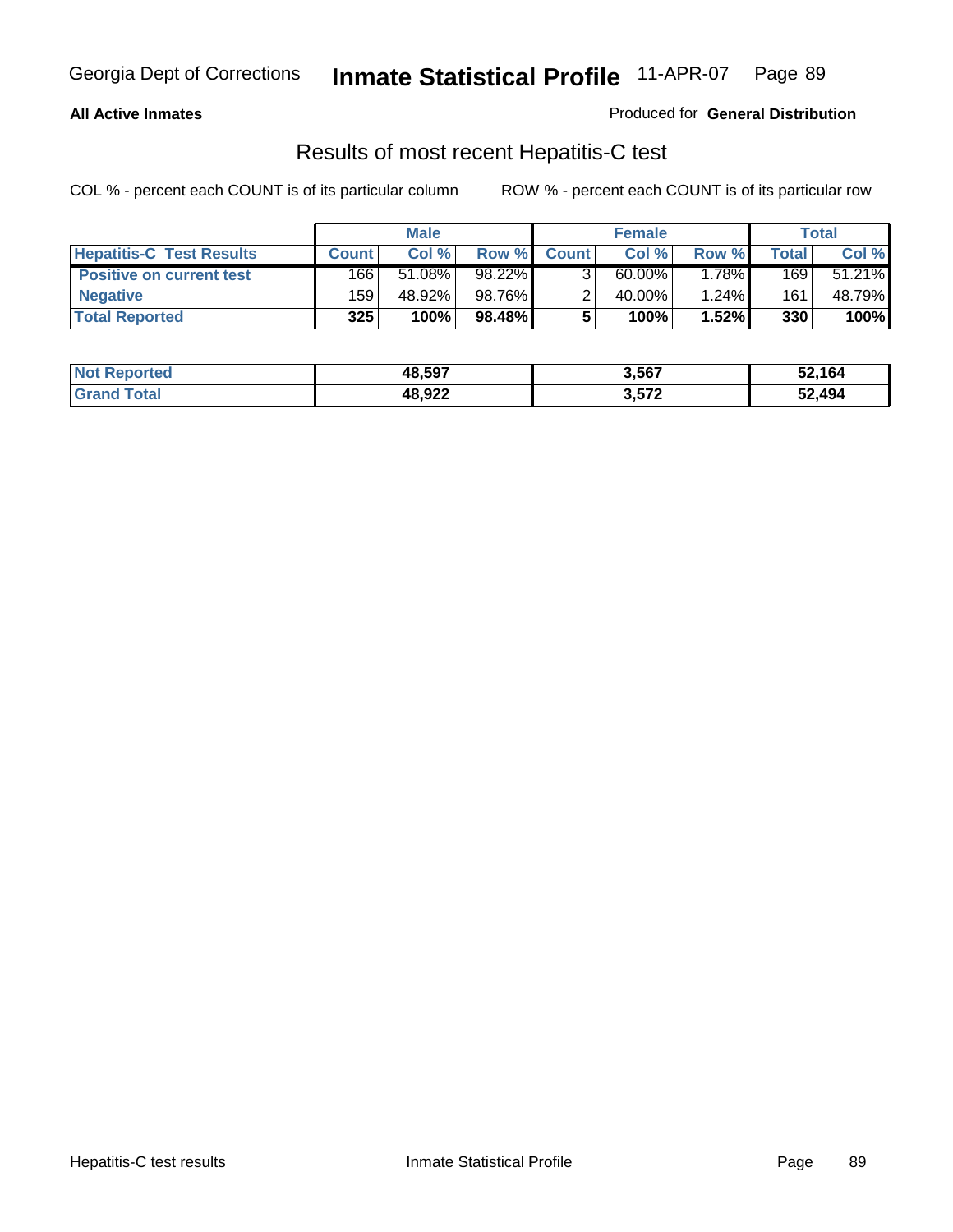### **All Active Inmates**

### Produced for **General Distribution**

### Results of most recent pregnancy test

|                                 |              | <b>Male</b> |          |              | <b>Female</b> |         |              | <b>Total</b> |
|---------------------------------|--------------|-------------|----------|--------------|---------------|---------|--------------|--------------|
| <b>Pregnancy Test Results</b>   | <b>Count</b> | Col%        | Row %    | <b>Count</b> | Col %         | Row %   | <b>Total</b> | Col %        |
| <b>Positive on current test</b> |              |             |          | 60           | $1.82\%$      | 100.00% | 60           | 1.82%        |
| <b>Negative</b>                 |              |             |          | 3.243        | $98.18\%$     | 100.00% | 3,243        | 98.18%       |
| <b>Total Reported</b>           |              | %           | $0.00\%$ | 3,303        | 100%          | 100.00% | 3,303        | 100%         |

| <b>Not Reported</b> | 48,922 | 269   | 49,191 |
|---------------------|--------|-------|--------|
| <b>Grand Total</b>  | 48,922 | 3,572 | 52,494 |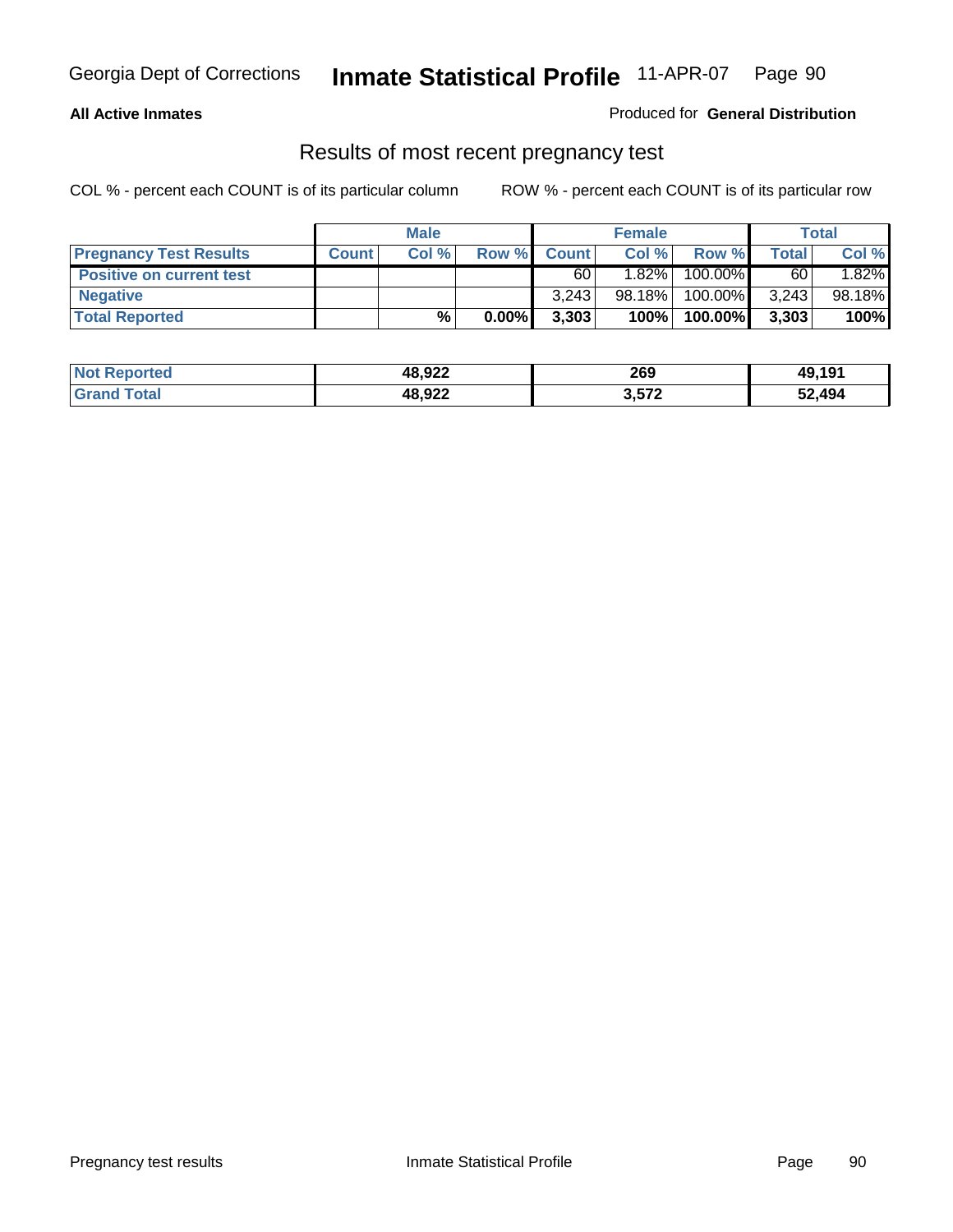### **All Active Inmates**

### Produced for **General Distribution**

### Results of most recent diabetes test

|                                 | <b>Male</b>  |         |         | <b>Female</b> |                       |          | Total |         |
|---------------------------------|--------------|---------|---------|---------------|-----------------------|----------|-------|---------|
| <b>Diabetes Test Results</b>    | <b>Count</b> | Col %   | Row %   | <b>Count</b>  | Col %                 | Row %I   | Total | Col %   |
| <b>Positive on current test</b> | 80 l         | 100.00% | 98.77%I |               | $100.\overline{00\%}$ | $1.23\%$ | 81    | 100.00% |
| <b>Total Reported</b>           | 80           | 100%    | 98.77%  |               | 100%                  | 1.23%    | 81    | 100%    |

| <b>Not Reported</b> | 48,842 | 3,571 | 52,413 |
|---------------------|--------|-------|--------|
| l Total<br>l Grand  | 48,922 | 3,572 | 52,494 |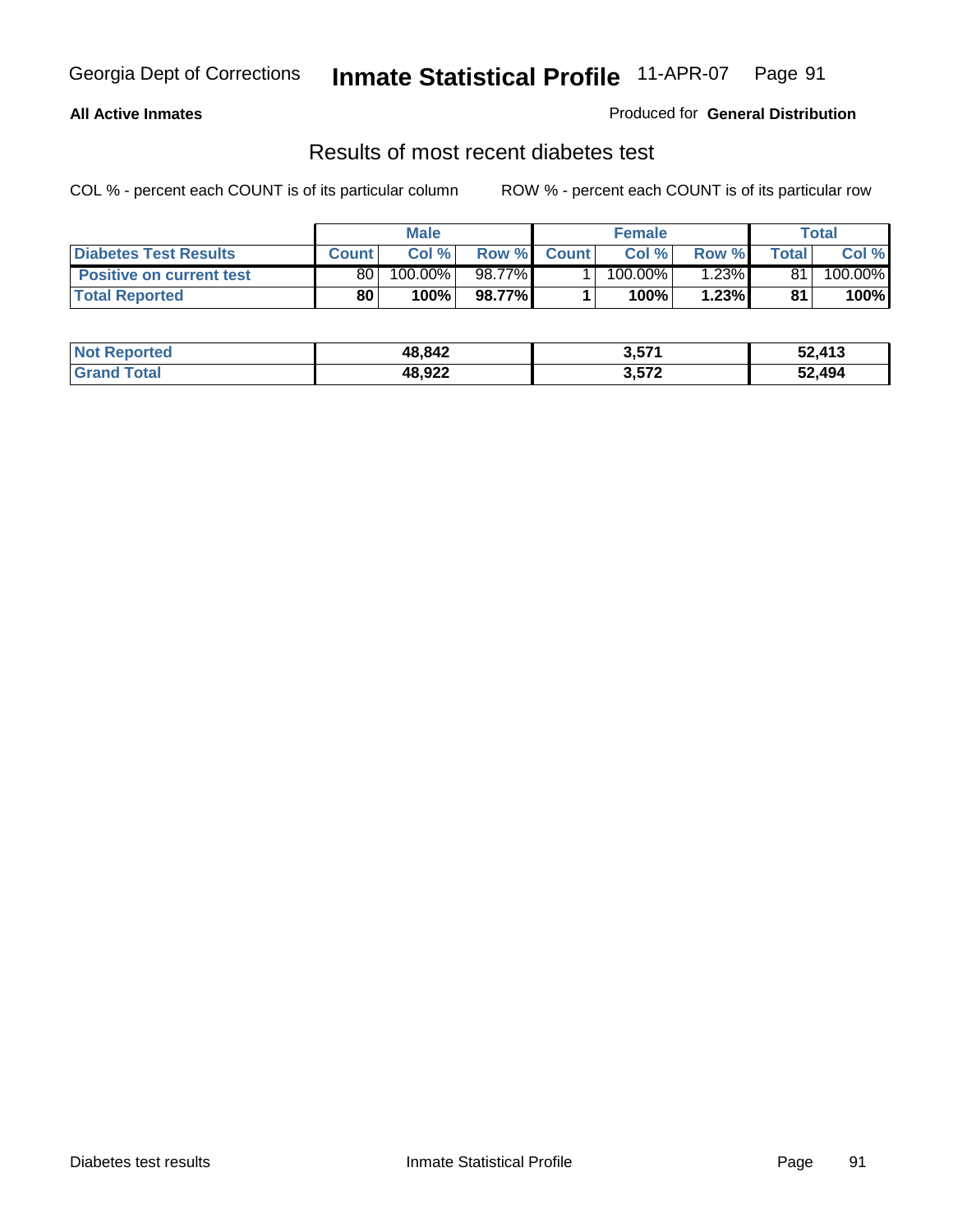### **All Active Inmates**

### Produced for **General Distribution**

### Results of most recent hypertension test

|                                  |              | <b>Male</b> |         |              | <b>Female</b> |          |       | <b>Total</b> |
|----------------------------------|--------------|-------------|---------|--------------|---------------|----------|-------|--------------|
| <b>Hypertension Test Results</b> | <b>Count</b> | Col %       | Row %   | <b>Count</b> | Col%          | Row %    | Total | Col %        |
| <b>Positive on current test</b>  | 371          | 98.15%      | 99.20%  |              | 100.00%       | $0.80\%$ | 374   | 98.16%       |
| <b>Negative</b>                  |              | 1.85%       | 100.00% |              |               |          |       | 1.84%        |
| <b>Total Reported</b>            | 378          | 100%        | 99.21%  |              | 100%          | 0.79%    | 381   | 100%         |

| <b>Not Reported</b> | 48,544 | 3,569 | 52,113 |
|---------------------|--------|-------|--------|
| <b>Grand Total</b>  | 48,922 | 3,572 | 52,494 |